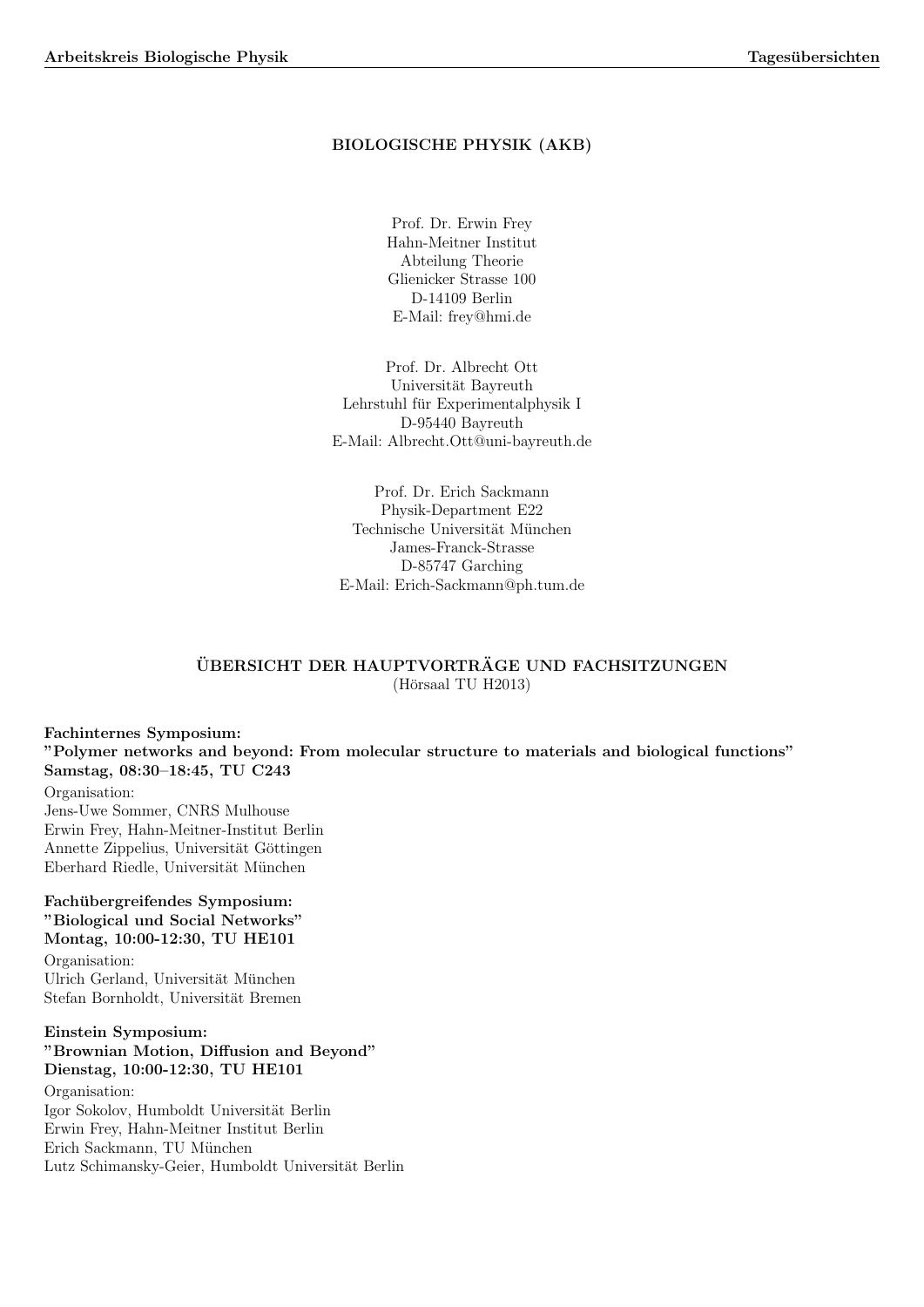# Hauptvorträge

| AKB 10.1 | Fr | 09:45 | (TU H2013) | Interfacial Forces move DNA in Thermal Gradients, Dieter Braun          |  |  |
|----------|----|-------|------------|-------------------------------------------------------------------------|--|--|
| AKB 10.2 | Fr | 10:15 | (TU H2013) | Driven Stiff Polymers, Roland Netz                                      |  |  |
| AKB 15.1 | Fr | 11:30 | (TU H2013) | Cellular mechanics investigations with holographic optical tweezers,    |  |  |
|          |    |       |            | Jennifer Curtis, Christian Schmitz, Joachim Spatz                       |  |  |
| AKB 20.1 | Fr | 14:00 | (TU H2013) | Conflict and Cooperation in Biological Systems, Peter Hammerstein       |  |  |
| AKB 20.2 | Fr | 14:30 | (TU H2013) | Systems Biology of the JAK-STAT signalling pathway, Jens Timmer,        |  |  |
|          |    |       |            | Ursula Klingmüller                                                      |  |  |
| AKB 40.1 | Mo | 14:00 | (TU H2013) | Around the World in 80 Days - Forecasting the Spreading of SARS         |  |  |
|          |    |       |            | in a Network Model, T. Geisel, D. Brockmann, L. Hufnagel                |  |  |
| AKB 45.1 | Mo | 14:30 | (TU H2013) | Coupled dynamics of DNA-breathing and binding of proteins that se-      |  |  |
|          |    |       |            | lectively bind to single-stranded DNA, Ralf Metzler, Tobias Ambjörnsson |  |  |
| AKB 55.1 | Di | 14:00 | (TU H2013) | The Role of Diffusion in the Mechanism of Motor Proteins - Thermal      |  |  |
|          |    |       |            | Ratchets and all that, Jonathon Howard                                  |  |  |
| AKB 55.2 | Di | 14:30 | (TU H2013) | Bacterial motion: molecular motors and switches, Berenike Maier         |  |  |
| AKB 70.1 | Mi | 09:45 | (TU H2013) | Biophysics of Mechanosensory Localization: What, Where, and Why,        |  |  |
|          |    |       |            | J. Leo van Hemmen                                                       |  |  |
| AKB 75.1 | Мi | 10:15 | (TU H2013) | The Physics of Chemoreception - an Encore, U. Benjamin Kaupp            |  |  |

# Fachsitzungen

| $AKB$ 10          | <b>Biopolymers</b>                        | $09:45 - 11:30$<br>Fr | TU H2013        | $AKB$ 10.1-10.5   |
|-------------------|-------------------------------------------|-----------------------|-----------------|-------------------|
| AKB 15            | Cell Mechanics and Rheology               | $11:30-13:15$<br>Fr   | TU H2013        | $AKB$ 15.1–15.6   |
| AKB 20            | <b>Systems Biology and Bioinformatics</b> | $14:00 - 15:30$<br>Fr | <b>TU H2013</b> | AKB 20.1-20.4     |
| AKB <sub>25</sub> | <b>Active Networks and Cell Motility</b>  | $15:30 - 17:30$<br>Fr | TU H2013        | AKB 25.1-25.8     |
| AKB 30            | <b>Biomaterials</b>                       | $17:30 - 19:00$<br>Fr | TU H2013        | $AKB$ 30.1-30.6   |
| AKB 40            | <b>Biological Networks</b>                | Mo $14:00-14:30$      | TU H2013        | $AKB$ 40.1-40.1   |
| AKB 45            | <b>Single Molecule Biophysics</b>         | Mo $14:30-16:00$      | TU H2013        | $AKB$ 45.1-45.5   |
| AKB <sub>50</sub> | <b>Imaging and Microscopy</b>             | Mo 16:00-18:15        | TU H2013        | $AKB 50.1 - 50.9$ |
| AKB 55            | Molecular Motors                          | $14:00 - 15:45$<br>Di | <b>TU H2013</b> | $AKB 55.1 - 55.5$ |
| AKB <sub>60</sub> | Membranes and Vesicles                    | $16:00 - 17:45$<br>Di | TU H2013        | $AKB 60.1 - 60.7$ |
| AKB 70            | <b>Neurophysics</b>                       | $09:45 - 10:15$<br>Мi | TU H2013        | $AKB 70.1 - 70.1$ |
| AKB 75            | Nonlinear Phenomena and Pattern Formation | $10:15 - 11:45$<br>Mi | TU H2013        | AKB 75.1–75.5     |
| AKB <sub>80</sub> | <b>Microfluidics</b>                      | Mi 11:45-12:30        | TU H2013        | $AKB 80.1 - 80.3$ |
| AKB 85            | <b>Biosensors and Biohybrid Systems</b>   | Mi 12:30-13:30        | TU H2013        | AKB 85.1-85.4     |
| AKB 90            | Protein Folding and Molecular Dynamics    | Mi $14:00-15:30$      | TU H2013        | $AKB$ 90.1-90.6   |
| $AKB$ 100         | Poster Session I                          | $16:45 - 18:45$<br>Sa | Poster TU D     | AKB 100.1-100.82  |
| <b>AKB 200</b>    | Poster Session II                         | $17:00 - 19:00$<br>Di | Poster TU C     | AKB 200.1-200.71  |
|                   |                                           |                       |                 |                   |

# Mitgliederversammlung des Fachverbands Arbeitskreis Biologische Physik

Mo 18:30–19:30 TU H2013

In der Mitgliederversammlung sollen insbesondere folgende Themen besprochen werden:

- Gemeinsame Tagung mit EPS in 2006
- Themen für fachinterne und fachübergreifende Symposien
- Organisation von Parallelsitzungen
- Vorschläge fuer Plenarvortraege
- Vorschläge fuer Hauptvortraege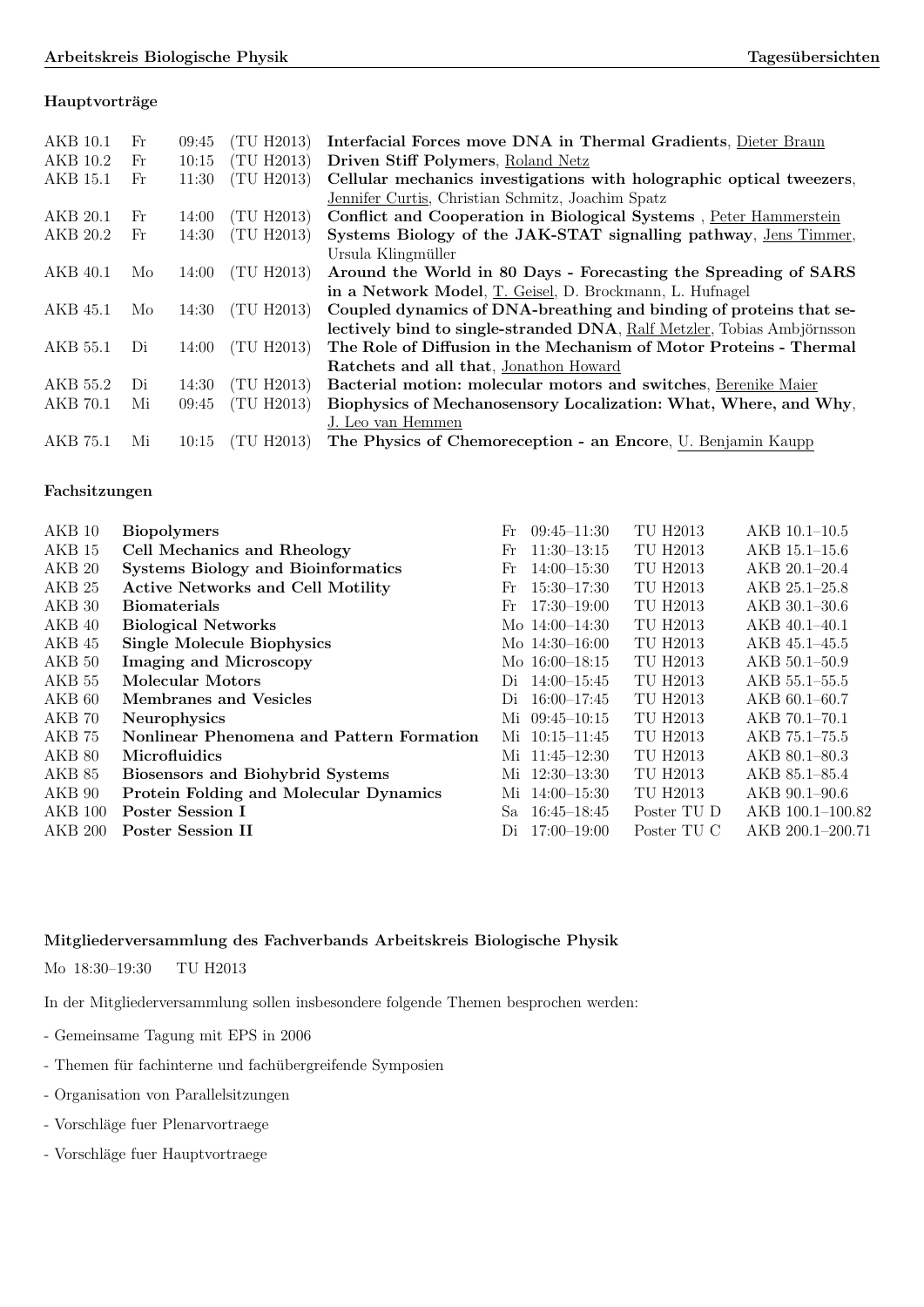# Fachsitzungen

 $-$  Haupt-, Kurzvorträge und Posterbeiträge –

# AKB 10 Biopolymers

Zeit: Freitag 09:45–11:30 Raum: TU H2013

Hauptvortrag AKB 10.1 Fr 09:45 TU H2013 Interfacial Forces move DNA in Thermal Gradients —  $\bullet$ DIETER Braun — Noether Group on Dissipative Biosystems, Applied Physics, LMU München, Amalienstr. 54, D-80799 München

Temperature gradients can induce large effects at microscopic dimensions. We discuss the first measurement of thermophoresis of DNA [1] and show how this effect can be used to accumulate and separate Microparticles or DNA [1-3]. Within microfluidic environments, the field gradients can be applied freely by IR optics. Finite element methods allow the indepth simulation of thermophoresis, thermal conduction and fluid flow to compare with experiments even in complicated settings. We discuss measurement approaches and applications of thermophoresis, show how thermophoresis can complement our new approach of convective PCR [4] and speculate whether the effect might have played a role in molecular evolution [5].

[1] Trapping of DNA by Thermophoretic Depletion and Convection, Physical Review Letters 89: 188103 (2002)

[2] Thermophoresis of DNA determined by Microfluidic Fluorescence, European Physical Journal E, in press

[3] 2D Colloidal Crystals formed by Thermophoresis and Convection, in preparation

[4] Exponential DNA Replication by Laminar Convection, Physical Review Letters 91: 158103 (2003)

[5] Thermal force approach to molecular evolution, Physical Biology 1: P1-P8 (2004)

# Hauptvortrag AKB 10.2 Fr 10:15 TU H2013 Driven Stiff Polymers — •Roland Netz — Physik Department, TU Muenchen, 85748 Garching

We consider stiff polymers in various non-equilibrium situations. Polymers that are anchored to surfaces, so-called brushes, are subject to shear flow and as a result deform and screen the hydrodynamic flow to various degrees, as relevant for glycocalix layers at endothelial cells in the blood stream. Conversely, stiff polymers at surfaces that are beating back and forth can be used to pump liquids over surfaces, which is a concept realized by ciliae but also attractive for synthetic designs. Elasticity is important here because for rigid rods the pumping efficiency is zero.

#### AKB 10.3 Fr 10:45 TU H2013

Discontinuous unbinding transitions of filament bundles  $- \cdot J$ . KIERFELD, T. KÜHNE, and R. LIPOWSKY — MPI für Kolloid- und Grenzflächenforschung, 14424 Potsdam

The unbinding transition of bundles of semiflexible filaments, e.g., cytoskeletal F-actin filaments, is studied theoretically. We consider bundles formed due to attractive filament interactions mediated by crosslink-

# AKB 15 Cell Mechanics and Rheology

# Zeit: Freitag 11:30–13:15 Raum: TU H2013

Hauptvortrag AKB 15.1 Fr 11:30 TU H2013

Cellular mechanics investigations with holographic optical tweezers — •JENNIFER CURTIS, CHRISTIAN SCHMITZ, and JOACHIM<br>SPATZ — Biophysical Chemistry Group. Institute for Physical Biophysical Chemistry Group, Institute for Physical Chemistry, University of Heidelberg, Im Neuenheimer Feld 253, 69120 Heidelberg, Germany

Cells utilize exquisite control mechanisms for the production and organization of various molecules to maintain their own mechanical viability. How cells manifest this control and how these materials enable the mechanical outcome are key questions. One example is the biochemical control of the actin cortex and actin stress fibers for cell motility. Another is the expression of the gel-like pericellular matrix for gross modulation of ing sticker molecules. Using a combination of analytical arguments and Monte-Carlo simulations, it is shown that the formation of bundles of parallel filaments requires a threshold concentration of linkers which becomes independent of the filament number for large bundles. Unbinding of bundles happens in a single, discontinuous transition. We discuss the behaviour of the bundle thickness at and below the transition. In the bound phase, large bundles tend to segregate into sub-bundles due to slow kinetics. Our results are in agreement with experiments on F-actin in the presence of the crosslinking  $\alpha$ -actinin protein.

# AKB 10.4 Fr 11:00 TU H2013

Towards a theory of the equilibrium phase behaviour of stiff polymer solutions — •Sven van Teeffelen, Erwin Frey, and Klaus Kroy — Hahn-Meitner-Institut Berlin

We study the equilibrium collective properties – packing structure and phase behaviour – of solutions of entangled stiff polymers that are isotropically dissolved in an aqueous salty solution in the presence of small flexible polymers mediating an additional depletion attraction. In order to make contact with well established liquid-state theories we calculate a microscopic effective pair potential between the filaments. We find that the bare interactions (hard core, depletion, electrostatic, van der Waals) are drastically renormalized by thermal fluctuations. In order to account for non-trivial cooperative effects at finite filament densities we make use of a scaling argument extending the tube model of semiflexible polymers. In particular, we find the spinodal in agreement with recent experiments on in vitro solutions of F-actin and Polyethylenglycol.

## AKB 10.5 Fr 11:15 TU H2013

 $Relaxation of highly stretched DNA — **•** OSKAR HALATSCHER<sup>1</sup>,$ ERWIN FREY<sup>1,2</sup>, and KLAUS  $KROY^1$  — <sup>1</sup>Abteilung Theorie, Hahn-Meitner Institut, Glienicker Str. 100, 14109 Berlin, Germany —  ${}^{2}$ Fachbereich Physik, Freie Universität,14195 Berlin, Germany

We have investigated theoretically the effect of local properties such as bending stiffness and inextensibility on the large scale dynamics of semiflexible polymers. In this talk we will focus on the contraction dynamics of highly stretched DNA after a sudden tension release. The polymer passes through various dynamical regimes during the relaxation from a completely stretched to a coiled conformation. Before entering the universal Rouse relaxation described by the "stem–flower"model, the relaxation dynamics exhibits features unique to a worm–like chain. In particular, we predict a novel relaxation mode which is fast compared to the diffusive contraction predicted by the stem–flower model. On a logarithmic time scale this regime actually supersedes the latter, and consequently our predictions should be accessible to experiments if pushed to larger force and higher time resolution.

surface adhesion. Another is the spontaneous fusion of vesicles to finely adjust and maintain plasma membrane tension. This talk will present the development and use of holographic optical tweezers (HOTs) for several cell biophysical applications including studies of the actin cortex, the pericellular matrix, and the membrane reservoir in the context of both their physical and biological questions. In particular, HOTs ability to selectively position measurement probes at the cell surface, the measurement of local tension and/or viscoelasticity at several points simultaneously, and the non-invasive detection of cell components will be described.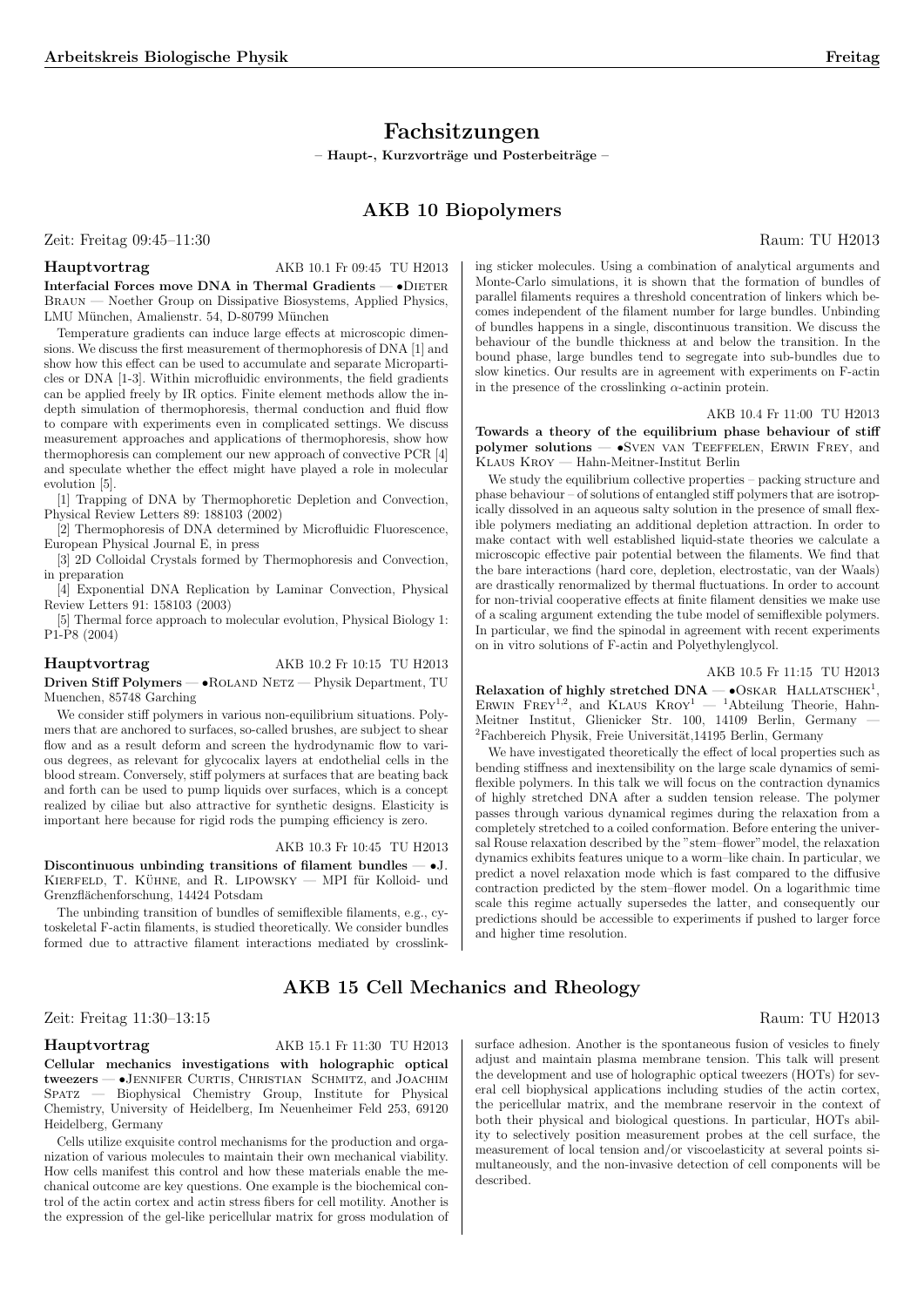# AKB 15.2 Fr 12:00 TU H2013

A Characteristic Relaxation Time of Suspended Cells Revealed by Optical Rheology — •FALK WOTTAWAH, STEFAN SCHINKINGER, BRYAN LINCOLN, MAREN ROMEYKE, JOSEF KÄS und JOCHEN GUCK Institute for Soft Matter Physics, University of Leipzig, Linnéstrasse 5, 04103 Leipzig

The measurement of the mechanical properties of individual cells has received much attention in recent years. Whole cell rheology of individual suspended fibroblasts in an optical stretcher displays a single passive relaxation, arising from transiently crosslinked polymers. This result is in stark contrast to recent rheological measurements on adherent cells. The measured frequency-dependent complex shear modulus reveals characteristic viscoelastic signatures of the underlying cytoskeleton and its dynamic microscopic properties. These are consistent with an isotropic actin cortex underlying the cellular plasma membrane. The elastic to fluid transition occurs at a relaxation time of  $2.8\pm0.5$  s, coinciding with unbinding times of actin crosslinking proteins. Elastic contributions from slowly relaxing entangled actin filaments are negligible. The symmetrical geometry of suspended cells, in contrast to adherent cells, ensures a minute statistical variability. Yet, distinctive viscoelastic features between different cell types are seen. Mechanical stimuli on longer time scales of minutes trigger active structural responses with internal forces on the order of 1 nN.

# AKB 15.3 Fr 12:15 TU H2013

Spektroskopie aktiver Zellkräfte mittels SFM - · CLAUDIA  $B_{\text{RUNNER}}^1$ , ALLEN EHRLICHER<sup>1</sup>, MICHAEL GÖGLER<sup>1</sup>, BERND KOHL- $B_{\text{KONNER}}$ , ALLEN EIKLICHER, MICHAEL GOGLER, DERIND KOHLSTRUNK<sup>1</sup>, DETLEF KNEBEL<sup>2</sup> und JOSEF KÄS<sup>1</sup> — <sup>1</sup>Universität Leipzig, Experimentelle Physik I, Physik weicher Materie, Linnéstr 5, 04103 Leipzig —  $^2$ JPK Intruments, Bouchéstr 12, 12435 Berlin

SFM Messungen an biologischen Proben beschränken sich bisher auf die Bildgebung durch Abscannen und auf die Bestimmung elastischer und viskoelastischer Eigenschaften durch Kraft-Abstandskurven. Diese Verfahren ermitteln nur passive Materialeigenschaften und werden so dem lebendigen Charakter dieser Objekte nicht gerecht. Zellen sind in der Lage, aktiv Kräfte aufzubauen, um sich z.B. durch Gewebeverbände bewegen zu können. Das SFM hat die geeignete Sensitivität im nN-Bereich um diese Kräfte zu bestimmen. Eine auf eine Cantileverspitze geklebte Polystyrolkugel wird im Weg einer sich bewegenden Zelle positioniert. Die Zellen, hier Keratozyten bewegen sich unter deutlicher Verformung unter der Kugel hindurch. Der so ausgelenkte Cantilever detektiert die vertikal wirkende Kraft, die es erlaubt, die Vorwärtkräfte der Zellen zu berechnen. Im gemessenen Signal sind Lamellopodium und Zellkörper gut zu unterscheiden. Erst wenn die Kraft, mit der die Kugel auf den Boden druckt, zu groß ist, wird die Zelle gebremst. Diese Methode der ¨ Kraftmessung wird ausführlich beschrieben.

#### AKB 15.4 Fr 12:30 TU H2013

Stiff Polymers, Foams and Fibre Networks  $\bullet$ CLAUS Heussinger and Erwin Frey — Hahn-Meitner Institut, Berlin

The linear elastic properties of cellular materials like open cell foams are readily understood when considering stretching or bending compliance of a single cell. On the contrary, fibrous materials, for example the paper you most likely read this abstract from, are considerably more complicated because of the relevance of the additional scale of the fibre length  $l_f$ . While stretching dominated systems remain foam-like, bending dominated networks show collective effects with a highly non-affine strain field that cannot be explained by single cell properties.

In this work we will be concerned with two-dimensional networks of stiff polymers, that differ from the purely mechanical fibres  $(T = 0)$  in having an entropic stretching compliance. We show that upon addition of these thermal effects, it is the foam-like stretching dominated regime that is unstable, giving way for an intermediate asymptotic region with a non-trivial mixing of the bending and the stretching mode.

The numerical results can be explained by taking into account the whole distribution of stretching compliances of the polymer strands. In contrast to the importance of the average cell in purely enthalpic models, the polymer networks are dominated by the  $(fat)$  tails of the distribution which are of Levy-index  $\mu = 5/4$ .

#### AKB 15.5 Fr 12:45 TU H2013

One-Bead Microrheology with Rotating Particles — •Holger STARK and MICHAEL SCHMIEDEBERG — Universität Konstanz, Fachbereich Physik, D-78457 Konstanz

We lay the theoretical basis for one-bead microrheology with rotating particles, i.e, a method where colloids are used to probe the mechanical properties of viscoelastic media. Based on a two-fluid model, we calculate the compliance and discuss it for two cases. We first assume that the elastic and fluid component exhibit both stick boundary conditions at the particle surface. Then, the compliance fulfills a generalized Stokes law with a complex shear modulus whose validity is only limited by inertial effects, in contrast to translational motion. Secondly, we find that the validity of the Stokes regime is reduced when the elastic network is not coupled to the particle.

# AKB 15.6 Fr 13:00 TU H2013

Mapping Vortex Diffusion in Viscous and Visoelastic Fluids —  $\bullet$ Maryam Atakhorrami<sup>1</sup>, Gijsberta H. Koenderink<sup>2</sup>, Daisuke Mizuno<sup>1</sup> , Frederick C. MacKintosh<sup>1</sup> , and Christoph F. SCHMIDT $^1$  — <sup>1</sup>Dept. Physics, Vrije Universiteit, Amsterdam, NL – <sup>2</sup>Dept. Physics, Harvard University, Cambridge, MA, USA

One of the fundamental questions in hydrodynamics is the response of liquids to the displacement of a small immersed object. At low Reynolds numbers the velocity response of a simple liquid at a distance r from a point force is long-ranged, varying as  $1/\mathbf{r}$ . This "Stokes" flow accurately describes the motion of micron-size objects in water on time scales longer than a few microseconds. Over short times, however, the inertia of the liquid prevents the long-range stress propagation implicit in Stokes flow, and the disturbance of the fluid remains confined to a small region. In incompressible liquids this must involve back flow, i.e. a ring vortex is set up, which diffuses away from the point disturbance leaving in its wake the usual Stokes flow. Simulations and theoretical studies have demonstrated this phenomenon, while experiments have only observed indirect consequences, e.g. the "long-time tail" in scattering experiments. We have directly resolved the spatio-temporal structure of such vortices by measuring correlated thermal fluctuations and driven motions of micron sized particles in viscous and viscoelastic media at high frequency (100kHz). We find good agreement between experimental flow patterns and theoretical calculations for simple viscous fluids. Furthermore, we show how the vortex-like propagation is modified in viscoelastic media.

# AKB 20 Systems Biology and Bioinformatics

# Zeit: Freitag 14:00–15:30 Raum: TU H2013

# Hauptvortrag AKB 20.1 Fr 14:00 TU H2013 Conflict and Cooperation in Biological Systems — •PETER HAM- $\textsc{mer}$  — Humboldt Universitaet

In biology, the components of a living organism are often compared with parts of a well designed machine, assuming that the evolutionary process acts somewhat like a human engineer. This picture has been used many times as a powerful heuristic tool but it can be misleading. The wheels of a machine have no "incentive"to act improperly, but parts of an organism can be under selection to actively undermine the performance of that organism. Mitochondria, usually regarded as the cell's "power plant", are subject to selective forces under which they would in principle benefit by suppressing male function. The same is true for intracellular symbiotic bacteria found in many insect species. These bac-

teria kill males or turn them into females or effectively sterilize them. Medicine needs to recognize that there are enemies within.

### Hauptvortrag AKB 20.2 Fr 14:30 TU H2013

Systems Biology of the JAK-STAT signalling pathway  $-$  •JENS  $T$ IMMER<sup>1</sup> and URSULA KLINGMÜLLER<sup>2</sup> — <sup>1</sup>Centre for Data Analysis and Modelling, University of Freiburg, Eckerstr. 1, 79104 Freiburg — <sup>2</sup>German Cancer Research Center, Im Neuenheimer Feld 280, 69120 Heidelberg

Considerable progress has been made in identifying the molecular composition of cellular signalling networks. However, to reveal the systems' properties, quantitative models based on experimental data have to be developed. To demonstrate this Systems Biology approach, we investigate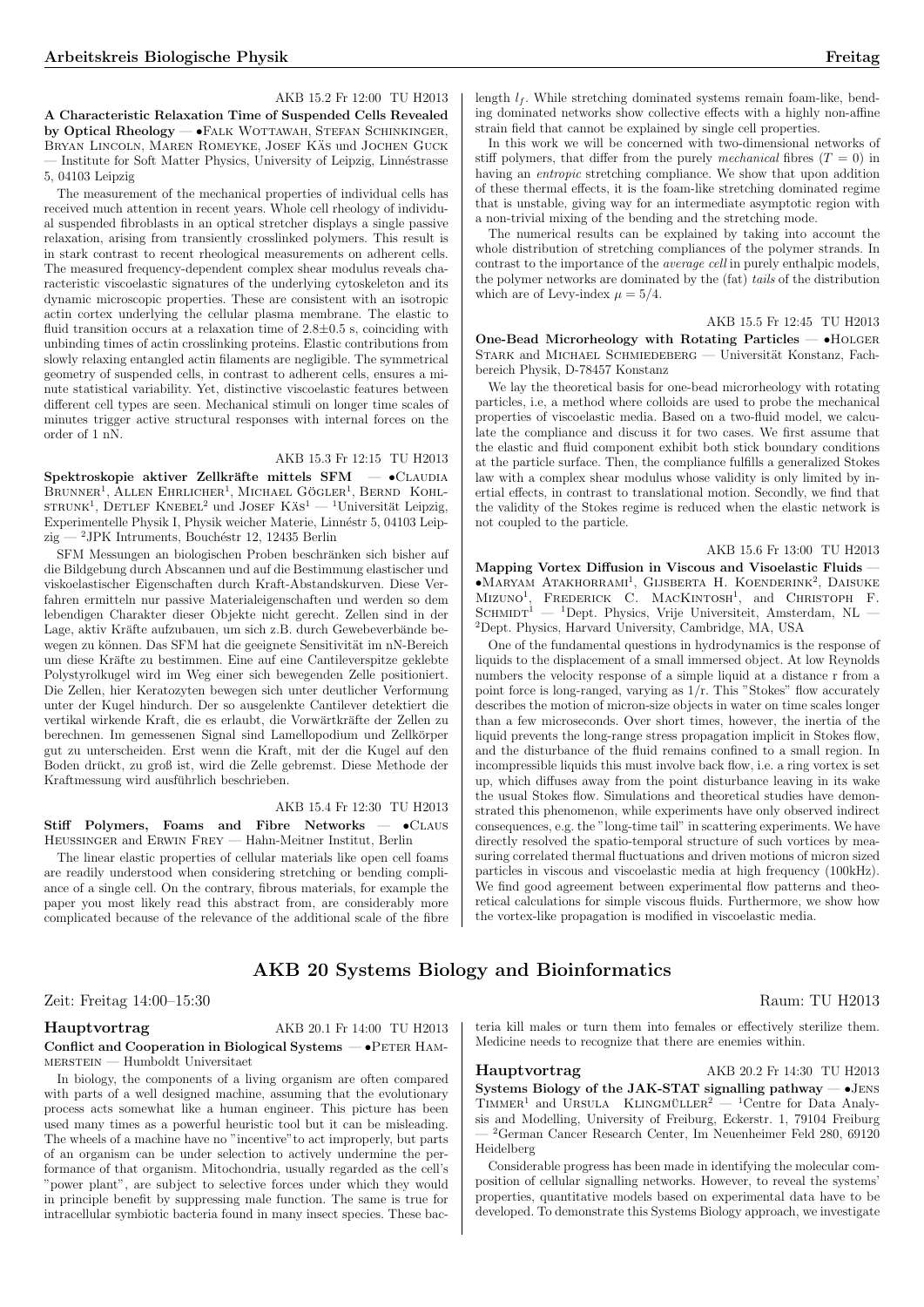the core module of the JAK-STAT pathway of the Epo-receptor. Based on time resolved quantitative measurement of the involved proteins, we estimate the parameters in differential equations describing the pathway. The results show that the so far believed assumption of a feed-forward cascade to describe the pathway does not hold. A generalization of the model that includes nucleocytoplasmatic cycling is suggested and validated by successfully predicting the outcome of a new experiment. From this model, we infer the time courses of the unobserved STAT populations and show that, on a systems level, fast nucleocytoplasmatic cycling of STAT serves as a remote sensor to closely couple gene activation to receptor activity.

# AKB 20.3 Fr 15:00 TU H2013

A Solvable Sequence Evolution Model and Genomic Correla- $\text{A}$  solvable sequence Evolution Model and Genomic Correlations —  $\text{e}$ PHILIPP W. MESSER<sup>1,2</sup>, PETER F. ARNDT<sup>2</sup>, and MICHAEL  $LASSIG<sup>1</sup>$  — <sup>1</sup>Institute for Theoretical Physics, University of Cologne, Zuelpicher Str. 77, 50937 Koeln, Germany — <sup>2</sup>Max Planck Institute for Molecular Genetics, Ihnestr. 73, 14195 Berlin, Germany

We study stochastic sequence evolution processes whose elementary steps are duplication, mutation, insertion, and deletion of single letters. Such processes are found to generate long-range correlations in the frequencies of letters as long as the sequence length is growing, i.e., the combined rates of duplications and insertions are higher than the dele-

tion rate. For constant sequence length, on the other hand, all initial correlations decay exponentially. These results are obtained analytically and are supported by simulations. Their implications for explaining the long-range correlations in genomic DNA are discussed.

# AKB 20.4 Fr 15:15 TU H2013

Dynamics of Multi-Allele Evolution on a Fitness Landscape —  $\bullet$ JULIA SCHWARTZ and ULRICH GERLAND — Department für Physik, LMII München

The evolution of a populations genotype can be represented by the motion of a cluster through sequence space. The Wright-Fisher model is a widely accepted way to describe its dynamics. It includes mutation, selection, and random genetic drift due to the finite population size. However, simulations based on this model are not feasable for large populations or high mutation rate due to the enormous number of mutations, most of which are quickly lost from the population. We have developed a method to approximate the dynamics of the Wright-Fisher model, so that simulations in these regimes become possible. The method is based on a combination of the continuum approximation with a heuristic truncation scheme for the cluster dynamics. The latter incorporates an adjustable parameter which controls the tradeoff between accuracy and computational effort.

# AKB 25 Active Networks and Cell Motility

Zeit: Freitag 15:30–17:30 Raum: TU H2013

# AKB 25.1 Fr 15:30 TU H2013

Molecular motors in cells: A rapid switch of biopolymer organi $x$ ation — •David Smith<sup>1</sup>, Falko Ziebert<sup>2</sup>, Walter Zimmermann<sup>2</sup>,  $\mathbf{z}$  and JOSEF KAs<sup>1</sup>  $-$  <sup>1</sup>Institute for Soft Matter Physics, University of Leipzig, Linné Str. 5, D-04103 Leipzig, Germany — <sup>2</sup>Theoretical Physics, University of the Saarland, D-66041 Saarbrücken, Germany

All eukaryotic cells rely on the self-assembly of protein filaments to form a cytoskeleton. Motility and reaction to stimuli require pathways to reversibly change cytoskeletal organization. We report a mechanism whereby the molecular motor myosin II induces order-disorder transitions in actin-myosin networks. Bulk activity of the motors, which causes sliding on an individual filament level, maintains a dynamically disordered network. During depletion of ATP, an increasing fraction of molecular motors becomes inactive, crosslinking actin filaments to small clusters. The remaining active motors combined with continually increasing crosslinking foster further growth of these clusters, resulting in a variety of ordered macro-molecular structures such as asters, networks resembling neuronal architectures, and condensed super-precipitates. Experiments with photo-activated motors demonstrate the quick reversible restoration of the disordered state. This nonequilibrium pathway to switch between order and disorder is much faster than any structural changes driven by Brownian motion in thermodynamic equilibrium. This ability for rapid, isothermal motor-induced transitions between different degrees of selforganization indicates that molecular motors, in general, may substantially contribute to dynamic cellular organization.

## AKB 25.2 Fr 15:45 TU H2013

Polymerization-Forces in Cell-Motility — •Cosima Koch, Clau-DIA BRUNNER, ALLEN EHRLICHER, and JOSEF KÄS — Universität Leipzig, Physik der weichen Materie

Over the last decade cell motility has been a subject of major research in cell biology, bio-medicine and biophysics. However, even up to date the detailed mechanisms of cell translocation are not completely understood. To tackle this problem we explore the effects of the actin-polymerizationdisrupting drug cytochalasin D on the locomotion of fish epidermal keratocytes. The actin polymerization is essential for the protrusion of the cell's leading edge, the lammelipodium, which is elongated by the new polymerization of actin filaments. Nevertheless it is known that there are other mechanisms involved, like the rotation of the cell body and the generation of substrate traction forces. To gain insight into the interplay of the different processes we use substoichiometric concentrations of cytochalasin D which disrupts the lammelipodial protrusion by inhibiting the actin polymerization. The time dependence of the velocity and the area of fish keratocytes for different concentrations of cytochalasin D will be evaluated and discussed.

# AKB 25.3 Fr 16:00 TU H2013

Simulation of collective filament dynamics in motility assays for motor proteins — •P. Kraikivski, R. Lipowsky, and J. Kier- ${\tt FELD}$ — MPI für Kolloid- und Grenzflächenforschung, 14424 Potsdam

We present a model for the simulation of filament dynamics in twodimensional motility assays of motor proteins and cytoskeletal filaments. The model contains deformable filaments that move under the influence of forces from molecular motors and thermal noise. Motor tails are attached to the substrate and modeled as elastic springs, motor heads perform a directed walk with a given force-velocity relation. Filament interactions are repulsive and characterized by a crossing probability. We study the collective filament dynamics and pattern formation as function of the motor and filament density, the force-velocity characteristics and detachment rate of motor proteins and the filament interaction. In particular, we investigate the formation and statistics of filament clusters due to blocking effects if filament crossing is inhibited.

#### AKB 25.4 Fr 16:15 TU H2013

Self-organization of cytoskeletal systems: formation of contractile rings and mitotic spindles  $- \bullet$  ALEXANDER ZUMDIECK, KARSTEN KRUSE, and FRANK JÜLICHER — Max-Planck-Institut für Physik komplexer Systeme, Dresden

The cytoskeleton is a complex network of protein filaments. Driven by active processes such as filament polymerization and depolymerization and the action of molecular motors it represents an active, soft material. It is intrinsically dynamic and able to generate mechanical stress and flow of filaments.

We discuss the self-organization of filament motor systems in the presence of filament polymerization and depolymerization. Starting from a microscopic picture, we develop a coarse grained theory for the dynamics of the system [1]. We apply these theories to systems of filaments representing stress fibers or contractile rings in linear and cylindrical geometry and find that contractile rings could form on a cell membrane by self-organization phenomena. We furthermore discuss the contraction dynamics of the contractile ring. Application of these theories to mitotic spindles reveals conditions for spindle formation and stability.

 $\left[1\right]$  K. Kruse, A. Zumdieck and F. Jülicher, Europhys. Lett. 64,  $716$ (2003)

#### AKB 25.5 Fr 16:30 TU H2013

The Bipolar Mitotic Kinesin Eg5 Moves on Two Microtubules The Dipolar Mitotic Kinesin Ego Moves on Two Microtubules<br>
→ LUKAS C. KAPITEIN<sup>1</sup>, ERWIN J.G. PETERMAN<sup>1</sup>, BENJAMIN H. Kwok<sup>2</sup> , Jeffrey H. Kim<sup>2</sup> , Tarun M. Kapoor<sup>2</sup> , and Christoph F. SCHMIDT $^1$  —  $^1\mathrm{Dept}.$  Physics, Vrije Universiteit, Amsterdam, NL 2Lab. Chem. Cell Biol., The Rockefeller University, New York, NY, USA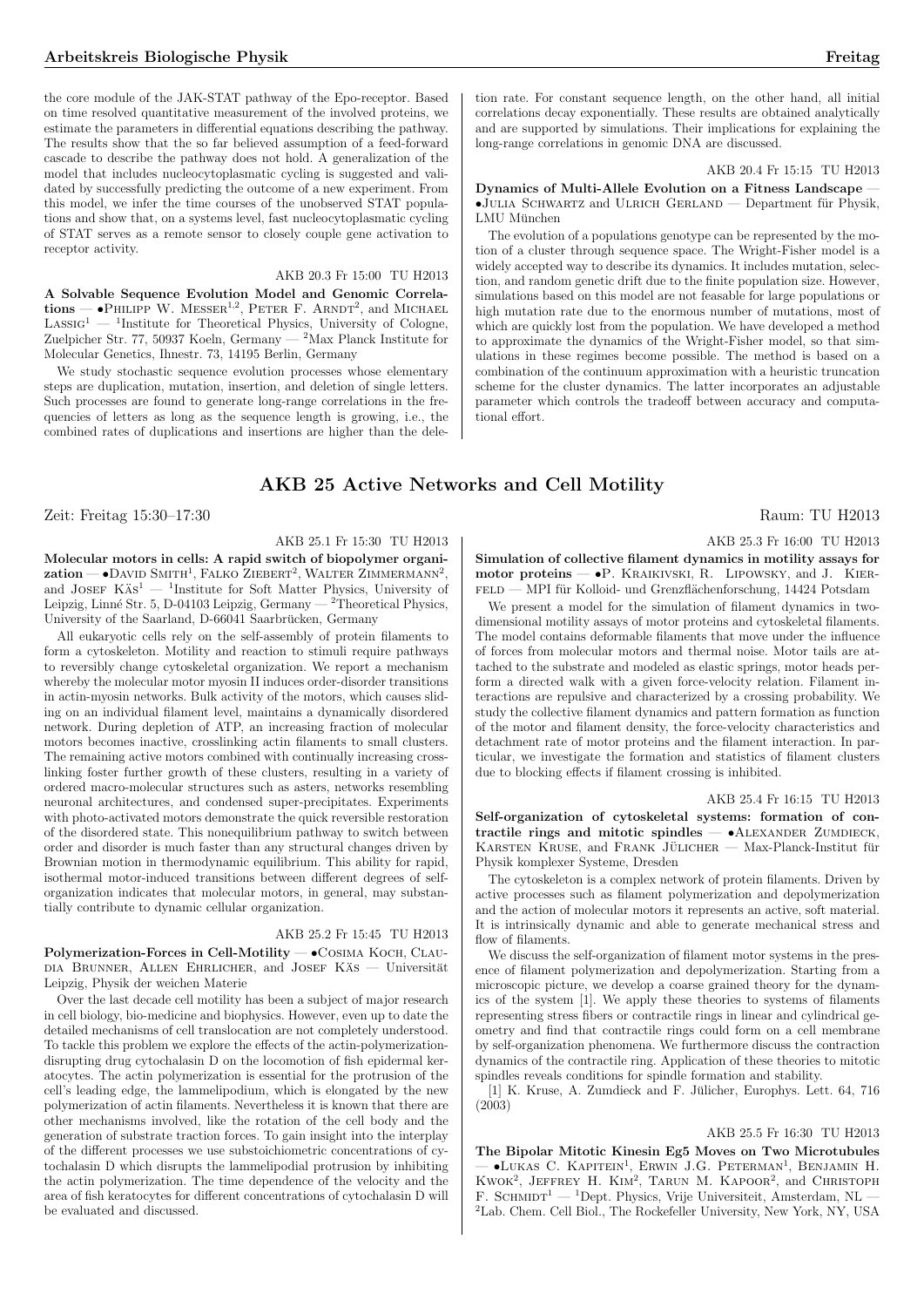During cell division mitotic spindles dynamically self-assemble with the help of microtubule-based motor proteins. The bipolar organization of spindles is essential for proper segregation of DNA and in eukaryotes requires BimC motor proteins, a family of homotetrameric kinesins. Hypotheses for bipolar spindle formation include the "push-pull mitotic muscle" model in which BimC and opposing motor proteins act between overlapping microtubules. The mitotic spindle is, however, very different from skeletal muscle in that it is a very dynamic structure which turns over its components within minutes while maintaining its shape and exerting forces. We have shown using in vitro assays with singlemolecule fluorescence microscopy and optical tweezers that the BimC kinesin Eg5 drives sliding of microtubules dependent on their relative orientation at speeds comparable to spindle pole separation rates. Additionally, we found that Eg5 can tether microtubule plus-ends, suggesting an additional microtubule-binding mode for Eg5. Based on these data we suggest a physical model in which BimC kinesins contribute to mitotic spindle assembly by aligning and pushing apart microtubules.

### AKB 25.6 Fr 16:45 TU H2013

Optical Deformability as an Intrinsic Differentiation Marker for Stem Cells — •Stefan Schinkinger, Falk Wottawah, Bryan LINCOLN, FRANK SAUER, and JOCHEN GUCK — Universität Leipzig, Abteilung Physik der Weichen Materie, Linnéstr. 5, 04103 Leipzig

Despite major efforts in stem cell research, there is no unequivocal molecular marker available for characterization and sorting of stem cells or their state of differentiation. We use a microfluidic Optical Stretcher to determine the material properties of individual cells as a non-invasive cell marker. The mechanical properties measured are mainly influenced by the cytoskeleton, a polymeric protein network in the cell. Because the cytoskeleton also plays a major role in the function of cells, with this technique we are able to follow cell progression through the various stages of differentiation. Experiments were performed with a promyelocytic leukemia cell line called HL-60. Comparison with mature neutrophils and experiments with different precursor cells support our hypothesis. As no labeling is required, preparation time of samples is reduced and the risk of activation or differentiation due to stress can be kept minimal. Especially for therapeutic applications of stem cells where labeling of any kind is prohibitive, characterization by optical deformability as an intrinsic marker provides a reasonable alternative.

#### AKB 25.7 Fr 17:00 TU H2013

Resolving the Cell Cycle by Measuring Optical Deformability with a Microfluidic Optical Stretcher — •Bryan Lincoln, Maren Romeyke, Frank Sauer, Stefan Schinkinger, Falk WOTTAWAH, and JOCHEN GUCK  $-$  Universität Leipzig, Abteilung Physik der Weichen Materie, Linnéstr. 5, 04103 Leipzig

The Optical Stretcher is a dual-beam optical trap capable of measuring the deformability of suspended biological cells. Previous measurements with this system have shown relevant differences between various cell types and have supported the idea that there is a strong correlation between a cell's cytoskeletal structure and its deformability. A microfluidic delivery system has been developed in order to measure cells at a high enough rate to acquire the necessary statistics to resolve elasticity changes within a single cell type. The cytoskeleton reorganizes as a cell grows and divides, so we find changes in deformability during various phases of the cell cycle as well. These various stages are identified by quantitative single-cell fluorescent DNA analysis. Results are presented using a three-element viscoelastic model and implications for deformability as a cell marker are discussed. Additional experiments using Laser Scanning Cytometry are presented that correlate position in the cell cycle with amount of F-actin in both the adhered and suspended state.

# AKB 25.8 Fr 17:15 TU H2013

Dynamics of Cilia and Flagella —  $\bullet$ ANDREAS HILFINGER<sup>1</sup>, Dynamics of Cha and Fragena – Chapters Hilfinger, INGMAN RIEDEE, AMIT CHALIOPADHIAT,  $1$ Max-Planck-Institute for Physics of Complex Systems, D-01187 Dresden, Germany <sup>2</sup>Max-Planck-Institute of Molecular Cell Biology and Genetics, D-01307 Dresden, Germany

Directed motion on the level of single cells is in many cases achieved through the beating of whip like appendages (cilia or flagella). These organelles contain a highly conserved structure called axoneme, whose characteristic architecture is based on a cylindrical arrangement of elastic filaments (microtubules). In the presence of ATP, molecular motors (dynein) exert shear forces between neighbouring microtubules, leading to a bending of the axoneme through structural constraints.

We describe the axoneme as an elastic filament, driven by internally generated stresses. Bending waves emerge from a non-oscillatory state via a dynamic instability. The corresponding beat patterns are solutions to a non-linear wave equation with appropriate boundary conditions. Focusing on beats confined to a surface we compare our results to recent data from bull sperm flagella. Our approach can be generalised to three dimensions enabling us to discuss helical and rotary wave patterns.

# AKB 30 Biomaterials

Zeit: Freitag 17:30–19:00 Raum: TU H2013

# AKB 30.1 Fr 17:30 TU H2013

Proteoglycan conformation and mechanical properties: A  $\Gamma$  roteoglycan comormation and mechanical properties. A molecular modeling investigation — •MARK BATHE<sup>1</sup>, GREGORY molecular modeling investigation  $\bullet$  MARK DATHE, GREGORY C. RUTLEDGE<sup>2</sup>, ALAN J. GRODZINSKY<sup>2</sup>, and BRUCE TIDOR<sup>2</sup>  $-$ <sup>1</sup>HMI Berlin, Germany — <sup>2</sup>MIT Cambridge MA, USA

Proteoglycans (PGs) play a central role in determining the structural and biomechanical properties of tissues ranging from articular cartilage to the central nervous system. They are high molecular weight comb biopolymers consisting of anywhere from one to one hundred glycosaminoglycans (GAGs) (anionic polysaccharides) grafted to a linear protein backbone. PG chemical composition varies considerably with the disease state of tissues, making it of fundamental importance to biology to understand their composition-function relationship.

Towards this aim, we simulate PG conformation and osmotic pressure using a coarse-grained molecular model. GAG molecular weight, degree of sulfation, and grafting density affect significantly the apparent persistence length of PGs, whereas GAG sulfation type (4 vs. 6) and pattern do not. Similarly, GAG osmotic pressure is influenced primarily by its sulfation density. Our results reaffirm that variations in PG composition may be used to alter significantly the structural and biomechanical properties of a variety of tissues, and provide quantitative new insight into the structure-function relationship of this important class of biomolecules.

# AKB 30.2 Fr 17:45 TU H2013

The Influence of the Thermal Treatment of Hydroxylapatite Scaffolds on the Physical Properties and the Bone Cell Inscalious on the Fitysical Froperties and the Bone Cen In-<br>growth Behaviour —  $\bullet$  ALEXANDER WOESZ<sup>1</sup>, MONIKA RUMPLER<sup>1</sup>, growth Behaviour — CALEXANDER WOESZ, MONIKA ROMPLER, NADJA FRATZ-ZELMAN<sup>2</sup>, PAUL ROSCHGER<sup>2</sup>, KLAUS KLAUSHOFER<sup>2</sup>,  $JUERGEN STAMPE<sup>3</sup>$ , and PETER  $FRATZ<sup>1</sup>$  —  $<sup>1</sup>$ Max Planck Institute</sup> of Colloids and Interfaces, Dept. of Biomaterials, Potsdam , Germany — <sup>2</sup>Ludwig Boltzmann Institute of Osteology, 4th Medical Department, Vienna, Austria — <sup>3</sup> Institute of Materials Science and Technology, University of Technology, Vienna, Austria

The usage of rapid prototyping (RP) methods and ceramic gelcasting enables the production of 3D scaffolds as future bone replacement materials with almost arbitrary architecture from bioceramics like hydroxylapatite. A suspension of synthetic hydroxylapatite powder in water was cast into a mould produced by RP-methods. After demoulding the ceramic particles were sintered. Sintering temperature and atmosphere affected the physical properties like phase composition and surface roughness as well as the cell ingrowth behaviour, which was assessed in cell culture experiments using a pre-osteoblastic cell line. With increase in sintering temperature decomposition of the synthetic hydroxylapatite into tricalciumphosphate increased, the sintering atmosphere seemed to influence the surface roughness, but had no impact on the phase composition. Cell ingrowth was observed to be highest at a sintering temperature of 1300◦C in nitrogen atmosphere followed by a post-treatment at 1200◦C in air.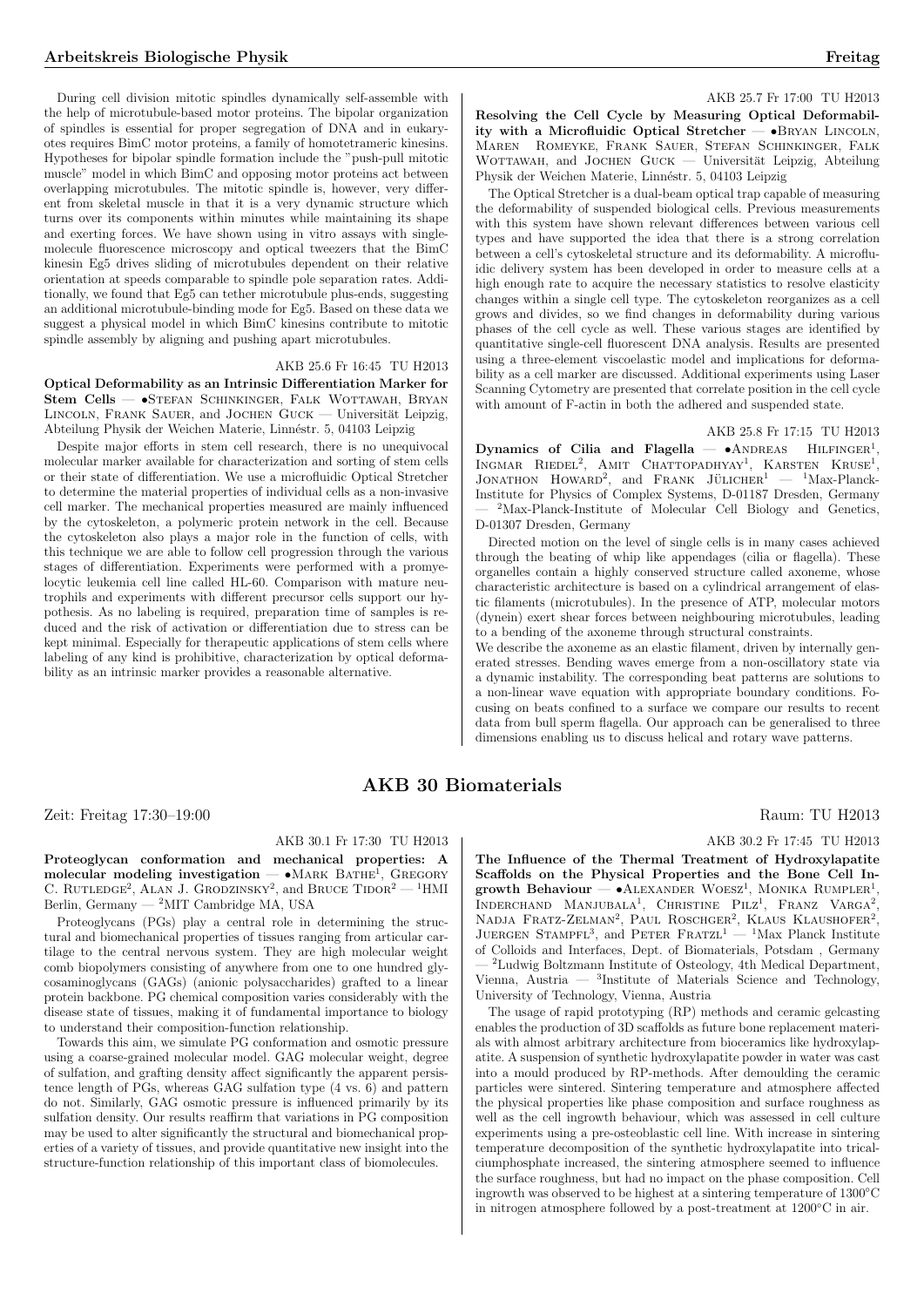AKB 30.3 Fr 18:00 TU H2013

Bone Remodelling is regulated by a Mechanical Feedback Loop **DONE REMODEMING** is regulated by a Mechanical reedback hoop  $\rightarrow$  **M**. A. HARTMANN<sup>1</sup>, R. WEINKAMER<sup>1</sup>, Y. BRECHET<sup>2</sup>, and P. FRATZL<sup>1,3</sup> — <sup>1</sup>MPI-KGF, Dept. Biomaterials, 14476 Potsdam-Golm, Germany — <sup>2</sup>ENSEEG, LTPCM, 38402 Domaine Universitaire de St. Martin d'Heres, Cedex, France — <sup>3</sup>LBIO, Hanusch Hospital and UKH-Meidling, Vienna, Austria

Biological processes can be regulated by a mechanical feedback loop, i.e. the mechanical loading is sensed by cells and this information is fed back to control the action of other cells. A prominent example is the (re)modelling of bone. Despite many years of intensive research many of the properties of this feedback still remain unclear: What exactly is the mechanical stimulus the cells are sensing? How do the cells respond to this stimulus (i.e. the remodel law)? How is the stimulus sensed by the cells? In [1] we proposed a model to study trabecular bone remodelling and ageing governed by mechanical feedback. Our approach is to study the effect of different remodel laws (like a continuous, linear vs. a discontinuous, step-like response) and its influences on bone histomorphometric parameters. Depending on the remodel law we found differences in bone volume fraction and the geometry of the bone structure. Comparing the simulation results to data from real bone, we try to draw indirect conclusions on the underlying feedback loop.

[1] Weinkamer et al., PRL, 2004

AKB 30.4 Fr 18:15 TU H2013

Nitric Oxide Production in Mechanosensitive Osteocytes •Daisuke Mizuno<sup>1</sup>, Aviral Vatsa<sup>2</sup>, Theo H. Smit<sup>3</sup>, Jenneke Klein-Nulend<sup>2</sup> , Frederick C. MacKintosh<sup>1</sup> , and Christoph F. SCHMIDT<sup>1</sup> — <sup>1</sup>Dept. Physics, Vrije Universiteit, Amsterdam, NL -<sup>2</sup>Dept. Oral Cell Biol., ACTA, Vrije Universiteit, Amsterdam, NL — 3Dept. Clin. Phys.&Informatics, Univ. Hospital, Vrije Universiteit, Amsterdam, NL

Osteocytes are a type of bone cells that are embedded in the bone matrix, and whose main function is believed to be mechanosensing. If bone is mechanically loaded, activated osteocytes produce nitric oxide (NO) which controls in a sophisticated control network the activity of other types of bone cells which deposit or resorb bone matrix. This single-cell level mechanosensing and chemical signaling is essential for bone repair and adaptation. In this study we 1) apply well characterized mechanical stimuli to single osteocytes and  $2)$  quantify the resultant chemical signaling with NO at the single cell level. Results were: i) Intracellular

Zeit: Montag 14:00–14:30 Raum: TU H2013

#### Hauptvortrag AKB 40.1 Mo 14:00 TU H2013

Around the World in 80 Days - Forecasting the Spreading of  $SARS$  in a Network Model  $\rightarrow$  T.  $GESEL^1$ , D. BROCKMANN<sup>1</sup>, and L. HUFNAGEL<sup>2,1</sup> — <sup>1</sup>MPI für Strömungsforschung und Fakultät Physik, Univ. Göttingen — <sup>2</sup>KITP, UCSB, Santa Barbara, CA, USA

The rapid worldwide spread of the severe acute respiratory syndrome (SARS) demonstrated the potential thread an infectious disease poses in a closely interconnected and interdependent world. Here we introduce a probabilistic model which describes the worldwide spreading of infectious diseases and demonstrate that a forecast of the geographical spread NO increased up to about 10  $\mu$ M after stimulation with forces on the order of 10 pN generating about 1% strain. ii) The cell membrane is not a significant diffusion barrier for NO. iii) Surrounding cells occasionally more than 100 microns away from a stimulated one were seen to react rapidly (within 10s) to the stimulation.

### AKB 30.5 Fr 18:30 TU H2013

Influence of Water on the mechanical Properties of wood investigated by X-ray diffraction — •INGO GROTKOPP<sup>1</sup>, HENRIK vestigated by X-ray diffraction — •INGO GROTKOPP<sup>1</sup>, HENRIK  $L$ EMKE<sup>1</sup>, KLAAS KÖLLN<sup>1</sup>, SERGIO S. FUNARI<sup>2</sup>, MARTIN DOMACH<sup>2</sup>, and MARTIN MÜLLER<sup>1</sup> — <sup>1</sup>Institut fur Experimentelle und Angewandte Physik, Christian-Albrechts-Universität zu Kiel — <sup>2</sup>HASYLAB, DESY, Hamburg

The influence of water on the mechanical behaviour of wood is tremendous. Softwood was investigated by means of X-ray diffraction during tensile tests with different moisture contents. In this way, the influence of the water molecules on the changes in the orientation of the cellulose crystals could be observed. A second mechanism found in these experiments is the deformation of cellulose crystals. Here a comparison between single cells, small wood samples and large timber at different humidity is carried out and first conclusions are developed.

AKB 30.6 Fr 18:45 TU H2013

Plant Cell Walls for Hygrosensitive Switches — •HELFRIED MOL- $\text{LAY}^1$ , INGO BURGERT<sup>1</sup>, PETER FRATZL<sup>1</sup> und JOSEF EBERHARDSTEI- $\mathrm{NER}^2$  —  $^1\mathrm{Max}$  -Planck-Institute of Colloids and Interfaces, Department of Biomaterials, 14476 Potsdam, Germany  $-2$ Vienna University of Technology, Institute for Mechanics of Materials and Structures, A-1040 Vienna, Austria

Wood is an anisotropic and hygroscopic biomaterial which can absorb water and swells or shrinks due to changes of humidity. On the one hand, the resulting deformations can lead to severe complications with respect to the utilisation of wood. On the other hand, from a biomaterials point of view, the coherence between water absorption and structural modification is a matter of particular interest. The objective of our study was to make use of the hygroscopic behaviour of wood at the microscale by constructing wood-based switches. Thin wood tissue sheets of different ability to swell and shrink were combined as such as a bimetal. Thus, the wooden bi-layer bent during humidity changes and could be used in terms of a hygrosensitive switch.

# AKB 40 Biological Networks

of epidemics is indeed possible. It combines a stochastic local infection dynamics between individuals with stochastic transport in a worldwide network which takes into account the national and international civil aviation traffic. Our simulations of the SARS outbreak are in surprisingly good agreement with published case reports. We show that the high degree of predictability is caused by the strong heterogeneity of the network. Our model can be used to predict the worldwide spreading of future infectious diseases and to identify endangered regions in advance. The performance of different control strategies is analyzed and our simulations show that a quick and focused reaction is essential to inhibit the global spreading of epidemics.

# AKB 45 Single Molecule Biophysics

# Zeit: Montag 14:30–16:00 Raum: TU H2013

Hauptvortrag AKB 45.1 Mo 14:30 TU H2013 Coupled dynamics of DNA-breathing and binding of proteins that selectively bind to single-stranded  $DNA$   $\bullet$  RALF METZLER and TOBIAS AMBJÖRNSSON — NORDITA, Blegdamsvej 17, DK-2100 Copenhagen OE

Under physiological conditions, the double-helix is the thermodynamically stable configuration of DNA. A long-standing puzzle had been why the presence of selectively single-stranded DNA binding proteins (SSBs) does not lead to full DNA-denaturation, as SSB binding is thermodynamically favorable. By detailed single-molecule studies, it was corroborated quantitatively that for the gp32-SSB there exists a kinetic block for SSB-

binding: below the melting temperature of DNA, that is, the lifetime of a bubble is shorter than the typical binding time of an SSB, counteracting the expected helix-destabilization through the SSBs. We derived a dynamical model to quantify the coupled dynamics between a fluctuating DNA-bubble and SSBs that attempt to bind to it. Depending on the system parameters (temperature, external force, SSB binding rate and strength, SSB size), the presence of SSBs leads to enhanced bubble lifetime. Effectively, the bubble free energy is lowered, or even full denaturation caused by SSBs.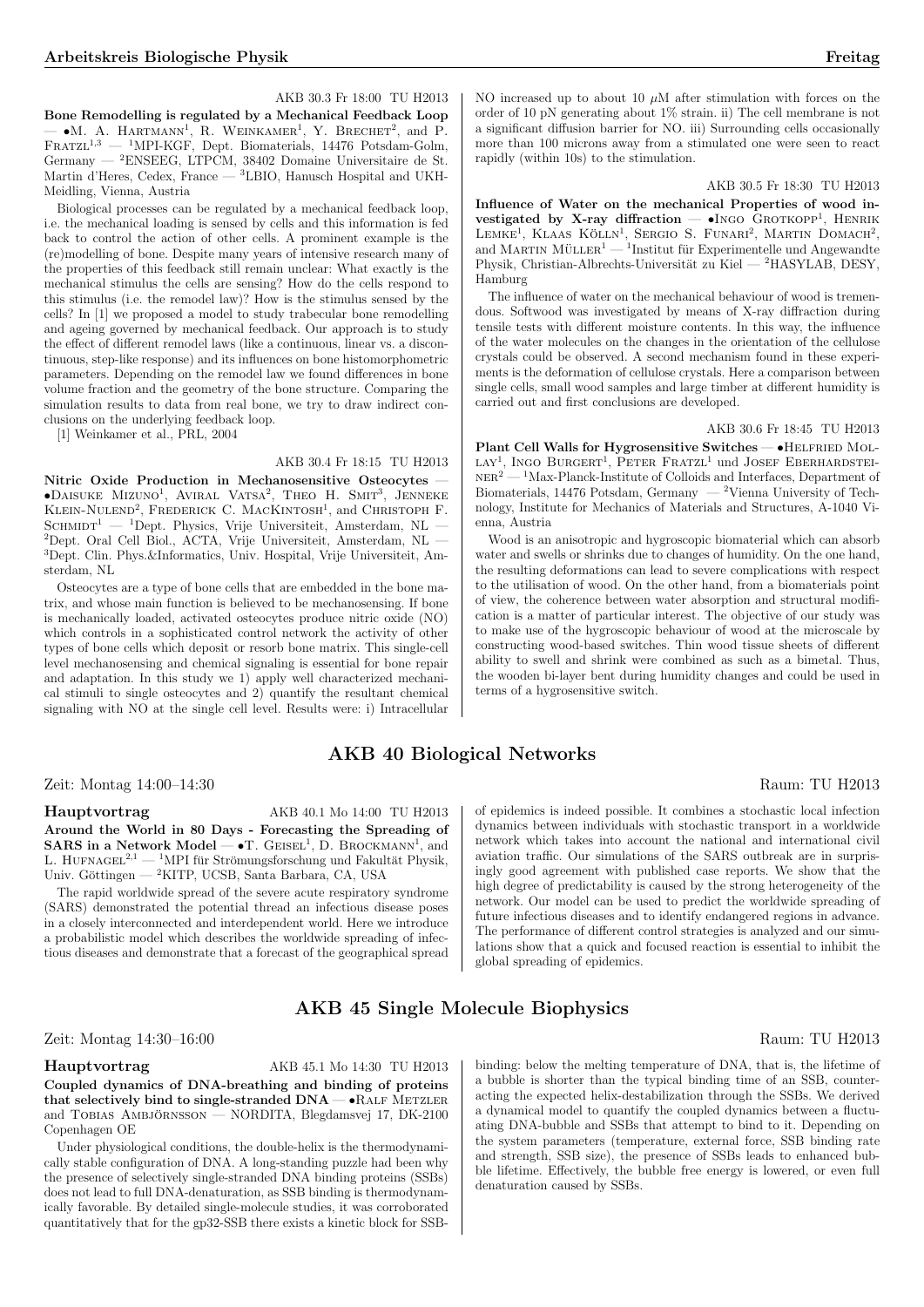# AKB 45.2 Mo 15:00 TU H2013

Kinetics of driven RNA translocation through nanopores -•ULRICH GERLAND<sup>1</sup> and RALF BUNDSCHUH<sup>2</sup> — <sup>1</sup>Department Physik and CENS, LMU München, Germany  $-$  <sup>2</sup>Department of Physics, The Ohio State University, Columbus, Ohio

Motivated by recent experiments, we study the translocation of structured RNA molecules through narrow pores that allow single but not double strands to pass. The translocation dynamics is coupled to the base pairing dynamics of the RNA molecules, which we incorporate explicitly in kinetic Monte Carlo simulations. For a number of exemplary molecules as well as for random sequences, we characterize the translocation dynamics as a function of the driving force. For strongly driven translocation, we find a narrow distribution of translocation times with a mean that scales linearly with the RNA length. In contrast, for weakly driven translocation we observe a pronounced sequence-dependence in the distribution of translocation times. Simple physical arguments can explain these two limiting regimes. Furthermore, we identify the sequence-specific properties of RNA molecules that are reflected in the translocation times.

# AKB 45.3 Mo 15:15 TU H2013

Dynamcis of Force-Induced DNA Slippage — · RICHARD NEHER and ULRICH GERLAND — Department für Physik, LMU München

In double-stranded DNA with repetitive sequences, one strand may locally slip with respect to the other, leading to the creation, annihilation, or diffusion of bulge loops. We study the physics of periodic DNA theoretically, focusing on the dynamics under a shear force, which can be probed experimentally with single molecule devices [1]. Using an explicit model, we find a rich dynamical behavior with clear signatures in experimental observables. In particular, at a lower critical force  $f_c$  the system displays reptation-like dynamics with a mean rupture time that scales with the sequence length as  $\langle \tau \rangle \sim N^3$ . In an intermediate regime  $f_c < f < f^*$ , the distribution of rupture times is well described by drift-diffusion theory, up to an upper critical force  $f^*$ , where a *dynamical* transition to an unraveling mode of strand separation occurs [2]. We predict that periodic DNA sequences display a viscoelastic behavior with time and force scales that can be programmed into the sequence.

[1] T. Strunz et al., PNAS **96**, 11277 (1999).

[2] R. A. Neher and U. Gerland, PRL 93, 198102 (2004)

AKB 45.4 Mo 15:30 TU H2013

Molecular Details of Specific Protein-DNA Interaction — •Frank Wilco Bartels<sup>1</sup> , Birgit Baumgarth<sup>2</sup> , Christelle **FRANK WELG BAKTELS**, BIKGIT BAOMGARIH, CHRISTELLE<br>BAHLAWANE<sup>2</sup>, CHRISTOPH METZENDORF<sup>2</sup>, ANKE BECKER<sup>2</sup>, DARIO<br>ANSELMETTI<sup>1</sup>, and ROBERT ROS<sup>1</sup> — <sup>1</sup>Experimental Biophysics, Faculty of Physics, Bielefeld University  $-$  <sup>2</sup>Genetics, Faculty of Biology, Bielefeld University

Zeit: Montag 16:00–18:15 Raum: TU H2013

AKB 50.1 Mo 16:00 TU H2013 FRET Studies of the Mobility of TBP-DNA Complexes upon FILET Studies of the MODING OF TDF-DIVA Complexes upon<br>Binding of  $NC2 - OON$  C. LAMB<sup>1,2,3</sup>, PETER SCHLÜSCHE<sup>1,3</sup>, Dinaing of  $NC_2$   $\rightarrow$  DON C. LAMB  $\rightarrow$ , TETER SCHLUSCHE $\rightarrow$ , CHRISTOPH BRÄUCHLE<sup>1,3</sup>, GERTRARD STELZER<sup>4</sup>, and MICHAEL  $MEISTERERNST<sup>4</sup>$  — <sup>1</sup>Physical Chemistry, LMU Munich, Munich, Germany — <sup>2</sup>Department of Physics, University of Illinois at Urbana-Champaign, Urbana, IL, USA — <sup>3</sup>Center for Nanoscience, LMU, Munich, Germany — <sup>4</sup>National Research Center for Environment and Health, Munich, Germany

Transcription of DNA into RNA is an essential process in life and the initiation of the transcription processes is a popular target for gene regulation. Transcription is initiated with binding of the TATA box binding protein (TBP) to the promoter site on the DNA and recruiting other elements of the transcription complex. When negative cofactor  $2$  (NC2) is present, transcription is down regulated. NC2 binds to TBP with high affinity. Biochemical evidence suggests that upon binding, the TBP-NC2 complex diffuses along the DNA. Hence, transcription is down regulated because the TBP is not longer located at the promoter site. To verify this hypothesis and to investigate the mobility of the TBP-NC2 complex upon NC2 binding, we have performed fluorescence resonance energy transfer (FRET) experiments on single molecules. TBP was labeled specifically with a donor molecule while a short piece of double-stranded DNA con-

Specific protein-DNA interaction is fundamental for all aspects of gene expression. A regulatory model system is the biosynthesis of exopolysaccharides (EPS) in the nitrogen-fixating bacterium Sinorhizobium meliloti 2011. These sugar polymers promote the bacterium's symbiosis with alfalfa plants, a process of agricultural importance.

The EPS biosynthesis is controlled by a complex interplay of several proteins, most prominently the transcriptional activator ExpG. In a combination of standard biochemical and single molecule experiments, we demonstrated that the protein ExpG binds to three different DNA target sequences in a sequence specific manner, albeit with distinct differences in the energy landscape.[1] Dynamic force spectroscopy based on the atomic force microscope (AFM) proved to be sensitive even to small variations of the binding motif. Experiments with DNA mutants lead to a deeper understanding of the binding mechanism.[2]

The method is now applied to other proteins from the same regulatory system.

- [1] F.W. Bartels et al., J Struct Biol 143 (2003) 145-152
- [2] B. Baumgarth et al., Microbiol (2004), in press

AKB 45.5 Mo 15:45 TU H2013

Tail Induced Interactions of Nucleosome Core Particles •CHRISTIAN HOLM, FRANK MÜLBACHER, and HELMUT SCHIESSEL — Max-Planck-Institut fur Polymerforschung, Ackermannweg 10, 55128 ¨ Mainz

We present a MD simulation study of the interactions between nucleosome core particles (NCPs). Each NCP consists of a core of eight histone proteins and a strand of DNA, which is wrapped around about two times. Special emphasis was placed on the role of the histone tails. We model the histone core and the wrapped DNA by a charged sphere, while the histone tails are represented by oppositely charged polyelectrolyte chains grafted onto the sphere's surface, interacting via a Debye-Hückel potential. We find that the effect of tail bridging between the spheres does indeed account for the observed attraction, thus reproducing the qualitative features of the experimental results. We further modify our model to use either only one interacting tail, or charge patches instead of the tails in order to isolate the quantitative features of the tail interactions. The reduction of the charge fraction of the tails, that corresponds to the process of acetylation, leads to a reduction or even the disappearance of the attraction, which subsequently can lead to the unfolding of the chromatin fiber, thereby activating genes.

# AKB 50 Imaging and Microscopy

taining a TATA box in the center was labeled with an acceptor. The FRET efficiency was measured before NC2 and after addition of NC2 to solution to investigate the dynamics of individual TBP-NC2 complexes.

# AKB 50.2 Mo 16:15 TU H2013

Multi Focal 2-Photon Laser Scanning Microscopy of Cells and Biological Tissue  $\bullet$ Jörg Martini, Katja Tönsing, and Dario ANSELMETTI — University of Bielefeld, Experimental Biophysics, 33615 Bielefeld, Germany

Near infrared 100fs laser pulses focussed through a high numerical aperture objective lens provide an energy density, that is high enough to induce 2-photon excitation of native fluorophors and fluorescent dyes in the focal volume. By scanning the back aperture of the objective lens with the laser beam, confocal like collection of the fluorescence signal from a single optical plane up to hundreds of  $\mu$ m inside the sample is possible. Varying the distance between the lens and sample, i.e. measuring a depth dependent stack of optical planes, produces a 3D fluorescence scan of the sample with sub  $\mu$ m resolution. The output of today's Ti:Sa-lasers in the focal volume is much higher than the destruction threshold of almost all biological samples. By splitting up the laser power and directing several beams into the objective lens, we create up to 64 foci in the sample.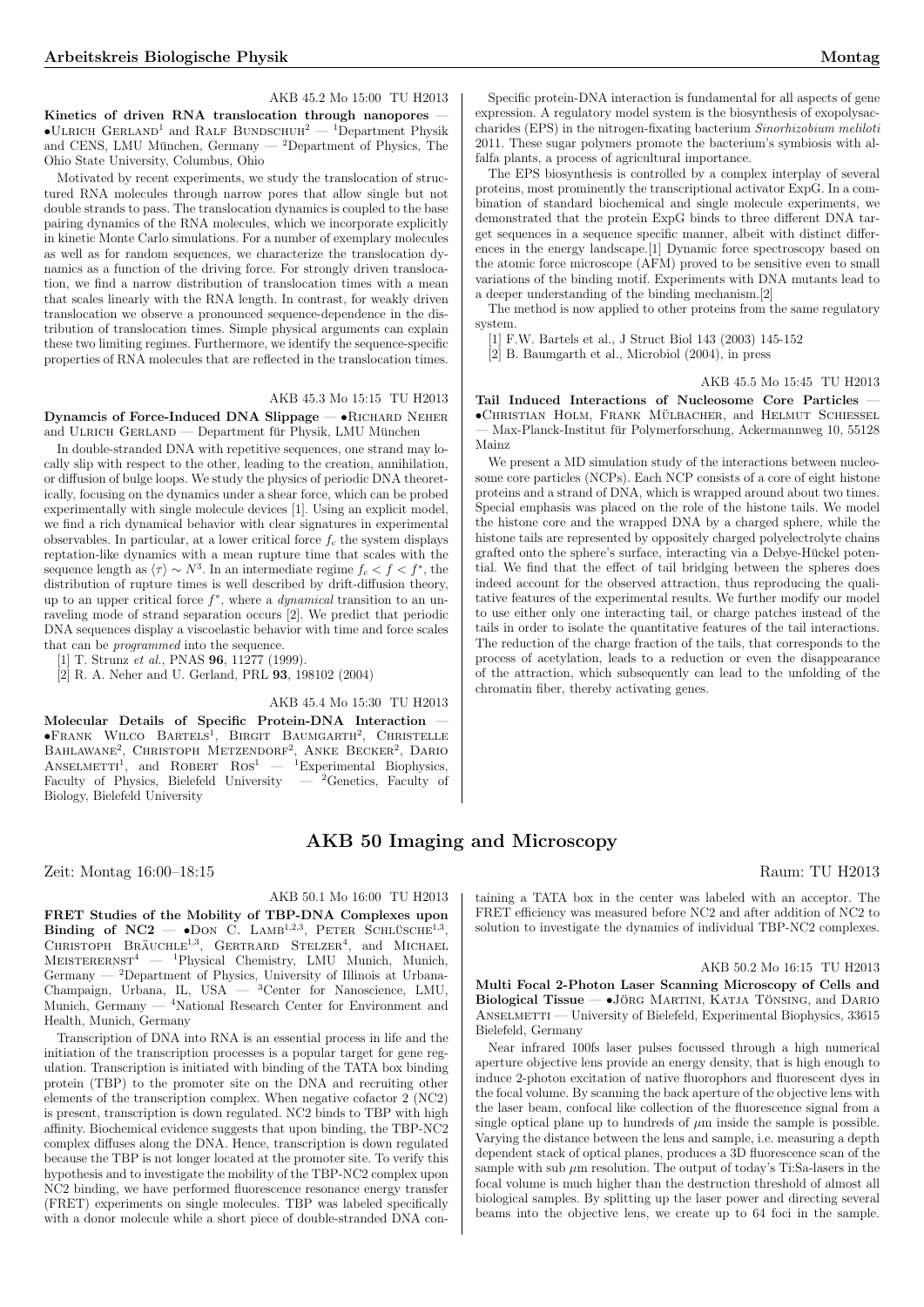This setup allows for short acquisition times while minimizing the photo damage to the sample. We will present our results on the 3D-distribution of fluorescence and second harmonic generation signal in single cells and biological tissue and their spectral properties.

#### AKB 50.3 Mo 16:30 TU H2013

Single fluorescent molecules imaged by the near-field of a  $metal tip$   $\rightarrow$  HEINRICH GOTTHARD  $F$ REY<sup>1</sup> and REINHARD GUCKEN- $\textsc{berger}^2$  —  $\rm^1$ Universität Bielefeld, Fakultät für Physik, Universitätsstr. 25, 33615 Bielefeld, Germany — <sup>2</sup>Max-Planck-Institut für Biochemie, Abt. Molekulare Strukturbiologie, Am Klopferspitz 18, 82152 Martinsried, Germany

We show experimentally that a sharp metal tip, illuminated by a closeby aperture, can be used as high resolution optical near-field probe with an unique combination of good qualities [1]:

Single Cy3 molecules covalently bound to DNA were imaged as test sample. The fluorescence images of such single molecules show patterns with one or two peaks. The width of these peaks can be as small as 10 nm. A simple model allows to explain these patterns. By fitting model calculations to the data, the positions of the dye molecules can be determined with an accuracy better than 1 nm. The 3D orientation of the dyes is also provided by the fit. The positions of two single molecules with only 12 nm distance and overlapping fluorescence patterns could still be determined. The metal tip also provides a topographical signal simultaneously to the optical one. The topographical and optical images have nearly the same resolution and the lateral shift between these images is smaller than the resolution. So, optical and topographical information can be measured simultaneously at the same point, what is of high importance for time dependent measurements.

[1] H.G. Frey, S. Witt, K. Felderer, and R. Guckenberger, Phys. Rev. Lett., in press

# AKB 50.4 Mo 16:45 TU H2013

Infrared-spectroscopic mapping of a single virus by near-field microscopy — •Markus Brehm, Thomas Taubner, and Fritz KEILMANN — MPI für Biochemie, 82152 Martinsried (München)

Infrared fingerprint spectroscopy has traditionally been a powerful tool for chemical and structural analysis, but because of diffraction could not solve problems requiring  $\lt 5\mu m$  microscopic resolution.

Scattering scanning near-field optical microscopy (s-SNOM) overcomes this limit by exploiting the near-field coupling between a sharp tip and the sample, allowing resolutions of 20 nm even at mid-infrared wavelengths [1,2].

Here we show infrared-spectroscopic mapping of a single virus within the spectral range of the protein amide-I band ( $\approx 1600 - 1700 \,\mathrm{cm}^{-1}$ ) demonstrating a resolution of  $\approx 100$  times better compared to conventional infrared microscopy. We therefore believe that this method can be of significant use to some problems in biology.

1. T. Taubner, R. Hillenbrand, and F. Keilmann, "Performance of visible and mid-infrared scattering-type near-field optical microscopes,"Journal of Microscopy, vol. 210, pp. 311-314, 2003.

2. T. Taubner, R. Hillenbrand, and F. Keilmann, "Nanoscale polymer recognition by spectral signature in scattering infrared near-field microscopy", Applied Physics Letters, vol. 85 (22), 2004.

# AKB 50.5 Mo 17:00 TU H2013

Imaging of molecular interactions with Photonic Force Mi-**CORRECTED CONSTRUSTER** CORRECTED **FOLGER** CORRECTED **FOLGER** CORRECTED **FOLGER** CORRECTED **FOLGER** CORRECTED **FOLGER** KRESS<sup>1</sup>, and NILS BECKER<sup>2</sup> — <sup>1</sup>European Molecular Biology Laboratory (EMBL), Meyerhofstr. 1, 69117 Heidelberg — <sup>2</sup>Max-Planck-Institut für Physik komplexer Systeme, Nöthnitzer Straße 38, 01187 Dresden

Molecular interactions are controlled by the thermal environment of the binding partners. The resulting energy fluctuations offer a broad spectrum of orientations, distances and kinetics to the molecules enabling an optimal interaction. This concept is exploited in photonic force microscopy: An optically trapped probe fluctuates in its position as a function of the trapping parameters and the probes local environment. The probe position can be tracked interferometrically in the MHz range with a precision of 1 - 5 nm in three dimensions. The fluctuations are altered by external enthalpic or entropic forces acting on the probe. These interactions can be visualized by recording the particles three-dimensional trajectories, resulting in an interaction profile with nm resolution. Two applications illustrate the potential of this technique: single molecule experiments with the protein Myosin II to determine its nano-mechanics; and experiments resolving the temporal and spatial binding of particles to macrophage membranes.

#### AKB 50.6 Mo 17:15 TU H2013

Subdiffraction Fluorescence Imaging with photoswitchable fluorescent proteins — •M. Hofmann, C. Eggeling, S. Jakobs, and S.W. HELL — MPI für biophysikalische Chemie, Dep. NanoBiophotonics

The resolution of optical imaging in conventional far-field microscopy is limited by the diffraction of light. We present fluorescence imaging beyond this barrier by controlling the light driven transition between the dark and fluorescent state of a photoschwitchable protein. Fluorescence emission in the outer region of a diffraction-limited excitation spot is deactivated in a saturated manner, thereby reducing the effective fluorescence volume. Scanning images of protein stained structures exhibit an increased resolution. This can be described on the basis of a photophysical model and its underlying rate constants, which were determined from spectroscopic experiments of the fluorescence emission. The data shows that a reversible saturable optical fluorescence transition of a protein can be utilized to achieve optical imaging beyond the diffraction limit.

Hell, S. W., Nature Biotechnol. 21(11): 1347-1355 (2003)

M. Hofmann, C. Eggeling, S. Jakobs, S. W. Hell "Subdiffraction Imaging with the photoswitchable fluorescent protein asCP"(in preparation)

#### AKB 50.7 Mo 17:30 TU H2013

Applications of Pulsed Interleaved Excitation  $-$  •BARBARA K. MÜLLER, CHRISTOPH BRÄUCHLE, and DON C. LAMB - Department Chemie und Biochemie, LMU München, Butenandtstr. 5-13, 81377 Munchen ¨

Pulsed interleaved excitation (PIE) is used in multi-color experiments, whereby the excitation source of a detected photon is known. In our approach, we use a two channel confocal setup, pulsed lasers as excitation sources and a single photon counting card for data storage. The excitation pulses are delayed with respect to each other such that the fluorescence photons from one excitation source arrive before the other excitation pulse and vice versa. Hence, this technique enables one to eliminate crosstalk or to enhance the sensitivity of fluorescence resonance energy transfer (FRET) experiments. We show that this technique increases the sensitivity of fluorescence cross-correlation spectroscopy (FCCS) by removing the spectral cross talk as well as provides the possibility of accurate FCCS in presence of FRET. Moreover, PIE can be used in wide field spectroscopy or laser scanning microscopy, where multi-color detection with one detector is possible. In addition to the economic benefits, this allows higher precision in distance measurements between different fluorophores because both colors are imaged with the same optics. This technique also promises new possibilities in single-pair FRET measurements. With sub-nanosecond pulses, not only stoichiometric information are available, but also the fluorescence lifetime from the same measurements. Thus, the FRET-efficiency can be calculated from either the intensities of donor and acceptor dyes or from their lifetimes.

#### AKB 50.8 Mo 17:45 TU H2013

Single particle fluorescence microscopy enlights active and diffusive transport processes of nanoparticles in living cells — •Ralf Bausinger<sup>1</sup> , Katharina von Gersdorff<sup>2</sup> , Manfred  $\sim$   $\sim$  Lale Bausinger, Natharina von Gersburff, Manfred Ogris<sup>2</sup>, Christoph Bräuchle<sup>1</sup>, Ernst Wagner<sup>2</sup>, and Andreas  $Z$ UMBUSCH<sup>1</sup> — <sup>1</sup>LMU München, Department of Chemistry, Butenandtstr. 5-13, Building E, D-81377 München —  $^2$ LMU München, Department of Pharmacy, Butenandtstr. 5-13, Building D, D-81377 Munchen ¨

Biochemical experiments demonstrated the general applicability of cationic polyethyleneimine-DNA complexes for the delivery of genetic material into the cell nucleus. However only few mechanistic details about this transfection process are known so far. We use single-molecule sensitive fluorescence video microscopy for the tracking of individual nanoparticles inside the cell in combination with structured wide-field illumination for the imaging and three-dimensional reconstruction of labelled cellular structures. Our observations include the interaction of the polyplexes with parts of the cytoskeletton, namely the actin stress fibers and the microtubules. We further analyse the role of mitosis for the delivery of gene carriers into the cell nucleus.

#### AKB 50.9 Mo 18:00 TU H2013

Single Virus Tracing: Real-time visualization of the membrane attachment and cellular uptake of individual HIV particles attachment and central uptake of mutvidual HV particles —<br>•Thomas Endress<sup>1</sup>, Stefan Riegelsberger<sup>1</sup>, Marko Lampe<sup>2</sup>, Barbara Müller<sup>2</sup>, Hans-Georg Käusslich<sup>2</sup>, Don Lamp<sup>1</sup>, and CHRISTOPH  $BRÄUCHLE<sup>1</sup>$  —  $1$ Physikalische Chemie, Universität München, Butenandtstr. 11, 81377 München — <sup>2</sup>Virologie, Unversität Heidelberg, Im Neuenheimer Feld 324, 69120 Heidelberg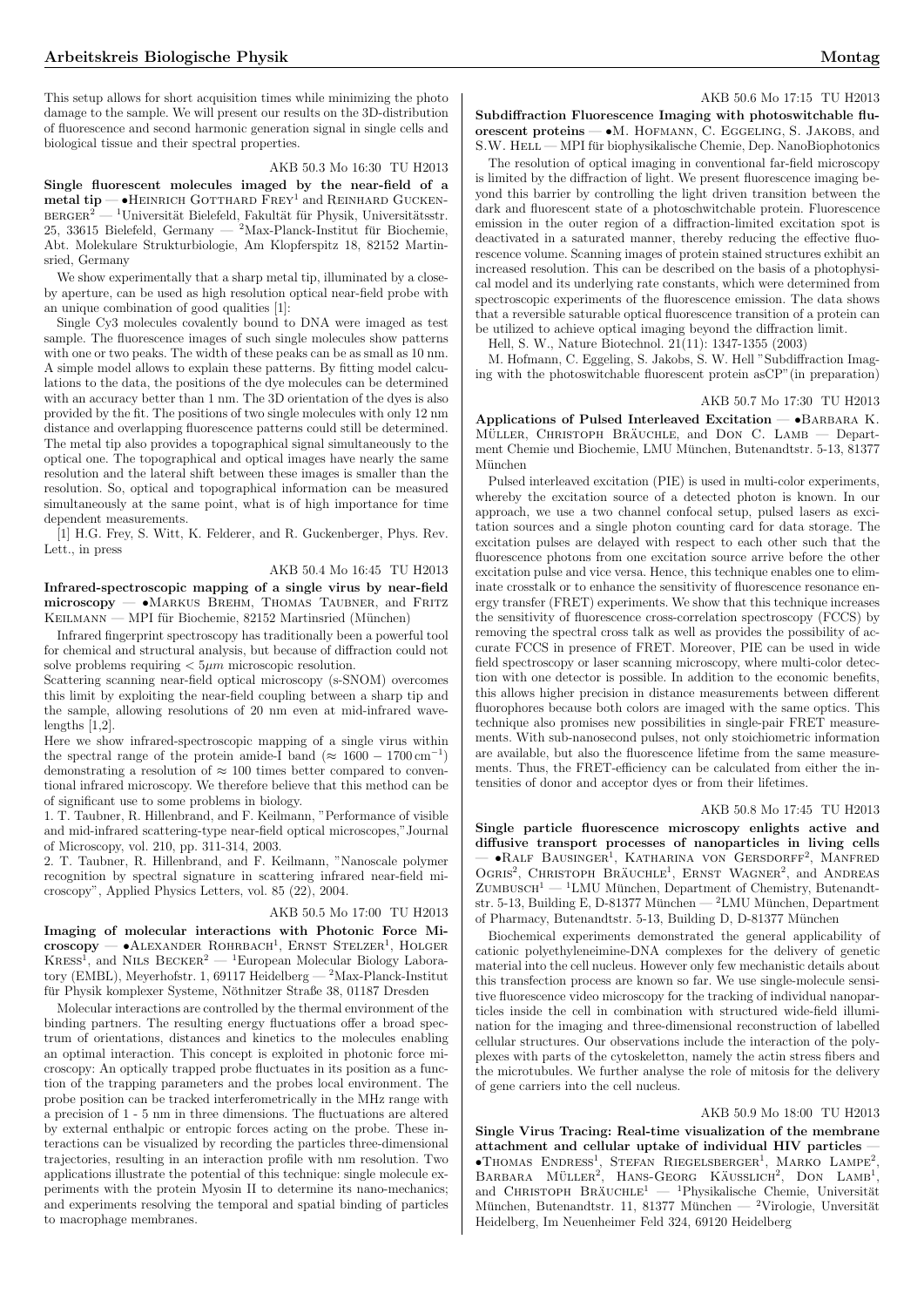Viruses play a major role in biology and medicine. A detailed analysis of the different steps of a viral infection is not only necessary for understanding viral biology, but also for the development of efficient antiviral drugs. Single Virus Tracing (SVT) allows visualization of the infection pathway of an individual virus labelled with fluorescent dye molecules. The fluorescence of the marker molecule is imaged and used to follow the pathway of the virus with high spatial (40 nm) and temporal (10 ms) resolution (Science, 294 (2001)1929 ).

HIV was labeled in the shell with its matrix protein (MA) using eGFP

# AKB 55 Molecular Motors

Zeit: Dienstag 14:00–15:45 Raum: TU H2013

Hauptvortrag AKB 55.1 Di 14:00 TU H2013 The Role of Diffusion in the Mechanism of Motor Proteins - Thermal Ratchets and all that  $\bullet$ JONATHON HOWARD  $-$  Max Planck Institute for Molecular Cell Biology and Genetics

Motor proteins such as myosin, dynein and kinesin are enzymes that convert chemical energy, derived from the hydrolysis of ATP, into mechanical work used to power cellular motility. These proteins are unusual engines because the conversion into mechanical energy is direct rather than via an intermediate such as heat or electrical energy, as in everyday engines. A key concept for understanding the mechanism of energy transduction by motor proteins is the lever. Small, atom-sized conformational changes in the ATP-binding pocket of the protein (a few Angstroms) are amplified ten- to one hundred-fold into large conformational changes of the whole protein (several nanometers). The amplification is achieved via rigid-body rotations and translations of comparatively rigid protein domains. The transition between different chemical states is activated by thermal energy. In the case of motor proteins the transition is associated with large displacements corresponding to the protein conformational changes; for this reason, diffusion is expected to play an important role in the motor reaction. I discuss recent experimental and theoretical work on this question.

# Hauptvortrag AKB 55.2 Di 14:30 TU H2013 Bacterial motion: molecular motors and switches — •Berenike MAIER — CeNS, LMU München

Bacteria are the smallest free-living organisms. Having a diameter of only one micrometer, bacteria undergo random walks in aqueous solution. Bacteria have developed various molecular machines to overcome Brownian motion and to generate directed movement. In this talk we will explore kinetics, force generation and switching of the molecular machine responsible for 'twitching motility' at surfaces.

#### AKB 55.3 Di 15:00 TU H2013

Molecular dynamics simulations of spontaneous and forced motions of isolated subunits of  $F_1$ -ATPase — •U. KLEINEKATHÖFER<sup>1</sup>, EXERCT SUPPLIES IN EXERCT AT 1  $\text{ase} \rightarrow \text{O}$ . REEINERATHOFER, <br>B. ISRALEWITZ<sup>2</sup>, M. DITTRICH<sup>2</sup>, and K. SCHULTEN<sup>2</sup> — <sup>1</sup>Institut fur Physik, Technische Universität Chemnitz, 09107 Chemnitz —  ${}^{2}$ Beckman Institute, University of Illinois, Urbana, USA.

The  $F_1$  unit of ATP synthase converts a torque applied to its central stalk into chemical synthesis of ATP at binding sites nearly 100 Å away.  $F_1$  has three-fold pseudo-symmetry, consisting of three non-catalytic  $\alpha$ subunits and three catalytic  $\beta$ -subunits. During synthesis, the torquedriven central stalk rotation causes the  $\beta$ -subunit to assume several different conformations at different points in the synthesis cycle. The reverse happens during hydrolysis: conformation changes in the  $\beta$ -subunits drive rotation of the central stalk. We examine the tendency towards spontaneous conformation change of isolated open, half-closed, and closed βsubunits of bovine mitochondrial F1-ATP synthase. In 10-ns molecular dynamics equilibrations, the subunit structural changes can be decomposed into two motions: one parallel to the pseudo-symmetry axis of F1 and one perpendicular to this axis. We also examine the behavior of the central stalk when a  $\beta$ -subunit is forced to close, simulating F1 functioning in hydrolysis mode. In a model system consisting of the central and in the core via its viral protein (Vpr) with mRFP. This allows simultaneous observation of the outer shell and subviral core of the individual HIV in real time. Analysis of virus-cell interactions by SVT revealed a detailed picture of the membrane interactions and cellular surface factors like HSPG involved in typical membrane attachment of HIVs. We were able to distinguish between the very rapid entry  $(< 1$  min) of subviral particles by membrane fusion and a slower endosomal uptake of HIV ( $\geq$  12 min). Furthermore, two types of intracellular trafficking were observed.

stalk and a single  $\beta$ - subunit, steered molecular dynamics transforms an isolated β-subunit from an half-closed state to a closed state, while the central stalk is constrained to rotate on the pseudo-symmetry axis. We describe how central stalk rotation proceeds as closing is enforced, and how several  $β$ -subunit structures effect the force transfer.

# AKB 55.4 Di 15:15 TU H2013

Random walks and traffic of molecular motors  $\bullet$ STEFAN KLUMPP and REINHARD LIPOWSKY — Max-Planck-Institut für Kolloidund Grenzflächenforschung, 14424 Potsdam-Golm

Molecular motors exhibit movements on various length scales. Movements on large scales are characterized by the binding to and unbinding from the filaments along which the motors move, and can be described by a class of lattice models [1]. In addition to providing a description of the random walks which arise from many diffusive encounters of motors with filaments, these models allow us to study motor-motor interactions.

The simplest and most obvious such interaction is the hard core repulsion or mutual exclusion of motors, in particular the mutual exclusion from the filament sites, which leads to a variety of cooperative phenomena such as traffic jams, the formation of density patterns and boundaryinduced phase transitions [1,2].

In addition, we studied the case where two species of motors moving into opposite directions compete for the filament sites. For sufficiently strong motor–motor interactions, spontaneous symmetry breaking is observed [3]: One motor species occupies the filament while the other one is largely excluded from it. This symmetry breaking provides a mechanism for the formation of traffic lanes.

[1] R. Lipowsky, S. Klumpp, and Th. M. Nieuwenhuizen, Phys. Rev. Lett. 87, 108101 (2001).

[2] S. Klumpp and R. Lipowsky, J. Stat. Phys. 133, 233 (2003).

[3] S. Klumpp and R. Lipowsky, Europhys. Lett. 66, 90 (2004).

AKB 55.5 Di 15:30 TU H2013

Filament depolymerisation by motor proteins -  $\bullet$ GERNOT KLEIN, KARSTEN KRUSE, and FRANK JÜLICHER  $-$  MPIPKS, Noethnitzerstr. 38, 01187 Dresden

Many active processes in cells are driven by highly specialized motor proteins, which interact with filaments of the cytoskeleton. Members of the Kin-13 kinesin subfamily are able to interact specifically with filament ends and induce depolymerisation of the filaments ends. Recent in vitro assays and single molecule studies have shown, that MCAK accumulates at both ends of stabilized microtubules and induces depolymerisation while at the same time MCAK molecules do not generate directed motion along the microtubules [1].

We analyse both, a stochastic model and a generic mean-field description of this process. We discuss conditions under which motors dynamically accumulate at the filament end. Such a dynamic accumulation occurs for processive cutting, which implies, that the motor can remain attached to the shrinking edge after subunit removal. For processive cutting, the depolymerisation speed as a function of the bulk motor concentration can exhibit several different types of behaviour, including the possibility of a dynamic instability. We discuss our results in relation to recent experiments.

[1]A.W. Hunter, et al., Mol. Cell 11, 445 (2003)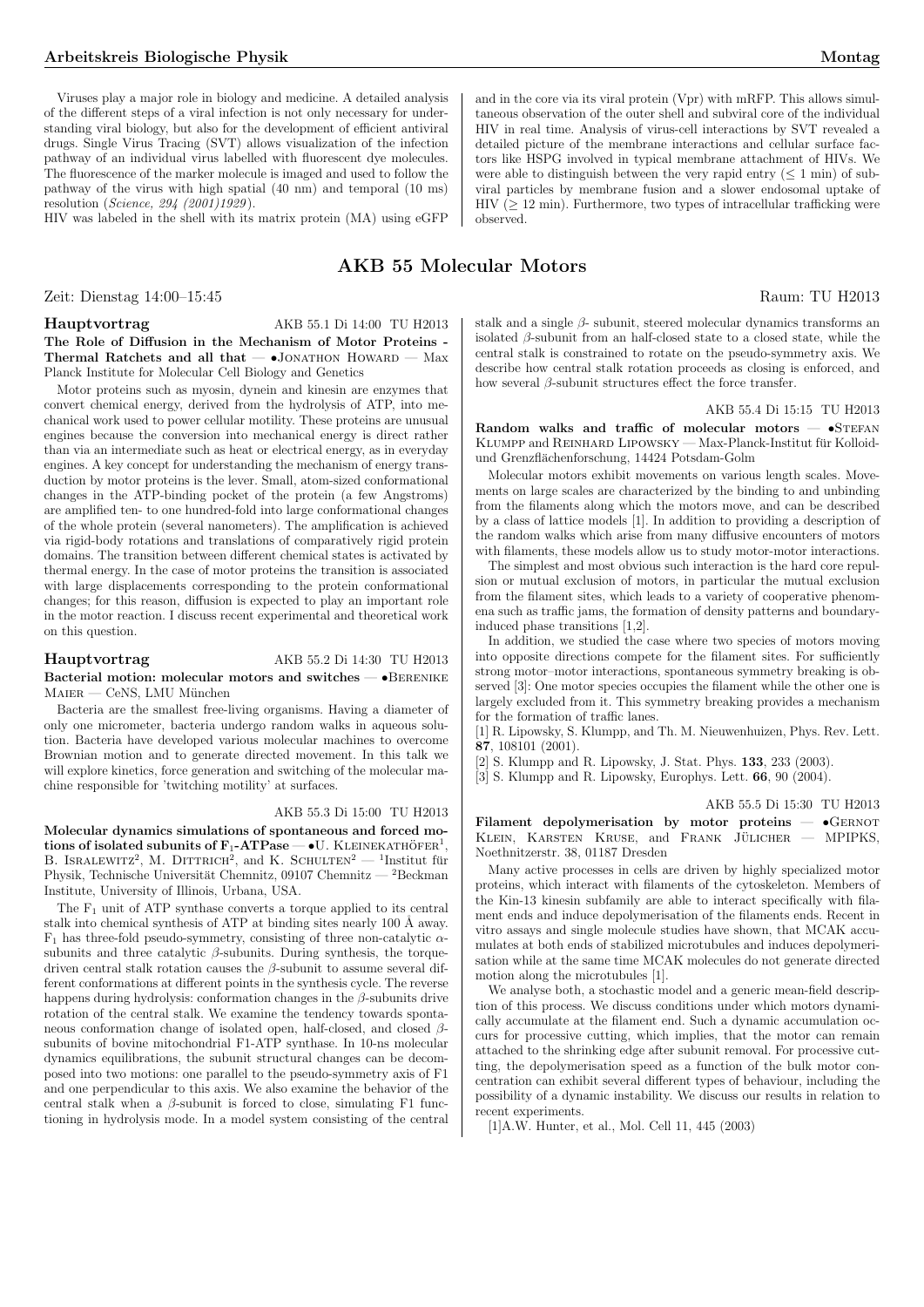# AKB 60 Membranes and Vesicles

Zeit: Dienstag 16:00–17:45 Raum: TU H2013

# AKB 60.1 Di 16:00 TU H2013

Efficient tunable generic model for self-assembling fluid bilayer membranes — •Markus Deserno, Ira R. Cooke, and Kurt Kre- $MER$  — Max-Planck-Institut für Polymerforschung, Ackermannweg 10, 55128 Mainz

We present a new model for the simulation of generic lipid bilayers in the mesoscopic regime (between a few nanometers and many tens of nanometers), which is very robust, versatile, and extremely efficient, since it avoids the need for an embedding solvent. Based entirely on simple pair potentials, it features a wide region of unassisted self assembly into fluid bilayers without the need for careful parameter tuning. The resulting membranes display the correct continuum elastic behavior with bending constants in the experimentally relevant range. It can be readily used to study events like bilayer fusion, bilayer melting, lipid mixtures, rafts, and protein-bilayer interactions.

#### AKB 60.2 Di 16:15 TU H2013

Shapes of crystalline domains on spherical vesicles  $\bullet$ STEFANIE SCHNEIDER and GERHARD GOMPPER — Institut für Festkörperforschung, Forschungszentrum Jülich, D-52425 Jülich, Germany, Email: st.schneider@fz-juelich.de

The background to this work is the experimental observation of a variety of shapes of the crystalline domains on giant unilamellar vesicles, consisting of two different lipids as well as cholesterol [1]. Understanding these systems is important, because they serve as model systems for the far more complex biological lipid bilayers. Important biological functions, such as endocytosis, cell adhesion, signaling and protein organisation, are attributed to the formation of domains in lipid bilayers.

To further understand the domain formation in these systems, we have investigated crystalline domains of different shapes embedded in spherical fluid vesicles using the elasticity theory and Monte Carlo simulations. The stretching energy, which is necessary to deform an ideal crystalline patch onto the surface of a sphere has been calculated for different shapes of the patch (disc, stripe, and a disc including one disclination). A phase diagram has been constructed in which the equilibrium shapes and number of the patches are related to the Young modulus, the line tension between the fluid and the crystalline phase, and the relative area of the vesicle covered by the crystalline phase.

[1] J.Korlach, P. Schwille, W. Webb, G. Feigenson, Proc. Natl. Acad. Sci. USA, 96, 8461(1999)

#### AKB 60.3 Di 16:30 TU H2013

Single- and multicomponent vesicles at finite temperature •Thomas Gruhn, Gunnar Linke, and Reinhard Lipowsky — MPIKG Golm, D-14424 Potsdam

Vesicles at finite temperature are studied with the help of Monte Carlo simulations. At finite temperature, a vesicle with no volume constraint is preferentially aspherical. The free energy has two minima for prolate and oblate configurations. With increasing pressure difference between in- and outside of the vesicle, it becomes more and more spherical.

For vesicles adhered to a substrate the adhesion area decreases linearly with increasing temperature. This is found in simulation studies of adhered vesicles with and without volume constraints. The results allow to obtain experimentally the bending stiffness and the adhesion strength of an adhered vesicle by measuring the temperature dependence of the adhesion area.

In multicomponent vesicles the formation of domains occur for large enough line tensions. The domains may differ in their mechanical and chemical properties, an effect which allows to mimick specific interactions between cells or between a cell and a substrate. Various examples are presented.

## AKB 60.4 Di 16:45 TU H2013

Collective Dynamics of Lipid Membranes studied by Inelas-University and the Maikel Rheinstadter in The Sey-<br>
tic Neutron Scattering → MAIKEL RHEINSTÄDTER<sup>1</sup>, TILO SEY- $\text{Delta}$ , WOLFGANG HÄUSSLER<sup>2</sup>, and TIM SALDITT<sup>3</sup> — <sup>1</sup>Institut Laue-Langevin, 6 rue Jules Horowitz, B.P. 156, 38042 Grenoble, France —  ${}^{2}$ FRM II, Lichtenbergstrasse 1, 85747 München, Germany 3 Institut für Röntgenphysik, Geiststrasse 11, 37037 Göttingen, Germany

While most spectroscopic techniques, as e.g. nuclear magnetic resonance or dielectric spectroscopy, are limited to the center of the Brillouin

zone and probe the macroscopic response, inelastic neutron and X-ray scattering experiments give the unique access to microscopic dynamics at length scales down to intermolecular distances. Only recently, it has become possible to study collective dynamics of planar lipid bilayers using neutron spectroscopy techniques [1]. We determined the dispersion relations in the gel and in the fluid phases of a DMPC model membrane and could shed light on the evolution of structure and dynamics and the relation between them in the range of the gel-fluid main phase transition. Here, the scattering volume restriction for inelastic neutron experiments was overcome by stacking several thousand highly aligned membrane bilayers. By combining neutron triple-axis, backscattering and spin-echo spectroscopy, we present measurements of short and long wavelength collective fluctuations in biomimetic and biological membranes in a large length and energy range. A recent backscattering study for the first time gave access to the dynamics of the "membrane-water", i.e. the water layer in between the stacked membranes.

[1] M.C. Rheinstädter et al., Phys. Rev. Lett. 93, 108107 (2004).

# AKB 60.5 Di 17:00 TU H2013

Chemical Switching of Diblock Copolymer Monolayers at the Interface: Controlling Interactions between Solid Substrates  $\mu$  Biological Matter — •FLORIAN REHFELDT<sup>1</sup>, KIRSTIN SEIDEL<sup>1</sup>, and Blongical Matter — TEDMAN REHELLI, KINSTIN SEIDEL,<br>ROLAND STEITZ<sup>2</sup>, REGINE V. KLITZING<sup>3</sup>, STEVEN P. ARMES<sup>4</sup>, ALICE P.  $GAST<sup>5</sup>$ , and MOTOMU TANAKA<sup>1</sup> — <sup>1</sup>Physik Dept. E22, TU München, James-Franck-Str., 85748 Garching, Germany — <sup>2</sup>HMI Berlin GmbH, BENSC SF1, Glienicker Str. 100, 14109 Berlin, Germany — <sup>3</sup>MPI f. Kolloid u. Grenzflächen, Golm, Germany  $-$  <sup>4</sup>Dept. of Chemistry, Univ. of Sheffield, South Yorkshire S3 7HF, UK —  ${}^{5}$ Dept. of Chemical Engineering, M. I. T. Cambridge, MA 02139, USA

This study aims at the switching of interfacial interactions between soft, biological matter and planar solid substrates. As a switchable interlayer, a monolayer of (DMAEMA-b-MMA)is used. Specular neutron reflectivity experiments at solid/liquid interface demonstrated that the polymer chain conformation (thickness, hydration and surface roughness) can reversibly be switched in physiological environments due to charging and de-charging of the hydrophilic DMAEMA block. As next step, we carried out neutron reflectivity measurements of the polymer film with a supported lipid membrane. Upon pH titration between 5.5 and 8.5, we observe a clear switching in the membrane-substrate distance induced by the change in polymer chain conformation. The obtained results demonstrate that the diblock copolymer coating enables us to fine-tune the surface properties. The system established here suggests a great potential towards mimicking the extracellular matrix (ECM) to regulate the interfacial potential at substrate-membrane interface.

#### AKB 60.6 Di 17:15 TU H2013

Synchrotrondiffraction studies on solid-supported membranes  $\ddot{\text{in}}$  a microfluidicenvironment  $-$  •BERT NICKEL<sup>1</sup>, CHRISTIAN  $R$ EICH<sup>1</sup>, MARION HOCHREIN<sup>1</sup>, BÄRBEL KRAUSE<sup>2</sup> und JOACHIM  $R\ddot{A}DLER^1$  $1$ Ludwig Maximilians Universität, München — <sup>2</sup>ESRF, Grenoble

We have developed a microfluidic flow chamber allowing for synchrotron diffraction studies of solid supported membranes at the solid liquid interface using x-ray energies of 20 keV. We demonstrate the potential of the method by comparing three standart preparation methods of lipid bilayers: (a) vesicle fusion, (b) solvent exchange, and (c) spin-coating. A complementary characterization of the solid supported lipid bilayer using fluorescence microscopy is possible.

## AKB 60.7 Di 17:30 TU H2013

In situ Formation of Polyelectrolyte Multilayer Architectures with Embedded Lipids Studied by Neutron Reflectometry WELL EINDERGED DRISE STAGED BY TWELFOR THERECOMELY<br>  $-$  •Thomas Gutberlet<sup>1</sup>, Christophe Delajon<sup>2,3</sup>, Rumen<br>
KRASTEV<sup>2,4</sup>, and Helmut Möhwald<sup>2</sup> — <sup>1</sup>Paul-Scherrer-Institut, Villigen, Switzerland —  $2$ Max-Planck-Institut of Colloids and Interfaces, Golm, Germany — <sup>3</sup>ISIS Universite Louis Pasteur, Strasbourg, France — <sup>4</sup>Hahn-Meitner-Institut, Berlin, Germany

Biomimetic surfaces with tailored properties are major object of application oriented biophysical studies. Of particular interest are surfacegrafted films of hydrophilic polymers which provide a biomimetic environment for membranes-spanning proteins and lipid-protein membranes.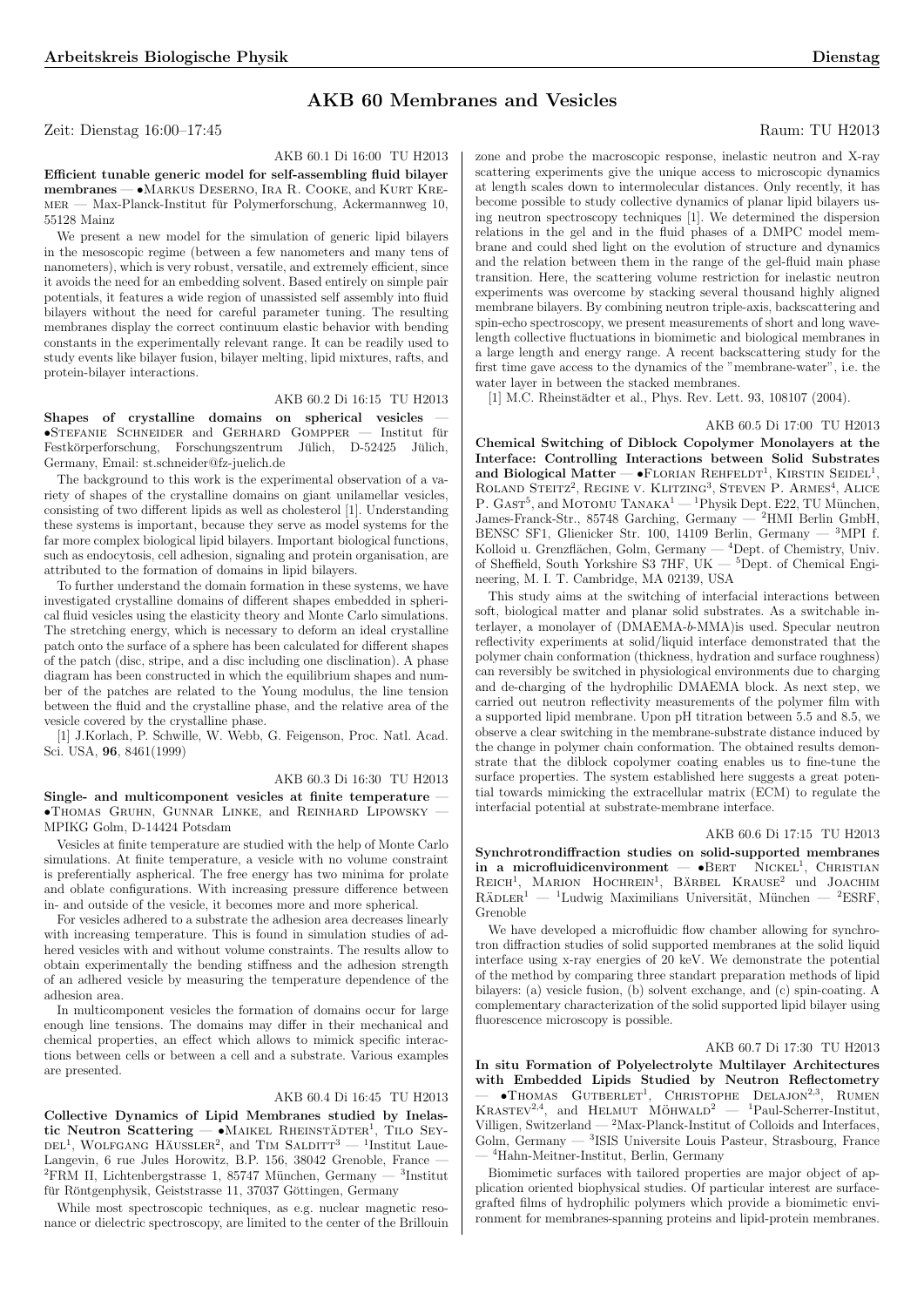We have studied the coupling of phospholipids to fully hydrated polymer cushions as potential planar biomimetic model membrane. A DMPC lipid bilayer was supported by polyelectrolyte multilayers (PEM). Positively and negatively charged polymer sample terminations were considered. Using neutron reflectometry it was shown that, whereas positively charged terminated samples did not favour deposition of a lipid layer, negatively charged terminated samples allowed deposition of a lipid bilayer. In the latter case, formation of a PEM on the phospholipid layer was possible and the formation of a polymer/lipid/polymer complex sandwich like structure has been proven. the results will be presented and potential applications discussed.

# AKB 70 Neurophysics

# Zeit: Mittwoch 09:45–10:15 Raum: TU H2013

# Hauptvortrag AKB 70.1 Mi 09:45 TU H2013

Biophysics of Mechanosensory Localization: What, Where, and  $Why - \bullet J.$  Leo van Hemmen — Physik Department, TU München, 85747 Garching bei Munchen ¨

Auditory localization means locating a sound source, an auditory object, through sound waves emanating from a source and exciting hair cells. There is a huge family of sensory detectors that all work through the same mechanism, the mechanosensory one. Audition is best known: Sound waves excite hair cells that then send their action potentials or spikes to the auditory system. Defining a 'map' to be a neuronal rep-

# AKB 75 Nonlinear Phenomena and Pattern Formation

Zeit: Mittwoch 10:15–11:45 Raum: TU H2013

# Hauptvortrag AKB 75.1 Mi 10:15 TU H2013

The Physics of Chemoreception - an Encore -  $\bullet$ U. BENJAMIN  $K_AUPP$  — Forschungszentrum Jülich, Institut für Biologische Informationsverarbeitung 1, 52425 Jülich

Sperm can navigate in a chemical gradient of attractants released by the egg. The attractant molecules bind to specific receptors on the surface of the sperm flagellum. Activation of receptors initiates a cellular signaling pathway. Within milliseconds, the intracellular messenger cyclic GMP is synthesized. This messenger opens ion channels in the envelope membrane, and Ca ions are flowing into the cell. A sperm cell is exquisitely sensitive: it can respond to the binding of a single attractant molecule. At the same time, sperm respond over a broad range of attractant concentrations (ca. 5 orders of magnitude). This remarkable dynamic range is achieved by two mechanisms. First, the receptor rapidly inactivates; second, the receptor lowers its binding affinity at higher states of occupancy. Both mechanisms enable sperm to escape saturation at high attractant concentrations near the egg. The increase in [Ca] changes the beat pattern of the flagellum. In the unstimulated state, sperm swim in circles. Upon activation by the attractant, sperm undergo a sequence of turns and straight swimming ('turn-and-run'). In a chemical gradient, the behavioural pattern produces epicycloid movements towards the source. The sequence of alternating 'turns' and 'runs' is produced by Ca oscillations in the flagellum that are evoked by the attractant. The Ca oscillations change the properties of motor proteins by unknown mechanisms.

# AKB 75.2 Mi 10:45 TU H2013

Role of fluctuations in active hair-bundle mechanics —  $\bullet {\bf B} {\it j\ddot{o}} {\bf R} {\bf N}$ NADROWSKI<sup>1</sup>, PASCAL MARTIN<sup>2</sup>, and FRANK JÜLICHER<sup>1</sup> — <sup>1</sup>Max-Planck-Institut für Physik komplexer Systeme, Nöthnitzer Stra"se 38, 01309 Dresden — <sup>2</sup>Laboratoire Physico-Chimie Curie, Unité Mixte de Recherche 168, Institut Curie, 26 rue d'Ulm, F-75248 Paris Cedex 05, France

Hearing relies on active filtering to achieve exquisite sensitivity and sharp frequency selectivity. In a quiet environment, the ears of many vertebrates emit one to several tones. These spontaneous otoacoustic emissions, the most striking manifestation of the inner ear's active process, result from self-sustained mechanical oscillations of aural constituents.

It has been shown that the mechanosensitive hair bundles of vestibular cells from the frog ear have the ability to oscillate spontaneously. This spontaneous oscillation leads to frequency-selective amplification and nonlinearity in the bundles mechanical response.

We discuss the physical principles underlying detection based on critical oscillation as well as specific mechanisms that can lead to oscillations and active behaviors by hair bundles. A simple description of active hairbundle mechanics is presented. We present the state diagram and show that fluctuations influence the mechanical response functions. We discuss different sources of fluctuations and estimate their influence on the hairresentation of the outside sensory world, we implicitly ask: What is a map and how does it arise? In addition to sound waves there are other mechanical means to generate a neuronal response at the detectors. A surface wave allows a sand scorpion to locate prey near to it in a desert. Water waves stimulate hair cells in superficial neuromasts (i.e., detectors at the skin) of, e.g., the clawed frog Xenopus and in both superficial and canal neuromasts of fish. It is fair to call the ensuing process mechanosensory localization and ask whether the underlying neuronal mechanisms exhibit any universality. In so doing we will present a theory as to 'what, where, and why'.

bundle's mechanical properties. Furthermore, the linear and nonlinear response functions calculated numerically can quantitatively account for the observed properties of active hair-bundles.

Nadrowski, Martin, Julicher, PNAS 101, 12195 (2004)

# AKB 75.3 Mi 11:00 TU H2013

Symmetry-breaking and axis establishment in Hydra  $\bullet$  JORDI  $S$ ORIANO<sup>1</sup>, STEN RÜDIGER<sup>2</sup>, PRAMOD PULLARKAT<sup>1</sup>, MICHAEL<br>KÜCKEN<sup>2</sup>, ERNESTO NICOLA<sup>2</sup>, TIMO MAI<sup>1</sup> und ALBRECHT OTT<sup>1</sup> <sup>1</sup>Experimentalphysik I, Universität Bayreuth. Universitätstraße 30, D-95448 Bayreuth, Deutschland — <sup>2</sup>Theoretische Physik II. Universität Bayreuth. Universitätstraße 30, D-95448 Bayreuth, Deutschland

Hydra may regenerate from a small piece of tissue or from an aggregate of dissociated cells. During the regeneration process the cells first form a hollow sphere made of a cell bi-layer that experiences a series of changes during which the isotropy is broken and a new axis is constituted. We have studied in detail the symmetry-breaking process from an experimental point of view, and focused on the morphogenic and genetic changes that the Hydra-ball experiences during regeneration. We have found that morphogenic oscillations are essential for symmetry-breaking, and that they may trigger the key genetic mechanisms responsible for the constitution and maintenance of the axis and the subsequent development. We also propose a new reaction-diffusion model to describe the symmetry-breaking process.

# AKB 75.4 Mi 11:15 TU H2013

Robustness and Precision in Morphogen Gradient Formation  $-$  •Tobias Bollenbach<sup>1</sup>, Karsten Kruse<sup>1</sup>, Periklis Pantazis<sup>2</sup>,  $\sim$   $\sim$  1061AS BOLLENBACH, KARSTEN KROSE, I ENIRLIS I ANTAZIS,<br>MARCOS GONZÁLEZ-GAITÁN<sup>2</sup>, and FRANK JÜLICHER<sup>1</sup> — <sup>1</sup>MPI for Physics of Complex Systems, Nöthnitzerstr. 38, 01187 Dresden —  $^2 \mathrm{MPI}$ for Molecular Cell Biology and Genetics, Pfotenhauerstr. 108, 01307 Dresden

Morphogens are signaling molecules that play a key role in animal development. They spread from a restricted source into an adjacent target tissue forming a concentration gradient. The fate of cells in the target tissue is determined by the local concentration of such morphogens. Morphogen transport through the tissue has been studied in experiments which lead to the suggestion of several transport mechanisms. While diffusion in the extracellular space contributes to transport, recent experiments on the morphogen Dpp in the fruit fly Drosophila provide evidence for the importance of a cellular transport mechanism that was termed "planar transcytosis". In this mechanism, morphogens are transported through cells by repeated rounds of internalization and externalization. Starting from a microscopic description of these processes, we derive nonlinear transport equations which describe the interplay of transcytosis and passive diffusion. We find that transcytosis leads to an increased robustness of the created gradients with respect to morphogen over-expression. This robustness has been observed in experiments. We finally relate our description to recent experiments.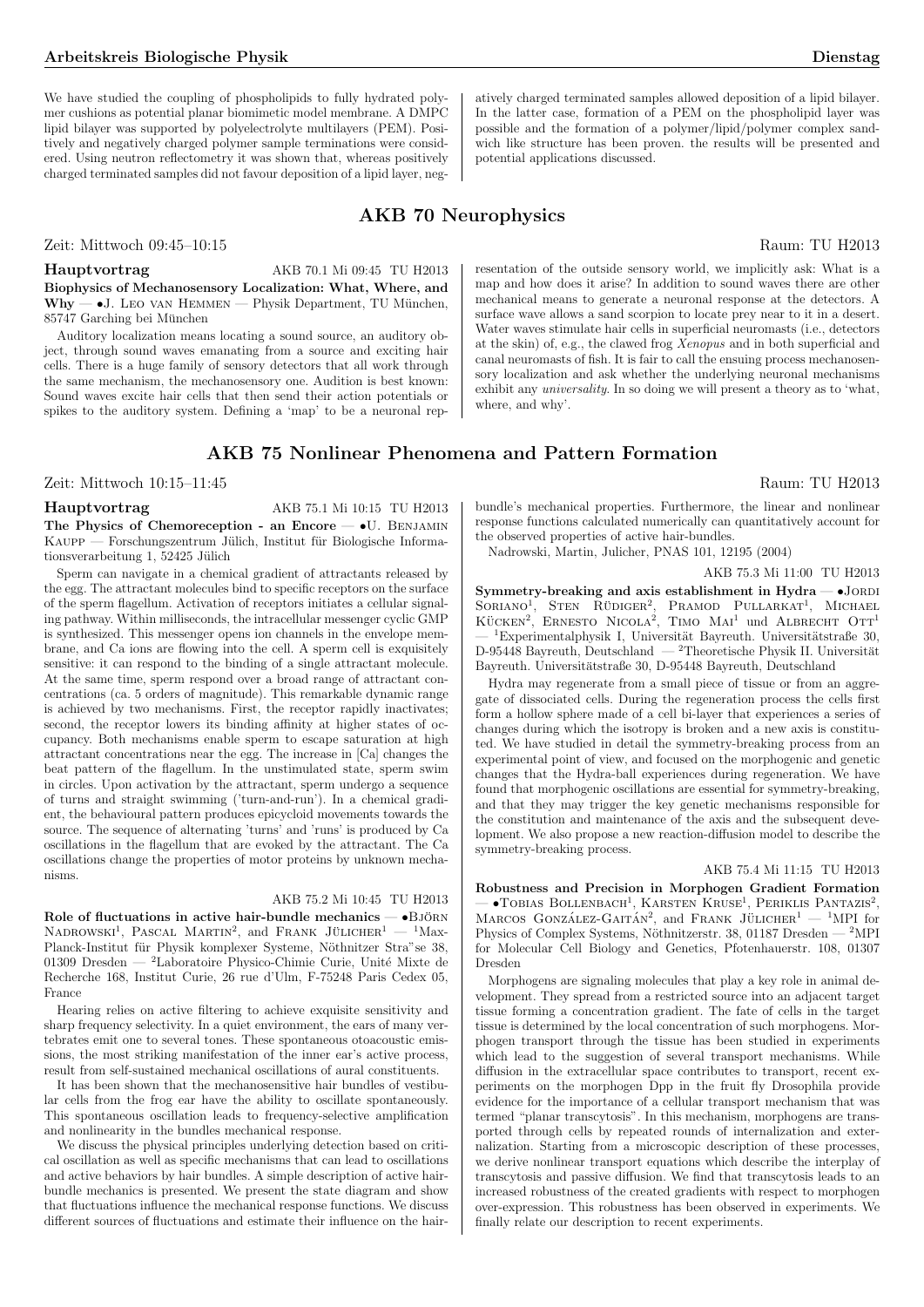# AKB 75.5 Mi 11:30 TU H2013

Mechanical Properties of self-assembling biomolecular tubes —  $\bullet$ Iwan A.T. SCHAAP<sup>1</sup>, PEDRO J. DE PABLO<sup>1</sup>, CATHERINE TARDIN<sup>1</sup>, ANDREW TURBERFIELD<sup>2</sup>, RICHARD BERRY<sup>2</sup>, CEES G. DE KRUIF<sup>3</sup>, ANDREW TURBERFIELD, RICHARD BERRI, CEES G. DE KRUIF,<br>JOANKE GRAVELAND<sup>3</sup>, BERND HOFFMANN<sup>4</sup>, FREDERICK C. MACK-INTOSH<sup>1</sup>, and CHRISTOPH F. SCHMIDT<sup>1</sup> — <sup>1</sup>Dept. Physics, Vrije Universiteit, Amsterdam, NL — <sup>2</sup>Dept. Physics, Oxford University, Oxford, UK — <sup>3</sup>NIZO Food Research, Ede, NL — <sup>4</sup>Forschungsztr. Julich, Julich, D

Biomacromolecules often have the capability to self-assemble into either functional and well regulated or pathogenic unregulated structures. Examples for the former are cytoskeletal filaments such as microtubules,

# AKB 80 Microfluidics

Zeit: Mittwoch 11:45–12:30 Raum: TU H2013

# AKB 80.1 Mi 11:45 TU H2013

Experimental Proof of Absolute Negative Mobility of Single Brownian Particles —  $\bullet$ JAN REGTMEIER<sup>1</sup>, RALF EICH- $HORN<sup>2</sup>$ , PETER REIMANN<sup>2</sup>, DARIO ANSELMETTI<sup>1</sup>, and ALEXANDRA  $R$ os<sup>1</sup> — <sup>1</sup>Experimentelle Biophysik und Angewandte Nanowissenschaften,Universität Bielefeld, Universitätsstr. 25,33615 Bielefeld  $^{2}$ Condensed Matter Theory, Universität Bielefeld, Universitätsstraße 25,33615 Bielefeld

Recently, it has been predicted theoretically [1] that the average motion of a single Brownian particle can be opposite to a small applied force. This behaviour, which seems to contradict Newtonian laws, is called Negative Mobility and can only occur far from thermodynamic equilibrium.

We experimentally demonstrate that negative mobility of noninteracting Brownian particles can be observed in periodic and symmetric potentials, forming a landscape of gaps and traps. Carboxylated polystyrene particles of 2  $\mu$ m diameter in fact show an average motion against a static electric force in a poly(dimethylsiloxane) microfluidic device with micrometer sized periodically alternating structures using electrokinetic driving forces in physiological buffer solution. This setup enables high parallelisation and opens the way to use the system for biological applications such as separation of biomolecules or sorting of cells.

[1] R. Eichhorn, P. Reimann, P. Hänggi, Phys. Rev. Lett. 88, 190601 (2002)

## AKB 80.2 Mi 12:00 TU H2013

Surface coating strategies for poly(dimethylsiloxane) microsurface coating strategies for poly(unnethylshoxane) incro-<br>channels — •WIBKE  $HELLMICH^1$ , JAN  $REGNNEIER^1$ , STEPHAN ALT-<br>MANN<sup>2</sup>, DARIO ANSELMETTI<sup>1</sup>, and ALEXANDRA  $Ros^1$ —<sup>1</sup>Experimental Biophysics and Applied Nanosciences, Physics Faculty, Bielefeld Univer $sity - 2BASF AG$ , Polymer Physics, Ludwigshafen

Control of the surface properties in microfluidic systems plays an important role for successful bioanalytical applications. Especially the unspecific interaction of apolar biomolecules with hydrophobic microchannel surfaces highly affects the analysis efficiency in

# AKB 85 Biosensors and Biohybrid Systems

Zeit: Mittwoch 12:30–13:30 Raum: TU H2013

# AKB 85.1 Mi 12:30 TU H2013

Characterization of cell adhesion and cell properties on suspended nanoporous membranes — •Bernhard Wolfrum, You-LIA MOURZINA, MATTHIAS HÖLLER, and ANDREAS OFFENHÄUSSER - ISG2: Bioelectronic Signal Processing, Research Centre Jülich, 52425 Jülich, Germany

Suspended membranes of nanoporous materials like porous alumina and porous silicon facilitate the development of interesting biohybrid systems, particularly with regard to their good biocompatibility. For example, these materials can be used as carriers for artificial or natural cell membranes to study cell signalling in a bioelectronic hybrid system.

A close contact between porous structure and cell membrane is a precondition for the functionality of such a device. We therefore investigated the adhesion and morphology of cortical rat neurons and cells from cell lines on porous silicon and porous alumina membranes using scanning electron microscopy. The results were compared with the adhesion of 25 nm hollow tubes made of tubulin protein. The latter occurs in many neurodegenerative diseases (amyloid formation). Molecular selfassembly can also be put to technical use, for example by engineering self-assembling DNA building blocks. We have employed an atomic force microscope (AFM) operated at well-controlled low forces to image under physiological conditions various tube-like structures at nm resolution, including microtubules with and without accessory proteins, protein amyloid tubes and DNA tubes. To measure mechanical properties, we have indented individual tubes locally with the AFM tip. The deformation is elastic for the few nm of indentation. By indenting with higher forces, we can exceeded elastic limits and produce local defects.

poly(dimethylsiloxane) (PDMS) devices. Therefore, detailed knowledge and derivatisation strategies of the surface properties of PDMS microchannels are of great importance. In this work, coating strategies for poly(ethyleneoxide) (PEO) molecules of different chain lengths are presented for the control of the surface properties of PDMS.

Contact angle measurements as well as atomic force microscopy revealed homogenous immobilisation of covalently attached PEO silanes and adsorbed triblock-copolymer (F108) to the PDMS surface. For F108, two different adsorption mechanisms to PDMS for hydrophobic (untreated) and hydrophilic (oxygen plasma treated) surfaces were observed. PEO coated microchannels revealed significant reduction of the electroosmotic mobility depending on the PEO chain length. The application of these coatings for protein separations in PDMS microfluidic devices is currently under investigation.

## AKB 80.3 Mi 12:15 TU H2013

Neue Anwendungen von magnetischen sphärischen Sub-Mikropartikel in Mikrofluidik-Chips — •CLAUS FÜTTERER<sup>1</sup>,  $N_{\text{INCUAS}}$   $M_{\text{INC}}^1$ ,  $K_{\text{EVIN}}$  DORFMAN<sup>1</sup>, MARCELLA SLOVAKOVA<sup>1</sup>,  $ZUZANA$  BILKOVA<sup>2</sup> und JEAN-LOUIS  $VIOVY^1$  — <sup>1</sup>Institut Curie, Paris — <sup>2</sup>Univ. Pardubice, Tschechische Republik

Wir benutzen magnetische spherische Mikro- und Nanopartikel, welche sich im homogenen B-Feld in einem Gitter anordnen, in Verbindung mit einem neuartigen Mikrofluidikkontrollsystem um die Separation langer DNA Moleküle semiquantitativ durchzuführen. Dadurch wird der Vergleich mit Monte-Carlo Modellen ermöglicht. Im gleichen System können auch Einzelmolekülexperimente durchgeführt werden, welche die Untersuchung des Separationsmechanismus ermöglichen.

Desweiteren wird ein wiederverwendbares Chip-System zur Proteinanalyse vorgestellt. Dort wird Verdauung und Konzentration von Proteinen und Proteinfragmenten auf einem Chip vereinigt. Die dazu benötigten Enzyme sind auf magnetische Nano-Partikel immobilisiert. Letztere werden durch ein inhomogenes Magnetfeld zurückgehalten und verdichtet. Die Formierung dieses Pfropfens zeigt ausserdem interessante physikalische Phänomene.

cells to other substrates like silicon nitride and silicon oxide. Further, we characterized electrophysiological properties of adherent cells on porous structures using patch-clamp techniques. The adherent cells can thereby be chemically stimulated through the nanopores in the substrate.

#### AKB 85.2 Mi 12:45 TU H2013

Adsorption of Self-Assembled Polyelectrolyte Multilayers on a Silicon-on-Insulator based Sensor Device  $\bullet$ PETRA A. NEFF, Michael G. Nikolaides, Simon Q. Lud, and Andreas R. Bausch - Lehrstuhl für Biophysik - E22, Technische Universität München, 85747 Garching

Recently, a new Silicon-on-Insulator (SOI) based thin film resistor device for chemical and biological sensor applications was introduced. Its response against pH changes and variations of the salt concentration of an electrolyte on the native oxide surface was measured and compared to the theoretical predictions. It has been shown that the charge of different small peptides or proteins can be determined.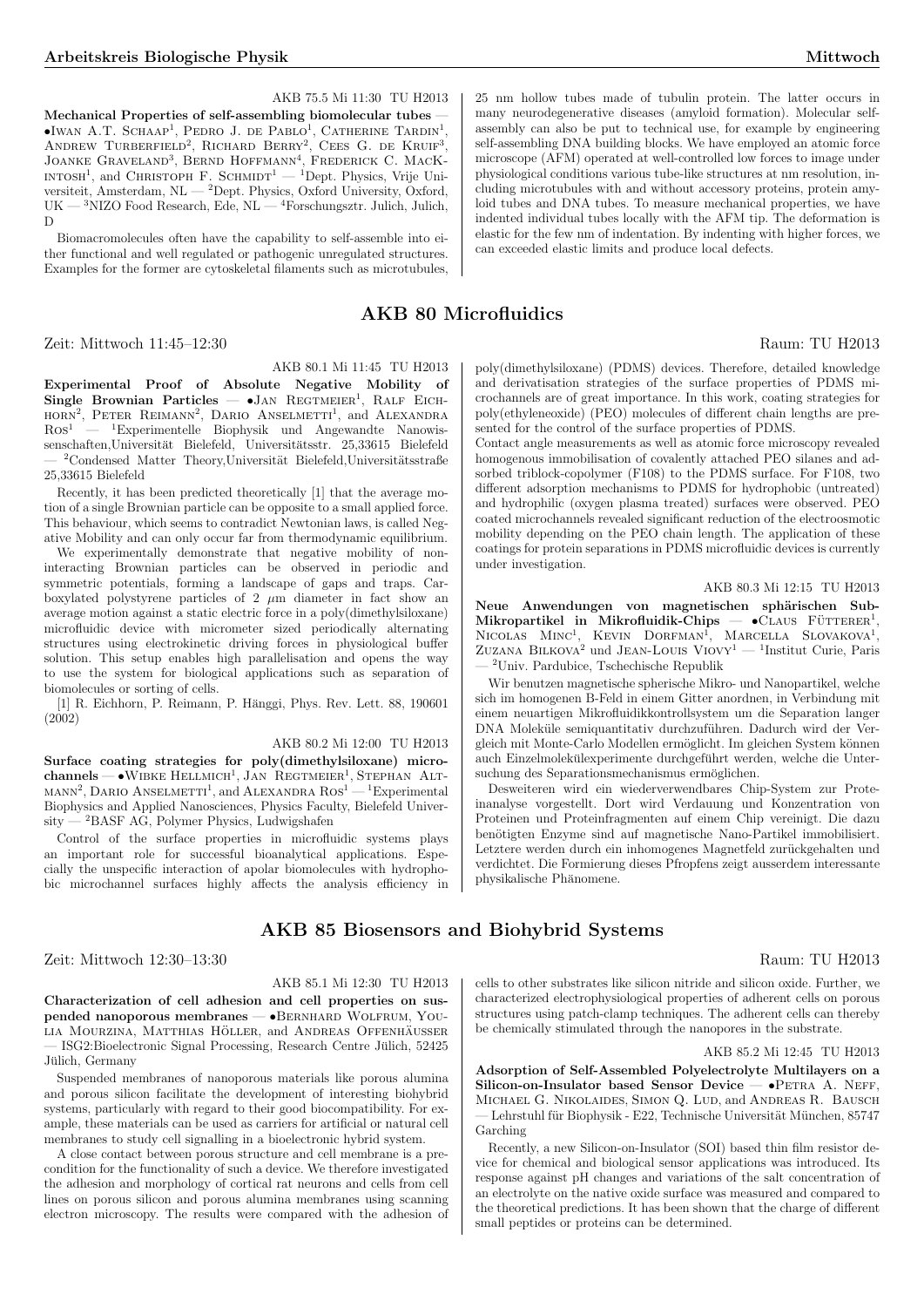We study the adsorption of polyelectrolyte multilayers onto the SOI sensor devices. During the layer-by-layer deposition of the polycation poly(allylamine hydrochloride) (PAH) and the polyanion poly(styrene sulfonate) (PSS) by alternating buffer exchange, the response of a SOI sensor with a native oxide surface was observed as a change in its sheet resistance. The change in surface potential can be calculated from the sheet resistance applying calibration measurements. It corresponds to the surface charge density expected as a result of the multilayer build-up. The sensor signal amplitude was observed to be decreasing linearly with an increasing number of monolayers enabling the detection of more than 20 monolayers. To understand the sensor signal a theoretical model of the properties of the polyelectrolyte layers was compared to the measured data.

# AKB 85.3 Mi 13:00 TU H2013

Time Resolved Dynamics of Electrically Switched Oligonu- $\frac{1}{2}$  cleotides on Au Surfaces — •ULRICH RANT<sup>1</sup>, KENJI ARINAGA<sup>1,2</sup>, YONG WOON KIM<sup>1</sup>, SHOZO FUJITA<sup>2</sup>, NAOKI YOKOYAMA<sup>2</sup>, ROLAND  $NETZ<sup>1</sup>$ , GERHARD ABSTREITER<sup>1</sup>, and MARC  $TORNow<sup>1</sup>$  – <sup>1</sup>Technische Universitaet Muenchen, 85748<br> Garching, Germany —  $^2\rm{Fujitsu}$  Laboratories Ltd., 10-1 Morinosato-Wakamiya, Atsugi 243-0197, Japan

Macromolecules grafted to surfaces have been receiving considerable attention lately due to their interesting and complex behaviour at interfaces, but also in terms of applications (e.g., DNA sensors). In particular, the use of electrically addressable substrates permits many possibilities for manipulating charged molecules, which is accompanied by novel insights into interactions between the surface and the tethered polyelectrolytes. Recently, we reported on the dynamic manipulation of DNA on Au surfaces by electrically switching the strands while observing their orientations by optical means. Here we present time resolved experiments in which we study surface-tethered oligonucleotides of different lengths (24 and 48mer) in their single as well as double stranded conformation. We elucidate the dynamics of the molecules as they are repelled from, or attracted to the biased surface when reversing the charge on the metal substrate. By comparing the experimental data to hydrodynamic simulations, we are able to identify a distinctly different behaviour for single and double stranded DNA, respectively. Possibly, the identified mechanisms are of fundamental nature for the electrical manipulation of charged polymers with markedly dissimilar mechanical flexibilities.

## AKB 85.4 Mi 13:15 TU H2013

Characterization of a chemically passivated GaAs based sensor device in electrolytes — •SEBASTIAN M. LUBER<sup>1</sup>, DANIEL GASSULL<sup>2</sup>, DIETER SCHUH<sup>1</sup>, MOTOMU TANAKA<sup>2</sup>, MARC TORNOW<sup>1</sup>, and GERHARD ABSTREITER<sup>1</sup>  $-$  <sup>1</sup>Walter Schottky Institut, TU München, 85748 Garching, Germany — <sup>2</sup>Lehrstuhl für Biophysik, E22, TU Munchen, 85748 Garching, Germany ¨

Functionalized field effect devices are promising candidates to act as smart substrates for sensor applications. For a use in biological systems an intermediate layer has to provide stabilization against electrochemical decomposition, and allow effective electrostatic coupling of the surface potential to the conductive channel.

We present a resistor device passivated with a 4'-substituted 4 mercaptobiphenyl self-assembled monolayer (SAM) for sensing applications. Starting material was a GaAs-AlGaAs heterostructure containing a quasi 2D electron gas 60nm beneath the surface. In the first part of our study we tested the stability of the device against aqueous solutions. Whereas a bare GaAs device degraded rapidly the coated samples showed a remarkable increase in stability. In the second part samples coated with monolayers with  $CH_3$  (MBP-CH<sub>3</sub>) and OH (MBP-OH) substituents in various buffered electrolyte solutions were characterized. For the MBP-OH coated sample, a change in pH induced a change in the resistance of the device. This behaviour can be expected due to non-specific adsorption at the hydrophilic surface of the −OH terminated SAM. However unexpectedly, the sample grafted with a MBP-CH<sup>3</sup> SAM with a hydrophobic surface also showed a clear response on pH.

# AKB 90 Protein Folding and Molecular Dynamics

Zeit: Mittwoch 14:00–15:30 Raum: TU H2013

# AKB 90.1 Mi 14:00 TU H2013

Helical Alanine Polypeptides: DFT versus Force-Field Results — •Marcus John, Joel Ireta und Matthias Scheffler — Fritz-Haber-Institut der Max-Planck-Gesellschaft

Recently it became possible to calculate different conformations of the secondary structure of proteins fully including the hydrogen bond (hb) cooperativity by means of density functional theory (DFT). Although the computational effort restricts this approach to the treatment of only a few conformations it nevertheless provides important insight into the stabilizing function of hbs. DFT in the PBE approximation to the exchange-correlation functional revealed the existence of three different minima on the potential-energy surface of a helix, corresponding to the  $\pi$ -,  $\alpha$ -, and  $3_{10}$  conformations [1]. A comparison with some existing force fields (CHARMM27 or AMOEBA) shows that they are not able to reproduce these different basins. We conjecture that this is due to the inability of current force fields to model the effect of cooperative hbs properly. In this contribution we provide an analysis of this phenomenon which may help to develop improved force fields.

[1] J. Ireta, M. Scheffler, J. Neugebauer, A. Rojo, M. Galvan submitted to PRL

## AKB 90.2 Mi 14:15 TU H2013

A DFT-GGA based thermodynamic analysis of the secondary  $\text{ATUATE}$  and Jorg Neugebauer<sup>2</sup> — <sup>1</sup>Fritz-Haber-Institut der Scheffler<sup>1</sup>, and Jörg Neugebauer<sup>2</sup> — <sup>1</sup>Fritz-Haber-Institut der MPG, Faradayweg 4-6, 14195 Berlin — <sup>2</sup>Theoretische Physik, Universität Paderborn, Warburger Str. 100, 33098 Paderborn

Studies of the thermodynamic stability of the secondary structure of proteins are important for understanding the protein folding process. We have therefore estimated the free energy change to fold a fully extended structure (FES) into the  $\alpha$ -helical conformation for isolated infinite polyglycine (Gly) and -alanine (Ala) chains. The calculations have been performed employing DFT-GGA, a plane-wave pseudo-potential approach and the harmonic approximation. Our results reveal [1], that this approach leads to a significantly improved description of thermodynamic data with respect to previous studies based on empirical force fields.

Further we find, that the enthalpy to transform an  $\alpha$ -helix into an FES strongly reduces with increasing temperature: at room temperature the free energy difference for Gly is close to zero within the numerical error bar (0.5 kcal/mol), whereas for Ala the  $\alpha$ -helix is by 1.0 kcal/mol more stable. We conclude, without recoursing to any empirical input parameters, that an isolated Ala-FES will even at room temperature spontaneously fold into an  $\alpha$ -helix.

[1] L.Ismer, J. Ireta, S. Boeck and J. Neugebauer, submitted to Phys. Rev. E

#### AKB 90.3 Mi 14:30 TU H2013

Molecular mechanism of urea-induced protein unfolding —  $\bullet$ Martin Stumpe and Helmut Grubmüller — MPI für biophysikalische Chemie, Theoretische und computergestutzte Biophysik, ¨ Am Fassberg 11, 37077 Göttingen

Chemical denaturation is widely used to analyse protein stability and unfolding. Despite the common use of urea as denaturant, little is known about the molecular mechanism of urea-induced protein unfolding. Both, a direct interaction between urea and the protein as well as an indirect interaction via alteration of the water structure are possible and have been discussed. To shed light on this mechnism, we have carried out molecular dynamics simulations. Our studies of urea-water solutions revealed only minor perturbations of the water structure by the presence of urea. This finding provides new support for the direct interaction of urea with proteins during unfolding. We also achieved a detailled understanding of urea self-aggregation. Unfolding-simulations were performed with the Cold-Shock protein Bc-Csp and the human Prion protein fragment at elevated temperatures in physiological environment and in 8M urea solution. For these proteins, temperature-induced unfolding starts with a loss of secondary structure while the tertiary structure is conserved at the beginning and starts to decay only after the proteins have lost a substantial amount of secondary structure, in line with the hydrophobic-collapse models. Unexpectedly, and in contrast to room temperature results, at high temperatures urea does not seem to accelerate unfolding, which might point towards an entropy-dominated unfolding mechnism.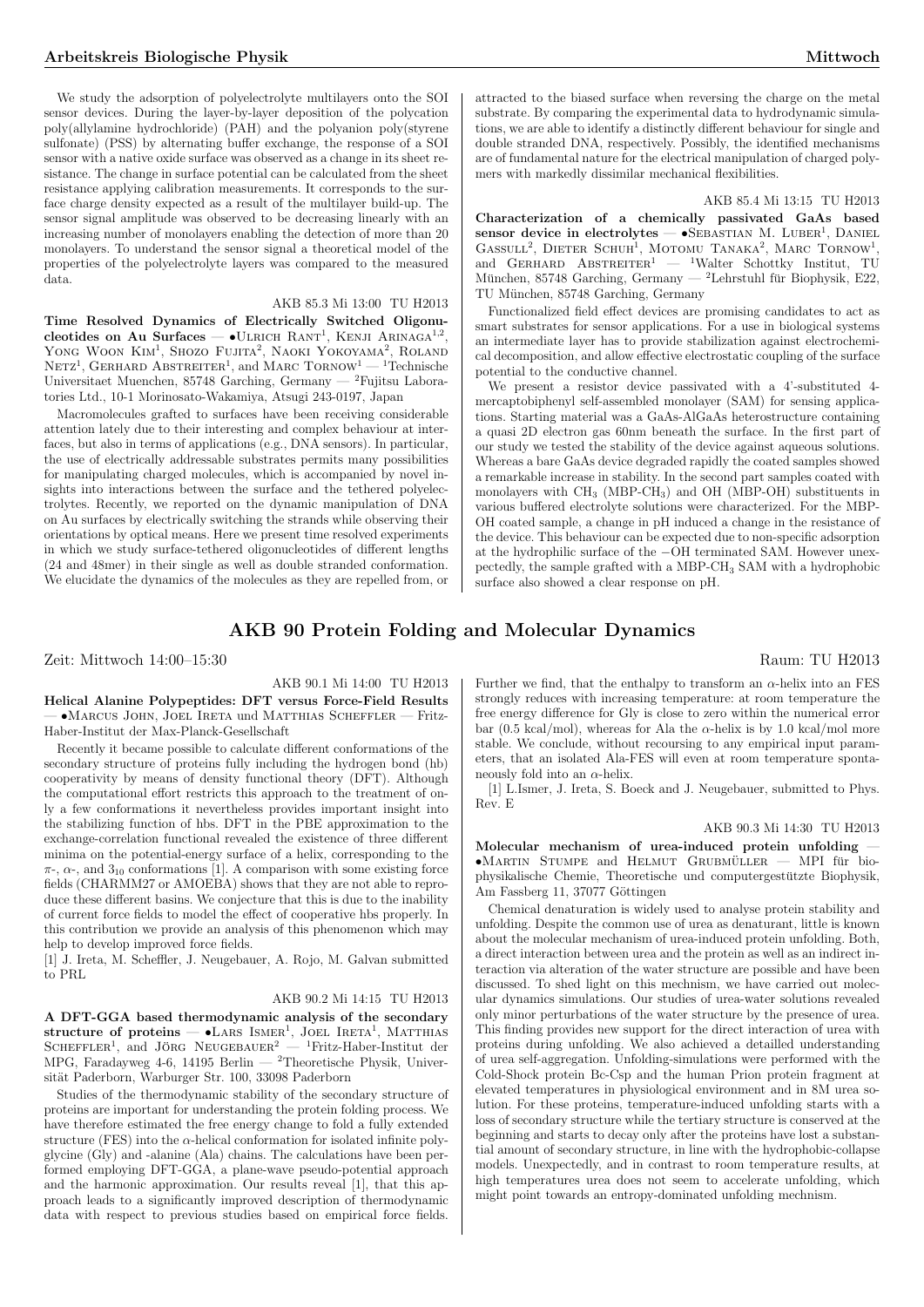# AKB 90.4 Mi 14:45 TU H2013

How parallel is protein (un)folding?  $\bullet$ LOTHAR REICH and Thomas R. Weikl — Max Planck Institute of Colloids and Interfaces, Theory Division, 14424 Potsdam

According to the 'old view', proteins fold along well-defined sequential pathways, whereas the 'new view' sees protein folding as a highly parallel stochastic process on funnel-shaped energy landscapes. We have analyzed parallel and sequential processes on a large number of Molecular Dynamics unfolding trajectories for the protein CI2 at high temperatures. Using rigorous statistical measures, we find that the degree of sequentiality depends on the structural level under consideration. On a coarse substructural level of whole  $\beta$ -sheets and helices, unfolding is predominantly sequential. In contrast, the unfolding process is more parallel on the level of individual contacts between the residues of the protein chain. On an intermediate structural level, the characteristic parallel and sequential events can be understood from simple loop-closure dependencies between the substructural elements.

## AKB 90.5 Mi 15:00 TU H2013

All Atom Protein Structure Prediction with Stochastic Optimization Methods — • WOLFGANG WENZEL, THOMAS HERGES, Alexander Schug, and Abhinav Verma — Forschungszentrum Karlsruhe, Institut für Nanotechnologie, Postfach 3640, 76021 Karlsruhe

The prediction of protein tertiary structure remains one of the outstanding problems in biophysical chemistry. According to the thermodynamic hypothesis, the native conformation of a protein can be predicted as the global optimum of its free energy surface with stochastic optimization methods[1] orders of magnitude faster than by direct simulation of the folding process.

We have recently developed an all-atom free energy forcefield (PFF01)[2] which implements a minimal thermodynamic model based on physical interactions. With this forcefield we were able to predictively fold the 20 amino acid trp-cage protein[3], the 40 amino-acid HIV accessory protein[4], the 36 amino-acid villin headpiece and the 60 amino acid bacterial ribosomal protein[5] using various stochastic optimization methods. We will disccuss advantages and limitations of these methods with respect to further improvements of this approach to in-silico all-atom protein strcuture prediction.

[1] W. Wenzel, K. Hamacher, PRL 59, 3003 (1999) [2] T. Herges, W. Wenzel, Biophys. J. 87, 3100 (2004) [3] A. Schug, W. Wenzel, PRL 91, 158102, 2003, EPL 67, 307 (2004) [4] T. Herges, W. Wenzel, PRL (in press) [5] A. Schug, W. Wenzel, JACS (in press)

### AKB 90.6 Mi 15:15 TU H2013

Identification of Oxygen Channels in Proteins by Molecular Dynamics - JAN SAAM, CHRISTOPHER OZDOBA und HERMANN- $GEORG$  HOLZHÜTTER — Institut für Biochemie, Charité, Monbijoustr 2. 10117 Berlin

Cells contain a variety of enzymes that use molecular oxygen in the reactions they catalyze. In most cases the influence of oxygen-protein interaction on the reaction is unknown. We employed molecular dynamics simulations to determine the oxygen pathway from the solvent phase to the active site and to study the oxygen adsorption at the inner surface of two different oxygenases.

Our results show that in each enzyme there exists an oxygen channel different from the substrate entrance leading through the protein matrix to the catalytic site. The channels cannot be seen in the crystal structure but open their different segments temporarily yet allowing oxygen molecules to diffuse to the active center. With its high probability density for oxygen the interior end of the tunnel represents the ideal point for the stereo- and position specific insertion of dioxygen into the substrate. Subsequently these results could be confirmed by mutation experiments.

# AKB 100 Poster Session I

Zeit: Samstag 16:45–18:45 Raum: Poster TU D

.

AKB 100.1 Sa 16:45 Poster TU D Activation and characterization of a photoswitchabel GFP variant using two-photon absorption — •MARC SCHNEIDER<sup>1</sup>, SARA ant using two-photon absorption  $-$  viviance Schweiber, SARA<br>BAROZZI<sup>2</sup>, ILARIA TESTA<sup>1</sup>, MARIO FARETTA<sup>2</sup>, and ALBERTO DI- $\textsc{asprol}$ <br/> $\,$   $\,$  1<br/>INFM Genua, Via Dodecaneso 33, I-16146 Genoa, Italy  $-$ <sup>2</sup>European Institute of Oncology, Dept of Exp. Oncology, Via Ripamonti 435, I-20141 Milan, Italy

We report about a photoactivatable variant of the Aequorea Victoria green fluorescent protein (PA-GFP). As reported by Patterson and  $Lippincott - Schwartz<sup>1</sup>$  this special form of the molecule increases its fluorescence intensity when excited by 488 nm after irradiation with high intensity light with  $\lambda = 413nm$ . We will present data on the two-photon induced photoactivation of the PA-GFP molecule as well as two-photon excitation. Therefore experiments were performed using partially purified protein immobilised on microspheres. The molecular switches were irradiated with laser light in a range of wavelength of a Ti:Sapphire laser system coupled to an inverted microscope. The optimum frequency for activation was chosen to investigate fixed cells. A comparison between the conventional activation with a single photon at  $\lambda = 405nm$  and twophotons demonstrates the much smaller activation volumes in the cell.

(1) Patterson, G. H.; Lippincott-Schwarz, J. Science 2002, 297, 1873.

#### AKB 100.2 Sa 16:45 Poster TU D

Thermal Fluctuations of Individual Semiflexible Polymers in Thermal Pructuations of mulvicual Seminexible Polymers in<br>Confined Geometry — •SARAH F. KÖSTER<sup>1,2</sup>, STEPHAN HER-MINGHAUS<sup>1,2</sup>, MYUNG C. CHOI<sup>3</sup>, CYRUS R. SAFINYA<sup>3</sup> und Tho-MAS PFOHL<sup>1,2</sup> — <sup>1</sup>Department of Applied Physics, University of Ulm, Albert-Einstein-Allee 11, 89081 Ulm, Germany — <sup>2</sup>Max Planck Institute for Flow Research, Bunsenstraße 10, 37073 Göttingen, Germany – <sup>3</sup>Materials Research Laboratory, University of California, Santa Barbara, CA 93106, USA

Thermal fluctuations of individual actin filaments in confining microchannels fabricated by soft photolithography are studied by means of fluorescence microscopy. The channel dimensions are in the same order of magnitude as the mesh size of the actin cytoskeleton within the eukaryotic cell and thus mimic the native environment of the individual filament.

We observe a strong dependence of the tangent correlation upon both the channel geometry and the filament length. Compared to freely fluctuating filaments, long filaments confined in narrow channels exhibit an enhanced tangent correlation revealing a local minimum and an oscillatory behavior. We also observe a clear deviation from existing theoretical models on small length scales, assumedly due to an intrinsic stiffness of the semiflexible chain. These unique characteristics may be qualitatively described by an analytical expression considering the bending energy as well as the confining energy assumed as a parabolic potential. We find the scaling law for the deflection length which has been reported before experimentally confirmed.

# AKB 100.3 Sa 16:45 Poster TU D

Interactions of the Extracellular Matrix Protein Collagen I and the Actin Cytoskeleton — •SARAH F. KÖSTER<sup>1,2</sup>, JENNIE B. LE- $ACH^2$ , JOYCE W. WONG<sup>2</sup> und THOMAS PFOHL<sup>1</sup> — <sup>1</sup>Max Planck Institute for Flow Research, Bunsenstraße 10, 37073 Göttingen, Germany — <sup>2</sup>Department of Biomedical Engineering, Boston University, 44 Cummington Street, Boston, MA 02215, USA

Both the extracellular matrix (ECM) where collagen is the most important building block and the actin cytoskeleton impact the mechanical properties of mammalian tissue. The study of these fibrous proteins and all the more their interaction is thus a very interesting field whenever looking at living beings. We use a microfluidic diffusive mixing device to create a defined pH gradient in a microchannel which in turn initiates the polymerization and concurrent alignment of soluble collagen into fibrils under hydrodynamic flow. We are thus able to investigate collagen fibrillogeneisis by means of polarization microscopy and x-ray diffraction. Furthermore, substrates prepared by using this technique are used as scaffolds for cell growth. Since the collagen structure has precise alignment in native blood vessels, study of the impact of highly anisotropic (aligned) collagen on vascular smooth muscle cells (VSMC) provides much-needed insights towards structure-property-function relationships between the ECM and the cytoskeleton. Anisotropic collagen induces alignment of the cytoskeleton and may facilitate the study of the cytoskeleton by means fluorescence microscopy and in addition by x-ray diffraction.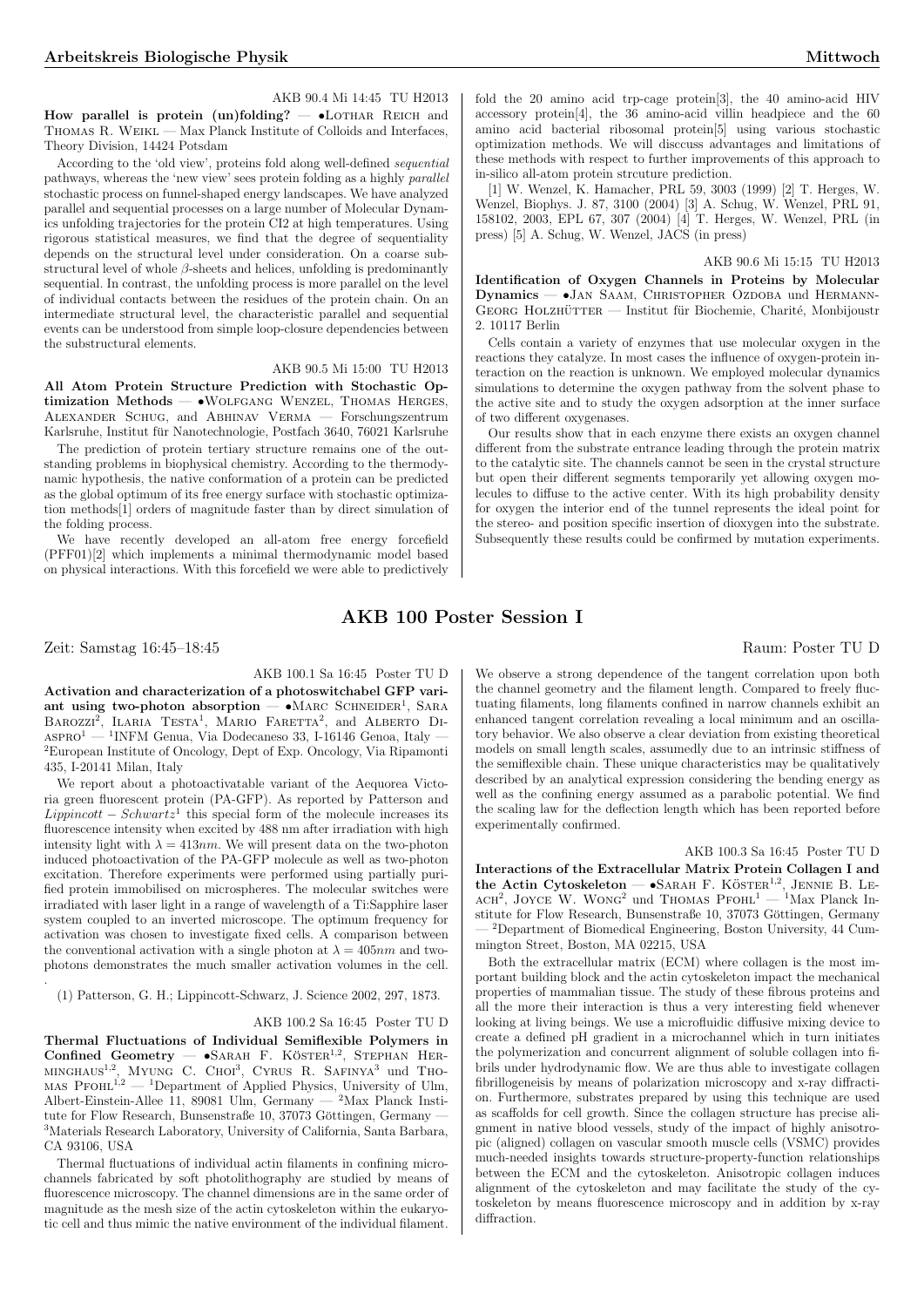AKB 100.4 Sa 16:45 Poster TU D Single Molecule FRET Experiments with the RNA Helicase  $YxiN - \bullet$ Bettina Theissen and Dagmar Klostermeier — Experimentalphysik IV, Universität Bayreuth

RNA helicases unwind double helical RNA structures in an ATPdependant manner. Their function is essential for all cellular processes that require structural reorganisation of RNA, for example transcription, translation or ribosome biogenesis. While little is known about the mechanism of unwinding, an opening and closing movement of a cleft between two domains during the catalytic cycle has been proposed. Such a movement leads to changes of intramolecular distances. Since fluorescence resonance energy transfer (FRET) can be used to measure distances between two fluorophores, it is a suitable tool for studying these conformational changes.

YxiN is a RNA-helicase from *Bacillus subtilis* that is involved in ribosome biogenesis. For FRET experiments the donor fluorophore alexa 488 and the acceptor fluorophore tetramethylrhodamine have been coupled site-specifically to genetically engineered cysteines on both sides of the cleft. With this doubly labelled protein we perform single molecule FRET experiments to directly observe conformational changes during unwinding of the RNA. These will lead to a detailed understanding of the catalytic mechanism of RNA-helicases.

# AKB 100.5 Sa 16:45 Poster TU D

Analyse des Einflusses schwacher, statischer oder niederfrequent wechselnder Magnetfelder auf Fibroblasten — •Juliane  $\overline{\mathrm{I}}$  Iss<br/>Le und Uwe Hartmann — Fachrichtung Experimentalphysik, Universität des Saarlandes, Im Stadtwald, 66123 Saarbrücken

Wie sich Magnetfelder auf biologische Materie auswirken ist noch nicht vollständig geklärt. Um speziell Effekte auf Menschen zu untersuchen, wurden Experimente an humanen Fibroblasten durchgeführt. Die verwendeten Magnetfeldstärken lagen im Bereich 800  $\mu$ T bei 50 Hz-Wechselfeldern und  $0,8$  T bei statischen Feldern. Ebenso wurden Zellen in einer Abschirmkammer kultiviert, in der die maximale Magnetfeldstärke 180 nT betrug. Die Versuchszeiten variierten zwischen 48 h und 5 Tagen, während ein Teil der jeweiligen Zellen den verschiedenen Magnetfeldbedingungen unterzogen wurde und ein anderer parallel dazu als Kontrolle diente. Als Untersuchungsmethoden fanden die Lichtmikroskopie, die Elektronenmikroskopie, die Rasterkraftmikroskopie, Immunfärbungen und Western-Blot-Analysen der Proteine Aktin und Connexin Verwendung.

#### AKB 100.6 Sa 16:45 Poster TU D

Induktion der Zelldifferenzierung durch die Verwendung nanostrukturierter und funktionalisierter Oberflächen —  $\bullet$ SUSANNE Kirsch, Juliane Issle und Uwe Hartmann — Fachrichtung Experimentalphysik, Universität des Saarlandes, Im Stadtwald, 66123 Saarbrücken

Adam S.G. Curtis hat 1964 die These aufgestellt, dass Zellen auf die Topographie ihrer Umgebung reagieren können. In den letzten vierzig Jahren konnten mehrere Zelltypen dokumentiert werden, die stark auf eine Umgebungsstruktur im Mikrometerbereich antworten. Kürzlich konnte jedoch gezeigt werden, dass Zellen in vitro auch im Nanometerbereich beeinflusst werden können. Hierbei haben Strukturen mit Unterschieden in Höhe oder Abstand unterschiedliche Auswirkungen auf die einzelne Zelle. Das Spektrum reicht hier von verbesserter Adhäsion der Zelle an das Substrat, was meist der erste Schritt der Differenzierung ist, bis zur Apoptose der Zelle, dem programmierten Zelltod. Aber nicht nur die Topographie der Oberfl¨achen selbst hat Auswirkungen auf die Zelle, die Nanostrukturen können auch mit biologisch wirksamen Molekülen, wie z.B. Wachstums- oder Differenzierungsfaktoren, funktionalisiert werden.

## AKB 100.7 Sa 16:45 Poster TU D

Self-assembled peptide fibrils as novel biomaterials  $\bullet$ Patrick Mesquida<sup>1</sup>, Rachel McKendry<sup>1</sup>, and Cait MacPhee<sup>2</sup>  $^1\rm{Department}$  of Medicine, University College London, UK <sup>2</sup>Department of Physics, University of Cambridge, UK

Amyloid fibrils are self-assembled, beta-sheet-rich superstructures of peptides or proteins. Although these aggregates have first been found in connection with protein-misfolding diseases there is evidence that the ability to form fibrils is a thermodynamic property of any polypeptide chain rather than a result of specific, disease-related amino-acid sequences. Fibrils can easily be formed in-vitro from non-disease-related proteins and even from artificially "bottom-up"-synthesized peptide chains which have no biological function at all. Furthermore, functional groups can be incorporated without significantly disturbing the fibril superstructure. This is why amyloid fibrils have recently attracted considerable interest as potentially useful, novel biomaterial. Here, we present investigations of the physical properties of a specific fibrillar system, which forms well-defined nanorods of ca 10nm diameter, and of its interaction with surfaces.

#### AKB 100.8 Sa 16:45 Poster TU D

Measuring Mechanical Forces of Adherent and Locomoting Neasuring Mechanical Porces of Adderent and Bocomoting<br>Cells — •CLAUDIA M. CESA<sup>1</sup>, BERND HOFFMANN<sup>1</sup>, NORBERT KIRCHGESSNER<sup>1</sup>, ULRICH SCHWARZ<sup>2</sup>, and RUDOLF MERKEL<sup>1</sup> —  $^{1}$ Institute of Thin Films and Interfaces, ISG-4, Research Centre Jülich — <sup>2</sup>Max Planck Institute of Colloids and Interfaces, Golm

During adhesion and locomotion most cell types apply mechanical forces to their substrates. These forces are generated and transmitted by an intricate protein machinery composed of the cytoskeleton, adhesion complexes, and the extracellular matrix.

We will describe a new technique for measuring mechanical forces developed by cells on substrates. In this method cells are plated on elastomeric layers exhibiting a microstructured surface. Using light microscopy cells and micropattern can be observed simultaneously under physiological conditions. The elastomeric layer is deformed by cellular forces. This deformation can be determined by tracking the displacement of the surface microstructures. Exploiting elasticity theory we are able to calculate cell forces and cellular force fields from the deformation of the substrate.

We will present the fabrication of microstructured, elastomeric substrates, a detailed characterization of their mechanical properties, as well as the resolution of the technique.

#### AKB 100.9 Sa 16:45 Poster TU D

Mechanical Properties and Shape Instabilities of Axons — •PRAMOD PULLARKAT — Experimentalphysik-I, Universität Bayreuth, D95440-Bayreuth, Gramany

We present studies on the mechanical properties of axons using a newly developed flow-chamber technique. The role of various cytoskeletal components and their visco-elastic contributions to the mechanical properties of the axon will be presented. The cytoskeleton also plays an important role in certain shape instabilities observed in axons under abnormal conditions, both in-vivo as well as in-vitro. We have studied one such instability which is induced by osmotic-shocks. The remarkable dynamics of this instability will be discussed.

## AKB 100.10 Sa 16:45 Poster TU D

Pyrolysis of wood - in-situ synchrotron scattering and nanoin- $\alpha$  is the must be specifically and manufacturity of the specific state of  $\bullet$ GERALD A. ZICKLER<sup>1</sup>, SÉRGIO S. FUNARI<sup>2</sup>, THOMAS SCHÖBERL<sup>3</sup>, and OSKAR PARIS<sup>1</sup> — <sup>1</sup>Max Planck In- $% \left\langle \cdot ,\cdot \right\rangle _{0}$  stitute of Colloids and Interfaces, Dept. Biomaterials, Am Mühlenberg  $% \left\langle \cdot ,\cdot \right\rangle _{0}$ 1, D-14476 Potsdam, Germany — <sup>2</sup>Hamburger Synchrotronstrahlungslabor, HASYLAB, DESY, Notkestr. 85, D-22603 Hamburg, Germany -3Erich Schmid Institute of Materials Science, Austrian Academy of Sciences, University of Leoben, Jahnstr. 12, A-8700 Leoben, Austria

The present study is focusing on structural and mechanical aspects of non-oxidising pyrolysis of native spruce wood, with the aim to transform the hierarchical structure of wood into nano-structured oriented carbon. Synchrotron radiation was used in combination with a custom made furnace to study wood pyrolysis in situ. Detailed time resolved small-angle and wide-angle scattering data from single wood slices provided deeper insight into the kinetics of cellulose degradation for temperatures up to 400◦C. Furthermore nanoindentation was applied to characterise changes of cell wall hardness, Young's modulus, elastic and plastic parameters of the carbonaceous residue up to 2400◦C.

## AKB 100.11 Sa 16:45 Poster TU D

Helium vs. Nitrogen cooling of biological samples for Cryo  $\text{Electron}$  Tomography  $\text{GABRIELE}$  SCHWEIKERT<sup>1</sup>, GUENTER **EIECLION IOIIOGLAPHY - GABRIELE SCHWEIKERT**, GOENTER<br>PFEIFER<sup>1</sup>, UWE LUECKEN<sup>2</sup>, STEPHAN NICKELL<sup>1</sup>, WOLFGANG  $B$ AUMEISTER<sup>1</sup>, and JUERGEN PLITZKO<sup>1</sup> — <sup>1</sup>Max-Planck-Institute of Biochemistry, Struktural Biology, 82152 Martinsried, Germany —  $^2$ FEI Company, 5600 KA Eindhoven, The Netherlands

In the life sciences, cryo electron microscopy is used increasingly due to its power to reveal the structure of single protein complexes within their cellular context. The radiation-sensitivity of biological specimens, however, sets a limit to the possible examination using highly energetic electrons. We will present our findings concerning radiation damage and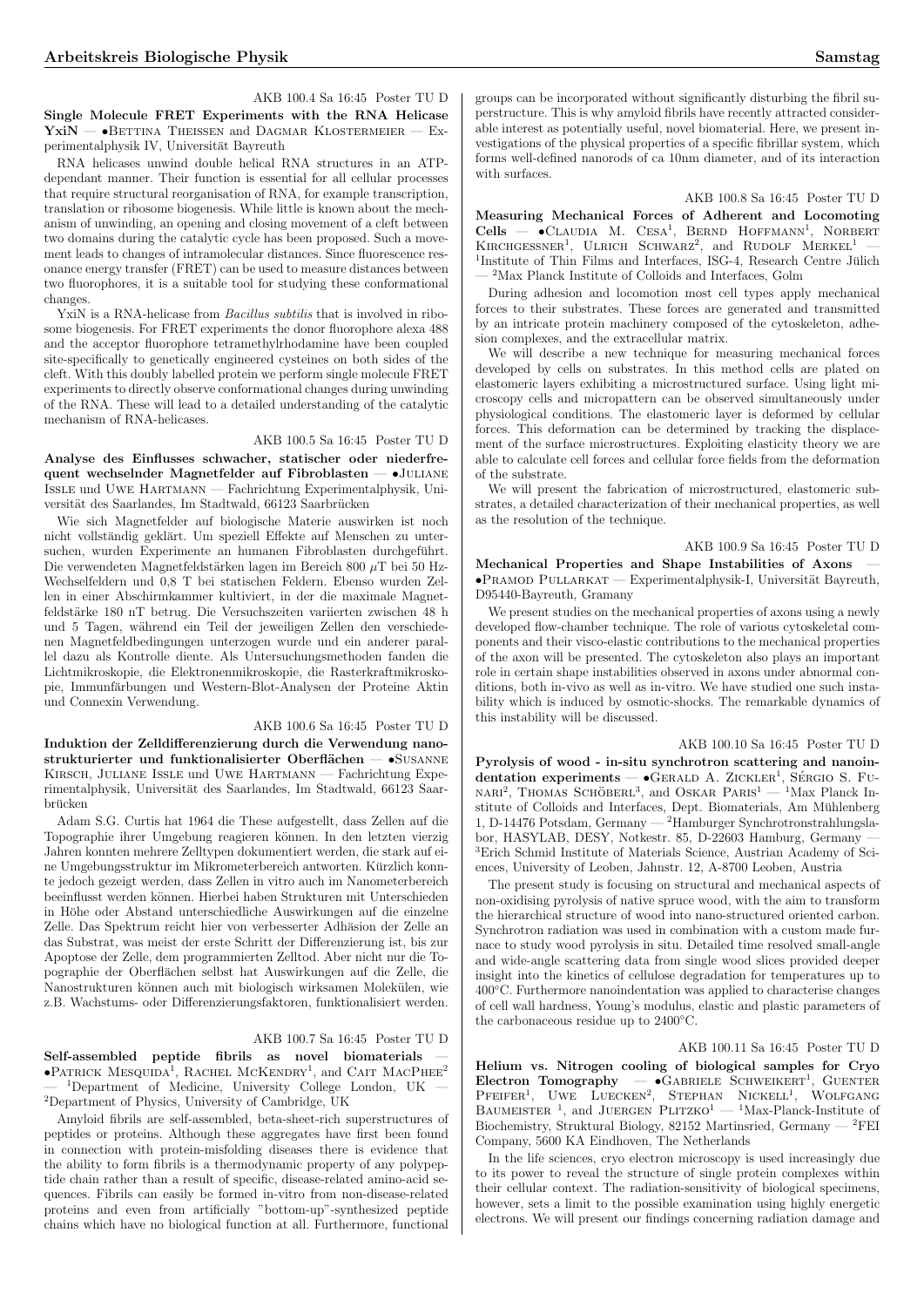cryo-protection at L-He temperature in comparison to L-N2, especially with regard to the application of cryo electron tomography. We have obtained dose series of vitrified specimens of a crystalline surface layer (HPI-layer) at L-N2 and L-He temperature and analysed them by means of Fourier shell correlation. Additionally, we determined the relative mass loss during exposure using the log-ratio-technique. To assess the differences in ice density, we have measured the inelastic mean free path (MFP) of the electrons in low-density amorphous ice at L-N2 and high-density amorphous ice at L-He temperature at 300 kV accelerating voltage with an FEI Tecnai F30 instrument equipped with a Gatan imaging filter.

#### AKB 100.12 Sa 16:45 Poster TU D

Anomalous Flow in Microfluidic Poly(dimethylsiloxane) Channels — •Thanh Tu Duong, Alexandra Ros und Dario Anselmetti — Experimental Biophysics and Applied Nanosciences, Physics Faculty, Bielefeld University

The application of microfluidic devices in various bioanalytical fields requires a detailed knowledge of material properties. Today's microfluidic devices are fabricated using a variety of materials. Especially Poly(dimethylsiloxane) (PDMS) is the material of choice due to its low fabrication costs based on rapid prototyping. However, for microfluidic PDMS channels where one dimension is smaller than  $20 \mu m$ , an anomalous flow behaviour is observed.

In a simple linear microfluidic channel sample from both reservoirs flows into the centre of the channel with a linear decreasing flow velocity. At first glance this behaviour is in contradiction to the equation of continuity, but on closer examination this phenomena is caused by the water permeability and evaporation of water through PDMS. Due to this effect the ionic strength of the buffer and hence the zeta potential changes in time. Therefore, control of the evaporation rate is crucial for future microfluidic applications based on PDMS. In this work we present a method to control and eliminate the evaporation of water through PDMS.

#### AKB 100.13 Sa 16:45 Poster TU D

DNA binding ligands investigated with optical tweezers.  $\bullet$ Andy Sischka<sup>1</sup>, Katja Tönsing<sup>1</sup>, Robert Ros<sup>1</sup>, Heiko Ihmels<sup>2</sup>, and DARIO ANSELMETTI<sup>1</sup> — <sup>1</sup>Experimental Biophysics and Applied Nanosciences, Faculty of Physics, Bielefeld University —  ${}^{2}$ Organic Chemistry, University of Siegen

We used a compact, single beam optical tweezer system to investigate mechanical properties of double stranded DNA in the presence of different binding ligands. Individual binding modes could be distinguished by analyzing the mechanical response of a lambda-DNA molecule to an applied external force. We compared the effects of the minor groove binder distamycin-A, a major groove binding alpha-helical peptide, the intercalators ethidium bromide, YO-1 and daunomycin as well as the bisintercalator YOYO-1 on lambda-DNA. Significant force hysteresis effects occurring during stretching/relaxation cycles with different velocities were found for daunomycin and YOYO-1. These time dependent mechanical properties directly reflect the kinetics of the binding and unbinding behaviour. Furthermore, mechanical properties of organic dyes particularly intercalating with dsDNA were investigated. These dyes change their absorption and fluorescence properties upon binding, and induce DNA damage during irradiation with visible light. Both binding interactions and photochemical modifications of the DNA result in the change of DNA structure may be usefull in applications of photochemotherapy of cancer.

# AKB 100.14 Sa 16:45 Poster TU D

Protein diffusion in living cells: anomalous is normal — •Matthias Weiss — MEMPHYS–Center for Biomembrane Physics,University of Southern Denmark, Odense, Denmark& BIOMS– Center for Modelling and Simulation in the Biosciences, Heidelberg, Germany

Using fluorescence correlation spectroscopy (FCS) it is shown that (inert) macromolecules in the cytoplasm exhibit a size- and conformationdependent anomalous sub-diffusion, i.e. the particles' mean square displacement  $v(t)$  grows less than linear in time  $(v(t) \sim t^{\alpha}, \alpha < 1)$ . By accompanying these observations with model simulations and in vitro experiments it is demonstrated that this behavior is a generic consequence of 'molecular crowding' [1]. In other words, the anomality  $\alpha$  of the diffusion yields a quantifiable measure for the 'crowdedness' of a fluid on the molecular scale.

It is further highlighted that integral membrane proteins also move subdiffusively on organellar membranes, e.g. in the endoplasmic reticulum and the Golgi apparatus [2]. Using a simulation approach, this observation is shown to be consistent with the postulated transient formation of oligomers during the process of protein sorting.

[1] Weiss et al., Biophys. J. 87, 3518 (2004).

[2] Weiss et al., Biophys. J. 84, 4043 (2003).

AKB 100.15 Sa 16:45 Poster TU D

A combined Langevin and adhesive dynamics approach to rolling adhesion of leukocytes -  $\bullet$ CHRISTIAN KORN and ULRICH SCHWARZ — Max-Planck-Institut für Kolloide und Grenzflächen, 14424 Potsdam

Extravasation of white blood cells (leukocytes) from the blood flow is preceeded by rolling adhesion on the vessel walls, which can be studied under controlled conditions in flow chamber experiments. Due to low Reynolds numbers the hydrodynamics is described by the Stokes equation. For the initial stages of rolling adhesion, elastic effects can be disregarded. Therefore we model the leukocytes as hard spheres in shear flow above a wall. Combing Stokes equation and Brownian motion leads to a Langevin equation which is known as the Stokesian dynamics equation. The presence of the wall leads to mobility functions which dependent on position and thus result in non-trivial noise terms in the Langevin equation. Specific binding through receptors on the cell and ligands on the wall is included in the Langevin equation as spring-like external forces (adhesive dynamics). Within this conceptual framework, we study adhesion to patterned ligands, the effect of loading rate, bond cooperativity and competition between different receptor-ligand systems.

#### AKB 100.16 Sa 16:45 Poster TU D

Measurement of viscoelastic properties of lipid membranes on a chip — •Daniel Steppich, Achim Wixforth und Matthias F. SCHNEIDER — Lehrstuhl für Experimentalphysik I, Biophysik, Universität Augsburg, Universitätsstr. 1, 86135 Augsburg

Lipid membranes can strongly affect the properties of the biological cells by an enormous change of their physical behaviour induced by small changes in specific external conditions. A premise for the understanding of many biological processes is therefore the knowledge of the viscoelastic properties, e.g. the compressibility and the elasticity. The viscoelastic properties of lipid bilayers are investigated with surface acoustic waves (SAW) using a novel designed biochip. Since SAWs have a higher accuracy in determine the mass loading or the absorption on surfaces, because of the operating frequencies over 100 MHz. We can also adjust our chips to specific questions, such as mass loading, viscosity or fluidics by the chip design, which results in different types of SAWs. In addition we study the effects of different parameters, e.g. changing in temperature or pH, and the elastic properties of soft films in an aqueous environment.

# AKB 100.17 Sa 16:45 Poster TU D Helical polymer fluctuations: From rigid bodies to floppy lines — •Nils Becker and Ralf Everaers — MPI-PKS Dresden, Nöthnitzer Str. 38, 01187 Dresden

Continuous models for semiflexible polymers have been successful in explaining the elastic properties of, e.g. DNA, actin, or microtubules, as measured in many recent single-molecule experiments. Their common starting point is an interaction energy depending on the curvature of the molecule centerline. The helical symmetry of the molecule then entails a coupling between translational and rotational fluctuations.

However, the centerline is a not completely straightforward abstraction. E. g., it need not lie within the molecule material. The basic physical objects that constitute a helical molecule or filament are its monomers. They see only local interactions, which are constant along the molecule in the respective monomer body frames. It is the local energies that are important for biological interactions with filament-binding proteins and tight winding.

Both the monomer and the filament length scale are biologically relevant. To bridge their gap, we investigate possible definitions of the centerline and the corresponding elastic energy, starting from monomer-step coordinates and interactions. We also present a way for local averaging of the helix turns, and offer a description of the monomer fluctuations in terms of "screw modes".

#### AKB 100.18 Sa 16:45 Poster TU D

Protrusion forces driving rapidly translocating cells •Michael Gögler<sup>1</sup>, Claudia Brunner<sup>1</sup>, Allen Ehrlicher<sup>1</sup>, Bernd Kohlstrunk<sup>1</sup>, Detlev Knebel<sup>2</sup>, and Josef Käs<sup>1</sup> — <sup>1</sup>Institute for Soft Matter Physics, University of Leipzig, Linnéstrasse 5, 04103 Leipzig — <sup>2</sup>JPK Instruments AG, Bouchéstrasse 12, 12435 Berlin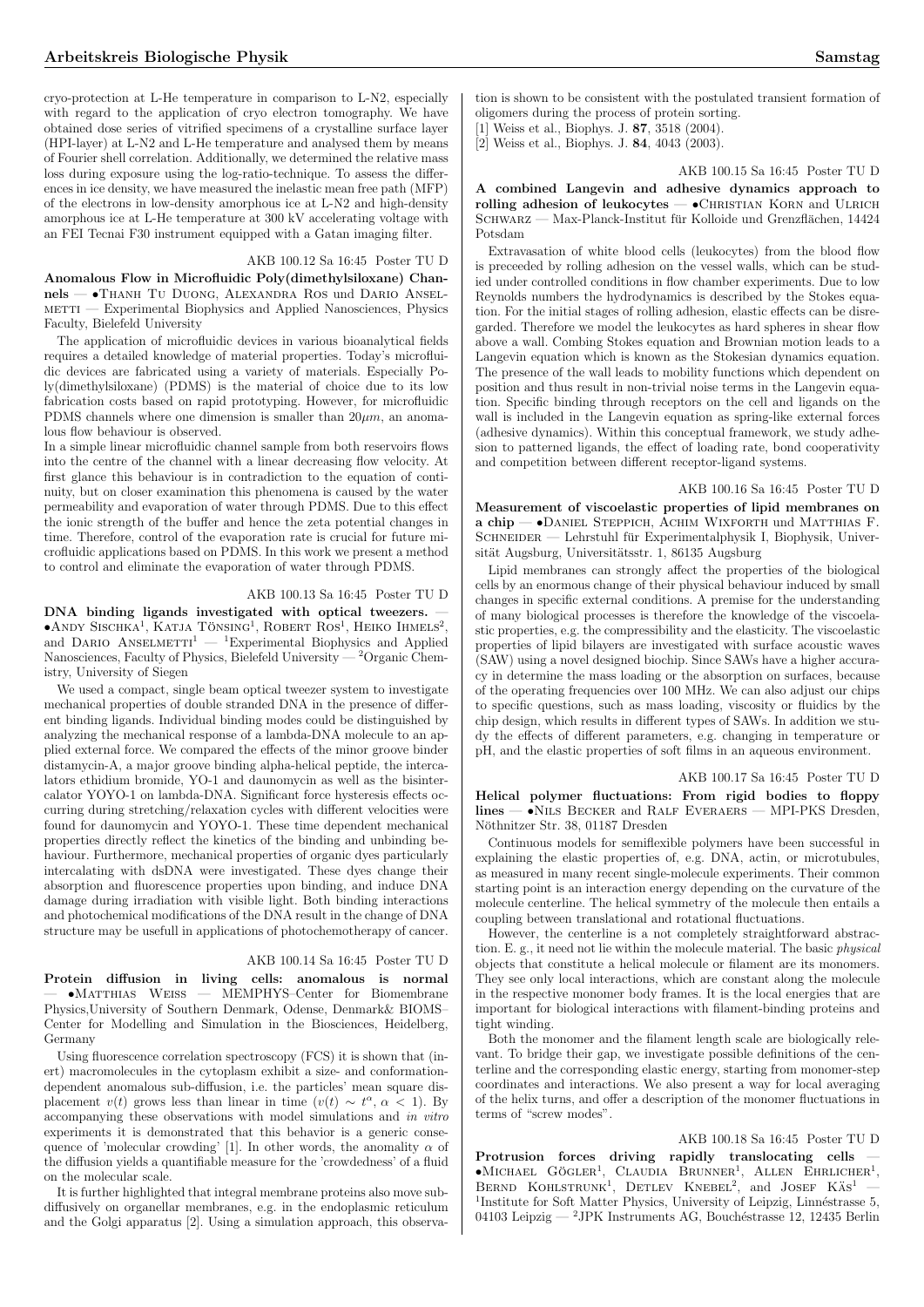Cell motility is a fundamental process of many phenomena in nature, such as immune response, wound healing, and metastasis. Mechanisms of force generation for cell migration have been described in various hypotheses requiring actin polymerization and/or molecular motors, but quantitative force measurements to date have focused on traction forces. Here we present a direct measurement of the forward force generated at the leading edge of the lamellipodium and at the cell body of a translocating fish keratocyte. To elucidate the sub-cellular force generation machinery, we additionally determined the forward force of locomoting lamellar fragments, which lack their nuclei but remain motile. We positioned an elastic spring, the cantilever of a scanning force microscope (SFM), in front of a moving cell, which pushes this spring out of the way. The forward force was calculated using the detected vertical deflection of the cantilever in an elastic wedge model, which considers cellular deformation. Our measurements of the propulsive forces, which are in the lower nN range and agree with expectations, will provide quantitative insight into how a polymeric network of active and passive molecular components act in concert as an active locomoting machine.

#### AKB 100.19 Sa 16:45 Poster TU D

Dynamcis of Protein Binding to Nucleosomal DNA —  $\bullet$ WOLFRAM MÖBIUS and ULRICH GERLAND — Department für Physik, LMU München

Binding of proteins to DNA target sites which are buried inside nucleosomes is sterically hindered and enabled only through thermal fluctuations. Such fluctuations temporarily unwrap the DNA from the histone, exposing a target site during a small fraction of the time [1]. We study this site exposure mechanism using a simple physical model, and examine its equilibrium properties as well as the dynamics. In particular, we characterize the effective interaction between two DNA-binding proteins, which is generated by the presence of the histones. This interaction is relevant for the molecular processes involved in transcription regulation.

[1] J. Widom, Quarterly Reviews of Biophysics 34, 269 (2001)

# AKB 100.20 Sa 16:45 Poster TU D

Nanoquakes meet Soft Materials — •MATTHIAS F. SCHNEIDER and  $A$ CHIM WIXFORTH — a

Surface acoustic waves (SAW) are applied to mimic protein tissue and cell-tissue interactions. In contrast to flow chamber experiments the experiments are done on an open, plane surface allowing to manipulate and optically monitor the experiment simultaneously. For the first time the unfolding of proteins under shear flow conditions could be shown, underlining the potential of this technique for mimicking blood flow scenarios. Furthermore shear waves are used as biosensors in the sense of viscoelasticity experiments under dynamic conditions. Here we study the kinetics of adsorption/adhesion of membranes and cells on functionalized surfaces and follow the time course of protein membrane interactions.

# AKB 100.21 Sa 16:45 Poster TU D

Morphometry of nutshells and foams  $-$  •Boris Breidenbach<sup>1,2</sup>, ULRIKE WEGST<sup>2</sup>, and KLAUS  $MECKE^{1,2}$  — <sup>1</sup>Institut für theoretische Physik, Universität Erlangen — <sup>2</sup>MPI für Metallforschung, Stuttgart

In the development and design of new materials and structures, researchers more and more turn to nature for inspiration and assistance. An understanding of real-world hierarchical structures across a range of length scales is considered to be the key to optimise physical properties. High resolution 3D micro-computed tomography data of nutshells, bones, wood, and foams open the possibility to characterise and model biological structures and to relate macroscopic physical properties to the microstructure. Fast imaging at ESRF makes it even possible to study dynamic behaviour, e.g., the coarsening of foams. Huge datasets (2000<sup>3</sup>) require the development of massively parallel algorithms for fast image reconstruction, filtering (edge preserving anisotropic diffusion), and segmentation (region growing). Morphometry charts of Minkowski functionals such as volume V, surface area S, mean curvature H, and Euler characteristic  $\chi$  provide robust structural indices of pore spaces to identify, for instance, scaling behaviour of pores. For isotropic and homogeneous sandstones the measurement of Minkowski functionals allows an accurate prediction of permeabilities and elastic properties directly from the segmented tomographic datasets of the pore space (PRL91,215506). Extending the integral geometric technique towards tensorial morphometric functionals, an application on biomaterials seems promising, because their generic anisotropic nature can be taken into account.

#### AKB 100.22 Sa 16:45 Poster TU D

Intramolecular dynamics of semiflexible macromolecules<br>by Fluorescence Correlation Spectroscopy –  $\bullet$ ROLAND G. by Fluorescence Correlation Spectroscopy  $WINKLER<sup>1</sup>$ , SIMON KELLER<sup>2</sup>, and JOACHIM O. RÄDLER<sup>2</sup>  $-$  <sup>1</sup>IFF, Forschungszentrum Jülich, D-52425 Jülich — <sup>2</sup>Ludwig-Maximilians-Universität, Geschwister-Scholl-Platz 1, D-80539 München

A theoretical description of the dynamics of DNA molecules and actin filaments in solution as measured experimentally by fluorescence correlation spectroscopy is provided and compared to recent experimental results. Particular attention is payed to the contribution of the intramolecular dynamics to the fluorescence correlation function. Using a semiflexible chain model, a theoretical expression is presented for the fluorescence correlation spectroscopy correlation function. The dependence of this function on various model parameters like chain length, persistence length, and fluorescence label density is discussed. Our investigations show that the intramolecular dynamics provides a significant contribution or even dominates the correlation function as soon as the longest intramolecular relaxation time significantly exceeds the shortest experimentally accessible time.

### AKB 100.23 Sa 16:45 Poster TU D

Overcharging of a sphere by a rodlike polyelectrolyte — •Andrey Cherstvy and Roland G. Winkler — IFF, Forschungszentrum Jülich, D-52425 Jülich

We investigate the complexation of a polyelectrolyte bendable rod with an oppositely charged spherical macroion. We take into account the electrostatic bending of the rod and its asymmetric charge neutralization by sphere charges. The spontaneous curvature of the rod towards the sphere results in a substantial overcharging of such a polyelectrolyte complex. Assuming a discrete helical charge distribution on the rod surface, we calculate its electrostatic energy and the electrostatic contribution to its bending and twisting elasticity modules. We show that the helix is easier bend than the corresponding linear array of charges and also that its electrostatic twist rigidity modulus may change sign when the helical pitch is changed. We compare our results with results of existing theories and discuss their possible applications for the description of the structure of nucleosome core particles and twisting/bending of DNA duplexes.

AKB 100.24 Sa 16:45 Poster TU D Nonlinear Elasticity in Fibroblasts  $\bullet$ PABLO FERNANDEZ, PRAMOD PULLARKAT, and ALBRECHT OTT - Experimental Physik 1, Universität Bayreuth

Pulling 3T3 fibroblasts between two parallel surfaces and imposing small amplitude sinusoidal oscillations shows a crossover from a stressindependent elastic modulii regime to a stiffening one, where the elastic modulus E is approximately proportional to the average stress  $\sigma$ . Scaling the crossover stress  $\sigma_c$  by the zero stress elastic modulus  $E_0$  leads to a universal "crossover strain" $\sigma_c/E_0 \simeq 8\%$ . Experiments were done by sticking the cells either in a highly unspecific way (glutaraldehydeaminosilane coating), or by means of fibronectin coating. In the first case, active responses are almost absent. The fibronectin coatings instead lead to rich active behaviour, and the stiffness and force scales are about one order of magnitude higher than with glutaraldehyde coatings. However, the stiffness-force relationship is qualitatively similar. Perturbing the cytoskeleton with specific drugs such as Latrunculin-A, ML-7 and Nocodazol strongly points towards the actomyosin system as responsible for the observed mechanical behaviour.

## AKB 100.25 Sa 16:45 Poster TU D

On the behaviour of short Kratky-Porod chain -  $\bullet$ SEMJON STEPANOW — Martin-Luther-Universität Halle, Fachbereich Physik, D-06099

Using the exact computation of a large number of moments of the end-to-end distribution function  $G(r,N)$  of the worm-like chain, we have established the analytical form of the coefficients in Taylor expansions of the moments for short chain lengths N. The knowledge of these coefficients enabled us to resummate the moment expansion of  $G(r,N)$  by taking into account consecutively the deviations of the moments from their stiff rod limit. Using this procedure we have derived the short chain expansion of the distribution function of the end-to-end distance, the structure factor, and the extension-force relation, which take into account the deviations of the moments from their stiff rod limit to the seventh order in N.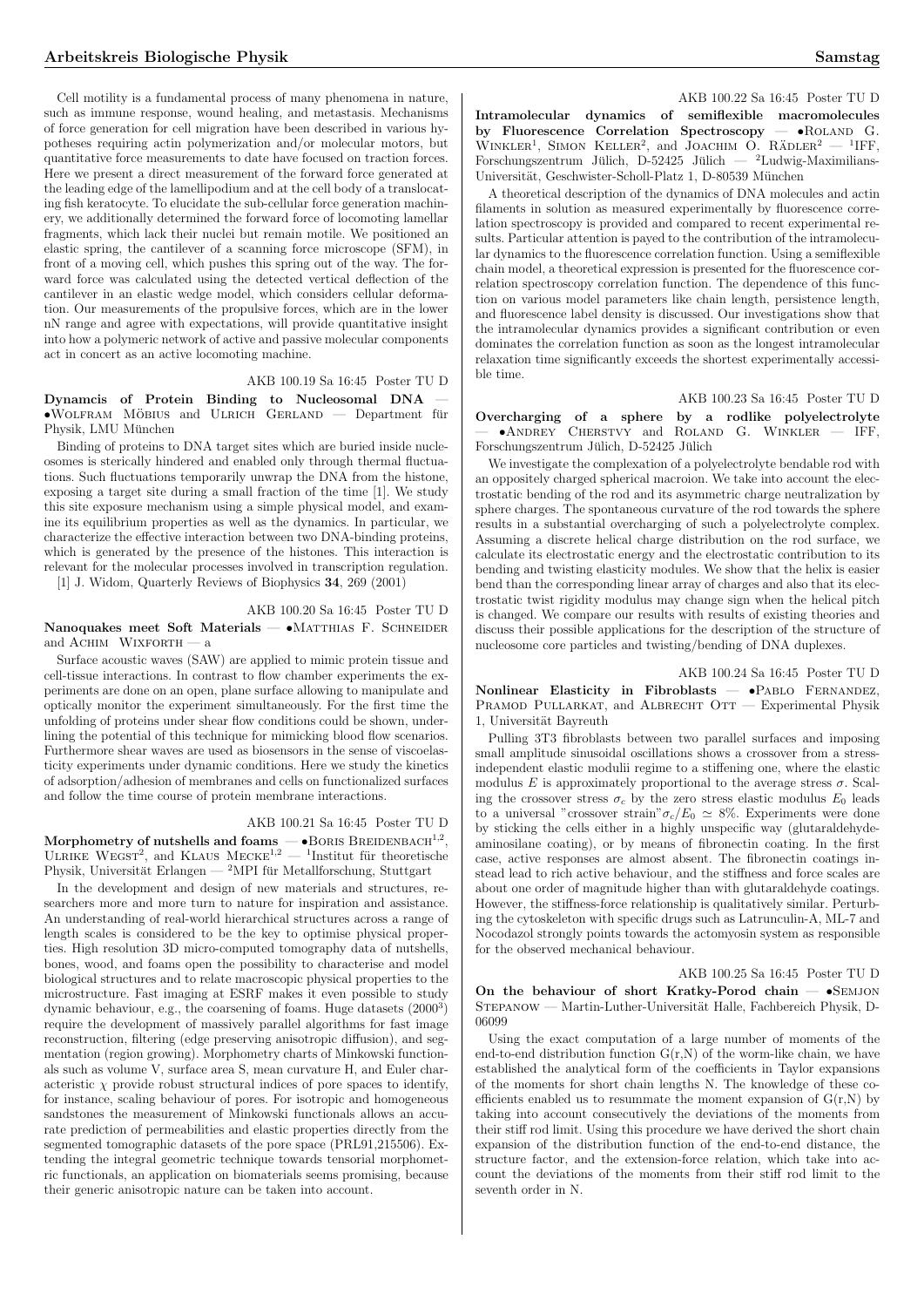AKB 100.26 Sa 16:45 Poster TU D ROTATION AND CONFORMATIONAL CHANGES OF THE EPSILON SUBUNIT OF F0F1-ATP SYNTHASE -  $\bullet$ MARC EPSILON SUBUNIT OF F0F1-ATP SYNTHASE KARLE<sup>1</sup>, BORIS ZIMMERMANN<sup>2</sup>, NAWID ZARRABI<sup>1</sup>, MONIKA DÜSER<sup>1</sup>,  $J\ddot{o}_{RG}$  WRACHTRUP<sup>1</sup>, and MICHAEL BÖRSCH<sup>1</sup> — <sup>1</sup>3. Physikalisches Institut, Universität Stuttgart, Pfaffenwaldring 57, 70550 Stuttgart  $^{2}$ Institut für Physikalische Chemie, Universität Freiburg, Albertstr. 23a, 79104 Freibrug

Cellular ATP production is catalysed by membrane-bound F0F1-ATP synthase. An internal rotation of subunits couples the chemical reaction at three binding sites in the F1 part to proton translocation through the membrane-integrated F0 part. We apply single-molecule fluorescence resonance energy transfer (FRET) to examine the rotary subunit movements. Rotation is divided into three major steps with constant FRET level corresponding to three relative orientations (M. Diez et al. 2004 Nat Struct Mol Biol 11, 135). For epsilon-subunit rotation we have found distinct dwell times for the three different orientations, indicating heterogeneous catalytic rates at the three binding sites (M. Börsch et al.  $2004$ Biophys J 86, 181A, Part 2 Suppl). To support our single-molecule FRET analysis and to evaluate the statistical significance of the data set we also develop computer simulations of the signals, that help to unravel critical parameters. These simulations strongly support the non-equal catalytic rates.

# AKB 100.27 Sa 16:45 Poster TU D

Proteins under shear stress on planar surfaces  $\bullet$ STEFAN  $N$ USCHELE<sup>1</sup>, STEFAN W. SCHNEIDER<sup>2</sup>, MATTHIAS F. SCHNEIDER<sup>1</sup>, and ACHIM WIXFORTH<sup>1</sup> — <sup>1</sup>Universität Augsburg, Experimentalphysik1, Biophysik, Universitätsstr. 1, 86135 Augsburg — <sup>2</sup>Universität Münster, Abteilung Dermatologie, Von-Esmarch-Str. 56, 48149 Münster

Von-Willebrand-Factor (vWF) forms large fibers and mediates binding of blood platelets to the vascular endothelium at wounded and inflamed tissue. The released and activated protein undergoes a coil to fiber transition. In vivo among other things this procedure presumably is induced by blood shear flow. A dysfunction causes blood clotting diseases. By means of surface acoustic waves (SAW) we mimic the blood flow using a novel designed bio-chip. The blood vessels are imitated in two dimensions by hydrophilic channels in hydrophobic surface surrounding. The SAWs, adjustable in power, cause laminar flow. Using fluorescence microscopy we could proof the proposed model of activating the vWF. The combination of surface acoustic waves with flat fluidics and adapted surface structures enables new approaches to hemodynamic phenomena in vitro with reduction in sample volume to only a few  $\mu$ .

Schneider at al. (2004) submitted APL

# AKB 100.28 Sa 16:45 Poster TU D

Dynamics of Driven Polymers  $- \bullet$ XAVER SCHLAGBERGER<sup>1,2</sup> and ROLAND NETZ<sup>1,2</sup> — <sup>1</sup>Physics Dept., LMU München, Theresienstrasse 37, D-80333 München — <sup>2</sup>Physics Dept., TU München, James Franck Str., D-85748 Garching

Using hydrodynamic simulation methods and scaling arguments we consider an elastic rod which is moving in a gravitational or electric field through a quiescent fluid in the low-Reynolds-number limit. Hydrodynamic effects lead to rod bending and orientation perpendicular to the direction of motion, similar to what is seen in anomalous electric birefringence experiments on TM and FD viruses or polyelectrolytes. Static and dynamic scaling relations for the mean orientation as a function of rod length and elasticity are established. We also investigate the experimentally observed unfolding of polyelectrolyte coils in electric fields.

# AKB 100.29 Sa 16:45 Poster TU D

An Analytical Approach to the Free-End Fluctuations of a Grafted Semiflexible Polymer — •PANAYOTIS BENETATOS<sup>1</sup> and ERWIN FREY<sup>1,2</sup> — <sup>1</sup>Hahn-Meitner-Institut, Abteilung Theoretische ERWIN FREY<sup>1,2</sup> — <sup>1</sup>Hahn-Meitner-Institut, Abteilung Theoretische Physik, Glienicker Straße 100, D-14109 Berlin, Germany — <sup>2</sup>Fachbereich Physik, Freie Universität Berlin, Arnimallee 14, D-14195 Berlin, Germany

Monte Carlo simulations have revealed a pronounced double-peak structure in the reduced probability distribution of the transverse fluctuations of the free end of a grafted semiflexible polymer with intermediate stiffness in two dimensions (Lattanzi et al., Phys. Rev E 69, 021801 (2004)). We show that this departure from unimodality is related to a similar behavior observed when a random walker is driven by a certain type of shear flow in the transverse dimension (ben-Avraham et al., Phys. Rev. A 45, 2315 (1992)). We explain it by adapting an effective-medium argument first used in the context of the diffusion-convection system. We also use this approach to obtain an approximate analytical expression for the complete probability distribution of the free-end fluctuations.

#### AKB 100.30 Sa 16:45 Poster TU D

Dynamics of Complex Crystal Growth in Diblock-Copolymer  $Solutions$   $\rightarrow$  ANTJE REINECKE<sup>1</sup>, MILES PAGE<sup>1</sup>, HELMUT CÖLFEN<sup>1</sup>,  $300000 \text{ m}$   $\rightarrow$  ANTLE TRENECKE, MILES TAGE, HELMOT COLFEN, and HANS-GÜNTHER DÖBEREINER<sup>1,2</sup> — <sup>1</sup>Max-Planck-Institute of Colloids and Interfaces, D-14424 Potsdam — <sup>2</sup>Departments of Biology and Physics, Columbia University, New York, NY 10027

We characterize  $CaCO<sub>3</sub>$  crystals grown from  $Na<sub>2</sub>CO<sub>3</sub>$  and  $CaCl<sub>2</sub>$  solutions in a double jet reactor in the presence of Poly(ethyleneoxide)-block-Poly(methacrylic acid). We observe growth via rod, dumbbell and final sphere morphologies using electron and phase-contrast microscopy. It is well known that diblock-copolymer additives influence strongly crystal shapes and structure. However, so far, detailed structural and morphological sequences during crystal growth have not been reported. Extensive phase-contrast microscopy studies are statistically analyzed to provide the dynamics of shape distributions over time. Electron microscopy gives high-resolution images of faceted crystal shapes. X-ray scattering reveals lattice modifications and domain structure. Finally, we correlate crystal morphology to dynamic free ion concentration measurements using  $Ca^{++}$ sensitive electrodes.

AKB 100.31 Sa 16:45 Poster TU D

Dynamics of individual actin filaments in extensional flow  $\rightarrow$  •Dagmar Steinhauser<sup>1</sup>, Sarah Köster<sup>1</sup>, Wolfgang<br>SCHNITZLER<sup>2</sup>, and THOMAS PFOHL<sup>1,2</sup> — <sup>1</sup>Max-Planck-Institut für Strömungsforschung, Bunsenstraße 10, 37073 Göttingen — <sup>2</sup>Angewandte Physik, Universität Ulm, Albert-Einstein-Allee 11, 89081 Ulm

We are interested in the dynamics of biopolymers under extensional flow and the formation of condensed structures, bundles and networks induced by inter-chain and intra-chain linker molecules. Therefore, individual F-actin filaments were investigated in hydrodynamic focusing devices by means of fluorescence microscopy. The microfluidic devices were fabricated by using soft lithography and a stroboscopic laser light illumination was applied for imaging the biopolymers in a continuous flow. Adding actin binding proteins such as  $\alpha$ -actinin or filamin, the dynamic of the association, bundling, and network formation of a few individual molecules can be observed.

# AKB 100.32 Sa 16:45 Poster TU D

Conformations of worm-like chains in nanotubes  $-$  •FREDERIK USING MAGNER<sup>1</sup>, GIANLUCA LATTANZI<sup>2</sup>, and ERWIN FREY<sup>1</sup> — <sup>1</sup>Abteilung Theorie, Hahn-Meitner-Institut Berlin — <sup>2</sup>Physics Department, University of Bari

The conformations of polymers in a confining medium is not only a challenging problem in soft matter physics but also of great practical relevance. One ambitious goal is to localize transcription factors to a specific binding site on DNA which would require to confine DNA to structures smaller or at least comparable to its persistence length,  $\ell_p \approx 50$  nm. In recent experimental setups [1] DNA was successfully confined to channels down to  $35 \,\mathrm{nm} \times 35 \,\mathrm{nm}$  size.

These recent developments ask for a theoretical investigation of the statistical conformations of stiff polymers (e.g. DNA or F-Actin) in confining environments like tubes and channels. We have developed an offlattice Monte-Carlo simulation as well as analytical approximations in the weakly-bending rod limit to arrive at a scaling relation for the (apparent) mean-square end-to-end distance  $\langle R^2 \rangle$ . All Monte-Carlo data are found to collapse on an universal scaling curve as a function of the ratio between persistence length  $\ell_p$  and Odijk's deflection length  $\ell_d$ . For fixed geometry this scaling plot can serve as a gauge in translating the experimental measured values into the real contour length L.

Three different scaling regimes are identified: the free polymer regime, an intermediate regime following de Gennes' 'blob' picture and — for strongly confined or stiff polymers — an Odijk scaling regime. [1] Tegenfeldt, J. O. et al. Proc. Natl. Acad. Sci. 101, 10979 (2004)

# AKB 100.33 Sa 16:45 Poster TU D

Beyond Replica-Exchange: An Efficient Method for Biomolecular Simulation — •MARCUS KUBITZKI and BERT DE GROOT — Max Planck Institute for Biophysical Chemistry, Computational Biomolecular Dynamics Group, Am Fassberg 11, 37077 Göttingen

Understanding protein function requires an extensive sampling of the systems' conformational space. In this respect, conventional molecular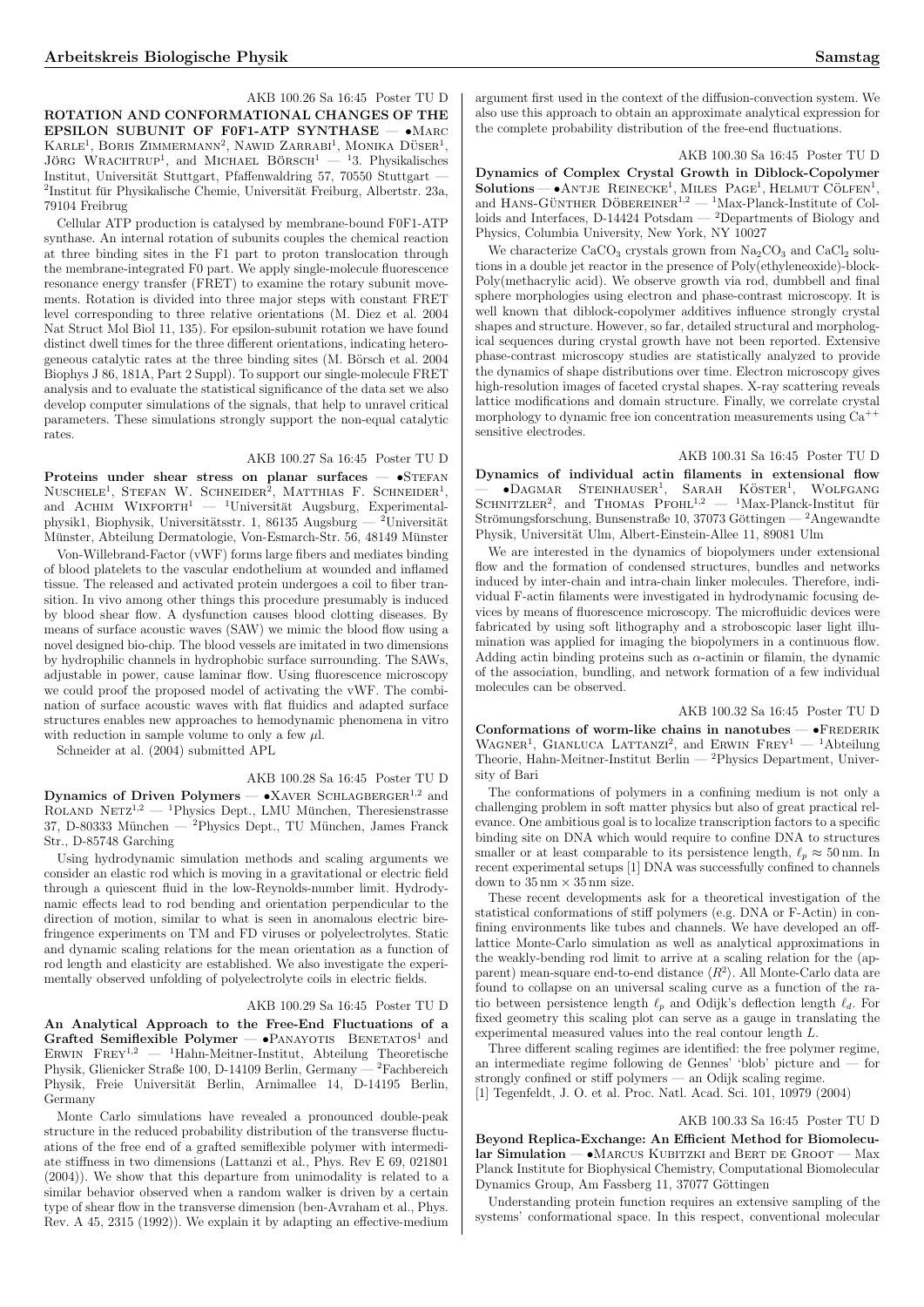dynamics (MD) simulations are rather inefficient because of the currently accessible timescales of typically nanoseconds. Put differently, this sampling problem arises from the system being trapped in local-energy minima from which it can only infrequently escape at physiological temperatures.

Generalized ensemble algorithms greatly alleviate this trappingproblem. Among these methods, replica-exchange MD (REMD) has in recent years successfully been applied to a number of conformational studies of proteins. However, for simulations with full atomic resolution including explicit solvent even REMD is computationally prohibitive for many systems.

The efficiency of the REMD method is basically determined by the temperature differences between the simulated replicas. In explicit solvent simulations, these temperature steps are limited by the large number of degrees of freedom in the simulated system. Here, we systematically study ways to circumvent this problem and to achieve a highly efficient method for the conformational sampling in molecular simulations.

# AKB 100.34 Sa 16:45 Poster TU D

Form follows function in living cells  $-$  •JENS GERDELMANN<sup>1,2</sup>, FOLIH IOHOWS THILLION IN HVIIII CENS —  $\bullet$  JENS GERDELMANN,  $1$ Universität Leipzig, Institut für Experimentelle Physik I, Physik der weichen Materie, Linnéstrasse 5, 04103 Leipzig — <sup>2</sup>Universität Leipzig, Paul-Flechsig-Institut fur Hirnforschung, Abt. Neuroanatomie, Jahnallee ¨ 59, 04109 Leipzig — <sup>3</sup>Universität Leipzig, Abt. Pneumologie, Johannisallee 32, 04103 Leipzig

Probing living cells with an atomic force microscope to determine their mechanical properties is an established method. It has already been used to characterize the role of different cytoskeletal elements in the cells elasticity. In these former studies actin microfilaments have been identifies as a key player. We applied substances onto lung cells that are thought to lower these cells resistance to stretching (to lower the risk of respiratory stress syndrome) and measured their elasticity. Having found no direct elastic change, we are now focusing on initial results that indicate a morphological change, i.e. a flattening, in treated versus untreated cells. We propose that the treated cells have undergone a structural alteration, i.e. a loss of cell volume through flattening, to compensate their minor cytoskeletal depolymerisation. This reduction of the cells volumes would increase the actin concentration within the cell and thus assure the mechanical stability of the cells. Further results will show to what extent there is a delicate balance between elasticity and cell morphology.

#### AKB 100.35 Sa 16:45 Poster TU D

Optical tweezers for force measurements during voltage-driven DNA-translocation through a nanopore — •U. F. Keyser, B. Koeleman, D. Krapf, R. Smeets, N. H. Dekker, and C. Dekker — Kavli Institute of Nanoscience, Delft University of Technology, The Netherlands

We aim to measure in situ the forces acting on a DNA molecule that is traversing through a nanopore. We recently developed a technique for the controlled fabrication of nanometer sizes holes in silicon oxide or nitride membranes. We have shown that DNA molecules are pulled through such a nanopore by applying a voltage.

We have built optical tweezers with reflected light position detection that allow us to directly measure the forces and ionic current during the translocation process. The reflected light from the bead is used to monitor its position in three dimensions. A custom-made flow cell with optical access allows mounting nanopores in the optical tweezers and measure ionic currents.

We show simultaneous current and force measurements where polystyrene and silica beads in the optical trap are used to block pores with various sizes. We will report on currently on-going experiments where we probe the force on a bead that is attached to a long DNA molecule inserted in the nanopore.

#### AKB 100.36 Sa 16:45 Poster TU D

Length and Temperature Dependence of Voltage-Driven Single Stranded DNA translocation - U. F. KEYSER, N. M. WENnersbusch, N. H. Dekker, and C. Dekker — Kavli Institute of Nanoscience, Delft University of Technology, The Netherlands

We study the translocation of single stranded DNA (ssDNA) molecules through alpha-hemolysin, a biological nanopore inserted into an artificial lipid bilayer. The stem of the pore has a diameter of only 1.5 nm which only can be passed by ssDNA. With a voltage we drive ssDNA through the pore which leads to a brief blockade of the ionic current. Our experiments show that the translcoation time increases linearly when adding  $poly(dA)$  ssDNA with a length ranging from of 20 to 100 bases. We studied also the influence of temperature on the translocation time between 8 and 20 degrees Celsius and find a non linear decrease with increasing temperature. It is possible to unzip double stranded DNA with the local electrical field in the pore. We present first measurements with several different molecules to investigate this effect.

#### AKB 100.37 Sa 16:45 Poster TU D

Morphology and mechanical characteristics of cellulose fibres. In situ investigations with X-ray scattering  $-$  •KLAAS KÖLLN<sup>1</sup>, INGO GROTKOPP<sup>1</sup>, MANFRED BURGHAMMER<sup>2</sup>, STEPHAN V. ROTH<sup>2,3</sup>, CHRISTIAN RIEKEL<sup>2</sup>, SERGIO S. FUNARI<sup>3,4</sup>, MARTIN DOMMACH<sup>3,4</sup>,  $M_{\text{ARTIN}}$   $M_{\text{ULER}}^1$   $1_{\text{Institut}}$  für Experimentelle und Angewandte Physik, Christian-Albrechts-Universität zu Kiel — <sup>2</sup>ESRF, Grenoble, Frankreich — <sup>3</sup>HASYLAB, DESY, Hamburg — <sup>4</sup>MPI für Kolloid- und Grenzflächenforschung, Potsdam

Tensile tests on high-oriented natural fibres of flax and ramie combined with X-ray (micro) diffraction measurements were carried out at ESRF and HASYLAB. An improvement of the orientation function of the cellulose crystals with respect to the fibre axis upon increasing strain could be observed for the high-oriented fibres (cellulose I) as well as for fibres of regenerated cellulose (cellulose II). Scanning measurements with X-ray micro diffraction showed that regions which are already highly oriented suffer only minor effects while less well oriented regions undergo a marked increase of the orientation function at the beginning of the stretching procedure. The strain of the microfibrils during a constant strain rate experiment could be measured with a time resolution of a few seconds. On the basis of a simple mechanical model, Young's modulus of elasticity could be determined for the cellulose crystals. It is lower than values found in literature. The lateral contraction of the crystals could be observed both for cellulose I and cellulose II and Poisson ratios for these two materials were determined for the first time experimentally.

#### AKB 100.38 Sa 16:45 Poster TU D

Mechanical properties of microtubules measured with SPT: the mechanical properties of inicrotubules ineasured with St 1, the<br>effect of molecular motors — •FRANCESCO PAMPALONI<sup>1</sup>, GIAN-LUCA LATTANZI<sup>2</sup>, THOMAS SURREY<sup>1</sup>, ERWIN FREY<sup>3</sup>, ERNST H. K. STELZER<sup>1</sup>, and ERNST-LUDWIG FLORIN<sup>4</sup> — <sup>1</sup>EMBL Heidelberg - Cell Biology and Biophysics Programme - Heidelberg (Germany) —  $^{2}$ Physics Department - University of Bari (Italy) —  ${}^{3}$ Department of Theoretical Physics - Hahn-Meitner Institute - Berlin (Germany) —  ${}^{4}$ Center for Nonlinear Dynamics - University of Texas at Austin (USA)

Microtubules (MTs) play a fundamental role in imparting polarity to the cell, determining the plane of symmetry in cell division, and regulating cell movements and shape. With new powerful imaging and micromanipulation techniques and the application of theoretical models, the mechanical properties of single MTs and other cytoskeletal filaments can be analyzed in details. By using an assay based on single-particle tracking (SPT) and optical tweezers we recently discovered that the stiffness of MTs increases with their contour length; in other words, shorter MTs are more flexible than longer ones. This counter-intuitive property of MTs seems to have a fundamental role in the mechanics of the cell. There is also evidence that microtubules associated proteins (MAPs) can modulate the mechanical properties of MTs. In this talk, the effect of the kinesin-like protein Xklp1 on microtubules structure and mechanics is discussed. We also introduce a novel experimental approach aimed to elucidate the dynamic instability of MTs in three-dimension.

## AKB 100.39 Sa 16:45 Poster TU D

Biomimetic adhesion studies on chemically biofunctionalized  $\text{nonmetric}$  aniesion staties on chemically biomicromanzed<br>nanostructures —  $\bullet$ CHRISTINE SELHUBER<sup>1</sup>, IRINA SLIZSKAJA<sup>1</sup>,  $N$ ADINE WALTER<sup>1</sup>, FABIAN CZERWINSKI<sup>1</sup>, JAQUES BLÜMMEL<sup>1</sup>, and JOACHIM SPATZ<sup>1,2</sup> — <sup>1</sup>Universität Heidelberg, Biophysikalische Chemie, INF 253, 69120 Heidelberg —  ${}^{2}$ Max-Planck-Institut für Metallforschung, Stuttgart

Exploring the physics of cell adhesion is essential for a detailed understanding of highly complex biological processes involved in cell-cell or cell-tissue interactions.

We focus on experimental studies of adhesion as a function of ligand density and pattern architecture. Functionalized nanostructures from self-assembled diblock copolymers represent an ideal platform to vary these parameters. The nanostructures are described by hexagonal patterns of nanometer sized gold dots where location and separation of single dots can be precisely controlled over a wide length scale. Functionaliza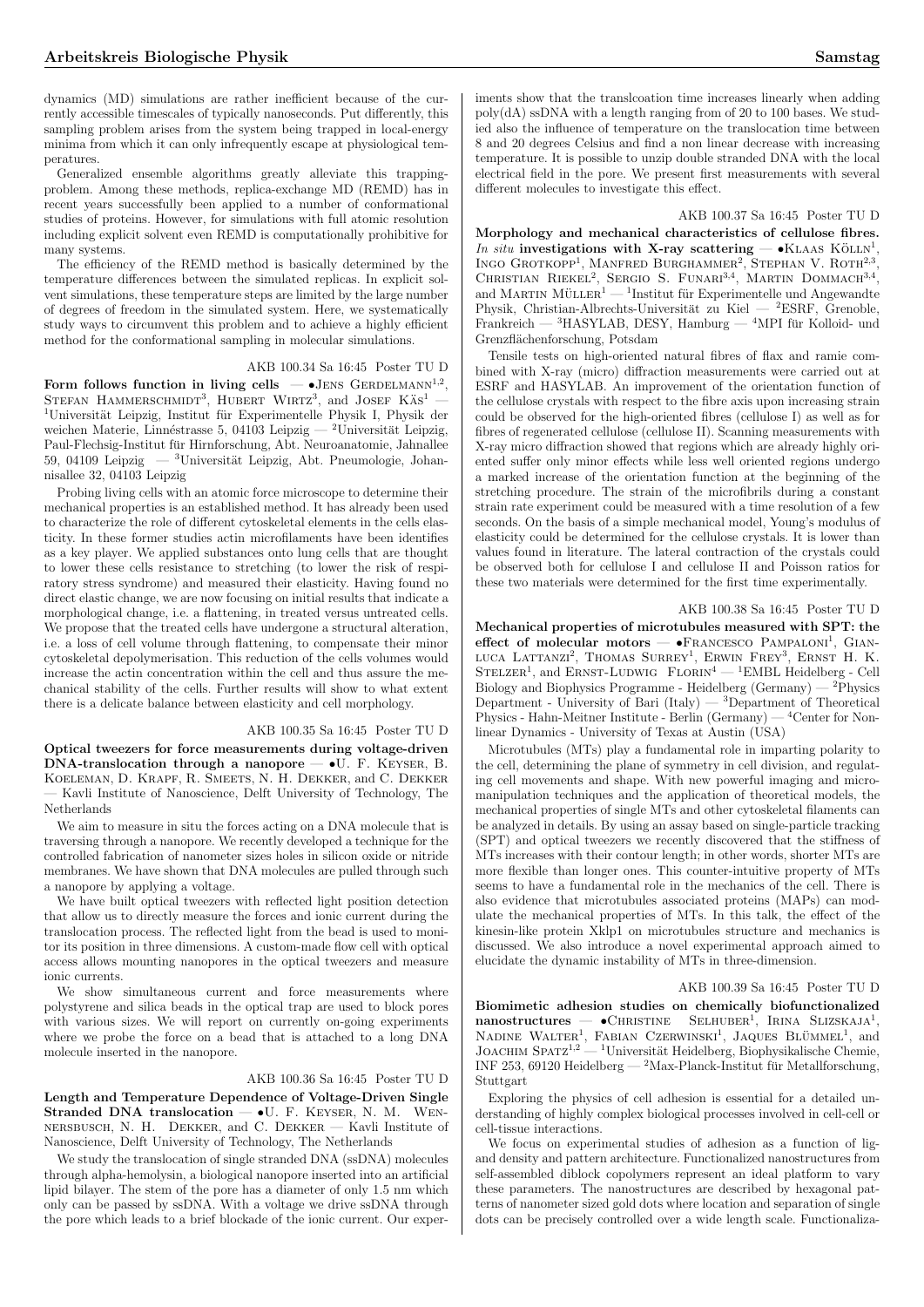tion of gold nanopatterns with streptavidin provides an adhesive model interface for biotinylated probes.

To extract the different physical contributions to adhesion on nanostructures we make use of two biomimetic model systems: On the one hand we are using biotin-covered elastic beads for measuring their adhesion induced deformation. This deformation can be related to surface energy and is a first parameter of adhesive strength. On the other hand, biotin-containing vesicles are a well-established tool to investigate adhesion kinetics. This is especially the case since it enables to study adhesion cluster stability by application of external forces.

# AKB 100.40 Sa 16:45 Poster TU D

Dynamics of DNA Condensation Investigated by Small Angle  $X$ -Ray Microdiffraction — •ROLF DOOTZ<sup>1</sup>, ALEXANDER OTTEN<sup>2</sup>,  $B$ ERND STRUTH<sup>3</sup>, and THOMAS PFOHL<sup>1,2</sup> — <sup>1</sup>Max-Planck-Institut <code>BERND</code> <code>STRUTH</code><sup>3</sup>, and <code>THOMAS</code> <code>PFOHL</code><sup>1,2</sup>  $-$  <code> $^1$ Max-Planck-Institut für <code>Strömungsforschung</code>, Bunsenstrasse 10, D-37073 Göttingen —</code> <sup>2</sup>Angewandte Physik, Universität Ulm, Albert-Einstien-Allee 10, D-89069 Ulm  $-$ <sup>3</sup>European Synchrotron Badiation Eacility 6 rue  ${}^{3}$ European Synchrotron Radiation Facility, 6 rue Horovitz, B.P. 220, F-38043 Grenoble Cedex

The combination of x-ray microdiffraction and microfluidics is used to investigate the dynamic behavior of soft materials. A microfocused x-ray beam enables the observation of the association of biomaterials inside microfluidic channels. Using a hydrodynamic focussing device, the evolution of the DNA condensation induced by polyimine dendrimers as well as by histone proteins can be studied. Due to an extensional flow at the center of this device alignment of the material is induced which allows for an improved structural characterization. Furthermore, the influence of strain applied to these materials can be tested.

#### AKB 100.41 Sa 16:45 Poster TU D

Mechanosensitivität von Keratinozyten — •MIREILLE MARTIN<sup>1</sup>, Mechanosenshivitat von Kerathozyten – Winkellee MAKTIN, JOCHEN GUCK<sup>1</sup> und JOSEF KÄS<sup>4</sup> — <sup>1</sup>Universität Leipzig, Physik weicher Materie — <sup>2</sup>Universität Leipzig, Institut für Anatomie <sup>3</sup>Biotechnologisch-Biomedizinisches Zentrum Leipzig, Angewandte Stammzellbiologie — <sup>4</sup>Universität Leipzig, Physik weicher Materie

Vor allem fur die Regeneration nach Verletzungen spielen die Keratino- ¨ zyten der menschlichen Haut eine entscheidende Rolle. In der normalen Haut existieren verschiedene Differentierungsgrade dieser Zellen, von den basalen Stammzellen über transiente Zellen bis hin zu den oberflächlichen postmitotischen Zellen. Es wurde die Elastizität menschlicher Hautzellen mit Hilfe des Optical Stretchers gemessen. Dabei zeigte sich, dass sich diese Zellen im Gegensatz zu anderen menschlichen Zellen wie z.B. Fibroblasten durch eine ausgeprägte Mechanosensitivität auszeichnen. Bereits geringe mechanische Aktivierungen genügen, um die Keratinozyten zu einer aktiven mechanischen Antwort zu veranlassen. Dieses Verhalten könnte die Fähigkeit der Hautzellen zum schnellen Wundverschluß und zur Reepithelialisierung nach Verletzungen erklären. Weiterhin zeigte sich ein strain-hardening-Effekt der Zellen, d.h. die Keratinozyten versteifen sich unter zunehmendem mechanischen Zug. Auch das lässt sich gut im Zusammenhang mit den Eigenschaften und Funktionen der menschlichen Haut (Abschluß nach außen, Schutzfunktion) verstehen.

# AKB 100.42 Sa 16:45 Poster TU D

Noninvasive measurement of retrograde flow and actin polymerization in neuronal growth cones  $-$  •Timo Betz, DANIEL KOCH, DARYL LIM, MICHAEL GÖGLER, ALLEN EHRLICHER, BJÖRN STUHRMANN, and JOSEF KÄS — Univeristät Leipzig, Fakultät für Physik und Geowissenschaften, Abt. PWM, Linnestrasse 5, 04103 Leipzig

Cell motility in most eukaryotic cells is maintained by a complex interplay of actin polymerization at the leading edge of a cell and a steady flow of the actin network away from the leading edge in a process called retrograde flow. Over a decade ago, the inverse relationship between retrograde flow and the protrusion of the leading edge was discovered, but up to now the exact mechanism which drives this process has not been unraveled. To gain further insight into the mechanisms driving retrograde flow, we developed a new method that applies a cross-correlation algorithm to time series images of GFP-actin transfected neuronal cells (NG108-15) to calculate the retrograde flow field in growth cones. Furthermore, an estimation of actin polymerization rates is possible by comparing measured retrograde flow with the protrusion of the leading edge. Thus, we provide a noninvasive tool to explore how the interplay of the two counterbalancing processes of actin-polymerization and retrograde flow results in locomotion of neuronal growth cones.

# AKB 100.43 Sa 16:45 Poster TU D

Entropic forces act as crosslinkers in entangled actin networks  $\sim$  **•RAINER THARMANN<sup>1</sup>**, SVEN VAN TEEFFELEN<sup>2</sup>, A.R. BAUSCH<sup>1</sup>, and K. KROY $^2-$  Technische Universität München, Lehrstuhl für Biophysik, James-Franck-Strasse 1, 85747 Garching, Germany — <sup>2</sup>Hahn-Meitner-Institut, Abteilung Theorie, Glienicker Strasse 100, 14109 Berlin, Germany

Here we analyze in a rheological study that entropic forces act as effective "pseudo cross linkers" (PCL) to in vitro actin networks. The addition of low concentrations of poly ethylene glycol (PEG) in entangled actin networks results in a significant increase of the moduli. Two regimes can be distinguished: at low volume fractions of PEG the increase of the moduli is small, while for concentrations of PEG higher than a critical concentration  $c^*$  an drastic linear increase of the moduli can be observed. This increase of the moduli is similar to the scaling with ~  $R^2 (R = c_{crosslinker}/c_{actin})$  as it is observed with biochemical crosslinkers. In sharp contrast to specific crosslinkers the entropically pseudo crosslinked networks show a not so pronounced shear hardening behavior. This can be explained by the possibility for the filaments to slip along the contour length.

AKB 100.44 Sa 16:45 Poster TU D

Texture analysis and 3D nanostructure of bone using synchrotron SAXS and WAXD — •WOLFGANG WAGERMAIER<sup>1</sup>, HI-MADRI S. GUPTA<sup>1</sup>, PAUL ROSCHGER<sup>2</sup>, OSKAR PARIS<sup>1</sup>, MANFRED MADAT 5. GOFTA, TAOL TROSCHGER, GSKAR TAKES, MANFRED KGF, Biomaterials, Potsdam, Germany — <sup>2</sup>LBIO, 4th Med. Dept., Hanusch Hospital and UKH Meidling, Vienna, Austria — <sup>3</sup>ESRF, Grenoble, France

Bone is a biological composite material, consisting of a mineral particle reinforced collagen matrix, whose structure is adapted to physiological requirements. However, the design of the bone material at the sub- $\mu$ m level is still poorly understood. Specifically, little is known about the material-level structure of the fundamental unit of compact bone - the lamellar osteon. We have combined microbeam  $(1 \mu m)$  synchrotron scanning diffraction and scattering with sample rotation to reconstruct the full 3D mineral particle distribution within single osteonal lamellae. Several osteons around blood vessels in compact bone were scanned. On the basis of the SAXS data a physical model was used to reconstruct the 3D orientation of the mineral particles. The wide angle x-ray diffraction (WAXD) data were analyzed by means of pole figures to find the mean orientation and texture of the mineral crystallite c-axis. Our results show mineral crystallite orientation has a fiber texture within single lamellae, but shows a smooth spatial variation around the cylindrical core of the osteon.

## AKB 100.45 Sa 16:45 Poster TU D

Optical rheology of fibroblasts overexpressing different constituents of the actin cytoskeleton —  $\bullet$ KARLA MÜLLER, FRANK Sauer, Stefan Schinkinger, Jens Gerdelmann, and Josef Kas¨ Universität Leipzig, Fakultät für Physik und Geowissenschaften, Abteilung Physik der weichen Materie, Linnéstr. 5, 04103 Leipzig

The Optical Stretcher is a laser trap formed by two counter propagating divergent IR laser beams with tunable output power designed to determine the optical deformability of soft biological objects such as eukaryotic cells. Our initial results lead to the hypothesis that overexpression of actin filaments only in conjunction with the overexpression of an actin cross linking protein lead to significant cell stiffening. The rheological properties of cells can be determined by directly imposing a time, i.e. frequency, dependent stress on cells and monitoring the corresponding deformation, i.e. strain. From the measured data the complex shear modulus can be directly determined. The cell's elasticity and viscosity can be traced back to its molecular roots being a highly dynamic network of cytoskeletal polymers. In the talk, the rheological data presented will be compared to stress relaxation experiments performed with the optical stretcher and to other methods such as bead rheology or SFM techniques.

AKB 100.46 Sa 16:45 Poster TU D Elasticity of Stiff Polymer Networks — •Claus Heussinger and Erwin Frey — Hahn-Meitner Institut, Berlin

We study the elasticity of two-dimensional networks of semiflexible polymers ("Mikado model"). The essential features incorporated into the model are the random geometry of the network and the anisotropic elasticity of its constituents.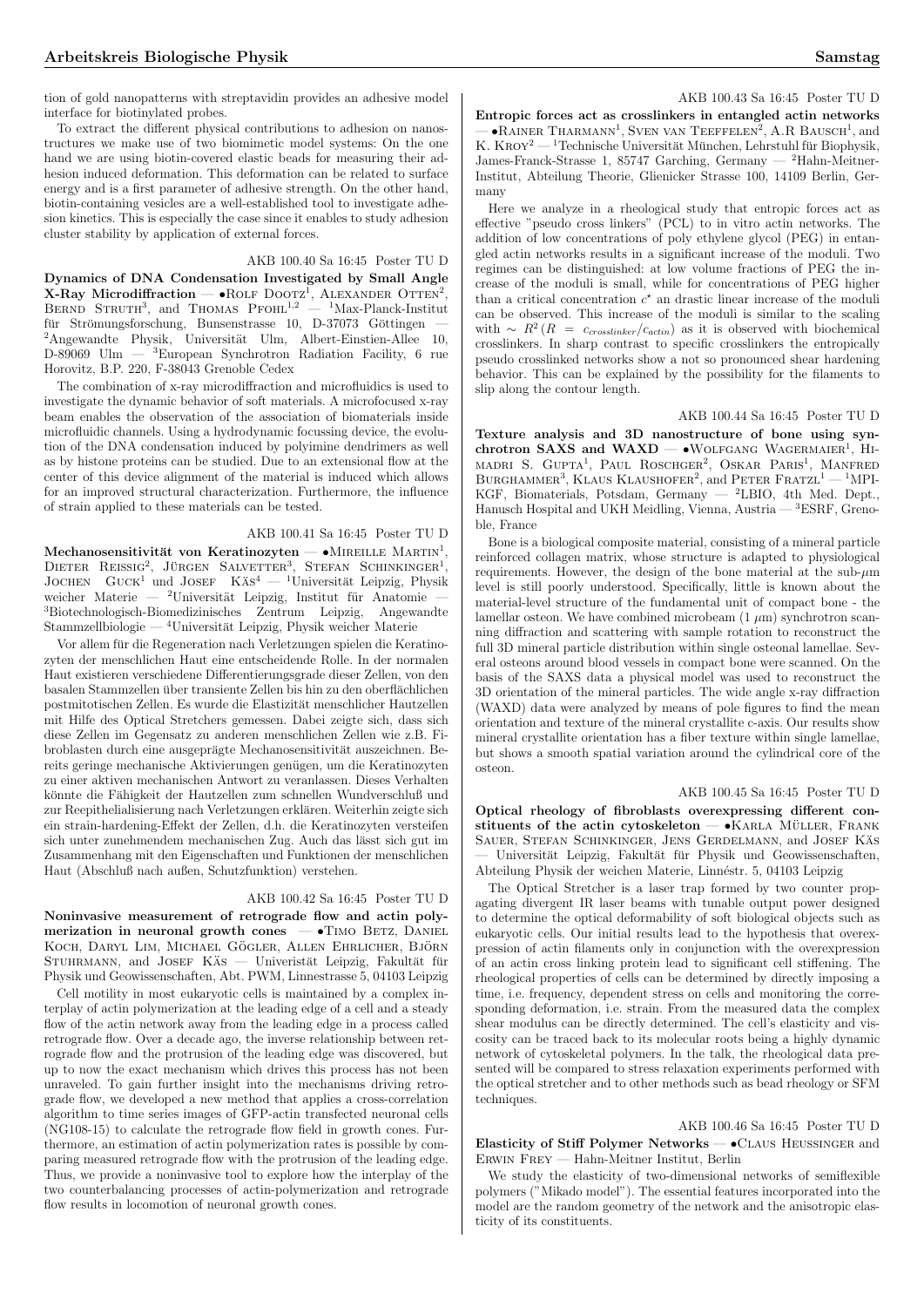In a first study, the elements are modeled as purely mechanical Euler beams (Wilhelm, Frey, PRL 2003). We show that there are three distinct scaling regimes, characterized by two characteristic length scales. In addition to a critical rigidity percolation region and a homogeneous elastic regime (dominated by beam compression) we find a novel intermediate scaling regime, where the elasticity of the network is dominated by bending deformations. The observations for the shear modulus can be rationalized by a crossover scaling ansatz that permits to collapse the data over eight orders of magnitude in the scaling variable.

In a second step, effective elastic properties of semiflexible polymers are implemented to study the entropic contributions to the polymer compliance and its effects on the scaling behaviour.

To get further insight into the nature of the force propagation, more complicated modes of deformation can be explored. As an example, we visualize force chains induced by the action of a microrheological probe.

# AKB 100.47 Sa 16:45 Poster TU D

Structure formation in systems of mesoscopic rods  $- \bullet$  ANDREAS RICHTER and THOMAS GRUHN — MPI-KG, Am Mühlenberg 1, 14476 Golm

We perform Monte Carlo simulations of a system of spherocylindrical rods. The interaction of the rods is described by a square-well-rod potential (SWR potential) which, basically, is a spherical square-well potential integrated over the midaxes of the interacting rods. It resembles the interaction of hard spherocylinders with locally attractive forces such as van-der-Waals and/or depletion forces. We investigate a 1:1 bidisperse mixture of rods with rod lengths  $k = (6+1)d$  and  $l = (3+1)d$  where d is the diameter of the rods. We observe the formation of smectic monolayers that exclusively consist of the longer rods. The monolayers coexist with an isotropic mixture of short and long rods.

We also investigated a system of spherocylindrical rods with a length  $l = (8+1)d$  and an SWR model potential in the presence of planar substrates. Monte Carlo simulations for a monodisperse system of rods with a length  $l = (8+1)d$  were performed. High nematic order is found parallel with the walls in the first fluid layer that contacts the wall. In a slit pore between two coplanar substrates we observe nematic capillary condensation that depends on the pressure and the pore width.

#### AKB 100.48 Sa 16:45 Poster TU D

Protein adsorption on structured substrates -  $\bullet$ HUBERT Mantz, Anthony Quinn, Armin Nagel, and Karin Jacobs — FR 7.2 Experimental Physics - Soft Matter, Saarland University, D-66123 Saarbrücken

The ability of proteins to adsorb to almost all surfaces, plays a crucial role in both natural and synthetic processes, and can have unwanted but also desirable medical effects. In the oral cavity, for example, a protein film called pellicle, protects the integrity of oral hard tissues. Some of the adsorbed proteins subsequently facilitate bacterial adsorption and plaque growth as well.

The adsorption behaviour of proteins to surfaces depends on many factors, including the surface physicochemical properties. Self-assembled monolayers (SAMs) of thiols on gold are ideal for probing such interactions, because they are highly-ordered and their surface characteristics can be modified over a wide range (e.g. surface free energy). By patterning the surfaces, critical spatial dimensions for protein adsorption can be found.

This project aims to study the adsorption kinetics of different proteins in situ by using a SPR (surface plasmon resonance) measurement technique combined with ellipsometry, which has some advantages over the traditional approach. By that, more insight in the mechanisms of biofilm adsorption at solid/liquid interfaces shall be gained to control the adsorption of specific proteins, e.g. in the oral cavity. Offering the pellicle a substrate that allows adsorption only to certain proteins would be useful to prevent oral diseases.

#### AKB 100.49 Sa 16:45 Poster TU D

Protein conformation probed by fluorescence  $\bullet$ THOMAS GENsch, thomas dertinger, thomas sorkalla, andreas helten, karl-wilhelm koch, ingo gregor, and joerg enderlein — IBI1, Research Centre Juelich

We study the protein-protein interaction of membrane proteins (ion channels, enzymes) with regulating proteins and activating cofactors by fluorescence spectroscopy methods (time-resolved fluorescence spectroscopy, single molecule spectroscopy, Förster resonance energy transfer). The proteins are made fluorescent in the visible spectral region by two methods: 1. production of fusion proteins of the protein of interest with an autofluorescent protein (like the green fluorescent protein). 2. Specific labelling of single Cysteins with organic fluorophores functionalised with a maleimide group. The properties of two regulating, Ca2+-binding proteins (Calmodulin, GCAP) labelled with different fluorophores have been investigated in detail. Different protein conformations have been identified by different fluorescence properties of the fluorophores. Their Ca2+ dependence is investigated as well as the influence of binding events. First results from model FRET experiments will be presented.

AKB 100.50 Sa 16:45 Poster TU D

Dynamics of Semiflexible Polymers in Simple Flow — •Tobias  $My$  names of Semmexible 1 of the s in Simple Flow  $-$  1 Obliks<br>MUNK<sup>1</sup>, CHRIS H. WIGGINS<sup>2</sup>, and ERWIN FREY<sup>1</sup>  $-$  <sup>1</sup>Ludwig-Maximilians-Universität, München — <sup>2</sup>Columbia University, New York

In this poster we address the question how a single stiff polymer moves in a two-dimensional viscous fluid environment. The model system we refer to is the biopolymer actin. The polymer is represented by a continuous two-dimensional space curve with a fixed length and a curvaturedependent bending energy. Furthermore we account for the constraint of inextensibility by introducing a Lagrange multiplier function into the hamiltonian. By invoking suitable eigenfunctions we obtain a system of coupled first order stochastic differential equations of the Langevin type, which can be solved numerically. In addition to the behaviour in shear flow and its relatives we study the polymer's behaviour in external electric fields. Thus we are able to study e.g. single trajectories and autocorrelation functions.

#### AKB 100.51 Sa 16:45 Poster TU D

Kinetic and nanostructural analysis of protein adsorption on tailored substrates —  $\bullet$ ANTHONY QUINN, HUBERT MANTZ, and Karin Jacobs — FR 7.2 Experimental Physics - Soft Matter, Saarland University, D-66123 Saarbrücken

The principal aim of this research is to identify the surface physicochemical properties that affect protein adsorption in the oral cavity, and ultimately to govern the structure and composition of the acquired salivary pellicle (the proteinaceous film that rapidly coats all intraoral surfaces). By controlling the composition of the pellicle on dental replacement materials via tailoring of their surface properties, it is anticipated that the rate and type of bacterial attachment can be reduced due to the highly specific nature of the bacteria/protein interaction. Hence the growth of dental plaque can be inhibited and the incidence of periodontal disease reduced.

A specific focus of this research will be on the effect of long-range forces emanating from the bulk material beneath any surface coating. For extremely thin surface coatings, such forces contribute to the total interfacial force, and hence alter protein adsorption. A combination of insitu ellipsometry adsorption measurements, scanning probe microscopy, and wettability analysis are being undertaken to investigate these effects.

#### AKB 100.52 Sa 16:45 Poster TU D

Automated optical neuron guidance  $\bullet$ BJÖRN STUHRMANN, TIMO BETZ, ALLEN EHRLICHER, MICHAEL GÖGLER, DANIEL KOCH, and JOSEF KÄS — Institute for Soft Matter Physics, Universität Leipzig, Linnéstr. 5, 04103 Leipzig

We have used a tightly focused near-infrared laser beam positioned at specific locations of actively advancing neuronal growth cones to influence important elements of neuronal growth such as the direction taken by a growth cone [Ehrlicher et al. "Guiding neuronal growth with light" PNAS (2002)] and the contact between growth cones and cell bodies of other nerve cells. Automation of our technique for a careful systematic investigation of the phenomenon is achieved with self-written image processing software. This software is able to react to cell morphological changes with automated, well defined adjustment of laser radiation with high time resolution. The aforementioned optically controlled elements of neuronal growth are essential for the *in vitro* creation of topologically defined neuronal networks. We are combining optical neuron guidance with established surface patterning techniques. While biochemical patterning reliably restricts neuronal growth to defined tracks, optical guidance will determine growth directions at track crossing points and precisely lead a growth cone to its target. Optical neuron guidance is a promising tool for the creation of defined neuronal networks as assays for the elucidation of interneuronal communication.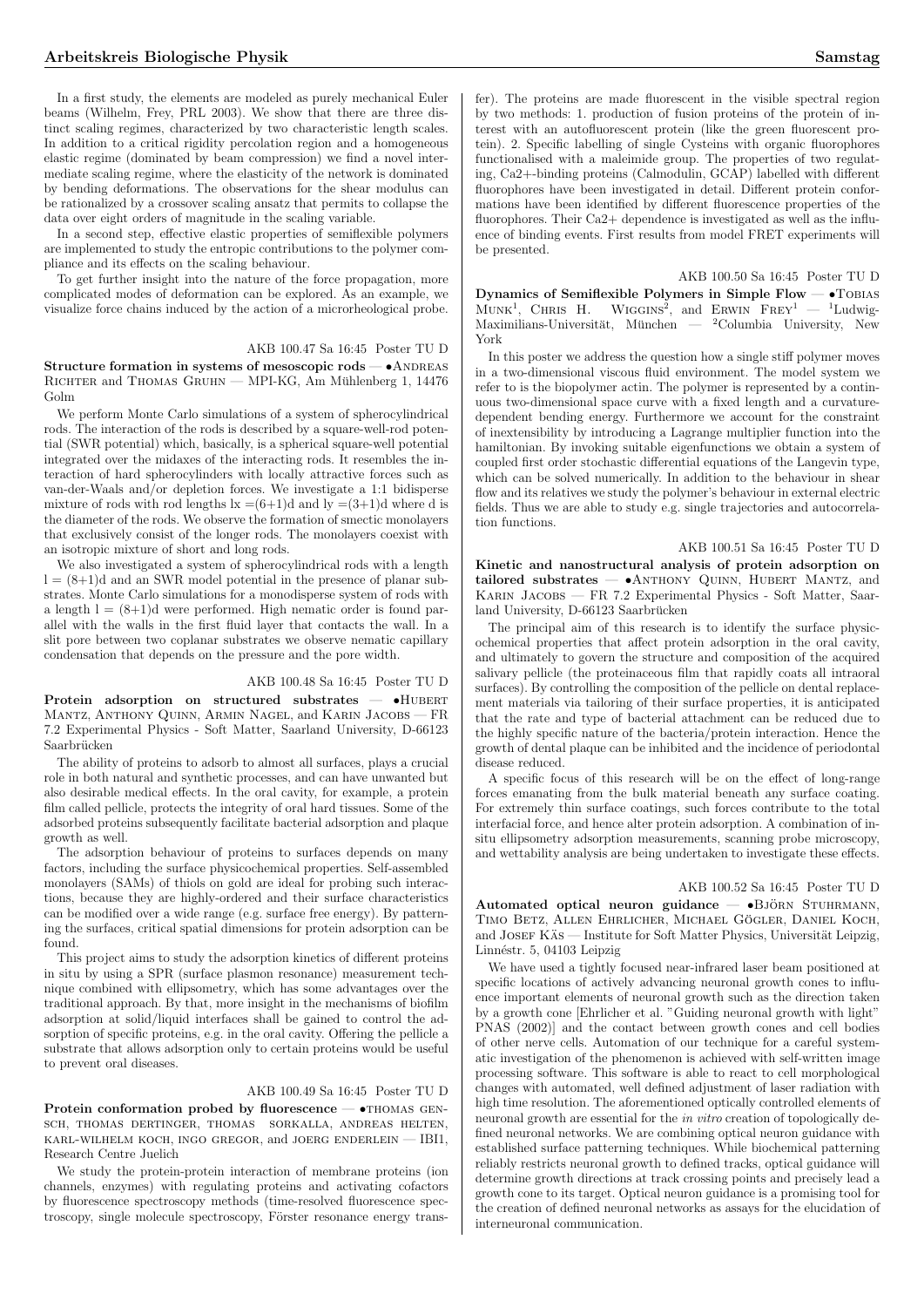AKB 100.53 Sa 16:45 Poster TU D Near-field Electrodynamics of Biological Cells — • KORT TRAVIS and JOCHEN  $G$ UCK — Universität Leipzig, Fakultät für Physik und Geowissenschaften, Abteilung Physik der weichen Materie, Linn´estrasse 5, 04103 Leipzig, Germany

Understanding near-field interactions of coherent infrared light with biological cells is critically important for modern optical manipulation and trapping applications, such as the Optical Stretcher or the Optical Tweezers. With respect to classical scattering theory, considerations of refractive index and size classify cells in the "anomalous diffraction" regime. For this regime, the near-fields are best analyzed using exact approaches such as Mie theory, or the system transfer operator (T-matrix) formalism. In the present discussion, T-matrix formalism is used to evaluate general features of optical fields in and around cells. Specifically, the discussion will cover: electrodynamic characteristics of all objects in this optical size range; effects of surface deviations from ideal shape; effects of the inclusion of large organelles such as the nucleus; and finally, effects associated with local inhomogeneities in the refractive index. Key points in the analytical discussion are illustrated with examples from numerical simulation and from experimental results.

# AKB 100.54 Sa 16:45 Poster TU D

Investigation of the TNF Mediated Apaptotic Pathway by Means of Fluorescence Correlation Spectroscopy —  $\bullet$  CARSTEN Means of Friorescence Correlation Spectroscopy — CARSTEN<br>TIETZ<sup>1</sup>, MARGARITA GERKEN<sup>1</sup>, ELMAR THEWS<sup>1</sup>, ANJA KRIPPNER- $HEDENREICH<sup>2</sup>$ , PETER SCHEURICH<sup>2</sup>, and JÖRG WRACHTRUP<sup>1</sup> — <sup>1</sup>Institute of Physics, University of Stuttgart, Pfaffenwaldring 57, 70550 Stuttgart — <sup>2</sup> Institute of Cell Biology and Immunology, University of Stuttgart, Allmandring 31, 70569 Stuttgart

We investigate the behavior of apoptosis mediating cell receptors (TNF-R1/2) before and after stimulation by means of FCS. Studies on TNF-R show that the response of the cell on stimulation with TNF is a slowing down of the diffusion by approximately one order of magnitude but only a very slight increase of the intensity per diffusing particle. Several experiments were carried out to reveal the origin of this slowing down. We can exclude aggregation of receptors, interaction of the cytoplasmic domain of the receptor with the cytoskeleton, and change of the viscosity of the whole plasma membrane. On the other hand, cholesterol depletion of the membrane with  $M\beta$ CD show no effect on the diffusion coefficient of activated TNF-R2 but TNF-R1 shows an increases of the diffusion coefficient after MβCD treatment. From this results we conclude that TNF-receptors can be associated with membrane micro domains. Whereas TNF-R1 can be associated with cholesterol rich domains, the TNF-R2 must be associated to a so far unknown type of domain.

#### AKB 100.55 Sa 16:45 Poster TU D

Self-organized vortical array of hydrodynamically entrained sperm cells — •Ingmar Riedel<sup>1</sup>, Karsten Kruse<sup>2</sup>, and Jonathon  $\text{HowARD}^1$  — <sup>1</sup>Max Planck Institute for Molecular Cell Biology and Genetics, Pfotenhauerstr. 108, D-01307 Dresden — <sup>2</sup>Max Planck Institute for Physics of Complex Systems, Noethnitzer Str. 38, D-01187 Dresden

The emergence of spatiotemporal patterns is of great interest in many scientific disciplines. Examples range from physical self-assembly, oscillating chemical reactions, complex cellular processes and even social interactions. The maintenance of order within and among biological cells usually requires a permanent flux of energy in which case it is said to be dynamically self-organized. Here we report on a new dynamically self-organized pattern that is ordered at two different levels. First, hydro-dynamically entrained sperm cells form vortices. And second, these vortices form a hexagonal array. The dynamics of a vortex resembles a quantized rotating wave. The vortical array emerges above a critical sperm density associated with a dynamic instability. Supported by numerical simulation we suggest a mechanism for the appearance of the array. This array represents an active gel with a chiral component.

#### AKB 100.56 Sa 16:45 Poster TU D

Structural studies and hydration kinetics of starch granules by synchrotron radiation microdiffraction  $-\bullet$ HENRIK LEMKE<sup>1,2</sup>,  $J$ ean-Luc Putaux<sup>3</sup>, Manfred Burghammer<sup>2</sup>, Martin Müller<sup>1</sup>,  $\sigma$  and CHRISTIAN RIEKEL<sup>2</sup> — <sup>1</sup>Institut für Experimentelle und Angewandte Physik, Christian-Albrechts-Universität zu Kiel —  $^2$ European Synchrotron Radiation Facility, Grenoble, Frankreich —  ${}^{3}$ CERMAV-CNRS, Grenoble, France

The structure and hydration kinetics of single starch granules from several biological sources were investigated by scanning X-ray microdiffraction. Combined small- and wide-angle scattering experiments at the 1 micron level allowed examining the variation of the amylopectin microstructure and the lamellar superstructure at multiple length scales in fully hydrated granules of 10-50 microns diameter. Differences in variation of azimuthal width of the equatorial 100-reflection and the meridional 9-nm peak agree to the model of a radial organization of amylopectin fibrils. Starch particles from different genetic origins appear to differ in small-angle scattering due to variations in lamellar ordering. A fast hydration kinetics of dried starch granules with about 7 sec half-time could be observed by synchronizing a drop-on-demand system with the data collection system. The timescale of hydration at the unit cell level and of the hydration-induced lamellar superstructure formation seem to be comparable.

## AKB 100.57 Sa 16:45 Poster TU D

Φ-values and Transition States in Protein Folding — •Claudia Merlo and Thomas R. Weikl — Max Planck Institute of Colloids and Interfaces, Theory Division, 14424 Potsdam

Small single-domain proteins typically are two-state folders, i.e. they fold from the denatured to the native state without populating experimentally detectable intermediate states. The folding kinetics of twostate folders usually is explored through mutational Φ-value analysis. Φ-values are experimental measures of how the kinetics of protein folding is changed by single-site mutations. Φ-values measure energetic quantities, but are often interpreted in terms of the structures of the transition state ensemble. Here we present a simple analytical model of folding kinetics in terms of the formation of protein substructures. The model shows that Φ-values have both structural and energetic components. It thus provides a natural and general interpretation of Φ-values, including so-called "nonclassical"Φ-values less than zero or larger than one.

#### AKB 100.58 Sa 16:45 Poster TU D

Cross-talk Free Fluorescence Cross Correlation Spectroscopy official and the Francescence Cross Correlation Spectroscopy<br>in Living Cells —  $\bullet$ ANDREW AIRD<sup>1</sup>, ELMAR THEWS<sup>1</sup>, CARSTEN  $T$ IETZ<sup>1</sup>, REINER ECKERT<sup>2</sup>, and JÖRG WRACHTRUP<sup>1</sup> — <sup>1</sup>Institute of Physics, University of Stuttgart, Pfaffenwaldring 57, D?70550 Stuttgart — <sup>2</sup>Department of Biophysics, Institute of Biology, University of Stuttgart, Pfaffenwaldring 57, D?70550 Stuttgart

Fluorescence correlation spectroscopy (FCS) is now a widely used technique to measure small ensembles of labeled biomolecules even in living cells. Fluorescence cross correlation spectroscopy (FCCS) is more suited to detect synchronous movement of two biomolecules with different labels and so grants access to a wide variability of unsolved questions in cell biology. Autofluorescent proteins are labels being less cell perturbing in its appliance and highly specific in binding to the proteins in question. The method presented here fuses the advantages of these three techniques to analyze binding behavior of proteins in living cells. To achieve this, a common pair of autofluorescent proteins CFP and YFP is discriminated rather in excitation than in fluorescence to eliminate cross-talk in the detector channels and obtain an undisturbed cross correlation function. The setup is tested to work in living HeLa cells coexpressing the two fusion proteins Cx46/CFP and Cx46/YFP, which form hetero-labeled hexamers (connexones) and diffuse freely in the plasma membrane.

# AKB 100.59 Sa 16:45 Poster TU D

Anisotropy of water adsorbed to cellulose fibres — •Ingo GROTKOPP  $N_{\text{HMS}}$ , KLAAS KÖLLN<sup>1</sup>, STEFAN JANSSEN<sup>2</sup>, and MARTIN  $MÜLLER<sup>1</sup>$  — <sup>1</sup>  $1$ Institut für Experimentelle und Angewandte Physik, Christian-Albrechts-Universität zu Kiel — <sup>2</sup>SINQ, Paul-Scherrer-Institut, Villigen, Switzerland

Many unique features of water in plant cell walls have been reported over the last decades. Water adsorbed to the disordered regions of cellulose, the main constituent of plant cell walls, exhibits liquid dynamics below  $0 °C$  and is therefore termed "non-freezing". The water molecules are thought to be inserted between individual hydrogen bonded cellulose chains, and they do not form crystalline ice networks. Upon cooling, an increasing part of the water molecules freezes in a gradual, heterogeneous glass transition to a new type of amorphous ice. The remainder is supercooled and is liquid down to 200 K with its dynamics being strongly retarded. Inelastic neutron scattering studies on water in oriented cellulose fibres show that the structural and dynamical properties of the water/ice network are anisotropic. This anisotropy allows us to conclude on the arrangement of water molecules in the semi-crystalline cellulose material.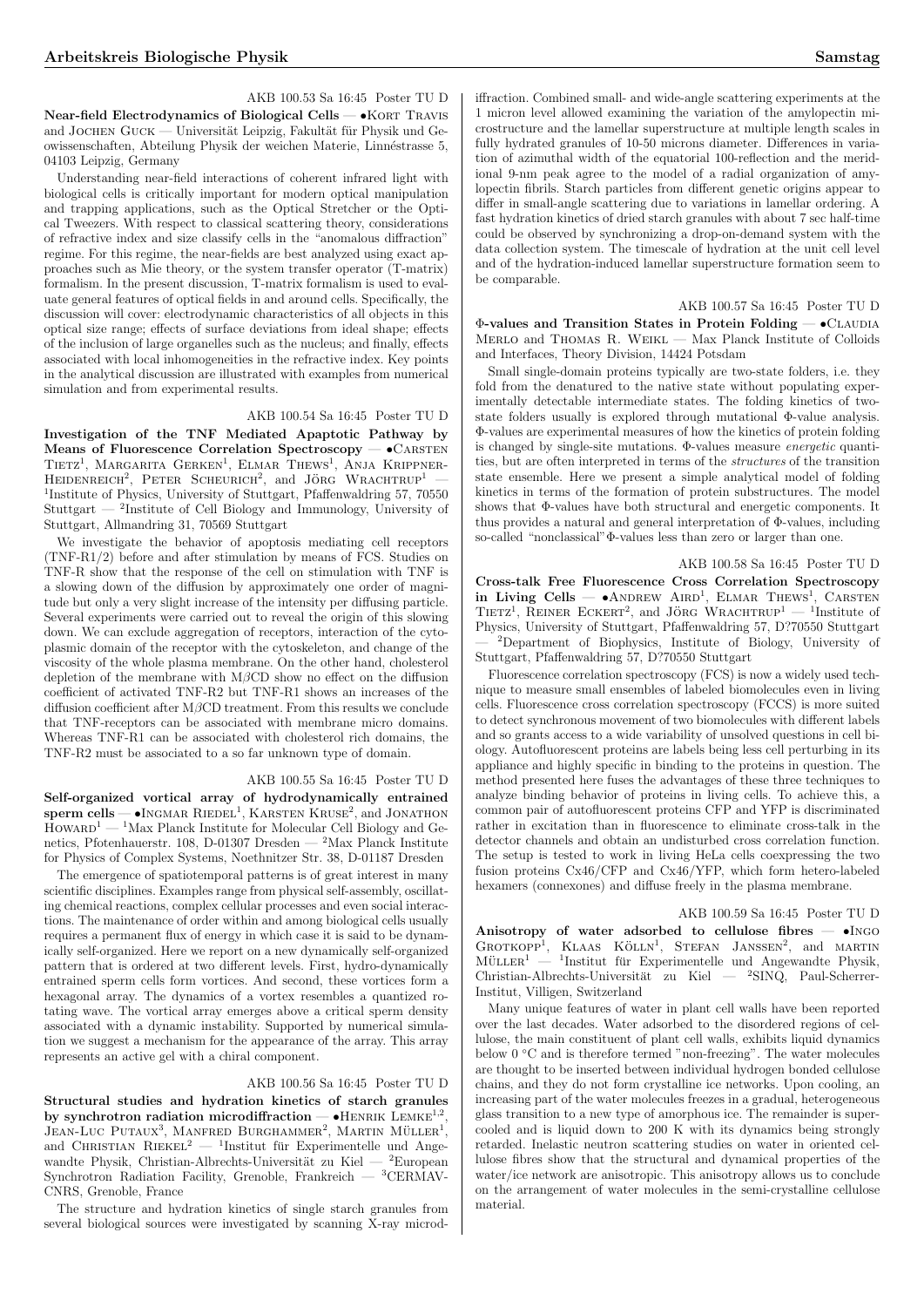AKB 100.60 Sa 16:45 Poster TU D Coupling of driven and diffusive motion on one-dimensional lattices — •HAUKE HINSCH, PAOLO PIEROBON, and ERWIN FREY Hahn-Meitner-Institut

The total asymetric exclusion process (TASEP) describes the driven motion of a single species of particles on a one-dimensional lattice with hard-core exclusion. Depending on the boundary conditions various non-equilibrium steady states of the density distribution are possible. For more realistic modelling of biological systems like motor molecules, TASEP has been extended recently (A. Parmeggiani et al, PRL 90, 086601) by coupling each lattice site to an infinite reservoir, resulting in the existence of multi-phase coexistence.

We present a study where the reservoir has a finite capacity. Specifically the reservoir is treated as lattice gas model with hard core particles governed not by driven but by diffusive motion. In this case it becomes important to take into account the time scales of the different processes. Upon studying the system by Monte-Carlo simulations and mean-field theory we have found that the density distribution depends crucially on the time scale ratio of the motion on the TASEP and the reservoir lane. Our results show that in some limiting cases the new model can be mapped on the original TASEP model with and without Langmuir kinetics.

#### AKB 100.61 Sa 16:45 Poster TU D

Toroids versus racquets: the collapse of semiflexible polymers of finite thickness — • EUGENE STAROSTIN and RALF EVERAERS -Max-Planck-Institut für Physik komplexer Systeme, Nöthnitzer Straße 38, D-01187 Dresden, Deutschland

We calculate the minimal energy shapes of a semiflexible polymer in a poor solvent. Following Schnurr, MacKintosh et al., our conformational energy includes the bending elastic component and the surface energy. We take into account the finite thickness of the molecule and reconsider the relative stability of rod-like, toroidal and "racquet" conformations. The main result is presented as a phase diagram computed for relatively short effective length. In agreement with earlier results in the zero-thickness approximation, thin filaments collapse into toroidal shapes. However, beyond a critical thickness, the kinetically preferred racquet state also turns out to be the ground state.

# AKB 100.62 Sa 16:45 Poster TU D

Information theory reveals large-scale synchronisation of statistical correlations in Eukaryote genomes  $- \bullet$ MANUEL DEHNERT<sup>1</sup>, tical correlations in Eukaryote genomes — • MANUEL DEHNERT<sup>1</sup>, WERNER E. HELM<sup>2</sup>, and MARC-THORSTEN HUTT<sup>1</sup> — <sup>1</sup>Bioinformatics Group, Department of Biology, Darmstadt University, Schnittspahnstr. 3-5,  $\hat{D}$ -64287 Darmstadt — <sup>2</sup>Mathematics and Science Faculty, University of Applied Sciences, D-64295 Darmstadt

We study short-range correlations in DNA sequences with methods from information theory and statistics. We find a persisting degree of identity between the correlation patterns of different chromosomes of a species. Except for the case of human and chimpanzee inter-species differences in this correlation pattern allow robust species distinction: In a clustering tree based upon the correlation curves on the level of individual chromosomes distinct clusters for the individual species are found. This capacity of distinguishing species persists, even when the length of the underlying sequences is drastically reduced. In comparison to the standard tool for studying symbol correlations in DNA sequences, namely the mutual information function, we find that an autoregressive model for higher-order Markov processes significantly improves species distinction due to an implicit subtraction of random background.

# AKB 100.63 Sa 16:45 Poster TU D

Domain Size Influences the Diffusive Behavior of Nano-Particles in Langmuir Monolayers — •FLORIAN RÜCKERL<sup>1</sup>, DOUGLAS MARTIN<sup>2</sup>, MARTIN FORSTNER<sup>3</sup>, and CARSTEN SELLE<sup>1</sup>  $^1 \rm{Universität}$  Leipzig, Inst. Exp. Physik I, PWM, Linnéstr. 5, 04103 Leipzig —  $^2$ Brandeis University —  $^3$ UC Berkeley

We modelled protein diffusion in inhomogeneous cell membranes utilizing lipid monolayers at the air/water interface where liquid-condensed (LC) domains coexist in a liquid-expanded (LE) phase. The motion of negatively charged fluorescent latex beads as model proteins within LE phase was monitored by Single-Particle-Tracking. The diffusion of those particles was apparently affected by dipole-dipole interactions leading to observation of domain-associated movement. We calculated the shape of the electric field of the condensed domains dependent on the distance  $r$ to the domain  $(r_{bead} < r < 20 \mu m)$ . On altering the domain sizes, the re-

sulting potential changes from  $U \propto 1/|r|^3$  for a single dipole to  $U \propto 1/|r|$ for large domain radii  $(R > 10 \mu m)$ . This is a significant change from a short to a long ranged potential.

Monte Carlo simulations support the influence of the interactions on model protein diffusion. Furthermore, the diffusion is affected by the potential depth and shape, leading to anomalous diffusion on different time scales, corresponding to the time needed for the model protein to cover the area of the size of the domain.

AKB 100.64 Sa 16:45 Poster TU D

Solid domains in fluid vesicles - • ERWIN GUTLEDERER, THOMAS Gruhn, and Reinhard Lipowsky — Max-Planck-Institute of Colloids and Interfaces, 14424 Potsdam, Germany

Recent experiments reveal the existence of solid domains in fluid vesicles when they are cooled below a certain temperature. In our theoretical approach we analyse thermodynamic properties of this domain formation and investigate how the internal ordering of the solid membrane affects the morphology of the vesicle. Monte Carlo simulations allow us to estimate free energy differences between vesicles with different solid domain shapes.

AKB 100.65 Sa 16:45 Poster TU D Refractive Index Measurements of Single Cells — •Susanne EBERT, KORT TRAVIS, and JOCHEN GUCK — Universität Leipzig, Abteilung Physik weicher Materie, Linnéstr. 5, 04103 Leipzig, Germany

Techniques using light for the manipulation of cells and for the measurement of cell properties, such as the optical stretcher and the optical tweezers, require exact knowledge of the cells' refractive index. For the most effective use of these single cell techniques, a method to measure the refractive index of single cells is also necessary. Such a method has value in its own right for application as an inherent cell marker. In the present work, two such refractive index measurement methods are demonstrated. The first method involves the imaging of forward scattering patterns of cells in a collimated laser beam, and the second method, the measurement of the velocities of cells accelerated by Gaussian laser beams. From this data, the index of refraction is extracted by comparison with exact T-matrix calculations, and a self-consistent model of the dielectric properties of the cell is developed.

#### AKB 100.66 Sa 16:45 Poster TU D

Towards Scanning Near-Field Optical Microscopy on Free-Towards Scaling Near-Field Optical Microscopy on Free-<br>standing Biological Membrane —  $\bullet$ SIMONE K. J. JOHNAS<sup>1</sup>, CHRISTIANE HOEPPENER<sup>2</sup>, ANDREAS NABER<sup>2</sup>, and MICHAEL  $HERRMANN<sup>3</sup>$  — <sup>1</sup>HASYLAB@DESY, Notkestr. 85, 22607 Hamburg 2Universtaet Karlsruhe, Institut fuer Angewandte Physik, Wolfgang-Gaede-Str.1, 76131 Karlsruhe — <sup>3</sup>Zoologisches Institut II, Universitaet Karlsruhe

The nuclear pore complex (NPC) is a large macromolecular protein assembly embedded in the nuclear envelope (NE) of an eukaryotic cell. It controls tightly the exchange of all kinds of molecules between the cytoplasm and the nucleus. Thus NPCs play an important role for e.g. the metabolism of the nucleus and the effects of medicaments. Since the NPCs are densely packed in the membrane, conventional optical microscopy is not able to distinguish between two neighboured NPCs. By means of scanning near-field optical microscopy (SNOM) we have attained an optically resolved fluorescence image of dye-labeled NPCs in a functionally intact NE for the first time. Thus the aim of this project is a time-resolved oberservation of single transport events. A major obstacle towards this goal is the need of two compartments below and above the NE which mimic its natural environment. Possible preparation techniques and ways to image a freestanding membrane in a buffer solution with SNOM will be discussed. A new approach of the SNOM set-up guarantees the integrity of the soft biological membrane.

### AKB 100.67 Sa 16:45 Poster TU D

Cell adhesion studies with quantum dot labeled cells on structured surfaces — •TIM LIEDL, STEFAN KUDERA, WOLFGANG J. PARAK, and FRIEDRICH C. SIMMEL — Department Physik, LMU München, Geschwister-Scholl-Platz 1, 80539 München

The adhesion properties of various cell lines are investigated using microcontact printing techniques. Complex patterns composed of hydrophobic and hydrophilic regions are stamped onto a glass substrate to probe cell mobility and the minimal area required for cell adhesion. Several cell lines are investigated in co-culture after labeling the individual cell lines with fluorescent colloidal nanocrystals with different colors. Due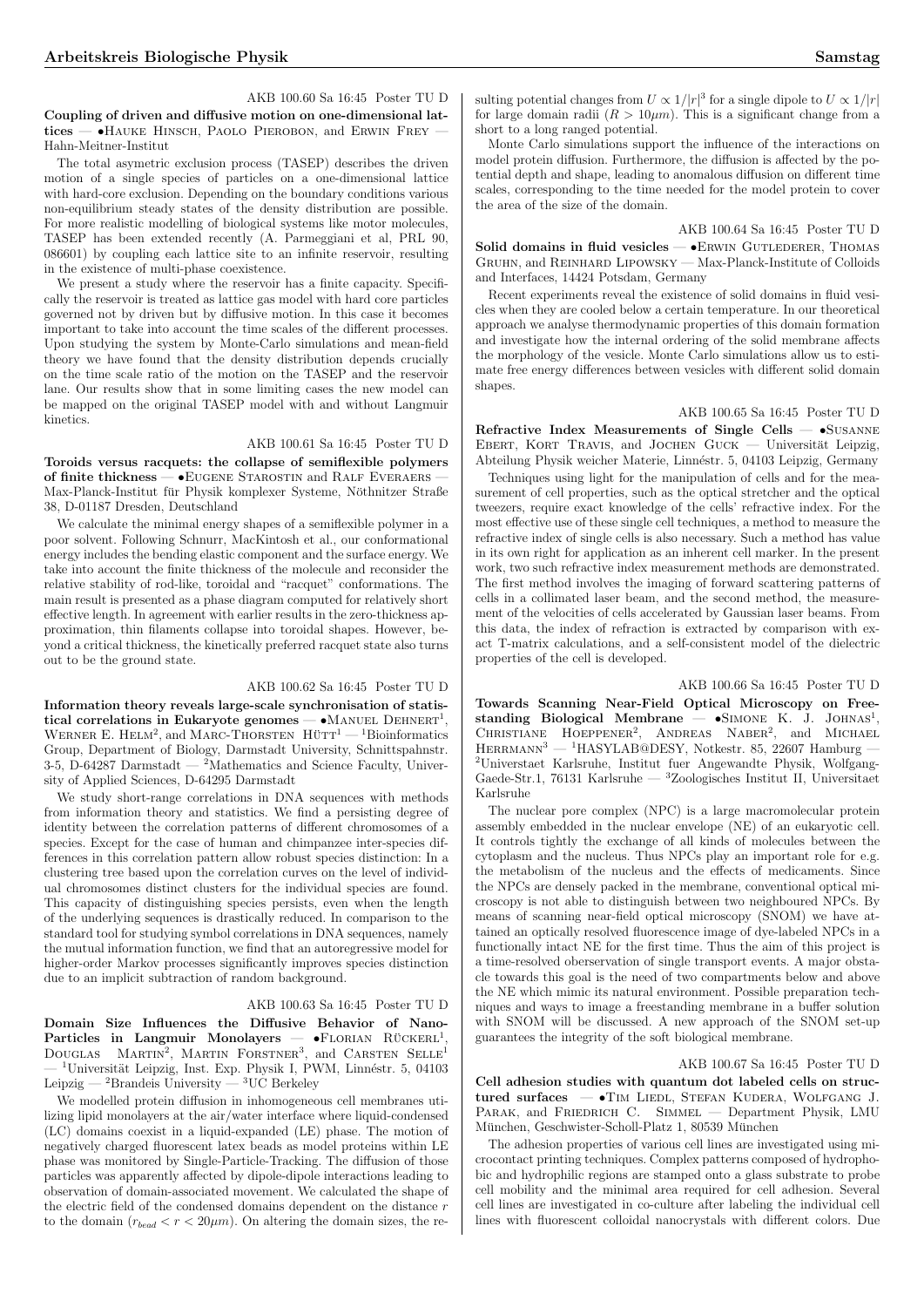to their reduced tendency to photobleach, nanocrystals are particularly suitable as long term markers. Microcontact printing is performed with polydimethyl siloxane (PDMS) stamps with octadecyltrichlorosilane as an ink. Master stamps with feature sizes on the order of  $1 \mu m$  are defined in the negative photoresist SU-8 using standard optical and electron beam lithography.

# AKB 100.68 Sa 16:45 Poster TU D

High resolution CARS microscopy with chirped excitation — •Ondrej Burkacky and Andreas Zumbusch — Department Chemie, LMU München, Butenandtstraße 11, 81377 München

Coherent anti-Stokes Raman scattering (CARS) microscopy puts us in a position to obtain molecular information at high spatial resolution without the use of labels. Both chemical composition and structural features are visualized by their vibrational spectra.

For efficient signal generation in the nonlinear processes involved, ultrashort laser pulses with high peak intensities are needed. However, the corresponding broad bandwidths limit the spectral resolution achieved. Therefore we introduced the method of chirping the pulses in a wellcontrolled manner. This leads to a narrower instantaneous bandwidth of the chirped pulses and consequently to a higher spectral resolution. In addition, the narrow spectral region probed can be shifted within the range of the much broader laser bandwidth of the ultrashort laser pulses by simply varying the temporal delay between the two pulses. We demonstrate how this approach can be used to obtain spectral and spatial high resolution images with large contrast in a variety of specimens.

Th. Hellerer, A.M.K. Enejder, A. Zumbusch, Appl. Phys. Lett. 85 (2004) 25

## AKB 100.69 Sa 16:45 Poster TU D

Merging Microfluidics and Optical Tweezers: a versatile Miortechnology Platform — •CHRISTIAN SCHMITZ<sup>1,2</sup>, KAI UHRIG<sup>1,2</sup>,  $JENNIFER$  CURTIS<sup>1,2</sup>, and JOACHIM SPATZ<sup>1,2</sup> — <sup>1</sup>Max-Planck-Institut für Metallforschung, Stuttgart —  $^2$ Universität Heidelberg, Biophysikalische Chemie, Heidelberg

Microfluidic devices offer unique advantages in handling of small sample volumes. This is particularly important in bioanalysis and biotechnology. Furthermore, the miniaturization of flow systems leads to remarkably improved performance in separation and detection of reagents. As a step towards a more flexible and versatile system design we created a new technology platform by merging the techniques of holographic optical tweezers (HOTs) and microfluidics. HOTs can produce and independently steer one to hundreds of optical traps. It provides the possibility to non-invasive assembly and manipulation of micrometer size objects as well as to measure forces. The scale at which the microtechnology platform operates allows complete spatial and chemical control of the microenvironment und thus for the study of biological and biomimetic systems at a cellular level. We apply the system for probing complex biopolymer networks: F-Actin networks are engineered and their physical properties are studied as actin cortex model systems.

### AKB 100.70 Sa 16:45 Poster TU D

Stacking interactions in a lattice model of DNA/RNA •CHRISTIAN SIMM<sup>1</sup>, SANJAY KUMAR<sup>2</sup>, and RALF EVERAERS<sup>1</sup> —  $1$ Max-Planck-Institut für Physik komplexer Systeme, Nöthnitzer Straße 38, 01187 Dresden — <sup>2</sup>Department of Physics, Banaras Hindu University, Varanasi 221 005, India

The binding strength of DNA/RNA strands is of crucial importance for many biological processes. Examples are the formation of DNA bubbles during transcription, RNA secondary stucture or hairpin formation in ssDNA and miRNA. Current lattice models of DNA only include of the effects of hydrogen bonding between complementary bases. We introduce an extension which accounts for base stacking interaction and the polarity of the DNA strand. We use Monte-Carlo simulations of the model to present results which show the effects of this extension and compare it to the simpler model.

# AKB 100.71 Sa 16:45 Poster TU D

Retinal Glial Cells as Living Optical Fibers — •K. FRANZE<sup>1,2</sup>, **S.** SCHINKINGER<sup>1</sup>, K. TRAVIS<sup>1</sup>, A. REICHENBACH<sup>2</sup>, and J. GUCK<sup>1</sup> —  $^{\rm 1}$ Abteilung Physik Weicher Materie, Universität Leipzig —  $^{\rm 2}$ PFI für Hirnforschung, Universität Leipzig

Vision is one of our most important senses. The cells responsible for converting light into electrical impulses are the photoreceptor cells (PRs). However, due to the sequence of evolution, the vertebrate retina is the "wrong way round": in order for light to reach the PRs, it must first pass

through several retinal layers of different types of cells. Especially under low-light conditions additional structures are required which guarantee optimal utilization of the light. These structures ideally span the entire thickness of the retina and guide the light through all of the cell layers to the PRs. Only the so-called Müller cells, the principal retinal glial cells, have this ability. Furthermore, these cells contact every single PR.

In the present work, the light guiding properties of individual Müller cells were studied. Cells were aligned in a two-beam IR laser trap, additional visible light was sent through the cells, and the light guiding efficiency of the cells for visible light was measured. These measurements unambiguously demonstrate the light guidance function of Müller cells. The observed intensity dependent transmittance might serve as a protective mechanism of the inverted retina against photo damage of the PRs.

## AKB 100.72 Sa 16:45 Poster TU D

Dimers in a 1-d lattice gas: a model for molecular motors col-Different dynamics —  $\bullet$  PAOLO PIEROBON<sup>1,2</sup>, THOMAS FRANOSCH<sup>1</sup>, and ERWIN FREY<sup>1,2</sup> — <sup>1</sup>Hahn-Meitner Institut, Abteilung Theorie, Glienicker Str.100, D-14109 Berlin, Germany — <sup>2</sup>Fachbereich Physik, Freie Universität Berlin, Arnimallee 14, D-14195 Berlin, Germany

The transport of molecular motors along microtubules closely resembles the dynamics of a driven lattice gas of dimers without conservation of particles. The motion of the dimers is unidirectional, asymmetric and stochastic: its properties are encoded in the well studied totally asymmetric simple exclusion process (TASEP). We extend this model by including the possibility of attachment/detachment kinetics and the fact that as dimers they occupy two lattice sites. We study the stationary phase diagram by means of Monte Carlo simulations combined with a continuum description (based on an extended mean field theory). Novel unexpected regimes are identified, where the system is "frustrated".

## AKB 100.73 Sa 16:45 Poster TU D

Cytoskeletal assembly in optical neuronal guidance.  $- \cdot$  ALLEN Ehrlicher, Timo Betz, Bjoern Stuhrmann, Michael Goegler, DANIEL KOCH, and JOSEF KAES — Universität Leipzig, Fakultät für Physik und Geowissenschaften, Linnestr. 5, D-04103 Leipzig

The ability to control neuronal growth is a fundamental goal of neuroscience. Although various techniques have been used previously, it has been shown recently that optical gradients can also be used to guide the advancing edge of the growth cone in neuronal cell lines [Ehrlicher et al. PNAS 2002]. While this effect has been observed for different neuronal cell types, the underlying interactions behind the effect are unclear. In this study we examine the contribution of microtubules to the effect. Using disrupting and stabilizing drugs such as nocodazole and taxol, we selectively modified the microtubule structure during and without optical guidance, and visualized their dynamic distribution using fluorescent markers. A better understanding of the cytoskeletal dynamics in optical guidance will not only help to improve the effect, but contribute valuable insight into neuronal growth as well as cellular motility in general.

## AKB 100.74 Sa 16:45 Poster TU D

Adhesion-induced domain formation of membranes with long and short stickers -  $\bullet$ MESFIN ASFAW, REINHARD LIPOWSKY, and Thomas R. Weikl — Max Planck Institute of Colloids and Interfaces, Theory Division, 14424 Potsdam

Biological membranes contain domains which serve important functions, e.g. in signaling, budding, or adhesion. The formation of these domains can be driven by a phase separation of the lipid bilayer, or by the aggregation of membrane-embedded macromolecules. We consider the adhesion of membranes with various types of adhesion molecules, or 'stickers'. The stickers differ in their characteristic lengths and binding energies. During membrane adhesion, the length mismatch of the stickers causes a separation into distinct domains, provided the sticker concentrations exceed a critical threshold. This mechanism of adhesioninduced phase separation into domains with long and short stickers has been recently observed during T cell recognition. We characterize the rich equilibrium phase behavior of these membranes using scaling estimates and Monte Carlo simulations.

# AKB 100.75 Sa 16:45 Poster TU D

Loop-closure principles in protein folding kinetics  $\bullet$  Thomas R. Weikl — Max Planck Institute of Colloids and Interfaces, Theory Division, 14424 Potsdam

How fast and on which routes does a protein fold into its native structure? The answer to this central question of protein folding kinetics ap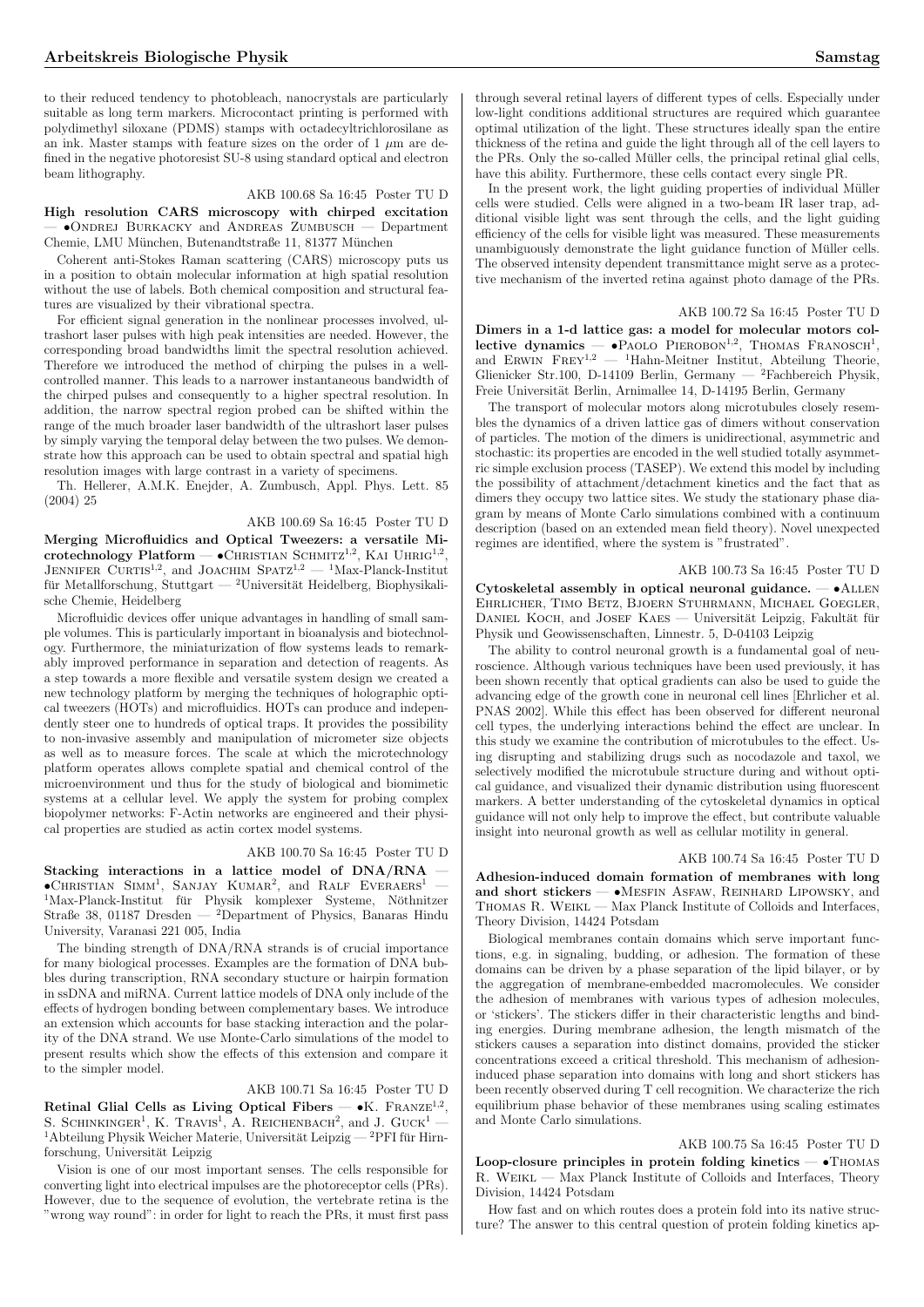pears to depend, to some degree, on generic aspects of the protein structure. One of these aspects is the average localness of structural contacts, which correlates with the folding rates of small single-domain proteins. Another aspect is presented here: The folding routes of many small proteins seem to be dominated by simple loop-closure dependencies between the structural elements. These loop-closure dependencies help to rationalize why mutations in some structural elements strongly affect the kinetics, while mutations in other structural elements don't. They also explain characteristic changes in the kinetic impact of structural elements when the chain connectivity is altered by circularization or circular permutation.

## AKB 100.76 Sa 16:45 Poster TU D

On the growth control of epithelial cell populations in-vitro

 $\sim$  •DIRK DRASDO<sup>1</sup>, JÖRG GALLE<sup>1</sup>, and MARKUS LÖFFLER<sup>2</sup> — 1 Interdisciplinary Center for Bioinformatics, Kreutzstr. 7a, 04103 Leipzig — <sup>2</sup> Institute for Medical Informatics, Statistics and Epidemiology, 04103 Leipzig

We present a 3d individual cell based biophysical model to study the effect of normal and malfunctioning growth regulation and control on the spatial-temporal organization of growing cell populations in vitro, ranging from monolayer growth to growing tumor spheroids. The model includes explicit representations of typical epithelial cell growth regulation and control mechanisms, namely (i) a cell-cell contact mediated form of growth inhibition, (ii) cell-substrate contact dependent cell-cycle arrest, and (iii) cell-substrate contact dependent programmed cell death. The model cells are characterized by experimentally accessible biomechanical and cell-biological parameters. We study by variation of these cell-specific parameters and apply selective knock-outs of growth regulation and control mechanisms to investigate how the different mechanisms collectively act together. We show that our simulation studies cover the growth behaviour of epithelial cell populations ranging from stem cell populations up to tumor cell lines in vitro.

## AKB 100.77 Sa 16:45 Poster TU D

Active vs. Passive Microrheology - · DAISUKE MIZUNO, FREDER-ICK C. MACKINTOSH, and CHRISTOPH F. SCHMIDT — Dept. Physics, Vrije Universiteit, Amsterdam, NL

We have performed passive and active 2-particle microrheology (MR) in actin solutions by using the same micron-sized colloidal particles as a probes. In passive MR, viscoelasticity is measured from the correlated thermal fluctuations of the probe particles. In active MR, one probe particle is sinusoidally driven by an oscillating optical trap while the correlated motion of the other one is detected by laser interferometry. In equilibrium, both methods give the same results. In non-equilibrium, however, such as in living cells, random, nonthermal stress fluctuations prevent the use of the fluctuation-dissipation theorem. Probe motions are influenced by e.g. the activity of motor proteins or directional polymerization/depolymerization of actin and microtubules. Active components also modify the viscoelastic response of the cytoplasm. The main aim of our research is to gain a better understanding of microscopic dynamics in such non-equilibrium systems by combining active and passive microrheology.

# AKB 100.78 Sa 16:45 Poster TU D

Dynamics of DNA looping under tension -  $\bullet$ ULRICH GERLAND Department Physik and CENS, LMU München, Germany

The interaction of proteins bound to DNA is often dependent on the formation of DNA loops. The dynamics of this process can be probed in detail by applying a force to the ends of the DNA with single-molecule techniques. Motivated by ongoing experiments, I study both the equilibrium statistics and the dynamics of DNA looping under tension, using a combination of numerical and analytical techniques. In particular, I characterize the force-dependence of the peak in the looping probability and looping rate as a function of the separation between the DNA sites. I will discuss how the looping kinetics under tension can be used to indirectly obtain information on enzymes whose action depends on DNA looping.

# AKB 100.79 Sa 16:45 Poster TU D

High-Frequency Microrheology of Wormlike Micelles —  $\bullet$ MARK **BUCHANAN<sup>1</sup>**, MARYAM ATAKHORRAMI<sup>2</sup>, JEAN-FRANÇOIS PALIERNE<sup>3</sup>,  $P$ <sub>KEDERICK</sub> C. MACKINTOSH<sup>2</sup>, and CHRISTOPH F. SCHMIDT<sup>2</sup> – <sup>1</sup>Dept. Physics, University of Oslo, Norway — <sup>2</sup>Dept. Physics, Vrije Universiteit, Amsterdam, NL — <sup>3</sup>Lab. Physique, Ecole Normale Sup. Lyon, FR

We have measured the frequency-dependent shear modulus of entan-

gled solutions of wormlike micelles by high-frequency microrheology and have compared the results with those from macrorheology experiments done on the same samples. Using optical microrheology based on laser interferometry we have measured loss and storage moduli over six decades in frequency up to about 100 kHz. We present data over a decade in concentration in the entangled regime and find good agreement between micro- and macrorheology, thus validating recently developed microrheology techniques. By collapsing data for different concentrations, we furthermore determine both the concentration scaling of the plateau modulus and a power-law exponent of the complex shear modulus at high frequencies.

AKB 100.80 Sa 16:45 Poster TU D

Monte Carlo Simulation of Lipid Bilayers with Rigid Inclusi $ons - \bullet$ OLAF LENZ und FRIEDERIKE SCHMID — Universität Bielefeld, Fakultät für Physik

We have investigated the effects of inclusions (for example proteins) on a lipid bilayer close to it's fluid–gel (main) transition on a mesoscopic scale of a few tens of nanometers by means of a coarse-grained Monte-Carlo simulation.

We use a very efficient and simple bead-spring model of one hydrophilic head bead connected to six hydrophobic tail beads for the lipids and a model of "phantom" solvent beads that do not interact with each other for the solvent environment. In this model, the lipids self-assemble to form a lipid bilayer and the bilayer exhibits the fluid–gel transition. We observe a tilted gel state and an "interlocked" gel state which possibly is related to the well-known "ripple phase" of bilayers. The inclusions are represented by rigid, hydrophobic cylinders that roughly correspond to  $\alpha$ -helices.

In the liquid phase, an ordering of the lipid tails is induced in the vicinity of the rigid inclusion. Close to the phase transition, the range of this effect grows. In the tilted gel phase, a long-ranged, directed point defect of the lipid tail ordering was observed. This defect leads to the destruction of the gel phase and therefore shifts the critical temperature of the phase transition to lower temperatures. Furthermore, the defect is expected to strongly influence the interaction between inclusions on a scale of a few times the size of the inclusion.

## AKB 100.81 Sa 16:45 Poster TU D

Analysis of the Protein-Protein Association Free Energy Studied by Brownian Dynamics Simulations — • ALEXANDER SPAAR Center for Bioinformatics, Saarland University, Im Stadtwald, D-66041 Saarbrücken, Germany

We carefully analyzed the trajectories from Brownian Dynamics (BD) simulations in order to study protein-protein encounter on the example of barnase and barstar, a well characterized model system of electrostatically steered diffusional association. The individual positions and orientations of the proteins during all trajectories are stored in occupancy maps. By interpreting the occupancy maps as probability distributions and by defining a local entropy function we are able to compute the 6-dimensional entropy landscape for the encounter of the two proteins. Together with the configuration dependent electrostatic and desolvation energies, the association free energy is obtained as the sum of these terms. In the free energy profile along the reaction path, which is defined as the path along the minima in the free energy landscape a characteristic minimum at small distances shows up, suggesting this to be used as the definition of the encounter state. The association free energy profiles are compared for different ionic strength and temperature of the solvent.

#### AKB 100.82 Sa 16:45 Poster TU D

In-plane and out-of-plane fluctuation of synthetic glycolipid lamellae under controlled osmotic pressure and temperature  $-$  •EMANUEL SCHNECK<sup>1</sup>, FLORIAN REHFELDT<sup>1</sup>, BRUNO DEMÉ<sup>2</sup>, and  $\overline{\text{Morom}}$  Tanaka<sup>1</sup> — <sup>1</sup>Technische Universität München — <sup>2</sup>Institut Morowu Tanaka<sup>1</sup> — <sup>1</sup>Technische Universität München — <sup>2</sup>Institut Laue-Langevin

The in-plane and out of plane cooperativity in artificial models of cell glycocalix was studied using the D16 membrane diffractometer coupled with a climate chamber. Rocking curves of oriented multilamellar stacks using the 2D detector (reciprocal space maps,  $q_{\parallel}$  vs.  $q_x$ ) allow for the analysis of the scattering along different orientations referring to in-plane and out-of-plane contributions independently. In-plane membrane fluctuations produce diffuse scattering along  $q_{\parallel}$ , while fluctuations of the periodicity affects the sharpness of the Bragg peaks along  $q_z$  (specular reflectivity). The analysis of the measured lamellar periodicities yields quantitative force-distance relationships, which clearly reveal the com-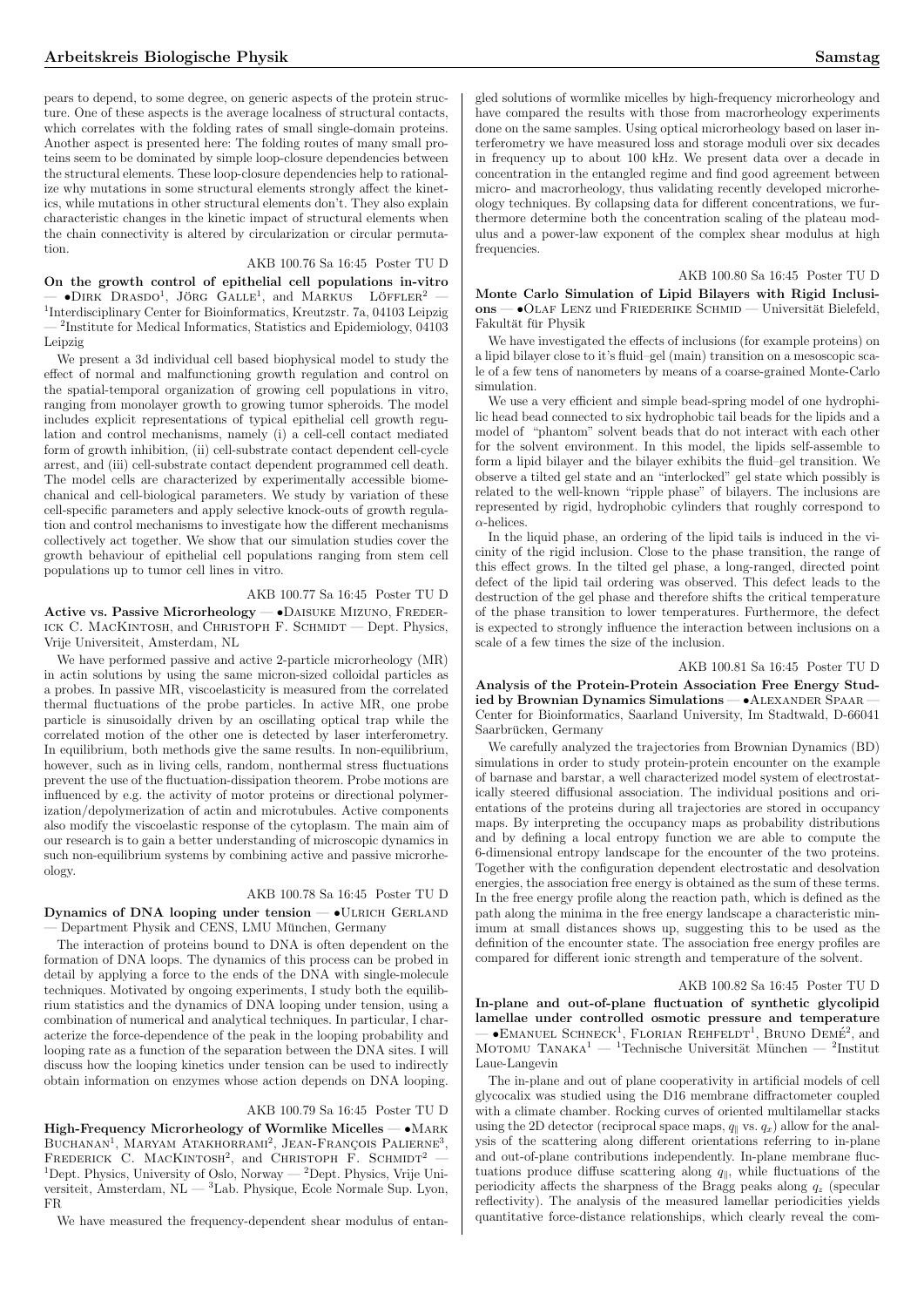petitive interplays of repulsive hydration forces and attractive "zipper" forces depending on the conformation of carbohydrate head groups.

# AKB 200 Poster Session II

Zeit: Dienstag 17:00–19:00 Raum: Poster TU C

# AKB 200.1 Di 17:00 Poster TU C

Probing of the proteasom-protein interaction with forcespectroscopy — •Mirjam Beuttler, Jens Schiener, and  $R$ EINHARD GUCKENBERGER — Max-Planck-Institut für Biochemie. 82152 Martinsried

Atomic force microscopy (AFM) is an established method to investigate biological samples in their physiological environment. In our group we are investigating the 20S proteasome from Thermoplasma acidophilum. Besides imaging we will focus on force-measuring.

The proteasome is a barrel-shaped enzyme of 15 nm height and 11 nm width with a small opening at both ends. Through these two entrances unfolded proteins can access the inner part of the proteasome with the catalytic centers in order to be degraded there. Our goal is to characterize the translocation mechanism, as the forces involved are currently unknown. First step is to immobilize the proteasomes in an upright position which is achieved in our case directly on mica. Imaging the samples ensures the right orientation and the density of the surface covering. Second step will be the investigation of the forces involved in the translocation mechanism. Therefore suitable proteins which are known to be degraded by the proteasome will be bound to the AFM-tip. The forces exerted on the proteins by the proteasomes are transmitted to the tip. While retracting the lever with the tip from the surface the deflection of the lever changes due to the forces. Similarly, when the lever is kept stationary it will be bent towards the sample when the protein is sucked into the proteasome. Such force-distance-curves are offering a promising route to a better understanding of the translocation mechanism.

## AKB 200.2 Di 17:00 Poster TU C

Geometry of interface mediated interactions  $- \bullet$ MARTIN MICHAEL MÜLLER<sup>1</sup>, MARKUS DESERNO<sup>1</sup>, and JEMAL GUVEN<sup>2</sup> <sup>1</sup>Max Planck Institute for Polymer Research, Ackermannweg 10, D-55128 Mainz, Germany — <sup>2</sup> Instituto de Ciencias Nucleares, UNAM, Apdo. Postal 70-543, 04510 México D.F., Mexico

Soft interfaces can mediate interactions between particles bound to them. One example is the interaction of protein inclusions in a lipid membrane. Traditionally, this phenomenon is treated by calculating the total energy of the particle-interface-system as a function of particle positions. The forces between the bound particles can then be obtained via appropriate derivatives. Unfortunately, the intrinsic nonlinearity of the problem generally forces one to restrict to linear approximations of the energetics.

It is, however, possible to choose a different, covariant approach and gain some nonlinear results: The forces between the particles are mediated through the interface and are thus encoded in its geometry. In analogy to classical elasticity theory one can write them as integrals over the surface stress tensor, which itself depends in a transparent way on the interfacial energy density. For standard symmetric two-particle situations this approach yields exact formulas for the force in terms of the mid-plane geometry, the sign of which is sometimes evident.

#### AKB 200.3 Di 17:00 Poster TU C

Small angle scattering study of intermolecular interactions in protein solutions — •Marc Niebuhr und Michel H.J. Koch — European Molecular Biology Laboratory, Hamburg Outstation, EMBL c/o DESY, Notkestrasse 85, D-22603 Hamburg, Germany

The results a study of intermolecular interactions in protein solutions measured with small angle X-ray scattering are presented. According to the DLVO theory the main interactions between spherical particles are the hard-sphere interactions, a short range attraction, due to surfacesurface forces, and a long range repulsion caused by the fact that the particles are charged. The most interesting finding is that structure factors of salt concentration series and their change upon addition of urea and TMAO are better described if the strength of the attractive potential decreases with increasing salt concentration. Previous work in the literature had relied on a constant attractive potential within a given series of measurements.

AKB 200.4 Di 17:00 Poster TU C

Hydrogen bonding vs. stacking interactions in DNA base pairs  $\frac{1}{2}$  a Diffusion Monte Carlo study  $\frac{1}{2}$  M. FUCHS<sup>1</sup>, C. FILIPPI<sup>2</sup>, J. **EXECUTE:** THE TATA IN THE CALL THE CALL THAT A LIKE TA<sup>1</sup>, L. ISMER<sup>1</sup>, and M. SCHEFFLER<sup>1</sup> — <sup>1</sup>Fritz-Haber-Institut der MPG, Berlin — <sup>2</sup> Instituut Lorentz, Univ. Leiden (NL)

Diffusion Monte Carlo (DMC) calculations can provide accurate total energies of molecular systems. DMC is thus useful for benchmarking (computationally cheaper) calculations based on density functional theory where one is relying on approximations for the exchange-correlation functional. On the other hand DMC remains computationally feasible even for larger systems where conventional correlated approaches such as Configuration Interaction or Coupled Cluster are at present too demanding. Here we explore DMC to study hydrogen bonded and stacked conformations of adenine-thymine and methylated adenine-thymine. Our results for the intermolecular interaction energies show that DMC predicts both hydrogen bond strengths and stacking interactions in agreement with results from the Coupled Cluster  $[CCSD(T)]$  approach, confirming these where they differ from MP2 data. We further show that gradient corrected density functionals (GGA-DFT) can yield reasonable bond strengths of the hydrogen bonded complexes but fail to bind the stacked conformations. Adding empirical corrections for the missing dispersion (van der Waals) attraction in GGA-DFT [1] we find that the stacked conformations do bind, yet markedly too strongly when compared to our DMC results. [1] Q. Wu and W. Yang, J. Chem. Phys. 116, 515 (2002).

#### AKB 200.5 Di 17:00 Poster TU C

Spectroscopic characterization of individual light-harvesting 2 complexes reconstituted into model membranes — •Martin RICHTER, CLEMENS HOFMANN, JÜRGEN BAIER, SILKE OELLERICH, and JÜRGEN KÖHLER  $-$  Experimental Physics IV, University of Bayreuth

Membrane-embedded pigment-protein complexes are the major players in photosynthesis. For a detailed study of these complexes, they are usually extracted from their native membrane, isolated and purified. The native membrane environment of these proteins is mimicked by detergent molecules in order to stabilize the complexes. However, this artificial protein environment can strongly affect the structural and spectroscopic properties of the pigment-protein complexes. Therefore, we reconstituted light-harvesting 2 (LH2) complexes, a photosynthetic pigment-protein complex from purple bacteria, into model membranes of phospholipids to study the influence of the protein environment on the structure and function of these complexes.

# AKB 200.6 Di 17:00 Poster TU C

Biofilms of phototrophic systems in the evanescent field of light guides — •Davor Kosanic, Sven Schlicher, Sven Verpoort, Diana Fragel, and Hilmar Franke — Physics department, university of Duisburg-Essen, Lotharstr. 1, 47057 Duisburg, Germany

The interaction of biological systems with light has to be investigated for optical biosensors and for bioreactors. Especially when working with optical light guides the interaction takes place via the evanescent field. Therefore the particular field distributions have to be known.

The growth of algae on optical fiber tips or optical sensors has been investigated by video microscopy and by plasmon-leaky mode spectroscopy. For the latter method suspension of green algae in water has been regarded as an optical medium with high absorption coefficients. Model experiments have been performed using rhodamine/ethanol solutions.

The conventional plasmon-leaky mode set-up has been modified towards a compact method for monitoring solutions and suspensions with high absorption coefficients in the range of  $50000 \frac{1}{m}$ , realistic values in algae suspensions.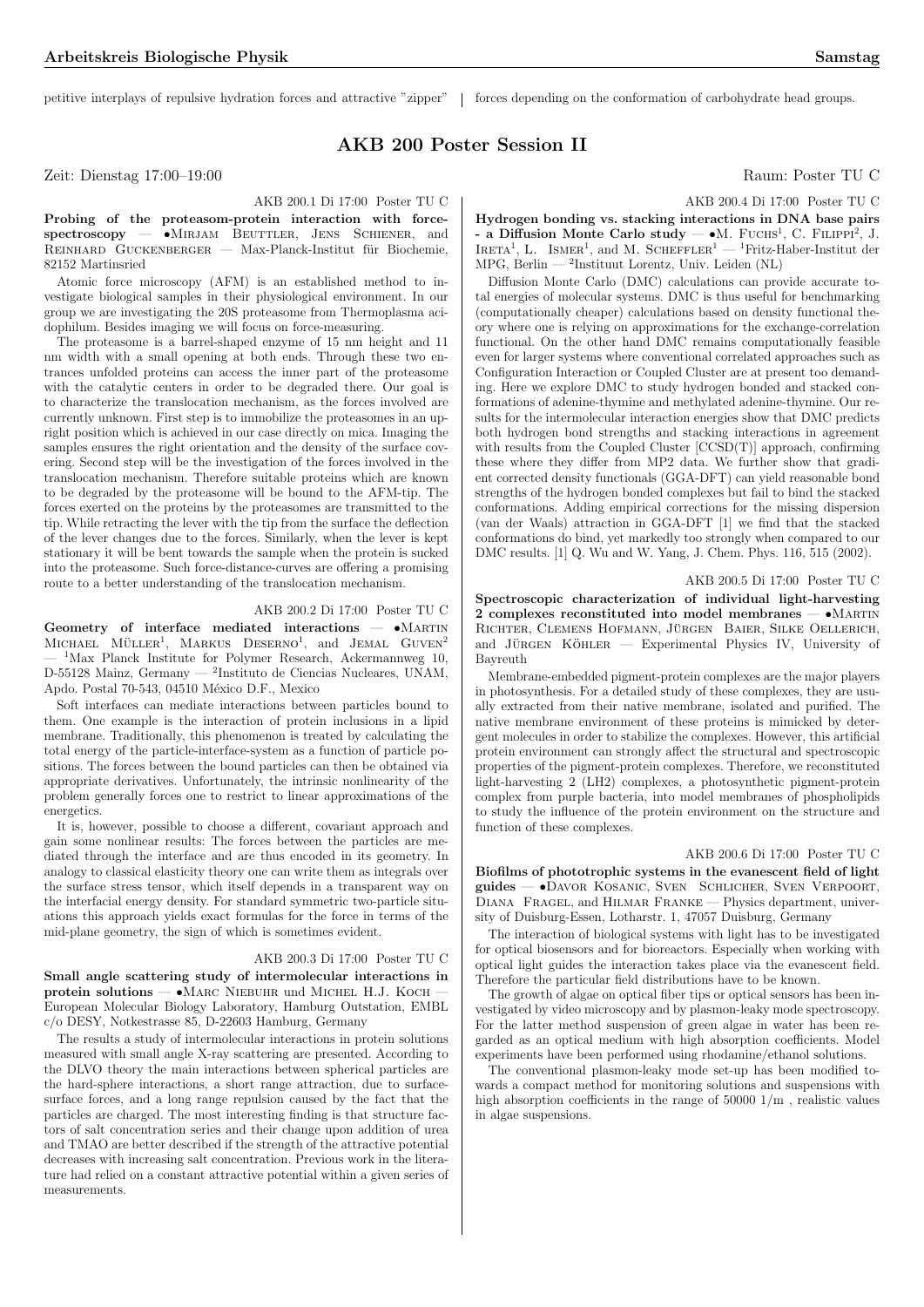#### AKB 200.7 Di 17:00 Poster TU C

Supramolecular Interaction at the Single Molecule Level Supramofectual interaction at the Single Molecule Level<br>
→ •RAINER ECKEL<sup>1</sup>, ROBERT ROS<sup>1</sup>, BJÖRN DECKER<sup>2</sup>, JOCHEN MATTAY<sup>2</sup>, and DARIO ANSELMETTI<sup>1</sup> — <sup>1</sup>Experimentelle Biophysik MATTAY<sup>2</sup>, and DARIO ANSELMETTI<sup>1</sup> — <sup>1</sup>Experimentelle Biophysik und Angewandte Nanowissenschaften, Universität Bielefeld, Universitätsstrasse 25, 33615 Bielefeld — <sup>2</sup>Organische Chemie, Universität Bielefeld, Universitätsstrasse 25, 33615 Bielefeld

In supramolecular systems, the tailored non-covalent interaction between designed organic host and guest molecules opens fascinating concepts for the development of new materials for artificial molecular recognition, self-assembly and biosensor applications. We applied mechanical single molecule force spectroscopy to investigate the specific binding of individual resorc[4]arene-ligand host-guest complexes. The molecular binding forces, their dependence to external loading rates, the rate of dissociation, and its corresponding cavity length directly relate to the molecular properties of the supramolecular species and are consistent with an activated decay of a metastable bound state(1). This allows new insights into the mechanisms, kinetics and thermodynamics of intermolecular association in chemical and biological receptor systems.

(1) R. Eckel, R. Ros, B. Decker, J. Mattay, and D. Anselmetti, Angew. Chem. (in press).

# AKB 200.8 Di 17:00 Poster TU C

Excitation beyond the monochromatic laser limit: Simultaneous 3-D confocal and multiphoton microscopy with a single white-light laser source.  $\rightarrow$  DANIEL KOCH<sup>1</sup>, TIMO BETZ<sup>1</sup>, JÖRN  $TEPEL<sup>2</sup>$ , WOLFGANG HÄRTIG<sup>3</sup>, JOCHEN GUCK<sup>1</sup>, JOSEF KÄS<sup>1</sup>, and HARALD GIESSEN<sup>2</sup> — <sup>1</sup>Universität Leipzig, Fakultät f Physik und Geowiss., Linnéstr 5, 04103 Leipzig — <sup>2</sup>Universität Bonn, Institut f Angewandte Physik, Wegelerstr 8, 53115 Bonn —  $^3$ Universität Leipzig, Paul Flechsig Institut f Hirnforschung, Jahnallee 59, 04109 Leipzig

Confocal and multiphoton microscopy are essential tools in modern life sciences. They allow fast and highly resolved imaging of a steadily growing number of fluorescence markers ranging from labeled antibodies and fluorescence proteins to quantum dots, used for the localization and quantitative detection of molecules within living cells and organisms. Up to now, only one physical limitation seemed to be unavoidable. Both confocal and multiphoton microscopy rely on lasers as excitation sources, and their monochromatic radiation allows only a limited number of simultaneously usable dyes. We have overcome this limitation by successfully replacing all excitation lasers in a standard confocal microscope with the pulsed 430 to 1300 nm white-light which is generated in a tapered silica fiber. With this easily reproducible method, simultaneous confocal and multiphoton microscopy was demonstrated. By developing a coherent and intense laser source with spectral properties comparable to a mercury lamp, we provide the flexibilty to excite any desired fluorophore combination.

## AKB 200.9 Di 17:00 Poster TU C

Force Spectroscopy with a Novel Small Focus AFM — •Volker WALHORN<sup>1</sup>, JOERG MARTINI<sup>1</sup>, RAINER ECKEL<sup>1</sup>, JEROEN STEEN<sup>2</sup>, WALHONN, JOENG MARTINI, TAINER ECREE, JEROEN STEEN,<br>TOBIAS KRAMER<sup>2</sup>, BJOERN DECKER<sup>3</sup>, ROBERT ROS<sup>1</sup>, DARIO ANSEL-10BIAS KRAMER, BJOERN DECKER, ROBERT ROS, DARIO ANSEL-<br>METTI<sup>1</sup>, JUERGEN BRUGGER<sup>2</sup>, and JUERGEN MATTAY<sup>3</sup> — <sup>1</sup>Department of Biophysics and Applied Nanosciences, University of Bielefeld, Ger $manv -$ <sup>2</sup>Inst. de Microsystèmes, EPFL, Lausanne, Switzerland <sup>3</sup>Department of Organic Chemistry, University of Bielefeld, Germany

Atomic force microscopy has become potent tool for investigating interand intramolecular interactions. Single molecule force spectroscopy on supramolecular guest-host-complexes reveal information about the depth of the binding pocket and thermal off-rates.

Sensitivity and resolution are immanently conntected to the cantilever's mechanical properties. The cantilever's thermal noise induced by Brownian Motion of the surrounding medium is a fundamental limit of resolution. As the Nyquist Theorem is valid for the thermal white noise of a cantilever, reduction of the viscous damping by downsizing the cantilever's dimensions is compulsory. Furthermore, the resonant frequency is increased which extends experimental bandwidth and thus enables high speed measurements. Unfortunately small cantilevers cannot be used with commercially available AFM, since the laserfocus is too large.

We present results of single molecule force spectroscopy measurements on Calixarene-Ammonium-Complexes acquired with our homebuilt small focus AFM. As predicted, small cantilevers show favourable properties as increased resonant frequency and lower viscous damping.

#### AKB 200.10 Di 17:00 Poster TU C

Peptide antibiotics: insights in membrane selectivity and inter- $\mathbf{r}$  epide antibiotics. Hisigns in membrane selectivity and inter-<br>action  $\mathbf{r}$  . REGINE WILLUMEIT<sup>1</sup>, MONT KUMPUGDEE<sup>1</sup>, SEBASTIAN  $L$ INSER<sup>1</sup>, SERGIO FUNARI<sup>2</sup>, JÖRG ANDRÄ<sup>3</sup>, THOMAS HAUSS<sup>4</sup>, and RAZ JELINEK<sup>5</sup> — <sup>1</sup>GKSS-Forschungszentrum, Max-Planck-Str. 1, 21502 Geesthacht —  $^2c$ /o HASYLAB, Notkestrasse 85, 22603 Hamburg – <sup>3</sup>Research Center Borstel, Parkallee 10, 23845 Borstel — <sup>4</sup>Hahn-Meitner-Institute, Glienicker Str. 100, 14109 Berlin — <sup>5</sup>Ben Gurion University, Beersheva 84105, Israel

The past decade has brought a worldwide resurgence of infectious diseases due to the evolution of antibiotic-resistant strains. As a potential class of novel antimicrobial agents antimicrobial peptides have recently emerged. These peptides are small molecules that are fast and lethal towards a broad spectrum of pathogens but quite inactive on eukaryotic cells. However, the interaction of antibacterial peptides with their target membrane is not well understood. One promising antibacterial peptide is NK-2. It corresponds to residues 39-65 of NK-lysin, exhibits low haemolytic activity and is devoid of cytotoxic activity against human cell lines. In this paper several approaches to investigate the interaction of antibacterial peptides with membranes are presented. These include especially scattering techniques (X-ray and neutron scattering) and colorimetric biosensors.

## AKB 200.11 Di 17:00 Poster TU C

Vibrational imaging of cholesterol enriched micro-domains in the Stratum corneum model system by CARS microscopy — •A.  $KovALEV<sup>1</sup>$ , N. PATINCHARATH<sup>1</sup>, M. KÖHLER<sup>2</sup>, and A. VOLKMER<sup>1</sup> —  $13rd$  Institute of Physics, University of Stuttgart, 70550 Stuttgart — <sup>2</sup>Roswell Park Cancer Institute, Buffalo, NY 14263, USA

For cellular components that either do not fluoresce or cannot tolerate the toxicity associated with staining and the photo bleaching of fluorophores, their intrinsic chemical properties can be used as contrast mechanisms through coherent anti-Stokes Raman scattering (CARS) microscopy. The CARS signal is resonantly enhanced when the difference in photon energies of the pump and the Stokes pulses coincides with the frequency of a Raman resonance. CARS microscopy has been demonstrated to exhibit high sensitivity, spatial and temporal resolution, noninvasiveness, and three-dimensional sectioning capability with sub-micron resolution. In this work, the application of CARS microspectroscopy to the study of a model system of Stratum corneum, the topmost barrier on the epidermis that prevents the penetration of external reagents through the skin is reported. Electroporation combined with application of vesicles formed by positively charged lipids makes the stratum corneum transparent for chemicals. This effect, which is important in transdermal drug delivery research, is not yet well understood. Investigations are carried out on model lipid mixtures consisting of ceramides, stearic acid and cholesterol, the three main lipid species of stratum corneum. A multiplex CARS scheme was employed for imaging and fast acquisition of CARS spectra revealing cholesterol-rich regions.

#### AKB 200.12 Di 17:00 Poster TU C

Imaging the interactions of functionalized, structured surfaces — •Peter Seitz, Ernst Stelzer, and Alexander Rohrbach — European Molecular Biology Laboratory (EMBL), Meyerhofstr. 1, 69117 Heidelberg

Functionalized surfaces can affect (bio-) chemical reactions and control spatially the affinity for various binding partners (receptor-ligand, antibody-antigene, etc.). These usually short-range interactions are initiated by long range electrostatic, electrodynamic and entropic interactions. We investigate the influence of long-range interactions on structured surfaces with Photonic Force Microscopy, where an optically trapped bead (probe) is scanned across the surface. The change of the bead's fluctuations encodes the interaction with the surface. The fluctuation traces are recorded interferometrically in three dimensions with nm-resolution and at scan-rates of several hundred kilohertz with a quadrant photodiode. Interactions can be imaged in the sub-piconewton range. The optical phase changes induced by the surface structure (e.g. an adhering cell) on the probing laser beam can be extracted from the signal of the trapped probe. In this way the extracellular matrix of biological cells not in contact with the coverslip can also be investigated.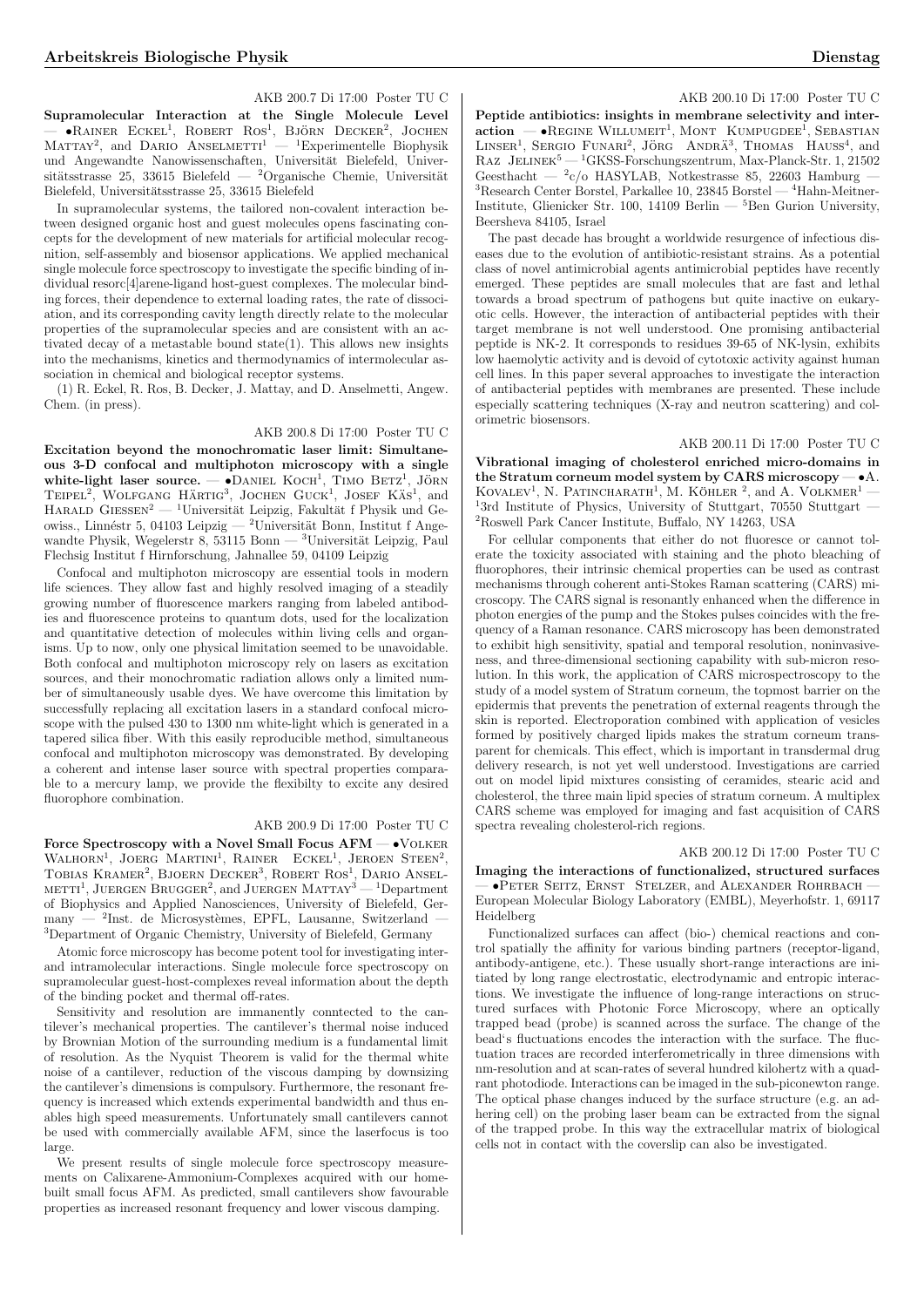## AKB 200.13 Di 17:00 Poster TU C

NAD(P)H autofluorescence - an approach to cellular  $metabo$ lism  $\bullet$ BÜLENT PEKER, RALUCA NIESNER, and KARL-Heinz Gericke — IPC @ TU-Braunschweig, Hans-Sommer-Str. 10, D-38106 Braunschweig

The 2-Photon-excitation based Fluorescence Lifetime Imaging (FLIM) proved to be an excellent method for subcellular research in biological samples in the last few years. It is now a seminal method for "ex vivo"and "in vivo"non invasive visualisation research in extensive united cell structure and tissue with high resolution. The options given by these method like monitoring a reply to a stimulus were unfortunately deadlocked by too long data interpretation. Our technique of FLIM-Analysis allows an on-line monitoring by implementing a non-iterativ method. In addition to multiexponential NAD(P)H- Analysis successful applications in pH-,  $\eta$ - and  $\tau$ -imaging in artificial skin constructs show the capability of our method.

# AKB 200.14 Di 17:00 Poster TU C

Subcellular parameter probing using TPM based FLIM — •STEFAN QUENTMEIER, RALUCA NIESNER, BÜLENT PEKER, and Karl-Heinz Gericke — IPC @ TU-Braunschweig, Hans-Sommer-Str. 10, 38106 Braunschweig

Two-photon scanning microscopy (TPM) combined with fluorescence lifetime imaging (FLIM) provides an excellent method for probing cellular parameters on subcellular level. Depending on the dye used different parameters like pH, ionic strength,  $CO<sub>2</sub>$  and  $O<sub>2</sub>$  concentration and viscosity can be monitored in high resolution. FLIM gives us a non-invasive technique at hand possessing high intrinsic 3D resolution, large penetration depth, low photodamage and simple experimental setup as sample preparation is limited to simple staining. As fluorescence lifetime is not affected by experimental parameters the instrumental stability of standard intensity based TPM experiments is easily outperformed by FLIM. We performed FLIM for pH, n and viscosity mapping in artificial skin constructions (ASC) and genuine human skin.

## AKB 200.15 Di 17:00 Poster TU C

Single cell manipulation in microfluidic networks by optical tweezers — •Kai Leffhalm, Andy Sischka, Wibke Hellmich, THANH TU DUONG, KATJA TÖNSING, ROBERT ROS, ALEXANDRA Ros, and Dario Anselmetti — Experimental Biophysics, Physics Department, Bielefeld University, Germany

Control and manipulation of single cells gain importance as a tool to better understand the migration behaviour of living cells in vivo and for single cell analysis. Microfluidic networks provide dimensions small enough to navigate and steer single cells with optical tweezers to different areas of an artificial network where the flow properties can be controlled by electrophoresis and electroosmosis.

Potential applications include microproteomics and monitoring of the expression level of individual cells, which can be stimulated or suppressed by changing the velocity of the flow or the concentration of substances, e.g. cytokines or (cytostatic) drugs, in the culture medium.

We will present our experimental setup and our first test experiments where a cell is captured between two electrodes where it can be destroyed by an electric field, i.e. an electric pulse. This is an initial point for future single cell analysis.

#### AKB 200.16 Di 17:00 Poster TU C

Model of intracellular  $Ca^{2+}$  oscillations due to negative feed-Moder of infracential ⊂a coscinations due to hegative feed-<br>back — •PETER BOROWSKI<sup>1</sup>, JÜRGEN REIDL<sup>2</sup>, ANKE SENSSE<sup>3</sup>, MAR- $\text{max}$  —  $\text{max}$  butowski, Jungely Reide, Anne Sensse, Mar-<br>TIN ZAPOTOCKY<sup>1</sup>, JENS STARKE<sup>2</sup>, and MARKUS EISWIRTH<sup>3</sup> — <sup>1</sup>Max Planck Institute for Physics of Complex Systems, Dresden — <sup>2</sup> Institute of Applied Mathematics, University of Heidelberg & WIN-Research Group of Olfactory Dynamics, Heidelberg Academy of Science and Humanities <sup>3</sup>Fritz-Haber-Institute of the Max Planck Society, Berlin

We present a mathematical model for calcium oscillations and fast adaptation in the cilia of olfactory sensory neurons. Stoichiometric network analysis is used for analysing the kinetic equations and finding the oscillatory regime. The underlying mechanism is based on direct negative feedback and does not require any autocatalysis such as calcium-induced calcium release. Results of the model using physiological parameter values agree quantitatively with experiment, both with respect to oscillations and to fast adaptation. The bifurcation diagram of the model is calculated to make predictions regarding the occurence of oscillations.

#### AKB 200.17 Di 17:00 Poster TU C

Study of Energy-Transfer Processes in Metallo-Porphyrin Artificial Light-Harvesting Molecules  $-$  •JOACHIM ZELLER<sup>1,2</sup> ROBERT HAUSCHILD<sup>1</sup>, GERNOT RIEDEL<sup>1</sup>, TEODOR S. BALABAN<sup>2,3</sup>, HEINZ KALT<sup>1,2</sup>, N. BEROVA<sup>4</sup>, and K. NAKANISHI<sup>4</sup> — <sup>1</sup>Institut fuer Angewandte Physik, Universitaet Karlsruhe (TH), 76131 Karlsruhe — <sup>2</sup>Centrum fuer Funktionelle Nanostrukturen, Universitaet Karlsruhe (TH), 76131<br> Karlsruhe — 3<br/>Institut für Nanotechnologie, Forschungszentrum Karlsruhe, 76021 Karlsruhe —  $^{4}$ Columbia University, New York, USA

Artificial light harvesting molecules mimic photosynthesis in which light is transformed into chemical energy. They consist of an antenna, which absorbs light and acts as an energy donor, and an energy trap, to which the excitation is transferred. We investigated energy transfer in 3 conformationally different metallo-porphyrins using time-resolved fluorescence spectroscopy. They consist of a Zn-TPP moiety (antenna/energy donor) and a free-base-TPP moiety (energy trap) which are linked with a covalent steroidal bridge. An analysis of the time-resolved fluorescence spectra using the method of decay-associated spectra (DAS) reveals energy transfer between the Zn-TPP energy donor and the free-base-TPP energy trap with transfer times 0.91 ns, 0.99 ns and 1.1 ns for the 3 different molecule conformations. A comparison of the measured transfer times to the values expected from Foerster theory shows only limited agreement. These results will be compared to the energy transfer dynamics in H-bonded supramolecular porphyrin complexes.

#### AKB 200.18 Di 17:00 Poster TU C

Density Functional Theory Study on the Stability of left-handed alpha-Helix Polyalanine — •Franziska Grzegorzewski, Lars Ismer, Joel Ireta, and Matthias Scheffler — Fritz Haber-Institut der Max Planck-Gesellschaft, Faradayweg 4-6, 14193 Berlin

The left-handed  $\alpha$ -helix,  $\alpha_L$ , is an unusual conformation in proteins and, if observed, mainly built with glycine, a non-chiral amino acid. The discrimination of  $\alpha_L$ -helix has been attributed to unfavorable repulsive interactions between the side chain and the backbone atoms (steric effect). In order to provide a deeper insight on the factors influencing the relative stability of  $\alpha_L$ -helix we performed systematic ab-initio calculations for polyalanine in different left-handed helical conformations using density functional theory (DFT) in the PBE approximation to the exchange-correlation functional. The potential energy surface of the lefthanded polyalanine was explored for numerous configurations using different helix twists and varying the increment along the helix axis per residue. We find three minima corresponding to  $\pi_{L}$ -,  $\alpha_{L}$ -, and  $3_{10L}$ -helix. Based on an harmonic vibrational analysis, we find that only considering the loss of vibrational entropy in addition to the steric effect, DFT-PBE predicts that a fully extended structure will not fold spontaneously into  $\alpha_L$ -helix in vacuum at room temperature

#### AKB 200.19 Di 17:00 Poster TU C

Anomalous Dynamics of Action Potential Initiation in Cortical Anomaious Dynamics of Action I otential Initiation in Cortical<br>Neurons — •Björn Naundorf<sup>1</sup>, Maxim Volgushev<sup>2</sup>, Theo Gei- $SEL<sup>1</sup>$  und FRED WOLF<sup>1</sup> — <sup>1</sup>Max-Planck Institut für Strömungsforschung and Fakultät für Physik, Universität Göttingen, 37073 Göttingen  ${\rm ^2A}$ bteilung Neurophysiologie, Ruhr-Universität Bochum

Action potential (AP) initiation in neurons is fundamental to information processing in the brain. In most neurons, AP initiation is mediated by the activation of fast, voltage-dependent sodium channels, canonically described by Hodgkin-Huxley (HH) type equations. Here we describe features of the dynamics of AP initiation which differ qualitatively from the predictions of the HH theory. We show that APs from neocortical neurons recorded in vivo and in vitro initiate much more rapidly than predicted by the steady state sodium activation curve, while at the same time APs are emitted in a very large voltage range. We then show that the two effects are mutually exclusive in HH type models and can not be resolved within the framework of the HH theory.

Using a phenomenological model, we further demonstrate that the observed AP onset dynamics has important consequences for the information processing capabilities of neocortical neurons. Rather than, as commonly believed, acting as a low pass filter, the model suggests that cortical neurons are specifically tailored to support highly transient signals, while suppressing slowly varying inputs.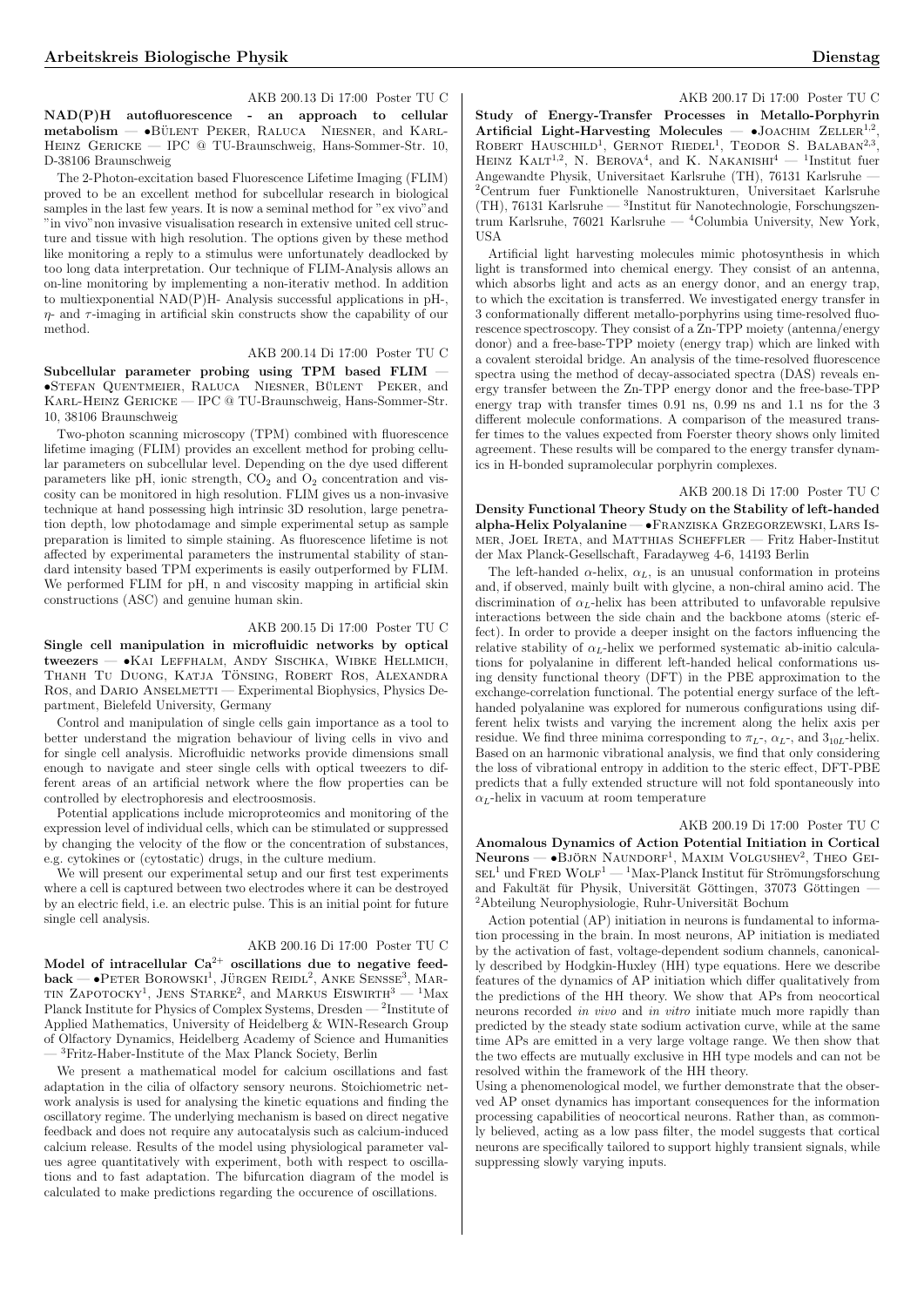# AKB 200.20 Di 17:00 Poster TU C

Calculation of solvent entropies from MD simulations  $\bullet$ Friedemann Reinhard and Helmut Grubmüller — MPI für biophysikalische Chemie, Abteilung 070 – Theoretische und computergestützte Biophysik, Am Fassberg 11, 37077 Göttingen

Solvent entropy is the main contribution to the hydrophobic effect. Its computation from molecular dynamics simulations however proves difficult. First, due to the diffusive motion of the solvent molecules, the configuration space is much too large to be sampled sufficiently. Second, the typically very shallow energy landscapes generate phase space densities with quite complex topology.

We address both problems by exploiting the permutation symmetry of the solvent molecules. For every ensemble element generated by the simulation, the water molecules are relabeled such that the permutated configurations fall into a compact volume in phase space. Thereby we greatly enhance sampling without affecting any thermodynamic quantities. Thus the established entropy estimation methods for proteins should become applicable to the relabeled solvent molecules too.

This expectation is confirmed by test calculations on simple model systems. Furthermore, the compactified phase space densities show comparatively simple topology, such that also the second problem is alleviated significantly. What remains to be done is to develop more elaborated density estimates, which is the subject of our current work.

# AKB 200.21 Di 17:00 Poster TU C

Effect of receptor-ligand distance on adhesion cluster stability — •Thorsten Erdmann and Ulrich S. Schwarz — Max Planck Institute of Colloids and Interfaces, Theory Division, 14424 Potsdam

Cells in multicellular organisms adhere to the extracellular matrix through two-dimensional clusters of adhesion bonds. Single adhesion bonds have finite lifetimes and open and close stochastically. For many common receptor-ligand systems, the ligands are tethered to the substrate via polymeric spacers so that adhesion cluster stability crucially depends on receptor-ligand distance. Experimentally, the distancedependent interplay of rupture and rebinding in adhesion clusters can be studied in vitro, e. g. by atomic force microscopy, the biomembrane force probe, or the surface force apparatus. In order to study this effect theoretically, we introduce a one-step master equation for the stochastic dynamics of parallel bonds. Binding requires stretching of the polymeric tether, which leads to a distance-dependent binding rate. Closed bonds correspond to stretched tethers and exert force on the receptors, which is counteracted by the elastic stiffness of the force transducer. This force accelerates unbinding, but it is also shared equally by all closed bonds. The formation of new bonds reduces receptor-ligand distance and increases the probability for further binding. These effects make receptor-ligand binding in adhesion clusters a cooperative and self-reinforcing process. A bifurcation analysis of a deterministic differential equation for the average number of closed bonds reveals the existence of a bistable region in which a bound and an unbound state coexist. In the stochastic treatment, the system continuously jumps between these two macrostates.

# AKB 200.22 Di 17:00 Poster TU C

Tension-induced titin kinase activation studied by force-probe molecular dynamics simulations — •FRAUKE GRÄTER<sup>1</sup>, JIANHUA  $S$ HEN<sup>2</sup>, HUALIANG JIANG<sup>2</sup>, and HELMUT GRUBMÜLLER<sup>1</sup>  $-$  <sup>1</sup>MPI fuer Biophysikalische Chemie, Am Fassberg 11, 37077 Goettingen — <sup>2</sup>Shanghai Insitute of Materia Medica, Zuchongzhi Lu 555, Zhangjiang Hi-Tech Park, 201203 Shanghai, China

The conversion of mechanical stress into a biochemical signal in a muscle cell requires a force sensor. Titin kinase, the catalytic domain of the muscle protein titin, has been suggested as a candidate. Its activation requires major conformational changes resulting in the exposure of its active site.

Force probe molecular dynamics simulations were used to obtain insight into the tension-induced activation mechanism. Our results suggest the rupture of two terminal beta-sheets as the primary unfolding steps. The low force resistance of the C-terminal relative to the N-terminal beta-sheet is found to be due to their different topology. A subsequent movement of the auto-inhibitory tail is seen to lead to the exposure of the active site, as is required for titin kinase activity. Thus, our reults support the hypothesis of titin kinase as a force sensor.

## AKB 200.23 Di 17:00 Poster TU C

Use of carboxylic acids for the monitoring of anaerobic ferbe of carboxync acids for the momtoring of anaerobic ref-<br>mentation processes — •DIETER F. IHRIG<sup>1</sup>, H. MICHAEL HEISE<sup>2</sup>, ULRICH BRUNERT<sup>1,2</sup>, ALEXANDER MOOR<sup>2</sup>, RUEDIGER KUCKUK<sup>2</sup>, and MARTIN POSCHMANN<sup>1</sup> — <sup>1</sup>University of Applied Sciences Suedwestfalen, Iserlohn, Germany — <sup>2</sup>ISAS - Institute for Analytical Sciences, Dortmund, Germany

We are studying anaerobic fermentation processes that involve a thermophilic first bioreactor stage and a mesophilic second stage. The developed anaerobic process is very efficient, but also rather unstable. For achieving a better process management, it is necessary to understand the interdependencies between process engineering parameters (for example, the hydraulic turn-over time or the organic biomass burden as characterized by the Chemical Oxygen Demand (COD) parameter) and biochemical variables such as the concentration of carboxylic acids. Results from the determination of carboxylic acids using steam extraction and Reversed-Phase-HPLC are discussed. Furthermore, activities were started using infrared spectroscopy for quasi-continuous process monitoring. Goal of the project is the development of an on-line sensor system based on infrared attenuated total reflection (ATR) measurements. For gathering practical experience, we constructed a micro-flow system for on-site spectroscopic measurements. The analytical results were compared to concentration values obtained by HPLC and to pH-readings of the bioreactor broth media. The project was funded by the German Federal Ministry for Education and Research (BMBF).

#### AKB 200.24 Di 17:00 Poster TU C

Molecular recognition of chemically structured substrates in a lattice model — •Thorsten Bogner, Andreas Degenhard, and FRIEDERIKE SCHMID — Condensed Matter Theory, Fakultät für Physik, University of Bielefeld, Universitätsstraße 25, E5 [5th floor]

We investigate the adsorption of polypeptides on a planar substrate by means of a coarse grained model on a lattice. The chemical composition of both, the peptide and the substrate, is modeled explicitly.

In particular we are interested in the emergence of specificity within the adsorption process. Despite its simplicity, we expect our model to exhibit the basic properties that lead to molecular recognition in 'real world' experiments. By analyzing the results of the simulations using methods from statistical data analysis, we find the small-scale structures of the peptide sequence to be a particular important factor regarding specificity. This is in qualitative agreement with existing binding experiments.

# AKB 200.25 Di 17:00 Poster TU C

Membrane dynamics and membrane binding events investigated by photonic force microscopy — •Holger Kress, Ernst H. K. Stelzer, Gareth Griffiths, and Alexander Rohrbach — European Molecular Biology Laboratory (EMBL), Meyerhofstrasse 1, D-69117 Heidelberg, Germany

Optical tweezer based photonic force microscopy is used to study the binding of particles to the plasma membrane of macrophage cells. Macrophages are specialized cells that ingest particles such as bacteria or synthetic objects (e.g. latex beads) and enclose them into intracellular organelles. Optically trapped latex beads are moved to the plasma membrane of cells. The fluctuations of the trapped particle during the binding to the cell membrane and the following mechanical response of the membrane are tracked interferometrically. The tracked position fluctuations are measured in three dimensions with a precision of a few nanometers and a temporal resolution of 100  $\mu s$ . The tracked position fluctuations encode information about the dynamics of the binding process itself and the following mechanical response of the cell to this stimulus.

#### AKB 200.26 Di 17:00 Poster TU C

Neuronal signal transmission in reconstructed neuronal networks on microfluidic Si-based devices: Towards an artificial chemical synapse chip — •YULIA MOURZINA<sup>1</sup>, PETRA SCHULTE<sup>1</sup>, CHEINCAI SYNAPSE CITY — TOLIA MOORZINA, I ETRA SCHOLIE, OFFENHÄUSSER<sup>1</sup> — <sup>1</sup>Institute of Thin Films and Interfaces, Research Center Jülich, Germany — <sup>2</sup>Faculty of Chemistry, St. Petersburg State University, Russia

Chemical synaptic transmission, the elementary interaction event between neuronal cells, is fundamental to understanding learning and memory. In order to perform long term studies about neuronal interactions in reconstructed neuronal networks, we intend to form an 'artificial chemical synapse' with spatially and temporally resolved non-invasive chemical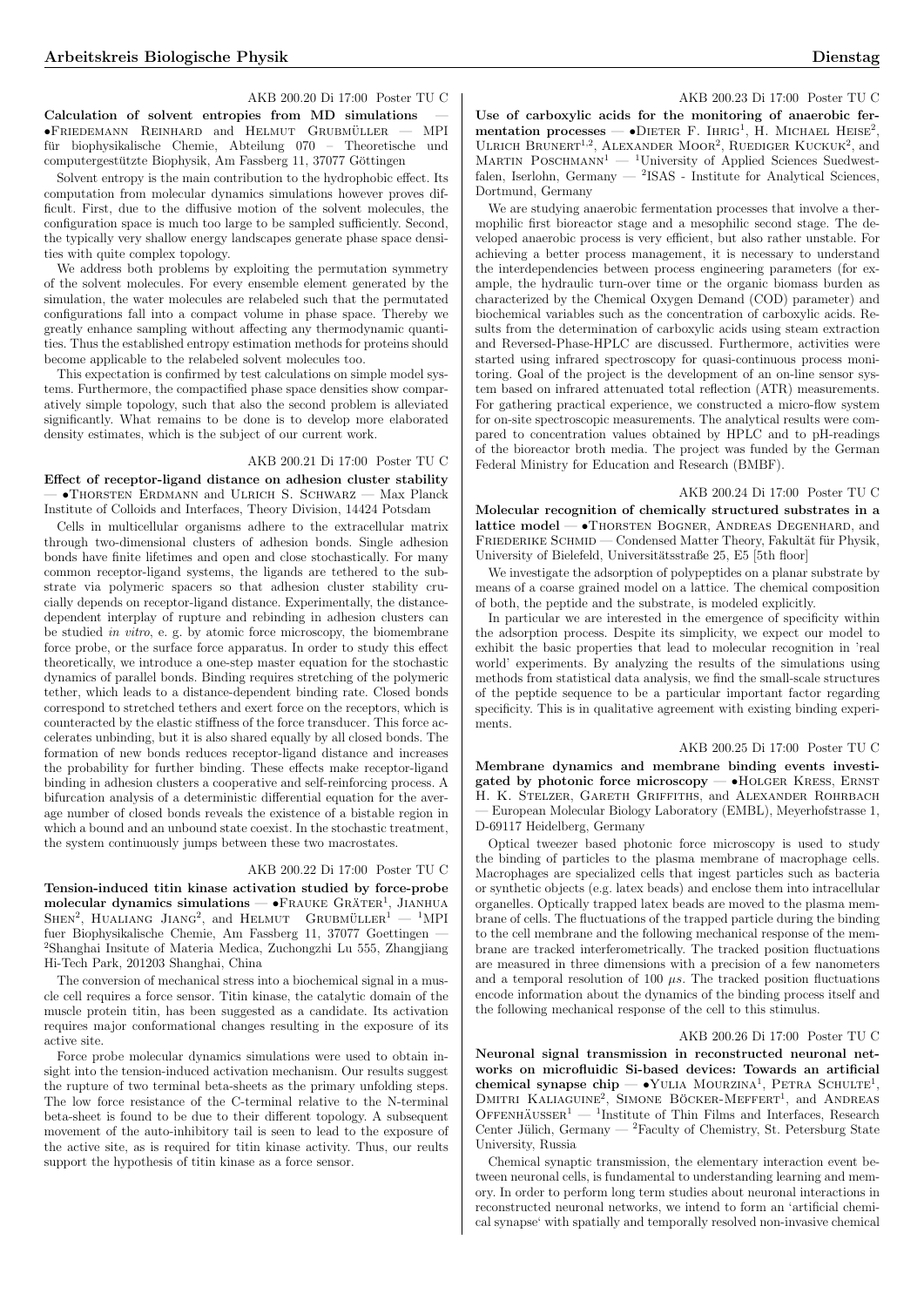stimulation and detection methods.

We reconstruct the defined synaptical connections of cortical neuronal cells on microfluidic Si-based chips and align the reconstructed neuronal networks with microapertures connecting the microfluidic compartments. Natural conditions of chemical synapses are simulated by means of providing localized chemical stimuli to the cells with neurotransmitters via microfluidics. Cell response is characterized by means of electrophysiological recordings. Further on, we intend to develop a non-invasive recording of the synaptic events in neuronal networks by means of electrochemical methods.

# AKB 200.27 Di 17:00 Poster TU C

In situ Synthesis of DNA Chips — •Thomas Naiser, Timo Mai, Wolfgang Michel, and Albrecht Ott — Physikalisches Institut, Universität Bayreuth, 95440 Bayreuth

DNA-Chips are biosensors for measuring gene activity on a genome wide scale. They have become an important tool in Biological Sciences. The underlying principle is the duplex formation of nucleic acids (hybridization), which is highly sequence-specific and can therefore be used to determine the composition of nucleic acid mixtures extracted from biological specimens. We have built a photolithographic micro-projection setup to manufacture high density DNA-Chips in a photochemically controlled synthesis process. Virtual lithography masks, generated with a Digital Micromirror Device (a spatial light modulator commonly used in video projectors), allow local control of the synthesis, so that we can produce an array of closely spaced spots (10-15 micron in size), each one containing a different sequence of single stranded DNA. The whole chip comprises up to  $10^5$  freely programmable sequences (15-25mers) on an area of  $10mm^2$ . We present results from hybridization assays performed to investigate the physics underlying DNA-Chip technology.

#### AKB 200.28 Di 17:00 Poster TU C

Local Distribution of Silica in Equisetum hyemale  $-$  •LANNY  $SAPE1<sup>1</sup>$ , SANDRA LEHMANN<sup>2</sup>, ROBERT NÖSKE<sup>3</sup>, PETER STRAUCH<sup>3</sup>, and  $\text{OSKAR}$  PARIS<sup>1</sup> — <sup>1</sup>Max Planck Institute of Colloids and Interfaces, Biomaterial Department, Research Campus Golm, 14424 Potsdam — <sup>2</sup>UP TRANSFER GmbH, Gesellschaft fur Wissens- und Technologietransfer ¨ an der Universität Potsdam, Am Neuen Palais 10, 14469 Potsdam -<sup>3</sup>Potsdam University, Chemistry Department, K-Liebknecht-Str. 24-25, 14476 Potsdam

Horsetail (Equisetum) is known as one of the strongest accumulators of silicon among higher terrestrial plants (up to 25% dry weight), mostly in the form of amorphous silica. This makes this plant an interesting candidate as a renewable resource of silica for the synthesis of biomorphous ceramics. We have examined the 3D Si-distribution in Equisetum hyemale using X-ray microtomography, supported by quantitative analysis with EDX mapping and Raman microscopy. The silica distribution within the plant tissue is quite heterogeneous, showing strong Si-accumulations in particular knobs at the epidermis. Scanning small-angle X-ray scattering (SAXS) with 0.1 mm spatial resolution reveals a strong scattering signal in these regions, quite different from the well known SAXS signal from cellulose in plant cell walls. This suggests that the silica is present in the form of nanoparticles.

# AKB 200.29 Di 17:00 Poster TU C

Potential-Energy Surface of Infinite Helical Polypeptides — •Joel Ireta and Matthias Scheffler — Fritz-Haber-Institut der Max-Planck-Gesellschaft

The potential-energy surfaces of infinite polyalanine and polyglycine chains in helical conformation are studied using density-functional theory in the Perdew, Burke and Ernzerhof approximation to the exchangecorrelation functional (DFT-PBE). Minima associated to a  $\pi$ -helix,  $\alpha$ helix and 3<sub>10</sub>-helix conformations are identified for both polypeptides. For polyalanine the  $\alpha$ -helix minimum is the lowest in energy. However for polyglycine  $\pi$ -helix and  $\alpha$ -helix minima are degenerated within the DFT accuracy. The  $\alpha$ -helix is found to undergo structural transitions to a  $\pi$ - or 3<sub>10</sub>-helix when the length of the helix is strainend by more than 10%. The barriers for the structural transitions mainly associated to the breaking of the hydrogen bonds are considerably affected by the side group in polyalanine. We find this effect can not be solely attributed to repulsive interactions between the side group and the helix backbone but to sizeable changes in covalent bonds in the peptide unit of polyalanine with respect to polyglycine.

#### AKB 200.30 Di 17:00 Poster TU C

Synthesis and Characterization of De Novo Designed Peptides Modeling the Binding Sites of [4Fe-4S] Clusters in Photosystem  $I - \bullet M$ IKHAIL ANTONKINE<sup>1,2</sup>, CHRISTOPH BREITENSTEIN<sup>2</sup>, BORIS EPEL<sup>2</sup>, ECKHARD BILL<sup>2</sup>, WOLFGANG GÄRTNER<sup>2</sup>, JOHN GOLBECK<sup>3</sup>,  $EPEL$ ; ECKHAKD DILL; WOLFGANG GAKTNEK; JOHN GOLBECK; Universität Berlin, Arnimallee 14, D-14195 Berlin, Germany. Tel.: 49 30 838 53047, Fax: 49 30 838 56081. — <sup>2</sup>Max-Planck-Institut für Bioanorganische Chemie, Stiftstrasse 34-36, Mülheim an der Ruhr, D-45470,  $\mathrm{German}y = 3$ Department of Biochemistry and Molecular Biology, The Pennsylvania State University, University Park, PA 16802,USA.

Photosystem I (PS I) is a membrane-bound pigment-protein complex found in photosynthetic organisms. It converts the energy of light into chemical energy. The terminal electron transfer cofactors in PS I are three [4Fe-4S] clusters named Fx, Fa, Fb. The PsaC subunit of PS I harbors binding sites of Fa and Fb clusters. We modeled the binding sites of the [4Fe-4S] clusters Fa and Fb of PsaC by preparing sixteen amino acid peptides. Model peptides incorporate the consensus iron-sulfur binding motif and amino acids from the environment of the respective ironsulfur cluster. The [4Fe-4S] clusters were successfully incorporated into these model peptides, as shown by their optical absorbance, EPR and Mössbauer spectra. We compare continuous wave and pulsed EPR, Electron Spin Echo Envelope Modulation (ESEEM) and Mössbauer spectra of the model [4Fe-4S] clusters with the respective spectra of Fa and Fb in unbound PsaC and in the fully assembled PS I.

#### AKB 200.31 Di 17:00 Poster TU C

Electron Transfer Rates at Low Temperatures Using Wilsons Renormalization Group - SABINE TORNOW, NING-HUA TONG, and RALF BULLA — Theoretische Physik III, Institut für Physik, Universität Augsburg, 86135 Augsburg, Germany

Electron transfer in biomolecules is the key process in photosynthesis, oxidative phosphorilation or DNA damage repair. In the biomolecule complexes electrons are tunneling between donor and acceptor sites which leads to their particular function. The latter is affected by the structure of the protein through the coupling between protein motion and electron transfer. To calculate the transfer rate taking into account this coupling the spin boson model provides a well established description. While limiting cases are well understood in certain parameter regimes nonperturbative methods are needed, e.g., in the crossover from the nonadiabatic to the adiabatic regime. We present a theoretical non-perturbative study of the electron transfer using Wilsons Numerical Renormalization Group method and calculate the thermal rate constant at low temperatures.

# AKB 200.32 Di 17:00 Poster TU C Towards a Combined Approach of Single Molecule Tracking and  $F$ luorescence Correlation Spectroscopy — •STEPHAN SCHÄFER Biotechnological Centre, TU Dresden

Wide-Field Microscopy based on CCD detection and tracking of single fluorescently labelled molecules (SMT) in lipid bilayer membranes has proved to be a promising tool for a deeper understanding of biologically active lipid- and protein molecules. However, tracking of single molecules with a high mobility remains difficult due to limitations in the camera read-out rate and signal collection time. Using giant unilamellar vesicles (GUVs) which have been proven to be a suitable and reliable model for biological lipid membranes restricting diffusive motion to their 2D membrane surface. Besides SMT we employes Fluorescence correlation spectroscopy (FCS) as a time-averaging fluctuation analysis of small molecular ensembles. Comprising maximum sensitivity and high statistical confidence, FCS is especially well suited for investigations within cellular membranes. We present first results of a comparative study on SMT and FCS performed on the lipid bilayer membrane of GUVs. There is strong indication of a purely Brownian diffusion for the investigated composition (50

### AKB 200.33 Di 17:00 Poster TU C

Organophosphonate monolayers as functionalisation for silicon organophosphonate monolayers as functionalisation for sincon<br>based biosensing devices — •KARIN BUCHHOLZ<sup>1</sup>, MICHAEL D. CA-Dased Diosensing devices — CAARIN DUCHHOLZ, MICHAEL D. CA-<br>ROLUS<sup>2</sup>, JEFFREY SCHWARTZ<sup>2</sup>, MARC TORNOW<sup>1</sup> und GERHARD AB $s$ TREITER<sup>1</sup> — <sup>1</sup>Walter Schottky Institut, TU München, 85748 Garching, Germany — <sup>2</sup>Department of Chemistry, Princeton University, Princeton, New Jersey 08544-1009

Planar semiconductor sensing devices based on silicon-on-insulator (SOI) substrates have immense potential for applications such as label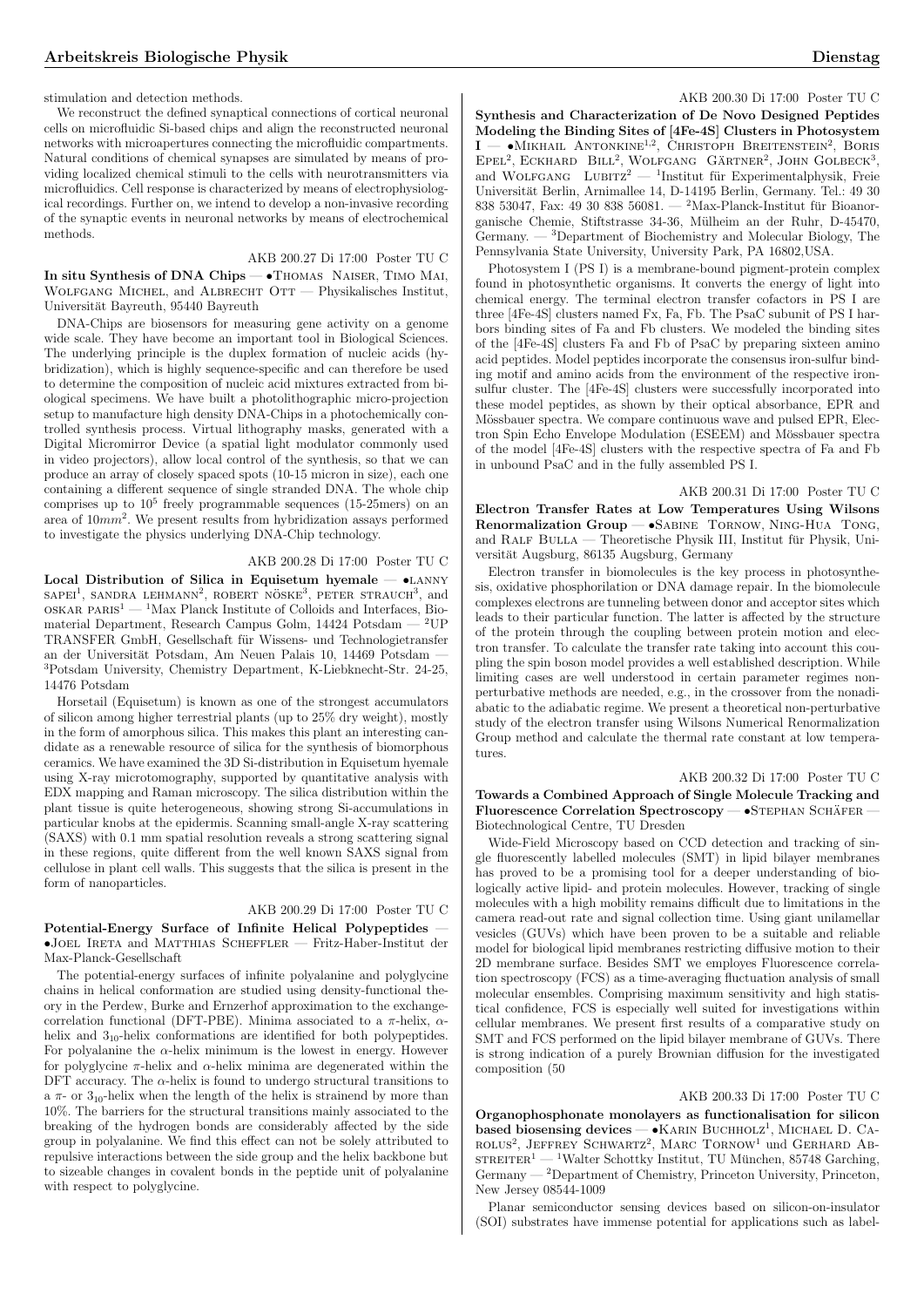free, fast, and time resolved detection of biomolecule binding events due to their great sensitivity to surface potential changes via the field effect [1].

Phosphonate films are easy to apply and provide for stable silicon surface derivatization because they give dense, self-assembled monolayers that bond strongly to the native silicon oxide and that can be modified with tailored, substituted end groups [2].

We investigated the stability and current blocking properties of different alkylphosphonate layers over time by cyclic voltammetry and impedance spectroscopy. A maximum current blocking of 97 per cent at the reductive peak voltage of a reference sample was observed for samples coated with layers of hydroxyundecylphosphonic acids.

Concepts for biofunctionalisation of SOI sensors via Phosphonate acid monolayers will be discussed.

[1] M. G. Nikolaides et al., ChemPhysChem, vol. 4, 1104-1106 (2003) [2] K. S. Midwood et al., Langmuir, vol. 20, 5501-5505 (2004)

# AKB 200.34 Di 17:00 Poster TU C

Diamond-based biosensors — ●ANDREAS HÄRTL<sup>1</sup>, JORGE HERN-<br>ANDO<sup>1</sup>, PHILIPP ACHATZ<sup>1</sup>, TAHMINEH POURROSTAMI<sup>1</sup>, STEFAN WAL $t_{\text{H}}$ , Jose Garrido<sup>1</sup> und Martin Stutzmann<sup>1</sup> — <sup>1</sup>Walter Schottky Institut, Technische Universität München, Germany — <sup>2</sup>Institut für Organische Chemie und Biochemie, Technische Universität München, Germany

Diamond is known to be a per se biocompatible material, consisting just of carbon atoms. Other interesting properties are a large electrochemical potential window, low thermal background currents, fouling resistance, and chemical inertness. Together with the existance of a quasitwo-dimensional conductive layer at the surface of hydrogen terminated diamond, this suggests the use of diamond as an active substrate which can interact with biomolecules immobilized on it.

In this contribution we report on the functionalization of diamond surfaces with various biomolecules and on diamond based ion sensitive field effect transistors (ISFET). We have studied the immobilization of different proteins on the surface of single crystal and nanocrystalline diamond substrates, showing that covalent bonding can be achieved. Moreover, we have confirmed that the immobilized proteins retain their biological activity. First amperometric sensor applications have been realized and will be presented.

We also have fabricated ISFETs on single crystalline and polycrystalline H-terminated diamond substrates and have investigated their pH sensitivity.

# AKB 200.35 Di 17:00 Poster TU C

Optical conductivity of wet  $DNA - \bullet$ ARND HÜBSCH<sup>1</sup>, ROBERT G. ENDRES<sup>2</sup>, DANIEL L. COX<sup>1</sup>, and RAJIV R. P. SINGH<sup>1</sup> — <sup>1</sup>Department of Physics, University of California, Davis, CA 95616 — <sup>2</sup>NEC Laboratories, Princeton, NJ 08540

DNA has attracted much attention in view of its possible application to nano-devices. Despite extensive efforts, however, the experimental results of the conductivity of DNA are still rather controversial. Motivated by recent optical experiments [1] we have studied the optical conductivity of DNA in its natural environment containing water molecules and counter ions. Our DFT calculations using the SIESTA code suggest a thermal activated doping of the DNA which leads to an electronic low-frequency absorption. The main contributions to the doping result from the DNA ends, breaks, or nicks.

[1] E. Helgren, A. Omerzu, G. Gruner, D. Mihailovic, R. Podgornik, and H. Grimm, cond-mat/0111299.

# AKB 200.36 Di 17:00 Poster TU C

Covalent immobilisation of recombinant fusion proteins with hAGT for single molecule force spectroscopy  $-$  •STEFAN KUFER and HERMANN E. GAUB — Amalienstr.54(I); 80799 München

A genetically modified form of the human DNA repair protein O6 alkylguanine-DNA-alkyltransferase (hAGT) was used to immobilize different recombinant hAGT fusion proteins covalent and selective on gold and glass surfaces. Fusion proteins of hAGT with Glutathione S-Transferase (GST) and with tandem repeats of Titin Ig domains, were produced and anchored via amino-polyethylene glycol (PEG) benzylguanine (BG). Anchoring was characterized and quantified with surface plasmon resonance (SPR), atomic force microscope (AFM) and fluorescence measurements. Individual fusion proteins were unfolded by single molecule force spectroscopy corroborating the selectivity of the covalent attachment.

AKB 200.37 Di 17:00 Poster TU C

Simulation of Fluorescence Anisotropy Experiments: Probing  $\frac{1}{2}$ Protein Flexibility —  $\bullet$ GUNNAR SCHRÖDER<sup>1</sup>, ULRIKE ALEXIEV<sup>2</sup> **Protein Flexibility — •**GUNNAR SCHRÖDER<sup>1</sup>, ULRIKE ALEXIEV<sup>2</sup>, and HELMUT GRUBMÜLLER<sup>1</sup> — <sup>1</sup>MPI biophysik. Chemie, Göttingen —  ${}^{2}$ Freie Universität, Berlin

Fluorescence anisotropy experiments in combination with site-directed fluorescent labeling offer the chance to locally probe protein conformation and dynamics. To study how information on the protein dynamics can be extracted from the fluorescence anisotropy of a bound dye, we performed molecular dynamics simulations of an Alexa488 dye covalently bound to the loop connecting the A- and B-helix of bacteriorhodopsin. The fluorescence anisotropy decay predicted by the simulation agrees well with the experimental results. The simulation revealed two depolarization processes with a rotational correlation time of about one nanosecond, which are due to the loop flexibility and slow conformational dye dynamics and which cannot be separated by experiment alone. Analysis of the correlation between the dye and the protein motions provides an atomistic description of the part of the protein dynamics, that is actually observed in the experiment. Furthermore, comparison of simulations with and without bound dye enabled us to test the inevitable assumption that in the experiment the influence of the dye on the protein dynamics is negligible. Indeed, only minor deviations in the loop flexibility were seen, thus providing solid theoretical grounds for the usual interpretation of the measurements.

### AKB 200.38 Di 17:00 Poster TU C

Scanning Probe Microscopy Investigations of the Oriented Attachment and Membrane Reconstitution of His-tagged Cytochrome c oxidase to a Gold Electrode  $-$  •DIRK MAYER<sup>1</sup>, AN-DREAS OFFENHÄUSSER<sup>1</sup>, KENICHI ATAKA<sup>2</sup>, and JOACHIM HEBERLE<sup>2</sup>  ${}^{1}$ Forschungszentrum Jülich, ISG-2: Institute for Bio and Chemosensors, Jülich, Germany — <sup>2</sup>Forschungszentrum Jülich, IBI-2: Structural Biology, Jülich, Germany

Many of the vital functions of cells are maintained by membrane proteins, which for instance selectively control the transfer of ions, biological signal molecules and energ. The high complexity of biological transmembrane machineries with respect to their structure (consisting of many subunits), the reduced periodicity (scalablility) and the multistep reaction paths makes the assignment of structure and function a challenging task. Monolayers of reconstituted membrane proteins supported by solid surfaces can be applied to modern surface analyzing methods. We are giving an account of a novel approach, combining the modification of a metal surface by attaching a Ni- NTA moiety with the reconstitution of the oriented and detergent solubilized proteins in a lipid bilayer. We employed surface-enhanced infrared absorption spectroscopy and scanning probe techniques for deriving a detailed description of the whole solid surface supported immobilization and reconstitution reaction path.

# AKB 200.39 Di 17:00 Poster TU C

Near-field-THz-Imaging with high power cw-radiation — •Bruno Gompf, Michael Gerull, Tobias Muller ¨ , and Martin  $D$ RESSEL — 1.Physikalisches Institut, Universität Stuttgart

There is an increasing interest in THz-imaging especially of biological and medical samples. But until now, most of the work done in this field is based on time-domain techniques using ultrafast laser pulses. The inherent disadvantages of this broadband method are the low intensity and poor energy resolution. In combination with a near-field arrangement time-domain techniques have the additional problem that small apertures always act as high pass filters on broad-band radiation. We have developed a near-field spectrometer operating in the THz-range between 30 GHz and 1.4 THz, where we use backward-wave oscillators (BWO) as continuous-wave sources, which supply highly monochromatic  $(\Delta \nu/\nu = 10^{-6})$  and coherent radiation with an output power of up to 300 mW. This instrument allows to record THz-images with a high spatial and spectroscopic resolution with an acquisition time of about 10 ms/pixel.

## AKB 200.40 Di 17:00 Poster TU C

Development of a biosensor device on functionalized Silicon on Insulator (SOI) structures for the specific detection of proteins — •Simon Lud, Cornelia Neunteufel, Petra Neff, Michael NIKOLAIDES, M. FISCHER, and ANDREAS BAUSCH — Lehrstuhl für Biophysik E22, TU München, 85747 Garching, Germany

To handle the vast number of possible interactions between different molecules, detection systems must be able to screen many different in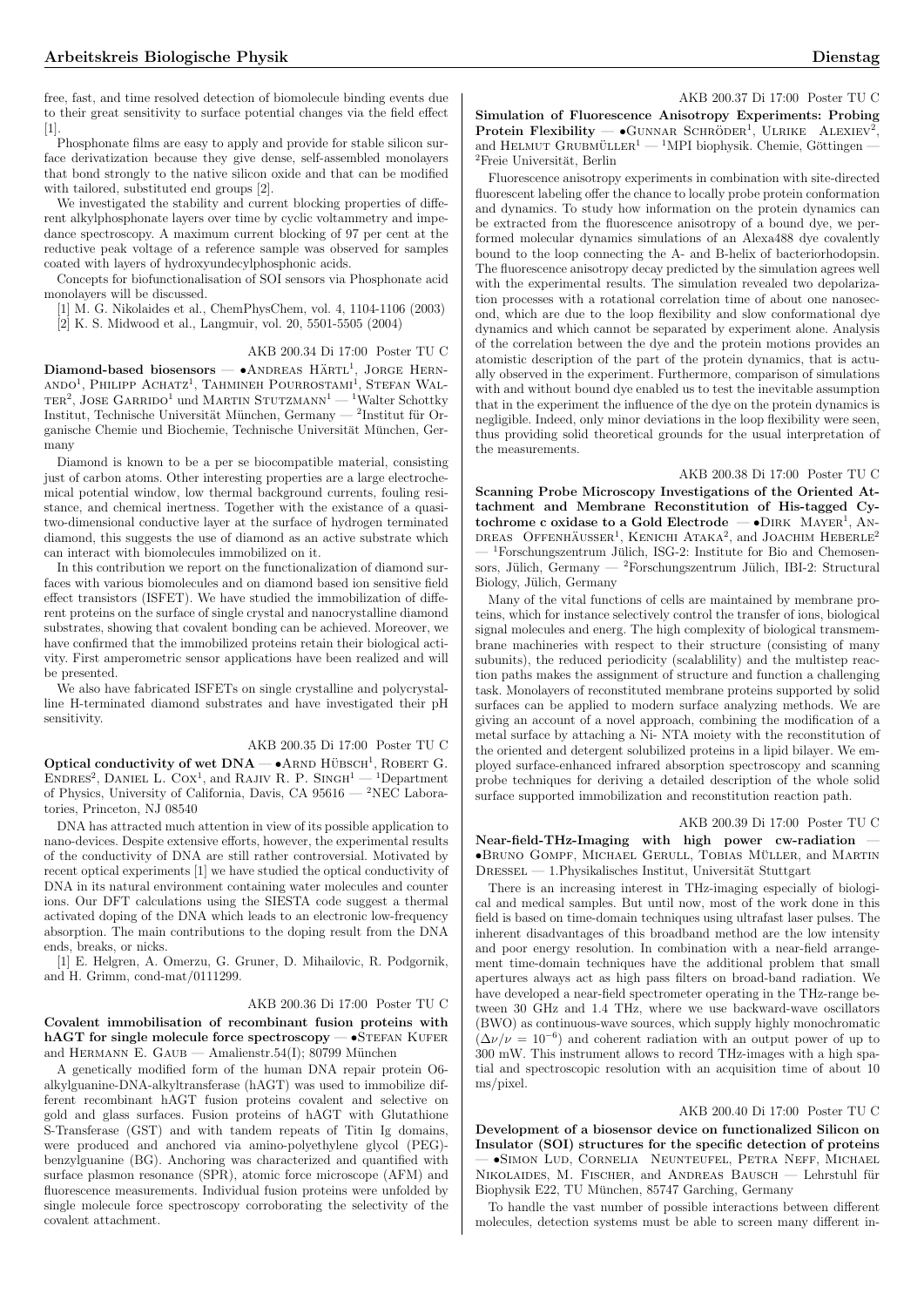teractions in parallel. Further on, in order to account for the different physical properties of the involved molecules, the detector must have a tunable sensitivity.

We present a device based on standard semiconductor technology which enables the selective and quantitative detection of biomolecular interactions. The sensor is based on hydrophobized Silicon-On-Insulator (SOI) substrates and is functionalized by a monolayer of lipids with incorporated metal chelate lipids. Both reversible charging of the chelate headgroup with divalent nickel ions and the specific binding of proteins was detected In addition, it was possible to detect charge differences between both peptides and proteins quantitatively. The sensor response is modelled within the standard Poisson-Boltzman theory and thus an average effective charge of different peptides and proteins can be determined. As the device is based on standard semiconductor technologies the SOI based Biosensor is well suited for parallelization needed in high throughput applications.

# AKB 200.41 Di 17:00 Poster TU C

A Simple Scheme for Rapid 3D Orientation Determination of the Emission Dipole of Single Molecules — •Johannes  $H$ OHLBEIN<sup>1</sup> and CHRISTIAN G. HÜBNER<sup>2</sup> — <sup>1</sup>Max Planck Institute of Microstructure Physics, Weinberg 2, 06120 Halle — <sup>2</sup>Martin Luther University Halle-Wittenberg, Department of Physics, Hoher Weg 8, 06120 Halle

One of the unique features of single molecule absorption and emission is their anisotropy due to the well-defined transition dipole(s) for both processes allowing the determination of the molecule's orientation. While polarization-resolved techniques are usually capable to detect only a projection of the transition dipole, several methods have been proposed in order to determine the full three-dimensional orientation. Here, we report on a new detection scheme that allows for a shot-noise limited determination of the emission dipole orientation utilizing an annular mirror, a polarizing beam splitter in conjunction with three detectors in a scanning confocal optical microscope.

# AKB 200.42 Di 17:00 Poster TU C

Molecular dynamics simulations of aquaporin channels —  $\bullet$ JOCHEN HUB und BERT DE GROOT — Max-Planck-Institut für biophysikalische Chemie, Computational Biomolecular Dynamics Group, Am Fassberg 11, 37077 Göttingen

Aquaglyceroporins (AQPs) constitute a large family of integral membrane proteins that facilitate efficient and specific passive permeation of water and/or small alcohols across biological membranes in response to osmotic gradients. Members of these channels have been found in organisms ranging from bacteria to mammals. In humans they are expressed in tissues as diverse as kidney, red blood cells, brain, and eye lens.

Within the last years substantial progress has been made in understanding the permeation mechanism through AQPs, however questions regarding their selectivity for different solutes remain challenging.

We present "real time"molecular dynamics simulations of permeation through a recently discovered AQP channel in the malaria parasite Plasmodium falciparum (PfAQP). PfAQP shows the unusual behavior of high water and glycerol permeation which makes it an interesting target to investigate the molecular mechanisms of channel selectivity.

Since glycerol uptake via PfAQP is essential for the biogenesis of the parasite's glycerolipids, the long term focus is the design of a specific inhibitor for PfAQP as a novel potential anti-malaria agent.

### AKB 200.43 Di 17:00 Poster TU C

Wirkung von Funkwellen auf Bäume und andere Pflanzen - $\bullet$ JETTE DRÖSE und IRENE PUNDT — Institut für Umweltphysik, Universität Heidelberg, INF 229, 69120 Heidelberg

In Deutschland werden und wurden in den letzten 10 Jahren mehr als 80000 Mobilfunksendeanlagen aufgestellt. Europaweit führt die Intensivierung der bisherigen Mobilfunk Netze sowie des zukünftigen UMTS-Netzes zu einer deutlichen Erhöhung der gepulsten Mikrowellenstrahlung in der Atmosphäre. Gleichzeitig sind in den meisten Ländern Europas zunehmende Waldsch¨aden zu beobachten. In Italien, Spanien und Frankreich ist der Anteil der gesunden Bäume in den letzten 10 Jahren um 30 Prozent gesunken auf nur noch 20 Prozent in Italien und Spanien bzw. 35 Prozent in Frankreich (Europäischer Waldschadensbericht, 2004, http://www.icp-forests.org/Reports.htm). Als Ursachen für die sog. neuen Waldschäden werden der Saure Regen, Ozon, der Klimawandel sowie verschiedene Kleinstlebewesen (Borkenkäfer) genannt. Es wird vielfach vermutet, dass auch Mikrowellenstrahlung (Rundfunk, Ra-

dar, Richt-, Mobilfunk) für Waldschäden mitverantwortlich ist. Wir geben einen Überblick über Ergebnisse bisheriger Untersuchungen, die sich mit dem Einfluss von Mikrowellen auf Bäume und Pflanzen beschäftigen.

AKB 200.44 Di 17:00 Poster TU C

Kinetics of Solid-Phase DNA Hybridization  $-$  •Timo MAI, Thomas Naiser, Wolfgang Michel, Philipp Baaske, and Al-BRECHT OTT — Physikalisches Institut, Universität Bayreuth, 95440 Bayreuth

Solid-phase hybridization of DNA oligonucleotides is of growing importance because of the advances in DNA microarray technology.

We apply two distinct strategies both commonly used in DNA microarray experiments: Immobilization of pre-fabricated oligonucleotides and light directed in-situ synthesis. We investigate kinetics of hybridization on glass substrates using evanescent field excitation and fluorescence labelling of oligonucleotides. A FRET technique is used to account for contributions of nonspecific adsorption to the substrate during the hybridization process. We discuss the impact of these different methods of immobilization on hybridization kinetics.

AKB 200.45 Di 17:00 Poster TU C

Einkopplung externer elektrischer Pulse in Hefezellkulturen zur gezielten Beeinflussung des Stoffwechsels — •A. REIHER<sup>1</sup>, S. GÜNTHER<sup>1</sup>, A. KRTSCHIL<sup>1</sup>, H. WITTE<sup>1</sup>, A. KROST<sup>1</sup>, C. WARNKE<sup>2</sup>,  $T.$  MAIR $^2$  und S.C. MÜLLER $^2 - 1$ Inst. für Exp. Physik, Abt. Halbleiterepitaxie, Universität Magdeburg, PF 4120, 39016 Magdeburg —  $^2$ Inst. für Exp. Physik, Abt. Biophysik, Universität Magdeburg, PF 4120, 39016 Magdeburg

Wir zeigen, wie mittels einer elektrischen Stimulation über eine planare Mehrelektroden-Anordnung gezielt das Stoffwechselgleichgewicht von Hefezellen beeinflusst werden kann, was sich durch eine Verringerung eines detektierten NADH-Fluoreszenzsignals nachweisen lässt. Die Elektroden-Anordnung besteht aus zwei in sich greifenden Gold- Titan-Elektroden auf einem Glassubstrat. Es werden die Einkoppeleigenschaften für systematisch variierte Spannungspulse in die Hefezellkultur (bei Variation der Form, Dauer und Höhe der Spannungspulse, isolierte oder metallische Elektrode) untersucht. Die genutzte Elektrodenanordnung weist einen optimalen Puls- höhenbereich von 10 V bis 15 V auf, wobei die Einsatzspannung für die induzierten Stoffwechselveränderungen zwischen 4-5 V liegt. Diese Abhängigkeiten werden systematisch für verschiedene Elektrolyten (variierte Molarität bzw. pH-Wert) aufgezeigt, um die Physik der Pulsübertragung und -einkopplung in die Zellen zu verstehen.

#### AKB 200.46 Di 17:00 Poster TU C

Biochemical synthesis of periodic DNA nanotemplates — •Stefan Beyer und Friedrich C. Simmel — Department Physik,  $\mathop{\hbox{\rm LMU}}$  München, Geschwister-Scholl-Platz 1, 80539 München

Rolling circle amplification (RCA), a biochemical method established in genetics and biosensing, can be used to produce DNA building blocks for the self-assembly of nanostructures. In RCA, small circular singlestranded oligonucleotides serve as templates for the polymerization of the complementary strand. The polymerase (phi29 DNA polymerase) used for this process has a unique strand displacement activity. This allows it to continue with the polymerization process after the completion of one cycle without unbinding from the substrate. After one polymerization cycle the leading strand is removed and another cycle begins. The result of many of such cycles is a long single DNA strand with a repetitive sequence. Such a strand can be functionalized by hybridization with biotinylated DNA strands complementary to the repetition unit. The resulting DNA nanotemplate can be used to align biotin-binding nanoparticles (streptavidin or anti-biotin conjugates) into one-dimensional arrays. The constructs are analyzed by atomic force microscopy, scanning electron microscopy, gel electrophoresis and fluorescence microscopy. RCA proves to be a very simple, efficient and inexpensive way to create long periodic DNA sequences which can serve as templates for linear structures composed of nanoobjects.

#### AKB 200.47 Di 17:00 Poster TU C

Osmotically induced water permeation through gramicidin and derivatives studied by computer simulations.  $\bullet$  GUILLEM PORTELLA and BERT L. DE GROOT — Max Plank Institute for Biophysical Chemistry, Computational Biomolecular Dynamics Group Am Faßberg 11, 37077 Göttingen, Germany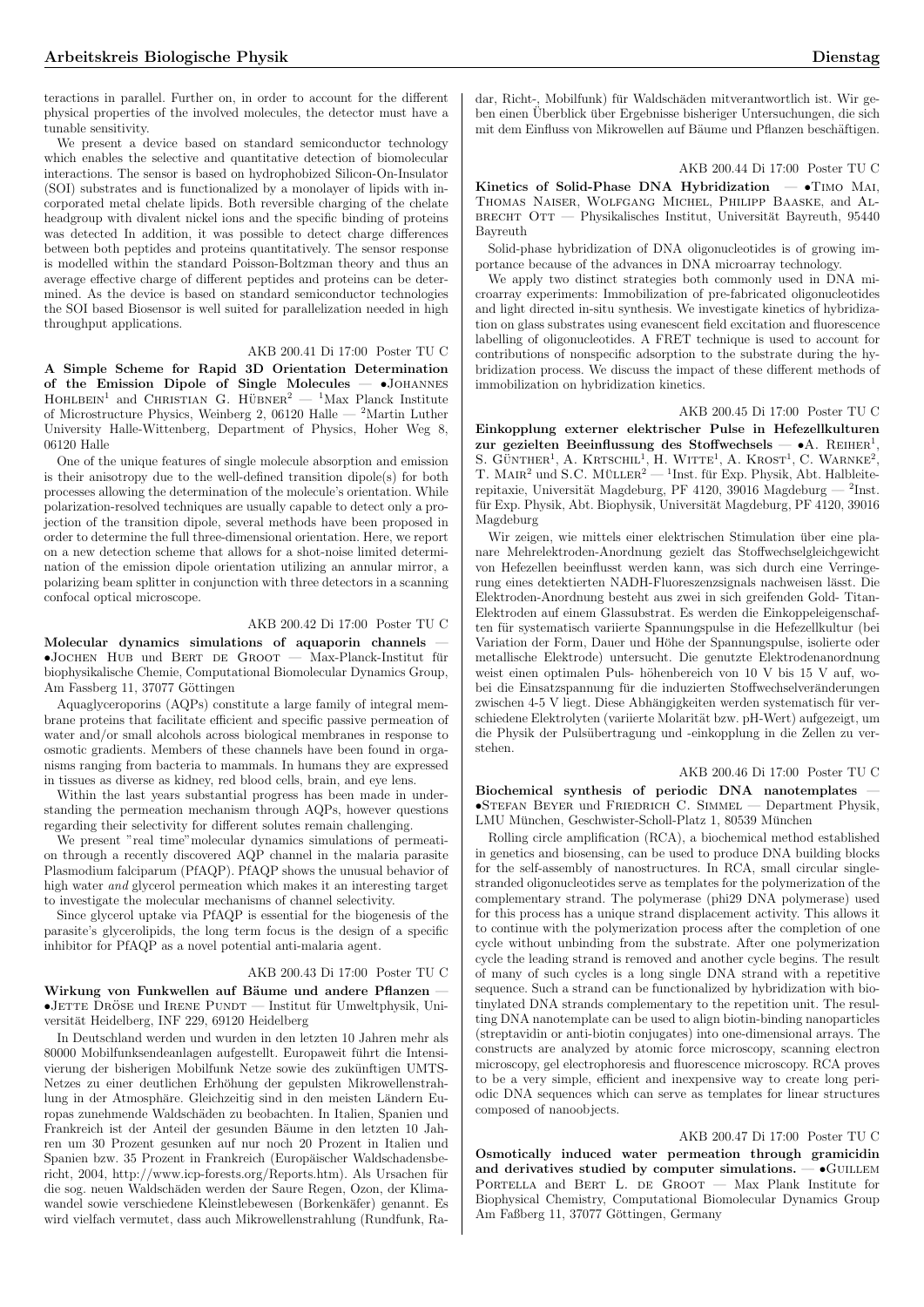Full atomistic molecular dynamics simulations provides deeper understanding of the microscopic energetic and structural determinants underlying permeation through molecular membrane channels. Gramicidin A has been used as a model channel extensively both experimentally and computationally. Here, we focus particularly on the efficient simulation of an osmotically induced water flux. So far, different methods have been developed to derive permeation rates from simulations: continuous-time random model aproximation from equilibrium simulations or external forces acting on molecules as a result of the osmotic gradient. We chose to explore a method that attempts to mimick the true situation in vitro or in vivo as closely as possible, namely by introducing a true osmotic gradient. This is achieved by a solute concentration gradient across the membrane. As membrane simulations are usually carried out using periodic boundary conditions, this creates a challenge to the simulation of osmotic gradients, as they would normally be balanced by diffusion across the periodic boundaries. In order to alleviate this problem, we created two different water compartments (with different solute concentrations) by simulating two bilayers, which allows to efficiently study osmotically induced permeation, as has recently been demonstrated for carbon nanotubes.

# AKB 200.48 Di 17:00 Poster TU C

Mapping the Thermoplasma proteome - structural proteomics studies by free-flow electrophoresis and cryo-electron tomography — •Christine Kofler, Istvan Nagy, Stephan Nickell, MARIUS BOICU, and WOLFGANG BAUMEISTER — Max Planck Institut für Biochemie, Molekulare Strukturbiologie

Thermoplasma acidophilum is a thermoacidophilic archaeon whose genome is completely known. To carry out proteomic analysis on this organism we use cell lysates which are fractionated using free-flow electrophoresis (FFE). The FFE separates the cytoplasmic proteins according to their isoelectric point. Single fractions are then investigated by means of cryo-electron tomography (cryo-ET) which allows to obtain three-dimensional (3-D) structural information of vitrified biological specimens at a resolution of 2-4 nm. Additionally, the contents of the single fractions are characterised by polyacrylamide gel electrophoresis and mass spectrometry. The knowledge of the 3-D structure and the determination of the identity of different proteins will enable us to generate a library of templates which is used as an input for pattern recognition algorithms designed to search electron tomograms of whole ice-embedded cells. The final aim of these studies is to locate and quantify the different macromolecular assemblies within 3-D reconstructions of intact T. acidophilum cells.

#### AKB 200.49 Di 17:00 Poster TU C

Solid State 31P-NMR Investigations of Different Calcium Phos-Sond State SIT-INMA Investigations of Different Cartum Thos-<br>phates — •INDERCHAND MANJUBALA<sup>1</sup>, SERGEY MALTSEV<sup>2</sup>, CHRIS-<br>TIAN JAEGER<sup>2</sup>, and PETER FRATZL<sup>1</sup> — <sup>1</sup>Max-Planck Institute for Colloids and Interfaces, Department of Biomaterials, 14424 Potsdam, Ger $m$ anv — <sup>2</sup>Bundesanstalt für Materialforschung und -prüfung, Projektgruppe I.3903, Richard Willstaetter Str. 11, D-12489 Berlin, Germany

Synthetic hydroxyapatite and carbonated apatite have been used widely as bone substitute ceramic material as they resemble the natural bone apatite. In this study in-situ formation of biphasic calcium phosphate ceramic consisting of a mixture of hydroxyapatite and tricalcium phosphate in various ratios is synthesized under microwave irradiation. The amount of TCP increases as the Ca/P ratio decreases. 31P solid-state nuclear magnetic resonance (NMR) with magic-angle spinning (MAS) was used to determine the structure of the various synthetic calcium phosphates in comparison with X-ray diffraction. The XRD study reveals biphasic structure with hydroxyapatite and tricalcium phosphate phase and the amount of TCP increases as Ca/P ratio decreases. The Ca/P was also estimated from EDAX analysis.

## AKB 200.50 Di 17:00 Poster TU C

Fluorescence spectroscopy of DNA nanodevices  $- \bullet$ ANDREAS REUTER and FRIEDRICH  $\overline{C}$ . SIMMEL — CeNs und Department für Physik, Geschwister-Scholl-Platz 1, 80539 Munchen ¨

DNA tweezers consist of three branches of single stranded DNA, one of which is labelled with a fluorescence resonance energy transfer (FRET) pair. The three single strands form two double-stranded arms of 18 base pairs or roughly 6.1 nm length connected by a short hinge. The two duplex arms can be pulled together by the addition of a fourth single stranded DNA. In this case the dyes are in close proximity and FRET is very efficient. For the open configuration of the tweezers the average distance between the dyes was determined to be around 6 nm which

corresponds to a mean opening angle between the duplex arms of 60◦ . However this value represents an average value over many possible configurations.

We perform single pair FRET experiments on three different configurations of the tweezers: fully stretched, where the dyes are separated by 40 base pairs, opened and closed. The width of the distribution of FRET efficiencies contains important information about the flexibility of the DNA nanodevice.

#### AKB 200.51 Di 17:00 Poster TU C

Complex and dynamic estrogen receptor-α interactions in living cells revealed by diffusion-time distribution analysis — •Michael Prummer, Hanna Jankevics, Paulina Izewska, HORST PICK, KIRSTEN LEUFGEN, and HORST VOGEL - Laboratory of Physical Chemistry of Polymers and Membranes, Institute of Chemical Sciences and Engineering, Swiss Federal Institute of Technology (EPFL), CH-1015 Lausanne, Switzerland

Specific binding of ligands induce characteristic mobility patterns of human estrogen receptor- $\alpha$  (ER) in living breast cancer cells. These patterns were determined by analyzing the distribution of diffusion times obtained from fluorescence correlation spectroscopy experiments of ER conjugated to yellow fluorescent protein (YFP). The highly mobile ER in untreated cells slowed down in the presence of agonist and partial antagonist. The reduced mobility was accompanied by the formation of multiple discrete states in a broad distribution of diffusion times, where different states were observed for different ligands. This new finding reveals that ER forms a limited number of complexes with different mobility and varying population by dynamic interaction with many other nuclear components with well defined interaction times. Our approach to examine ER interactions at native expression levels opens up new routes to elucidate hormone-dependent transcription regulation and allows for the detection and distinction of pharmacologically and toxicologically active compounds. Diffusion time distribution analysis has the potential to become a general approach to monitor physical properties of biochemical networks in living cells.

## AKB 200.52 Di 17:00 Poster TU C

Monitoring individual odorant receptors in cultured mammalian cells — •Michael Prummer, Valerie Jacquier, Horst PICK, and HORST VOGEL — Laboratory of Physical Chemistry of Polymers and Membranes, Institute of Chemical Sciences and Engineering, Swiss Federal Institute of Technology (EPFL), CH-1015 Lausanne, Switzerland

The olfactory system is a highly specialized chemo-sensor recognizing a myriad of compounds at very low concentrations. Human odorant receptors (ORs) constitute a multi-gene family of G-protein coupled receptors with about 450 members. Although many putative ORs have been cloned, the expression in heterologous systems has been complicated by the failure of these proteins to translocate efficiently to the plasma membrane. Here, single-molecule detection is an appropriate tool allowing for the investigation of single ORs in the membrane of living cells. Human OR17-40 was enzymatically labeled with Cy5 and expressed in HEK293 cells where ligand-induced Ca-signaling and internalization proved its structural integrity and the existence of a functional secondary messenger system. Single-molecule tracking wide-field microscopy was utilized to record trajectories of ORs, which were analyzed in terms of the microscopic diffusion coefficient of each molecule, and the probability distribution of the mean-square displacement, averaged over many molecules. Current investigations are focused on how the mobility of ORs is influenced by ligand activation. The ultimate goal is to monitor the fate of individual ORs from their resting state through ligand binding until desensitization occurs.

#### AKB 200.53 Di 17:00 Poster TU C

The effect of biological variability on spatiotemporal patterns in a chain of biochemical oscillators: numerical simulations and Eigenvalue analysis  $-\bullet$  TETYANA MOROKHOVSKA and MARC-THORSTEN HÜTT — Bioinformatics Group, Department of Biology, Darmstadt University, Schnittspahnstr. 3-5, D-64287 Darmstadt

Noise has an important effect on spatiotemporal patterns in biological systems. In contrast to noise, biological variability (or disorder) is a static system property. Nevertheless it can have dynamical implications, as the magnitude and the statistical properties of the biological variability influence the capabilities of the elements to synchronize or form patterns. We study such influences in a chain of coupled nonlinear oscillators, each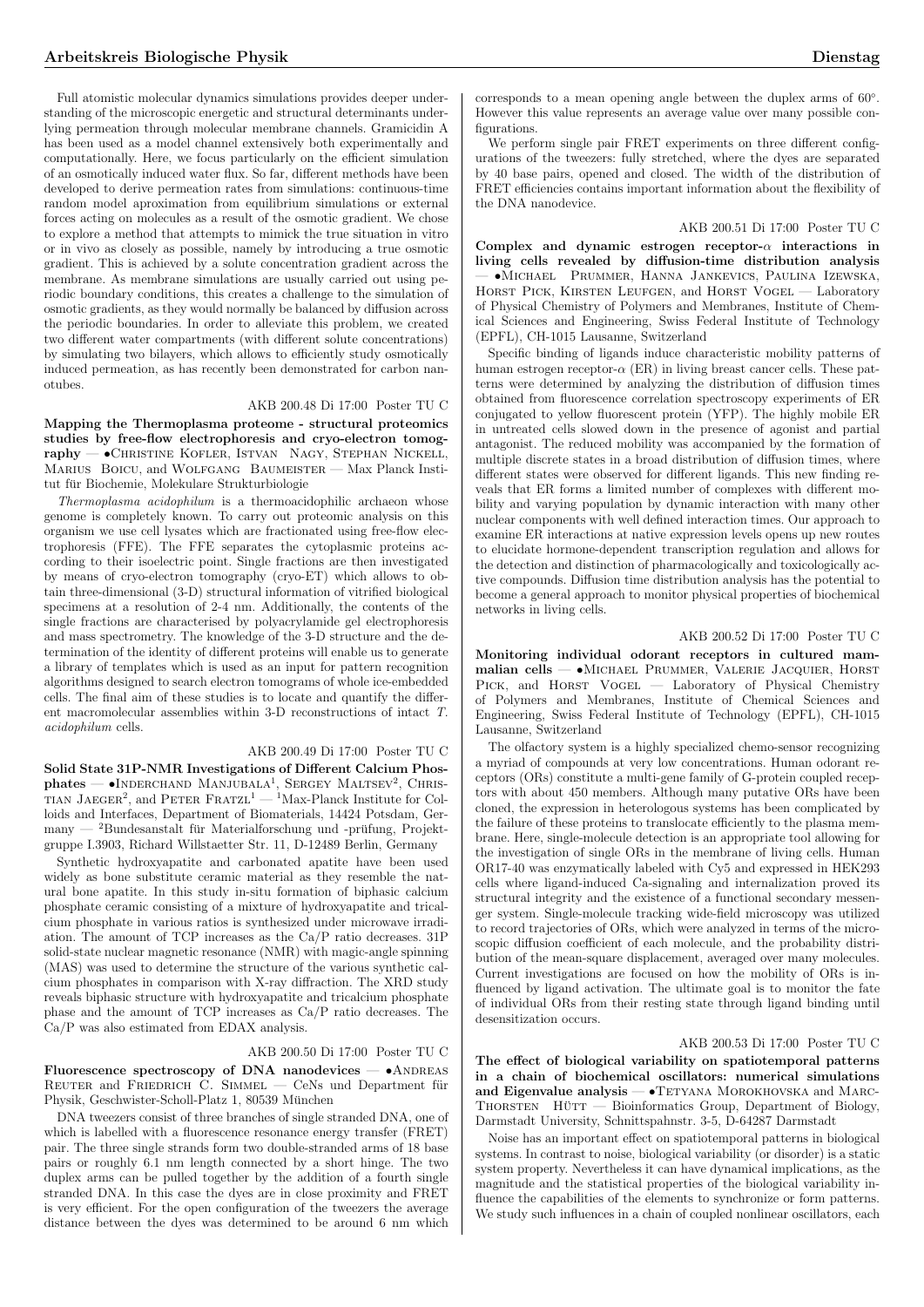of which can be thought of as a simple form of oscillating biochemical reaction. In addition to numerical simulations, where spatiotemporal patterns are quantified with methods from information theory, we also present results on Eigenvalue distributions, which arise from biological variability in the system's parameters.

The simulations show that under certain conditions an increase in variability can induce spatial waves and complex spatiotemporal patterns. In particular, it is seen that the mutual information quantifying the complexity of the spatiotemporal patterns can depend resonantly on variability.

Eigenvalues for this system are studied both numerically and with algebraic methods based on Sturm sequences and the Routh-Hurwitz criterion. We show that certain aspects of the spatiotemporal patterns can be understood qualitatively on the level of Eigenvalue distributions.

## AKB 200.54 Di 17:00 Poster TU C

Watching conformational changes of pigment-protein complexes watching comormational changes of pigment-protein complexes<br>by optical single-molecule spectroscopy  $-$  •SILKE OELLERICH<sup>1,2</sup>,<br>W.P.F. de Ruijter<sup>2</sup>, R.J. Cogdell<sup>3</sup>, J. KÖHLER<sup>1</sup>, and T.J.  $R.J. COGDELL<sup>3</sup>, J. KÖHLER<sup>1</sup>, and T.J.$  $AARTSMA<sup>2</sup>$  — <sup>1</sup>Experimentalphysik IV, Universität Bayreuth — <sup>2</sup>Dept. of Biophysics, Leiden University, The Netherlands — <sup>3</sup>Dept. of Biochemistry, University of Glasgow, Scotland

Pigment-protein complexes of photosynthetic purple bacteria are an interesting model system for studying pigment-pigment interactions as well as pigment-protein interactions. These interactions strongly affect the spectral properties of the complex. Changes or even fluctuations in these interactions result in spectral changes, which can be followed by optical single-molecule spectroscopy. Low-temperature fluorescenceexcitation spectra of individual bacterial light-harvesting 3 complexes (LH3), which consists of 27 bacteriochlorophyll a pigments, provide a detailed picture about the influence of locally restricted changes in the pigment-protein interaction on the spectral properties of the entire complex.

## AKB 200.55 Di 17:00 Poster TU C

Theoretical investigations of radiation damage in protein crystals produced by X-rays -  $\bullet$ Melanie Zehnder, Ivan Vartaniants, and Edgar Weckert — HASYLAB at DESY, Notkestrasse 85, 22607 Hamburg

The data quality and the achievable resolution in X-ray crystalstructure analysis of protein crystals is limited by radiation damage in many cases. The aim of the investigation is a better quantitative understanding of the damage caused by the absorbed photon and the subsequent processes in proteins by Monte-Carlo simulations.

The dominating inelastic interaction for X-ray photons of usual energies with an atom in the protein is the photo-effect, in which photoelectrons with nearly the incoming photon energy and low energy Augerelectrons are created. At higher energies the Compton scattering becomes more and more dominant. In this case an electron of few keV is produced and most of the energy is kept by the photon. For normal protein crystal sizes of around 0.3 mm this photon interacts in general just once. In contrast, the produced electrons have a high inelastic cross-section, so that the resulting electron cascade has a high damage-potential.

By means of a Monte-Carlo approach the electron cascade and the spatial distribution of ions and excited atoms produced by inelastic interactions are analyzed in order to obtain more quantitative information of the damage. Furthermore, the average time for a cascade produced by each photon is evaluated. One of the aims of these investigations is to find the optimum data collection energy dependent on a given chemical composition.

### AKB 200.56 Di 17:00 Poster TU C

Modelling the Structure and Optical Properties of the Rhodopsin Chromophore — •MINORU SUGIHARA<sup>1</sup>, MARKO SCHREIBER<sup>2</sup>, PETER ENTEL<sup>1</sup>, and VOLKER BUSS<sup>2</sup> — <sup>1</sup>Theoretical Physics, University of Duisburg-Essen —  ${}^{2}$ Theoretical Chemistry, University of Duisburg-Essen

Modelling the Rhodopsin Chromophore with QM/MM: Four available X-ray structures of rhodopsin show a considerable variety of the chromophore geometry despite the similarity of the chromophore binding pocket. Based on the recent two crystal structures obtained by Okada [1,2], we have re-investigated the chromophore geometry applying QM/MM methodology. Our results show that the different chromophore geometries converge to practically one identical structure, which shows strong bond alternation and is twisted, in addition to the ionone ring, in the region undergoing photoisomerization [2].

Calculation of the Optical Properties with Ab-Initio Method: (CASPT2) Using the calculated chromophore geometry inside the binding pocket the absorption maximum of the chromophore was calculated. Two factors were considered: the internal distorsion and the presence of the counterion. We find that the first excited state is weakly red-shifted (ca. 20nm) due to the deformation of the chromophore and is strongly blue-shifted (ca. 100nm) in the presence of the counterion [3]. [1] T. Okada, et al. Proc. Natl. Acad. Sci. USA, 99 (2002) 5982. [2]

T. Okada, et al. J. Mol. Biol. 342 (2004) 517. [3] M. Schreiber, et al. J. Chem. Phys. 23 (2003) 12045

# AKB 200.57 Di 17:00 Poster TU C

Analysis of spatio-temporal patterns of the energy metabolism in a yeast extract by Karhunen - Loève decomposition •Satenik Bagyan, Ronny Straube, Thomas Mair, and Ste- $FAN MÜLLER - Otto-von-Guericke-Universität Magdeburg, Institut für$ Experimentelle Physik, Abteilung Biophysik, Universitätsplatz 2, 39106 Magdeburg, Germany

Glycolytic degradation of sugar is the primary pathway for the generation of energy in living cells and shows non-linear, oscillatory reaction kinetics, which is mediated by an autocatalytic reaction. Coupling of nonlinear reaction kinetics with diffusion leads to the formation of glycolytic waves. We used an open spatial reactor to investigate the spatio-temporal pattern formation during glycolysis in the yeast extract. The dynamics of glycolytic waves in the open spatial reactor is changing over time from ordered (circular- or spiral- shaped waves) to more complex structures. To elucidate the mechanisms leading from ordered to complex behaviour, we analysed the dynamics of the spatio-temporal patterns with a Karhunen-Loève decomposition. We found that the early behavior of the patterns can be reconstructed with only 2 modes, but the later states require more modes for reconstruction. This indicates that during the initial states the patterns are dominated by periodic forces whereas at later states some kind of spatial desynchronization takes place.

## AKB 200.58 Di 17:00 Poster TU C

Electric field induced perturbation of the energy metabolism of living yeast cells —  $\bullet$ CH. WARNKE<sup>1</sup>, T. MAIR<sup>1</sup>, S.C. MUELLER<sup>1</sup>,  $A.$  REIHER<sup>2</sup>, A. KRITSCHL<sup>2</sup>, H. WITTE<sup>2</sup>, and A. KROST<sup>2</sup> — <sup>1</sup>Ottovon-Guericke Universität Magdeburg, Inst.Exp.Phy., Abt.Biophysik — <sup>2</sup>Otto-von-Guericke Universität Magdeburg, Inst.Exp.Phy., Abt.Halbleiterepitaxie

Electric fields are often used for biophysical or biomedical treatment of biological cells, e.g. cell fusion or killing of cells. Despite these important applications, there are only a few data about the possible mechanisms that determine the electrosensitivity of biological cells. Since electrostimulation always induces depolarization of biomembranes, an impact of the energy metabolism is obvious due to the regeneration of electrochemical gradients by the expenditure of cellular energy. We have constructed a new electrical interface for local stimulation of biological cells with variable duration and amplitude. When applying short lasting electrical pulses to yeast cells, we find a direct response of the energy metabolism (measured by NADH-fluorescence) to these pulses. A sudden and fast decrease in NADH is followed by a slower recovery of the fluorescence signal. We attribute these changes to the immediate break down of ATP as a consequence of the regeneration of the membrane potential (AT-Pases) and the slower regeneration of ATP by glycolysis and respiration. We present a first kinetic analysis of this behaviour and basic characterization of the phenomenon.

#### AKB 200.59 Di 17:00 Poster TU C

Characterization of Cellular Protein Distributions Using Characterization of Centrial Protein Distributions Using<br>
Karhunen-Lòeve Decompositon — •RONNY STRAUBE<sup>1</sup>, STEFAN C.  $M$ <sup>*Muhuhen-Loeve* **Decomposition**  $\rightarrow$  **NONNY** STRAOBE, STEFAN C.<br>MÜLLER<sup>1</sup>, RONALD KOOP<sup>2</sup>, and WALTER SCHUBERT<sup>2</sup> — <sup>1</sup>Abteilung</sup> Biophysik, Otto-von-Guericke-Universität Magdeburg, 39106 Magdeburg, Germany — <sup>2</sup>MelTec GmbH, Leipziger Str. 44, 39120 Magdeburg, Germany

Immuno-fluorescence microscopy is a widely used technique to visualize the location of proteins on a cellular level. This method is based upon the interaction of fluorochrome labeled antibodies with antigens. In general, it is limited by the number of simultaneously usable fluorochrome labeled antibodies due to problems concerning the spectral separability of the fluorescence signals.

Recently, this limitation has been overcome by using a repetitive method (called  $MELK$  [1]) where many different antigens can be vi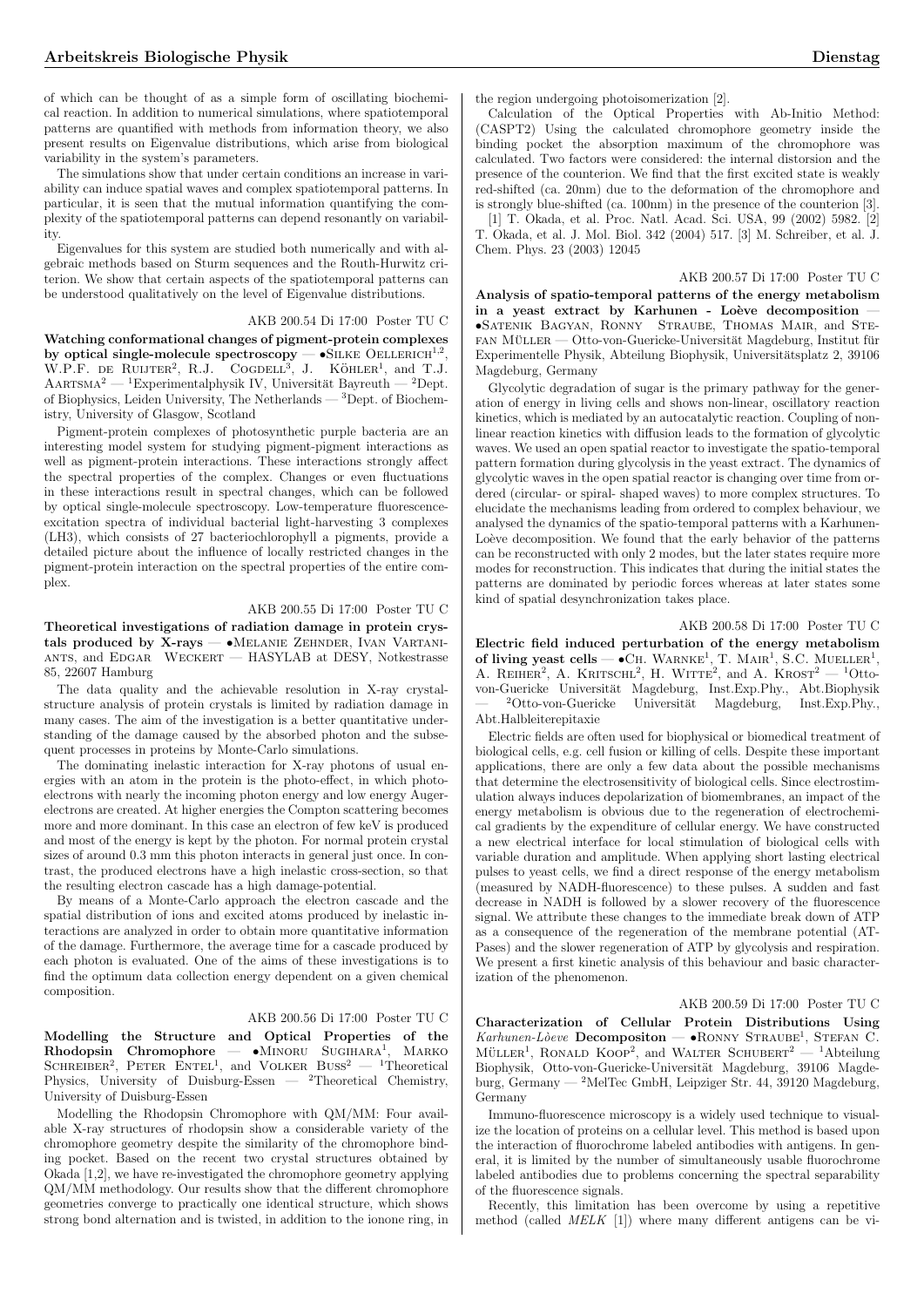sualized on the same sample of cells. Thereby, it becomes now possible to study combinatorial patterns of protein distributions based on series of fluorescence intensity images of a high spatial resolution.

We use the  $Karhunen-L\delta eve$  decomposition to characterize the cellular distributions of 18 human surface antigens on an ensemble of peripheral blood leukocytes (PBL's). By analyzing the mode structure we find that some antigens tend to aggregate while others prefer to separate. We also investigate the reproducibility of the MELK patterns.

[1] Patentnummer (Deutschland): 197 09 348.5-52, W. Schubert, "Automatisches Multi-Epitop-Ligand-Kartierungsverfahren", MelTec GmbH, 1997

# AKB 200.60 Di 17:00 Poster TU C

Potential and limitations of DNA microarrays from a singlemolecule point of view  $\bullet$ BEATE SICK and KEITH HARSHMAN DNA Array Facility, Universitaet Lausanne, CH-1015 Lausanne

DNA microarrays are a high-throughput technology which provide a snapshot of the transcriptome of some ten thousand genes in parallel. Since the native RNA expression levels in a cell can span a range of 6 orders of magnitude, it is desirable to cover the same dynamic range in one microarray experiment. In order to approach this goal several components in a microarray experiment have still to be optimized. In this contribution we assess physical limitations of DNA microarray experiments and include technical boundaries and biological variability. We discuss the observed limited reproducibility and dynamic range of typical microarray data from homemade spotted arrays and from commercial platforms (Affymetrix). The ultimate lower detection limit is reached when a single target gene transcript binds to a probe feature, provided the instrumentation has single-molecule sensitivity. On the other hand, the total number of binding sites for transcripts on each feature, which is determined for instance by the feature size, defines the ultimate upper detection limit. From these theoretical considerations the accessible dynamic range is evaluated for different existing platforms. In an outlook the impact of further miniaturization of microarrays on the dynamic range will be discussed.

# AKB 200.61 Di 17:00 Poster TU C

Response of ion currents across the cell membrane to excitation response of for currents across the centrical fields  $- \bullet$ MICHAEL OLAPINSKI<sup>1</sup>, WILL **INCREA BRÜGGEMANN<sup>2</sup>**, MICHAEL GEORGE<sup>2</sup>, STEPHAN MANUS<sup>1</sup>,  $NIELS$  FERTIG<sup>2</sup>, and FRIEDRICH C.  $SIMMEL<sup>1</sup>$  — <sup>1</sup>Sektion Physik and Center for Nanoscience, Universität München, Geschwister-Scholl-Platz 1, 80539 München — <sup>2</sup>Nanion Technologies GmbH, Pettenkoferstr. 12, 80336 München

Due to the intrinsically large RC time constants of the measurement setup, classical patch-clamp techniques are limited in time resolution. They are therefore not suitable for the application of high-frequency (HF) electrical signals and for the study of fast processes coupling to the ion transport dynamics.

Our setup combines a patch-clamp on-a-chip system with an openend coaxial probe that is positioned a few tenths of a millimeter above the investigated cells. Ion currents through the cell membrane are measured in whole-cell configuration while high-frequency fields are applied at frequencies between 100 MHz and 50 GHz and at power levels up to  $+25dBm$ .

Preliminary results obtained on rat basophil leukaemia (RBL) cells containing potassium channel  $K_{ir}2.1$  suggest that the ion current is sensitive to the applied HF field in specific frequency ranges and depends on the presence of potassium ions and the applied membrane potential. Temperature measurements of the solution do not show any significant temperature rise.

#### AKB 200.62 Di 17:00 Poster TU C

Nanomechanical Cantilevers: Versatile, Label-free Biosensors  $\bullet$ JOACHIM KÖSER and FELICE MAURO BATTISTON — Concentris GmbH, Davidsbodenstrasse 63, CH-4056 Basel, Switzerland

Nanomechanical cantilever sensors are a promising, label-free technology for the detection of biomolecules and the measurement of biomolecular interactions. They allow the real-time study of processes occurring at biological interfaces. Cantilevers are small silicon beams, which are fixed to a solid support at one end and move freely at the other end. They support two complementary sensing principles: While their resonance frequency depends on the mass load, changes in surface stress are reflected by the bending of the cantilevers. Surface stress can forces from conformational changes upon ligand binding or nucleic acid hybridization as well as protein denaturation or misfolding. Further biophysical properties, such as repulsion/attraction of molecules at the sensor surface, or binding of substances from the analyte can be monitored with the appropriate equipment.

We will present novel instrumental developments, which allow reliable, user-friendly measurements with cantilever sensors and open the door for a wider range of applications of this technology in basic research and biochemical analysis. Recent data obtained with our new cantilever sensor platform "Cantisens Research"will be presented.

### AKB 200.63 Di 17:00 Poster TU C

Design of Novel GaAs/Peptide Hybrids Using Molecular Dipole Engineering — •KLAUS ADLKOFER<sup>1</sup>, TOMOYUKI MORITA<sup>2</sup>,  $D$ ADANIEL GASSULL<sup>1</sup>, SHUNSAKU KIMURA<sup>2</sup>, and MOTOMU TANAKA<sup>1</sup> <sup>1</sup>Lehrstuhl für Biophysik E22, Technische Universität München, James-Franck-Strasse, D-85748 Garching, Germany — <sup>2</sup>Department of Material Chemistry, Graduate School of Engineering, Kyoto University, Japan

Combination of low-dimensional semiconductors and bio/organic molecular constructs includes a large potential towards the design of new functional material. The primary aim of this study exists in design of novel hybrid materials by combination of GaAs semiconductors and functional peptide helices with a large macromolecular dipole. The quality of the optimized monolayers was examined by measuring the film thickness with ellipsometry. When LipoL16B was grafted on GaAs, the film showed a lot of defects, which can be attributed to the weaker reactivity of disulfide coupling group. However, grafting of the peptides with thiol coupling groups (AcSL8B and AcSL16B) resulted in film thickness which agrees very well with the length of the peptide helices. Topography of the engineered surface was studied by AFM, confirming that the peptide monolayer is as smooth as the native GaAs surfaces. Furthermore, the orientation of the helical peptides was evaluated by FTIR. The established functionalization protocols can be transferred onto near-surface semiconductor nano-structures with GaAs cap layers such as quantum dots (QDs) and two-dimensional electron gases (2DEGs).

# AKB 200.64 Di 17:00 Poster TU C

Multi-Frequency EPR studies on Quinoprotein Ethanol Dehydrogenase:Characterization of the novel PQQ cofactor  $\mu_{\text{W}}$  Christopher Kay<sup>1</sup>, Bina Mennenga<sup>2</sup>, and  $-$  • HOBERT BITTE, CHRISTOPHER KAT, BINA MENNENGA, and HELMUT GÖRISCH<sup>2</sup>  $-$  <sup>1</sup>Institut für Experimentalphysik, Fachbereich Physik, Freie Universität Berlin, Arnimallee 14, 14195 Berlin, Germany <sup>2</sup>Fachgebiet Technische Biochemie, Institut für Biotechnologie, Technische Universität Berlin, 13353 Berlin, Germany

Pyrroloquinoline quinone (PQQ) is one of several quinone cofactors utilized in a class of dehydrogenases, known as quinoproteins. The quinoprotein methanol dehydrogenase (MDH) is among the best-characterised PQQ-dependent enzymes thus far. MDH has an  $\alpha$ 2 $\beta$ 2 tetrameric structure with each  $\beta$ -subunit folded around the surface of an  $\alpha$ -subunit. The PQQ cofactor is bound to a Ca2+ ion and sandwiched between a tryptophane residue and an unusual eight-membered disulfide ring structure formed from adjacent cysteine residues.

Here we describe the first detailed characterization of the enzymebound PQQ in both wild type and mutant proteins lacking the disulfide ring, using multi-frequency/resonance EPR methods. Thus, we have determined the principal values of the rhombic g-tensor [1], and from pulsed ENDOR experiments at X-Band and W-Band, supported by DFT calculations, we have determined and assigned many of the proton hyperfine couplings. From HYSCORE experiments, the hyperfine couplings from the two nitrogens in the cofactor could be determined.

[1] C. W. M. Kay, B. Mennenga, H. Görisch and R. Bittl, FEBS Lett 564 (2004) 69-72.

AKB 200.65 Di 17:00 Poster TU C

A grating based detection platform for multi-color fluorescence correlation spectroscopy - • MARKUS BURKHARDT, KATRIN G. HEINZE, and PETRA SCHWILLE — Biotec/TU Dresden, Tatzberg 47-51, 01307 Dresden, Germany

Fluorescence Correlation Spectroscopy (FCS) is based on time dependent fluorescence intensity fluctuations of labeled biomolecules as they enter and leave a diffraction-limited optical detection volume via Brownian diffusion. From these fluctuations, concentrations, diffusion and binding coefficients are easily obtained. Simultaneous monitoring of biomolecular species, labeled with spectrally distinct fluorophores, has proven to reveal inter- and intramolecular mechanisms both in vitro and in vivo.